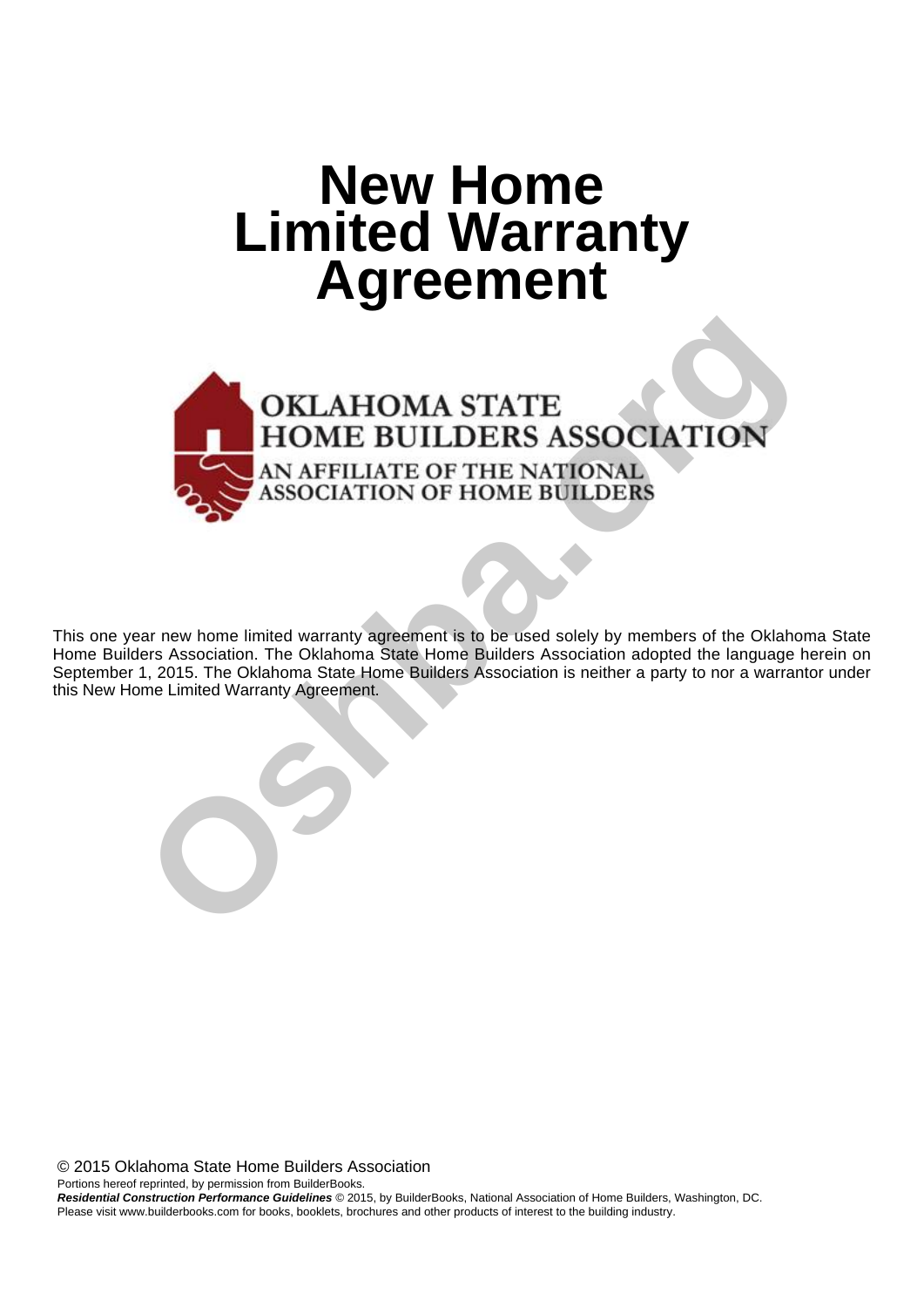#### **OKLAHOMA STATE HOME BUILDERS ASSOCIATION NEW HOME LIMITED WARRANTY AGREEMENT (ONE YEAR)**

| 1. Name of Purchaser: _______________                                                                                                                      |                                                                                                                                                                                                                                                                                                                         |
|------------------------------------------------------------------------------------------------------------------------------------------------------------|-------------------------------------------------------------------------------------------------------------------------------------------------------------------------------------------------------------------------------------------------------------------------------------------------------------------------|
| 2. Name of Builder: __________                                                                                                                             |                                                                                                                                                                                                                                                                                                                         |
| 3. Legal Description of Property:                                                                                                                          |                                                                                                                                                                                                                                                                                                                         |
| 4. Street Address of Property:                                                                                                                             |                                                                                                                                                                                                                                                                                                                         |
| 5. Commencement Date of Warranty: ___________                                                                                                              |                                                                                                                                                                                                                                                                                                                         |
| (if this line is left blank, the Commencement Date will be deemed to be the Closing Date or the Completion Date,<br>whichever is defined by the Contract.) |                                                                                                                                                                                                                                                                                                                         |
| TO SUCH TERMS OR HAS BEEN DETACHED FROM SUCH TERMS.                                                                                                        | BY SIGNING BELOW, PURCHASERS UNDERSTAND AND AGREE THAT THIS WARRANTY IS AN<br>EXPRESS LIMITED WARRANTY IN WHICH BUILDER'S LIABILITY IS EXPRESSLY LIMITED. BY<br>SIGNING BELOW, PURCHASERS ACKNOWLEDGE THAT THEY HAVE RECEIVED THE ENTIRE<br>NEW HOME LIMITED WARRANTY AGREEMENT WHETHER THIS SIGNATURE PAGE IS ATTACHED |
| DATED this _______ day of                                                                                                                                  | 20                                                                                                                                                                                                                                                                                                                      |
| $\rm\,By:$                                                                                                                                                 |                                                                                                                                                                                                                                                                                                                         |
|                                                                                                                                                            | Name:                                                                                                                                                                                                                                                                                                                   |
| "Builder"                                                                                                                                                  | "Purchaser"                                                                                                                                                                                                                                                                                                             |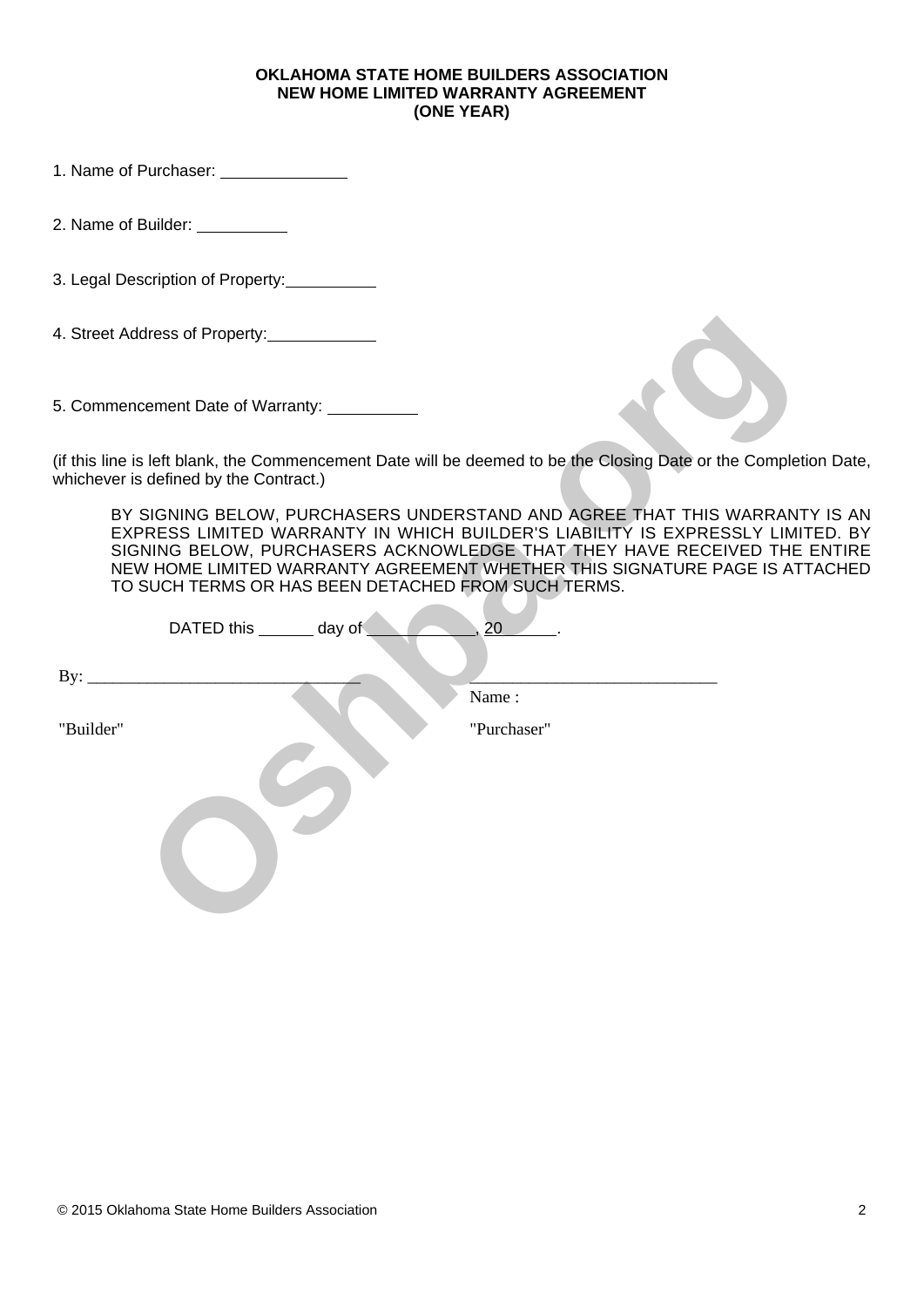# **Warranty Waiver for Purchaser's Construction Activity**.

The undersigned hereby acknowledge and agree that Purchaser shall install, coordinate and be solely responsible for the following items being constructed in or around the Residence (defined in this Warranty):

1. Purchaser acknowledges that all of the above described items ("Purchaser's Items") are not covered under the Builder's One Year Limited Warranty, and that Builder will not be responsible for any repair or Warranty service work which may be required in connection with the Purchaser's Items.

2. Purchaser also acknowledges that the Builder is not responsible for any damage during installation, storage or transportation of the Purchaser's Items.

3. Purchaser further acknowledges that if any damage, loss or injury occurs (whether to the Residence or otherwise) as a result of the presence of the Purchaser's Items or construction activity related to Purchaser's Items, the Builder shall not be liable for any such damage, loss or injury.

4. Purchaser hereby agrees to indemnify and hold the Builder harmless from and against all actions, claims, demands, costs, changes, damages and expenses, on account of, or arising out of, any work performed or goods and services provided by the Purchaser pursuant to the construction contract and this waiver of Warranty.In the event the Builder, at any time, is called upon to pay any such claims, charges, demands, costs, damages or expenses, the Purchaser shall immediately indemnify the Builder for same, failing which, the Builder shall be at liberty to take whatever action at law or in equity against the Purchaser to recover from the Purchaser the full amount of such claims, demands, costs, charges, damages and expenses together with all related expenses incurred by the Builder.

|           | 3. Purchaser further acknowledges that if any damage, loss or injury occurs (whether to the F<br>or otherwise) as a result of the presence of the Purchaser's Items or construction activity<br>Purchaser's Items, the Builder shall not be liable for any such damage, loss or injury.                                                                                                                                                                                                                                                                                                                                                                                                                                                                                     |
|-----------|-----------------------------------------------------------------------------------------------------------------------------------------------------------------------------------------------------------------------------------------------------------------------------------------------------------------------------------------------------------------------------------------------------------------------------------------------------------------------------------------------------------------------------------------------------------------------------------------------------------------------------------------------------------------------------------------------------------------------------------------------------------------------------|
|           | 4. Purchaser hereby agrees to indemnify and hold the Builder harmless from and against a<br>claims, demands, costs, changes, damages and expenses, on account of, or arising out of,<br>performed or goods and services provided by the Purchaser pursuant to the construction cor<br>this waiver of Warranty. In the event the Builder, at any time, is called upon to pay any suc<br>charges, demands, costs, damages or expenses, the Purchaser shall immediately indemnify the<br>for same, failing which, the Builder shall be at liberty to take whatever action at law or in equi<br>the Purchaser to recover from the Purchaser the full amount of such claims, demands, costs,<br>damages and expenses together with all related expenses incurred by the Builder. |
|           | 20<br>DATED this _______ day of _______                                                                                                                                                                                                                                                                                                                                                                                                                                                                                                                                                                                                                                                                                                                                     |
| By:       | Name:                                                                                                                                                                                                                                                                                                                                                                                                                                                                                                                                                                                                                                                                                                                                                                       |
| "Builder" | "Purchaser"                                                                                                                                                                                                                                                                                                                                                                                                                                                                                                                                                                                                                                                                                                                                                                 |
|           |                                                                                                                                                                                                                                                                                                                                                                                                                                                                                                                                                                                                                                                                                                                                                                             |

 $\overline{a}$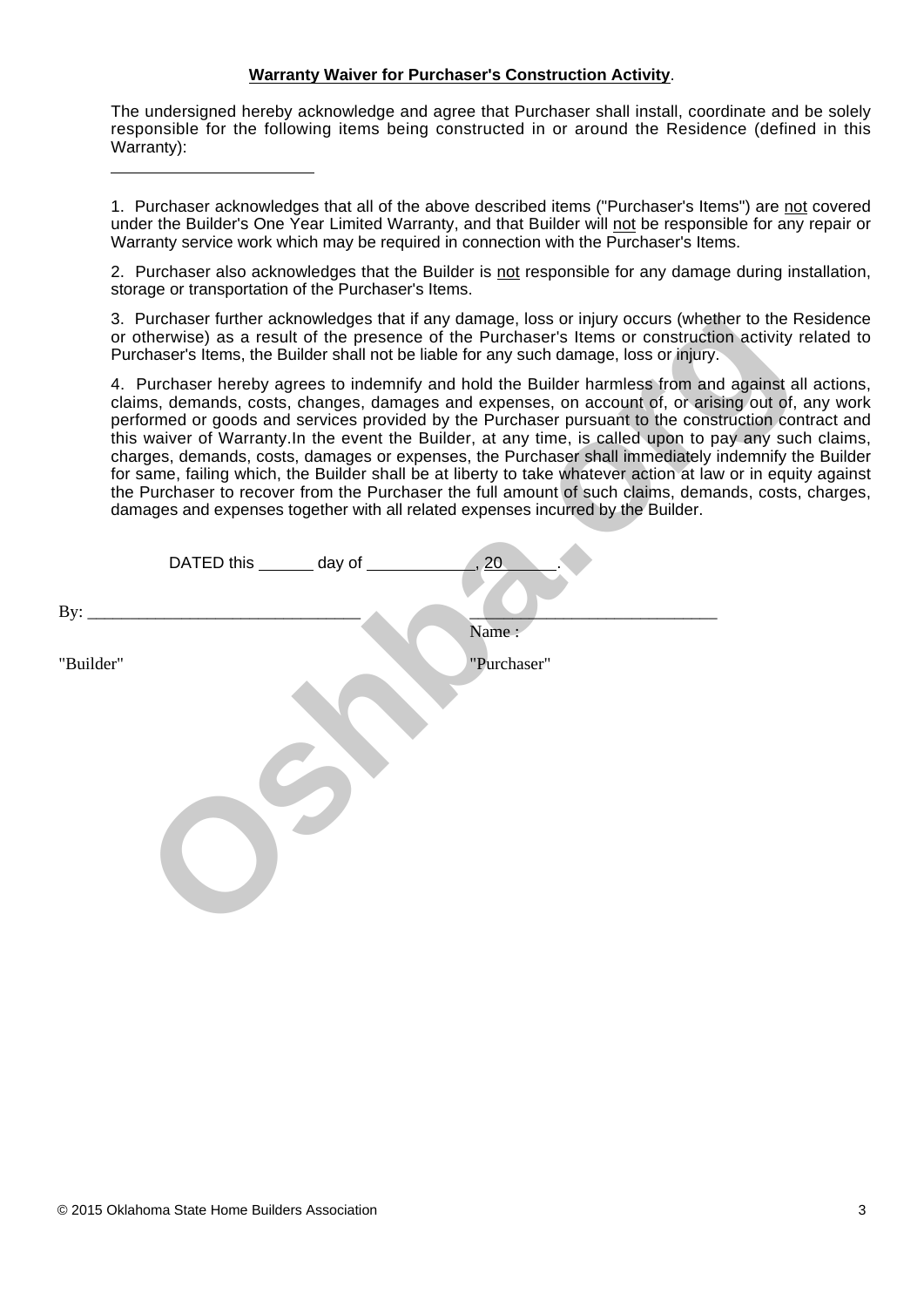## **OKLAHOMA STATE HOME BUILDERS ASSOCIATION NEW HOME LIMITED WARRANTY AGREEMENT (ONE YEAR)**

|  | 1. Name of Purchaser: |  |
|--|-----------------------|--|
|  |                       |  |

2. Name of Builder:

- 3. Legal Description of Property:
- 4. Street Address of Property:

(if this line is left blank, the Commencement Date will be deemed to be the Closing Date or the Completion Date, whichever is defined by the Contract.)

BY SIGNING BELOW, PURCHASERS UNDERSTAND AND AGREE THAT THIS WARRANTY IS AN EXPRESS LIMITED WARRANTY IN WHICH BUILDER'S LIABILITY IS EXPRESSLY LIMITED. BY SIGNING BELOW, PURCHASERS ACKNOWLEDGE THAT THEY HAVE RECEIVED THE ENTIRE NEW HOME LIMITED WARRANTY AGREEMENT WHETHER THIS SIGNATURE PAGE IS ATTACHED TO SUCH TERMS OR HAS BEEN DETACHED FROM SUCH TERMS.

| 4. Street Address of Property:                                                   |                                                                                                                                                                                                                                                                                                   |
|----------------------------------------------------------------------------------|---------------------------------------------------------------------------------------------------------------------------------------------------------------------------------------------------------------------------------------------------------------------------------------------------|
| 5. Commencement Date of Warranty: 1988 Commencement Date of Warranty:            |                                                                                                                                                                                                                                                                                                   |
| whichever is defined by the Contract.)                                           | if this line is left blank, the Commencement Date will be deemed to be the Closing Date or the Comple                                                                                                                                                                                             |
| TO SUCH TERMS OR HAS BEEN DETACHED FROM SUCH TERMS.<br>DATED this _______ day of | BY SIGNING BELOW, PURCHASERS UNDERSTAND AND AGREE THAT THIS WARRAN<br>EXPRESS LIMITED WARRANTY IN WHICH BUILDER'S LIABILITY IS EXPRESSLY LIMI<br>SIGNING BELOW, PURCHASERS ACKNOWLEDGE THAT THEY HAVE RECEIVED THE<br>NEW HOME LIMITED WARRANTY AGREEMENT WHETHER THIS SIGNATURE PAGE IS AT<br>20 |
| $\mathrm{By:}\_$                                                                 | Name:                                                                                                                                                                                                                                                                                             |
| "Builder"                                                                        | "Purchaser"                                                                                                                                                                                                                                                                                       |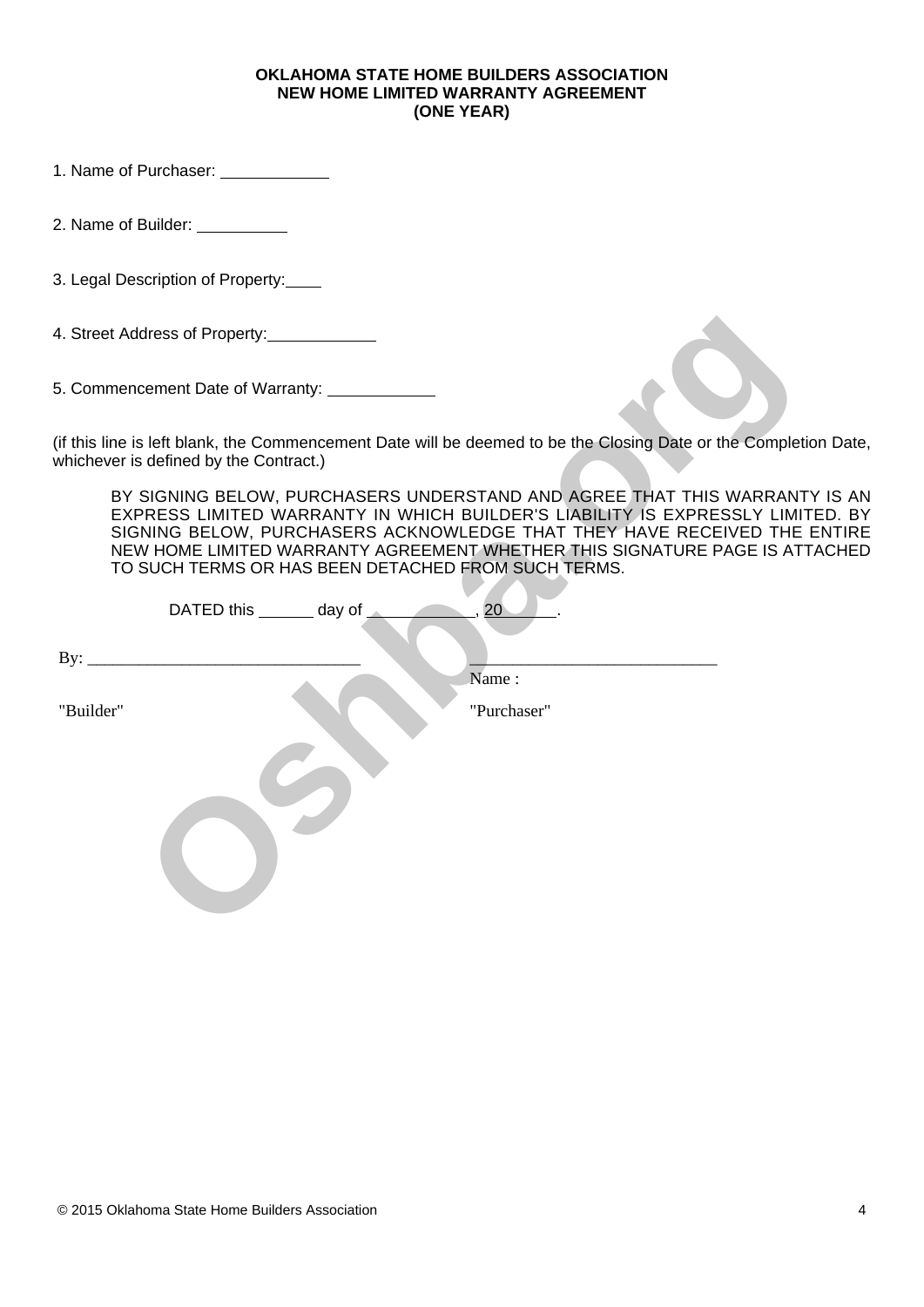# **Warranty Waiver for Purchaser's Construction Activity**.

The undersigned hereby acknowledge and agree that Purchaser shall install, coordinate and be solely responsible for the following items being constructed in or around the Residence (defined in this Warranty):

1. Purchaser acknowledges that all of the above described items ("Purchaser's Items") are not covered under the Builder's One Year Limited Warranty, and that Builder will not be responsible for any repair or Warranty service work which may be required in connection with the Purchaser's Items.

2. Purchaser also acknowledges that the Builder is not responsible for any damage during installation, storage or transportation of the Purchaser's Items.

3. Purchaser further acknowledges that if any damage, loss or injury occurs (whether to the Residence or otherwise) as a result of the presence of the Purchaser's Items or construction activity related to Purchaser's Items, the Builder shall not be liable for any such damage, loss or injury.

4. Purchaser hereby agrees to indemnify and hold the Builder harmless from and against all actions, claims, demands, costs, changes, damages and expenses, on account of, or arising out of, any work performed or goods and services provided by the Purchaser pursuant to the construction contract and this waiver of Warranty.In the event the Builder, at any time, is called upon to pay any such claims, charges, demands, costs, damages or expenses, the Purchaser shall immediately indemnify the Builder for same, failing which, the Builder shall be at liberty to take whatever action at law or in equity against the Purchaser to recover from the Purchaser the full amount of such claims, demands, costs, charges, damages and expenses together with all related expenses incurred by the Builder.

|           | 3. Purchaser further acknowledges that if any damage, loss or injury occurs (whether to the F<br>or otherwise) as a result of the presence of the Purchaser's Items or construction activity<br>Purchaser's Items, the Builder shall not be liable for any such damage, loss or injury.                                                                                                                                                                                                                                                                                                                                                                                                                                                                                     |
|-----------|-----------------------------------------------------------------------------------------------------------------------------------------------------------------------------------------------------------------------------------------------------------------------------------------------------------------------------------------------------------------------------------------------------------------------------------------------------------------------------------------------------------------------------------------------------------------------------------------------------------------------------------------------------------------------------------------------------------------------------------------------------------------------------|
|           | 4. Purchaser hereby agrees to indemnify and hold the Builder harmless from and against a<br>claims, demands, costs, changes, damages and expenses, on account of, or arising out of,<br>performed or goods and services provided by the Purchaser pursuant to the construction cor<br>this waiver of Warranty. In the event the Builder, at any time, is called upon to pay any suc<br>charges, demands, costs, damages or expenses, the Purchaser shall immediately indemnify the<br>for same, failing which, the Builder shall be at liberty to take whatever action at law or in equi<br>the Purchaser to recover from the Purchaser the full amount of such claims, demands, costs,<br>damages and expenses together with all related expenses incurred by the Builder. |
|           | 20<br>DATED this _______ day of _______                                                                                                                                                                                                                                                                                                                                                                                                                                                                                                                                                                                                                                                                                                                                     |
| By:       | Name:                                                                                                                                                                                                                                                                                                                                                                                                                                                                                                                                                                                                                                                                                                                                                                       |
| "Builder" | "Purchaser"                                                                                                                                                                                                                                                                                                                                                                                                                                                                                                                                                                                                                                                                                                                                                                 |
|           |                                                                                                                                                                                                                                                                                                                                                                                                                                                                                                                                                                                                                                                                                                                                                                             |

 $\overline{a}$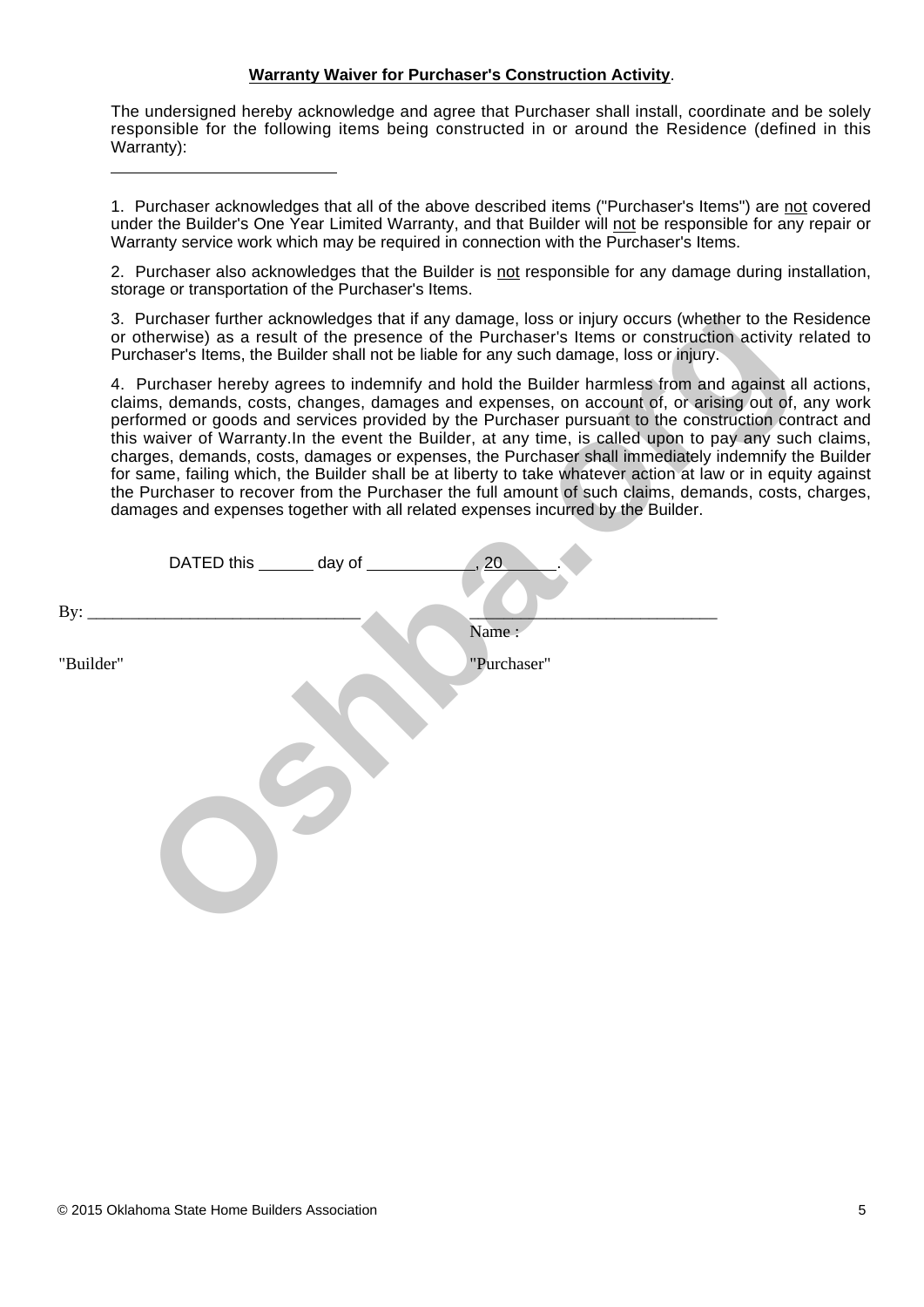# **INTRODUCTION**

The Residence (as defined below) has been constructed in accordance with the Warranty Standards defined in Section E below and has been accepted by Purchaser as evidenced by the Certificate of Acceptance executed by Purchaser.

**Section A** of this Warranty describes the protection the Warranty affords you, the Purchaser;

- **Section B** describes what is excluded from coverage under this Warranty;
- **Section C** explains the procedure for making claims under this Warranty;

**Section D** contains the general conditions of the Warranty, including the Purchaser's responsibilities;

**Section E** contains Warranty standards and operation of the Warranty; and

**Section F** defines the capitalized terms used in this Warranty.

YOU SHOULD READ THIS WARRANTY IN ITS ENTIRETY TO UNDERSTAND THE PROTECTION THIS WARRANTY PROVIDES, THE APPLICABLE EXCLUSIONS, THE WARRANTY STANDARDS, AND YOUR RESPONSIBILITIES.

**SECTION A. WHAT IS COVERED BY THIS WARRANTY** Subject to the exclusions set forth in Section B, this Warranty provides Purchaser with the following protection:

**1. DEFECTS IN MATERIALS AND WORKMANSHIP** For a period of one year from the Commencement Date, the Residence will be free from defects in materials and workmanship due to nonconformity with the Warranty Standards set forth in Section E of this Warranty.

**2. MAJOR STRUCTURAL DEFECTS** Beginning on the Commencement Date, and subject to the terms and conditions listed in this Warranty, the Builder warrants that the Residence will be free from Major Structural Defects (defined below).

**3. BUILDER'S RESPONSIBILITIES** If a defect arises in the Residence due to nonconformity with the Warranty Standards during the one year period of the Warranty, the Builder will repair, replace, or pay the Purchaser the reasonable cost of repairing or replacing the defect, as reasonably determined by Builder. If a Major Structural Defect arises in the Residence during the one year Warranty, the Builder will repair, replace or pay the Purchaser the reasonable cost of repairing or replacing the defect, limited to such actions as are necessary to restore load-bearing capability to the portion of the Residence damaged by the Major Structural Defect and which makes the Residence physically unsafe. In each instance, the Builder's responsibility for Warranty coverage under this Warranty is subject to the following: **ULL DREAD THIS WARRANTY IN ITS ENTIRETY TO UNDERSTAND THE PROTECTLART PROVIDES.**<br>THE RAD THIS WARRANTY IN ITS ENTIRETY TO UNDERSTAND THE PROTECTLART PROVIDES. THE APPLICABLE EXCLUSIONS, THE WARRANTY STANDARDS. AN<br>BILITIES

a. In the event of a Warranty claim, the decision to repair or replace a defective item, or to pay the reasonable cost of repair or replacement, is solely the Builder's.

b. The Builder's total liability for all claims made during the term of the Warranty is limited to and shall not exceed the sale price of the Residence.

c. Action taken to cure defects will not extend the one year period of coverage specified in this Agreement.

d. In the event the Builder repairs, replaces, or pays the reasonable cost of repairs or replacement of a defective item, prior to such action, Purchaser must sign and deliver to the Builder a full and unconditional release of all legal obligations with respect to the defect, any condition arising from the defect, and any repair or replacement of the defective item.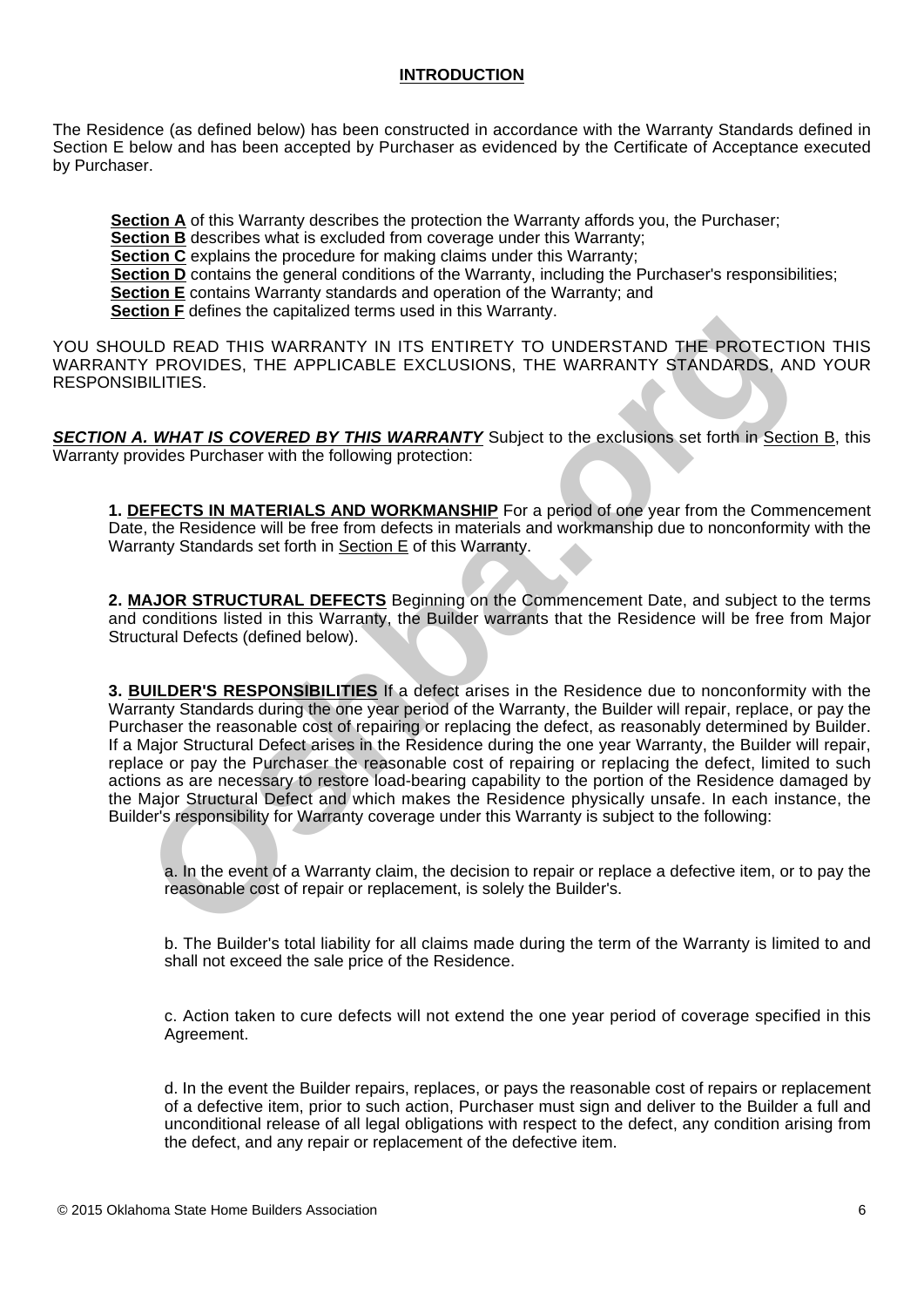e. In the event the Builder repairs, replaces, or pays the reasonable cost of the repair or replacement of any defect covered by this Agreement, the Builder shall be subrogated to all of the Purchaser's rights of recovery against any person or entity. Purchaser shall execute and deliver any and all instruments and papers and to take any and all other actions necessary to secure such rights, including, but not limited to, assignment of the proceeds of any other insurance or warranties to the Builder. Purchaser shall do nothing to prejudice such rights of subrogation.

f. Notwithstanding anything to the contrary contained in this Warranty, if a claim is resolved by the payment of cash in lieu of repair or replacement, the payment shall be made to or on behalf of Purchaser and any mortgagees (or their successors), as their interests may appear, provided the Builder shall have no obligation to make payment jointly to the Purchaser and Purchaser's mortgagee, where the mortgagee has not notified the Builder in writing of its security interest in the Residence prior to the payment of the claim.

**4. EMERGENCY WARRANTY SERVICE.** Emergency Warranty Service, as that term is defined in Section F shall be provided by the Builder.

# **SECTION B. WHAT IS NOT COVERED BY THIS WARRANTY**

**1. ASSIGNMENT OF CONSUMER PRODUCT WARRANTIES.** Consumer products are not covered by this Warranty. The Builder hereby assigns to Purchaser all rights under manufacturers' warranties covering consumer products. 'Consumer products' means all appliances, equipment and other items which are defined as consumer products for the purposes of the Magnuson-Moss Warranty Act (15 USC, §§' s 2301-2312) and which are located in the Residence on the Commencement Date. Purchaser is directed to follow the procedures in each respective manufacturer's warranty, if any, if defects are found in any consumer products. The Residence prior to the payment of the datm.<br> **MERGENCY WARRANTY SERVICE.** Emergency Warranty Service, as that term is dieting the Residence prior to the payment of the datm.<br> **MERGENCY WARRANTY SERVICE.** Emergency Warr

**2. DISCLAIMER OF OTHER WARRANTIES**BUILDER SPECIFICALLY DISCLAIMS ALL OTHER WARRANTIES, EXPRESS OR IMPLIED, INCLUDING THE IMPLIED WARRANTY OF HABITABILITY, THE IMPLIED WARRANTY OF MERCHANTABILITY OR FITNESS FOR ANY PARTICULAR PURPOSE. FURTHER, THIS WARRANTY DOES NOT COVER ANY CONSEQUENTIAL OR INCIDENTAL DAMAGES.

**3. EXCLUSIONS FROM COVERAGE**Except as otherwise specifically provided in this Warranty, the following are excluded from coverage under this Warranty:

a. Any defect which does not result in actual physical damage or loss.

b. All consequential and incidental damages including but not limited to damage caused by a covered defect, cost of shelter, transportation, food, moving, storage, or other incidental expenses related to relocation or loss of use during repairs.

c. Personal property damage or bodily injury.

d. Any claim not reported to the Builder within a reasonable time.

e. Loss, damage or injury caused to the Residence, person or property directly or indirectly by insects (including termites), birds, vermin, rodents, or wild or domestic animals.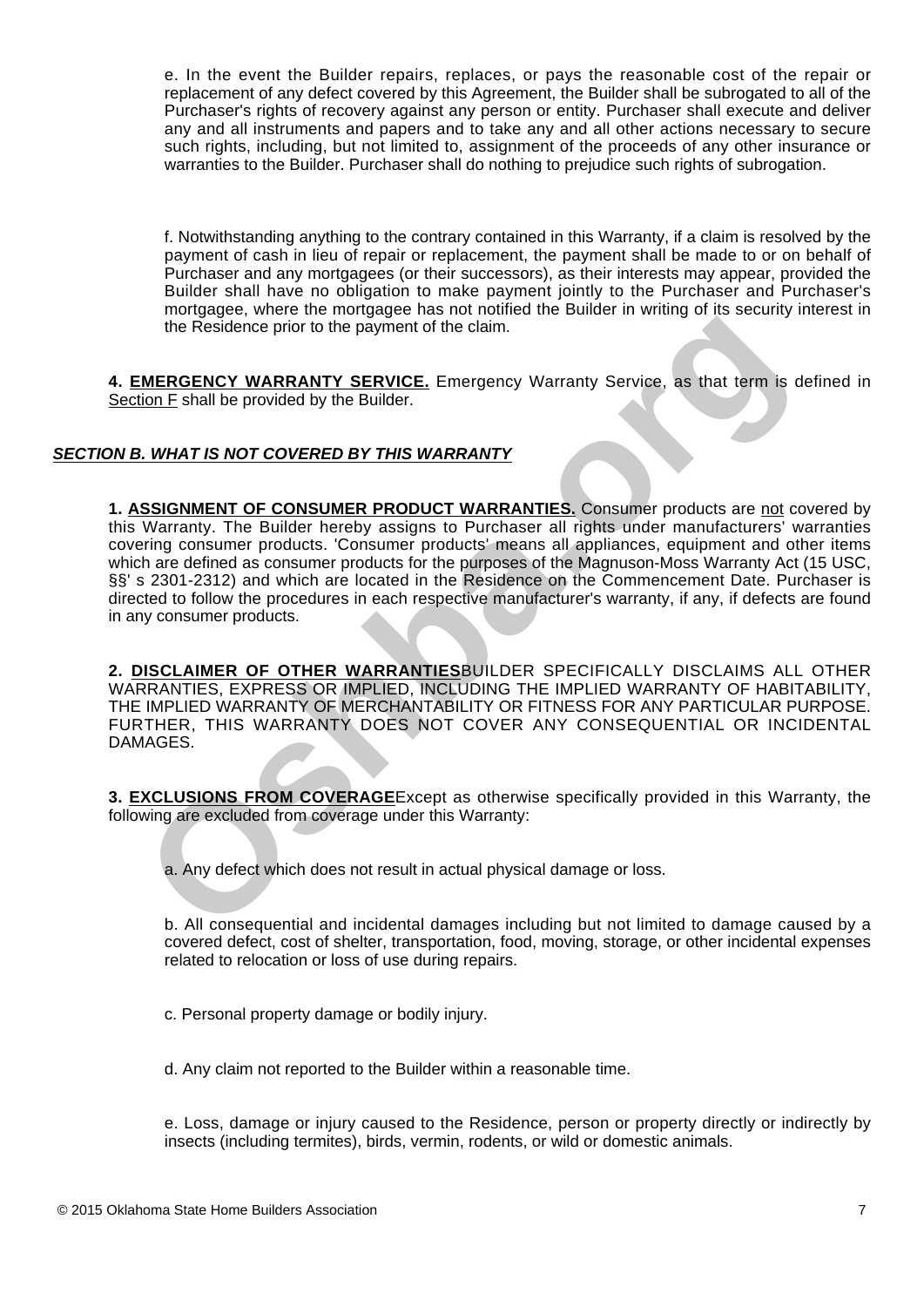f. Any loss or defect which arises while the Residence is used primarily for nonresidential purposes.

g. Loss or damage caused by soil movement, including expansion or lateral movement of the soil which is covered by any other insurance or for which compensation is granted by legislation.

h. Normal deterioration or normal wear and tear.

i. Any deficiencies in or damage caused by material or work supplied by anyone other than the Builder or its employees, agents, or subcontractors, including but not limited to, the items listed as additional exclusions on the Warranty Waiver for Purchaser's Construction Activity attached to the Warranty.

j. Damages or losses not caused by a defect in construction of the Residence by the Builder or its employee, agents, or subcontractors, but resulting instead from acts of God, including but not limited to, tornadoes, riots, civil commotion, terrorism, nuclear hazard, natural occurrences, fire, explosions, blasting, smoke, water escape, windstorms, hail, lightning, falling trees, aircraft, vehicles, flood, mud slides, sinkholes, faults, crevices, earthquakes, including land shock waves or tremors before, during or after a volcanic eruption. Warranty.<br>
The Maranty considers of the Varianity Prance for Fusionalized Sourcident Freemy and<br>
infinited to, tomadoes, rots, civil commution, terrorist instead from acts of God, includin<br>
limited to, tomadoes, rots, civi

k. Loss or damage resulting from the Purchaser's failure to perform routine maintenance.

l. Loss or damage resulting from the Purchaser's failure to minimize or prevent loss or damage in a timely manner.

m. Loss or damage to or resulting from defects in improvements detached from the Residence, including, but not limited to, detached carports, swimming pools and other recreational facilities, driveways, walkways, patios not structurally attached, boundary and retaining walls, bulkheads, fences, shrubs, trees and plantings, french drains, septic systems, off-site improvements, or any other improvements not a part of the Residence itself.

n. Loss or damage to real or personal property which is not part of the Residence.

o. Loss or damage to any landscape items including, but not limited to, trees (whether existing or newly planted), shrubs and sod.

p. Loss or damage resulting from, or made worse by, changes in the grading of the property surrounding the Residence by anyone except the Builder, his employees, agents, or subcontractors, or changes in the grading or drainage resulting from erosion or subsidence.

q. Loss or damage resulting from, or made worse by, modifications or additions to the Residence, or property under or around the Residence, made after the Commencement Date.

r. Loss or damage resulting from, or made worse by, dampness, condensation or heat build-up caused by the failure of the Purchaser to maintain proper ventilation.

s. Any defect, damage or loss which is caused, or made worse by, failure to comply with a manufacturer's warranty requirements concerning Fixtures, Appliances or Items of Equipment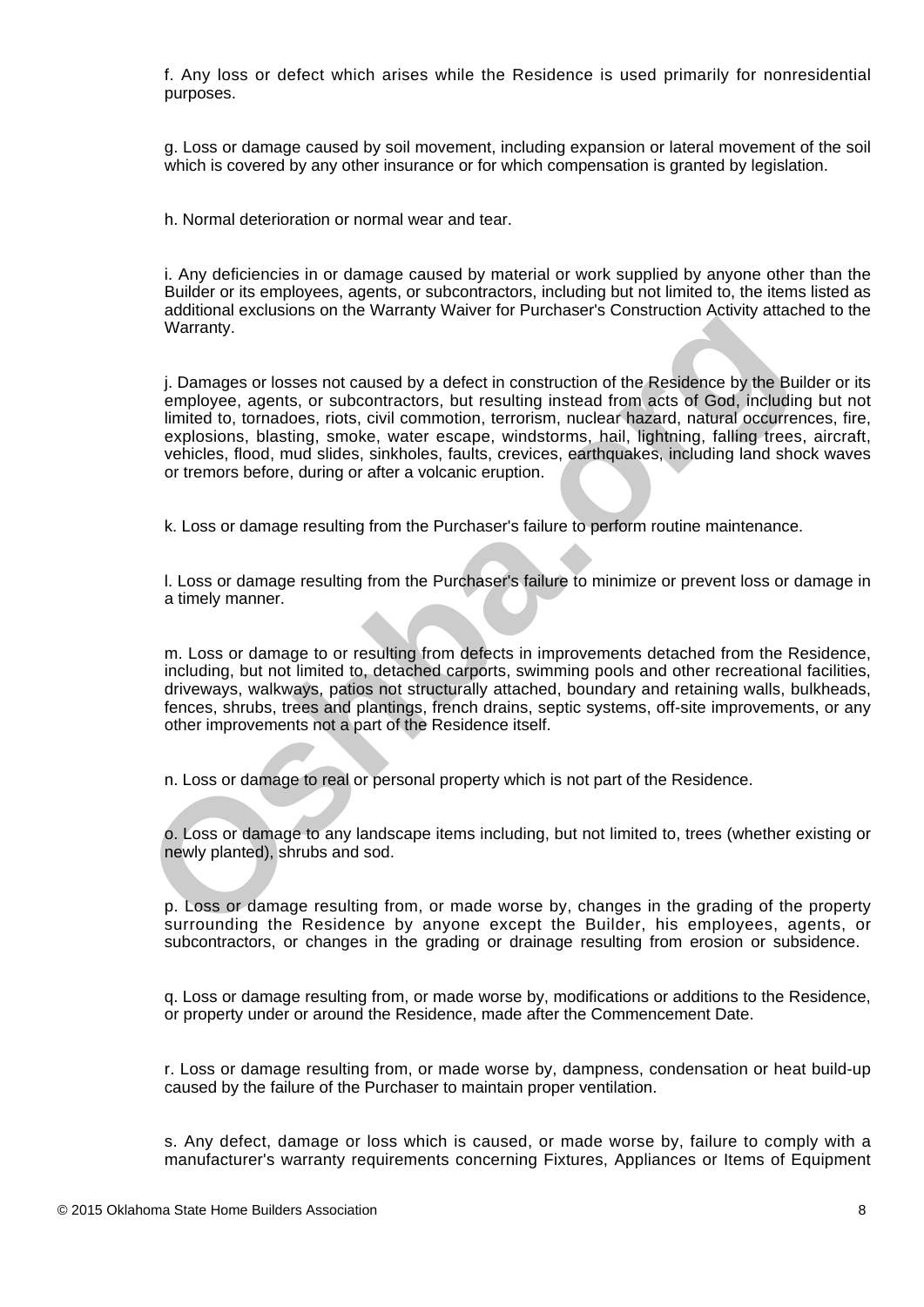(defined below).

t. Loss or damage resulting from, or made worse by, negligent maintenance or operation of the Residence or its systems by anyone other than the Builder or its employees, agents or subcontractors.

u. Loss or damage resulting from a condition not resulting in actual physical damage to the Residence, including uninhabitableness or health risk due to the presence or consequences of insects, unacceptable levels of mold, mildew, radon, formaldehyde, carcinogenic substances or other pollutants and contaminants, or the presence of hazardous or toxic materials or other fungi, dampness of atmosphere or extremes of temperature.

v. Loss or damage caused directly by or indirectly by flood, surface water, overflow of body of water, humidity or spray from any of those (whether or not driven by wind), water which backs up from sewers or drains, changes in the water table which are not reasonably foreseeable, or water below the surface of the ground (including water which exerts pressure on or seeps or leaks through the building, sidewalk, driveway, foundation, swimming pool or other structure), wetlands, springs or aquifers.

w. Violations of applicable building codes or ordinances after final approval from the applicable governmental agency unless such violation results in an observable defect.

x. Any loss or damage resulting from weight and/or performance of any overly heavy object, such as a waterbed or pool table.

**SECTION C. HOW TO MAKE A CLAIM UNDER THIS WARRANTY** Before making a claim, Purchaser is encouraged to carefully read and review the Warranty in its entirety and particularly the Warranty Standards contained herein to determine whether the defect is covered.

**1. Give Notice To Builder of Defects** To invoke the protection offered by this Warranty, Purchaser must send a written notice to the Builder clearly describing the defect in reasonable detail.

2. Giving Notice for Emergency Warranty Service. If the claim qualifies for Emergency Warranty Service as defined in Section F, Purchaser may call the Builder directly or the subcontractor responsible for such area (if known) directly. If the Purchaser contacts anyone other than the Builder for Emergency Warranty Service, then the Purchaser is responsible for the costs associated with any repair until such time as the Builder determines that the work qualified as Emergency Warranty Service. Regardless of the type of notice given, the Builder is only responsible for the cost of repairs that qualify as Emergency Warranty Service. v. Loss or damage caused directly by or indirectly by flood, surface water, overflow water, humidity or spray from any of those (whether or not driven by wind), water which<br>tom severs or drains, changes in the water table

**3. Information Which Must Be Provided** Purchaser's claim and request for Warranty service should include, at a minimum:

> a. Purchaser's name, address and phone number where Purchaser can be reached during business hours;

> b. The lot number and subdivision where the Residence is located (if known) and/or the street address of the Residence.

> c. A complete description of the problem. (For example, "Guest bath-cold water line leaks under sink" rather than "plumbing problem in bathroom.")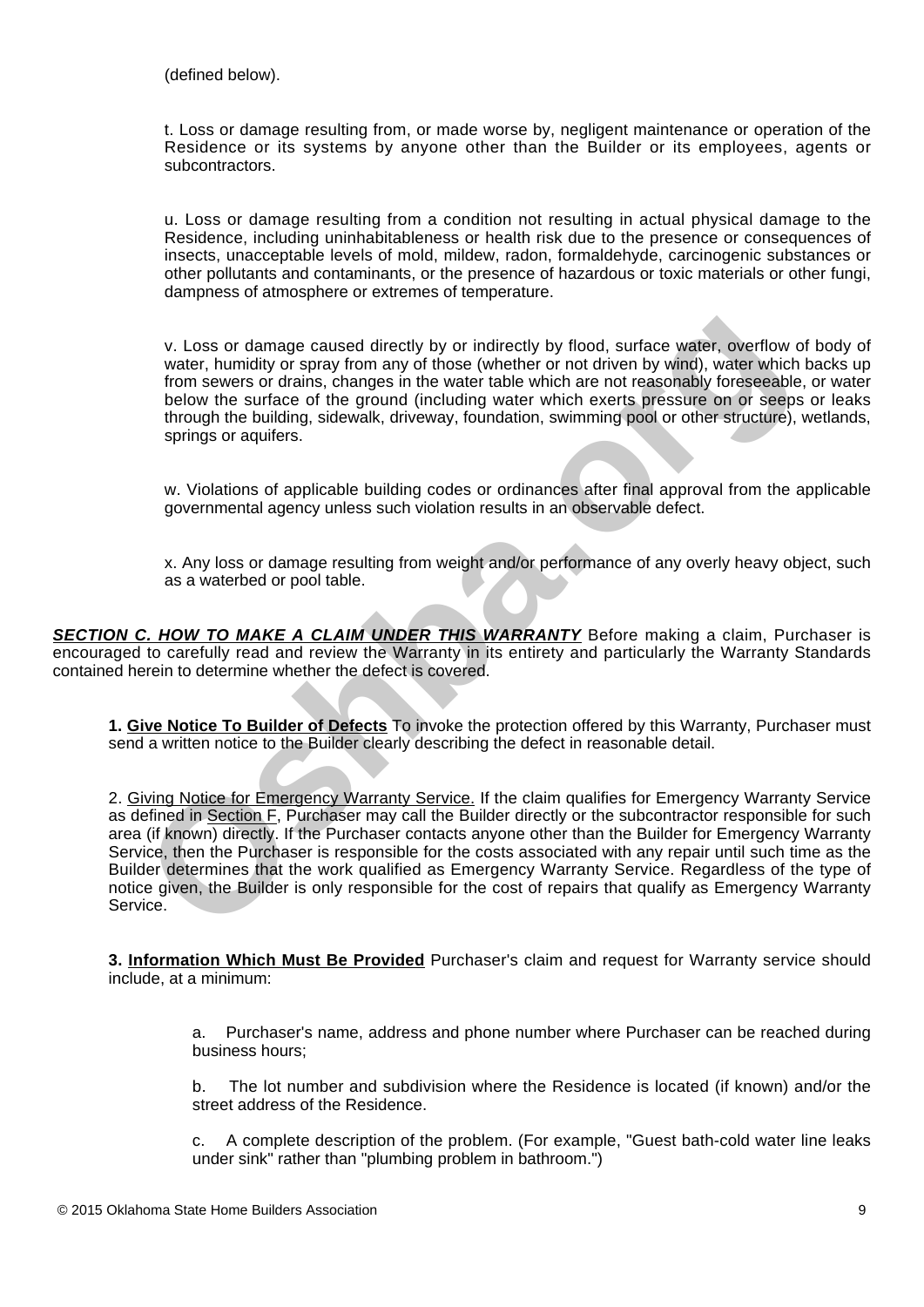Upon receipt of a request for Warranty service, Builder's representative will contact Purchaser to discuss the request and to determine appropriate action. If subcontractors are required to complete repairs, the Builder will notify the appropriate persons/entities and the Purchaser will be contacted directly by such subcontractors to schedule the Warranty work.

**4. Deadline for Making Claim** In order to constitute a valid claim under this Warranty, written notice of a coverage defect occurring within the one year Warranty period must be received by the Builder prior to the expiration of the one year Warranty period.

**5. Right of Access and Cooperation** Purchaser shall provide the Builder and subcontractors with reasonable weekday access during normal business hours in order to perform Warranty repairs. Failure by Purchaser to provide such access shall relieve the Builder of all obligations under this Warranty Agreement with regard to the claim in question.

**6. Cooperation.** Purchaser must cooperate with Builder's inspection and investigation of Purchaser's claim. Builder may request information from Purchaser regarding your claim. Purchaser agrees to provide information from Builder's reasonable requests.

**7. Latent Defects.** When a claim is made for a defective condition that cannot be observed or determined under normal conditions, it is the Purchaser's responsibility to substantiate that the defective condition exists. The costs involved in substantiating the condition shall be paid by the Purchaser.

**8. Warranty Disputes.** Any and all claims, disputes, and controversies between the Purchaser and Builder relating to the condition of the Residence or the method of construction used by Builder shall be subject to this Section C and the method of dispute resolution provided in this Section C(8) is a condition precedent to pursuing any such matter in arbitration, as required in Section D(3)(h). Such disputes shall be handled as follows:

a. At least ninety (90) days before submitting any claim involving a defective condition within the Residence to arbitration, Purchaser shall send to Builder a Notice of Defects (as defined herein) via certified mail, return receipt requested. The Notice of Defects shall be a letter from Purchaser addressed to Builder, and which contains the following information: (i) the name, address and telephone number of Purchaser; (ii) the address of the Residence; (iii) a detailed and itemized list of each and every item or condition which Purchaser deems defective; and (iv) copies of all documentation produced by third-parties who have inspected the items or conditions which Purchaser deems defective (the "Notice of Defects"). connectively method of the base transformation in the state of the state of the claim in question. The summation of Purchaser must cooperation form Purchaser regarding your claim. Purchaser agrees that to in the state may

b. Within fifteen (15) days after receipt of the Notice of Defects, Builder shall provide a written response to the Purchaser which either: (i) offers to repair, replace or compensate Purchaser; or (ii) requests an inspection of the Residence. Builder's offer to repair, replace or compensate must provide reasonable details of the repairs or replacements Builder will make and a reasonable estimate of when the repair, replacement or compensation will be made.

c. Within fifteen (15) days of the Builder's response, Purchaser must provide written response to the Builder and may include a counteroffer to Builder's offer to compensate for, repair, or replace any alleged defects, if applicable. Within fifteen (15) days of Purchaser's response, Builder may make a final offer to repair some or all of the defects identified in the Notice of Defects.

d. If Builder's response to the Notice of Defects requests the opportunity to inspect the defects identified in the Notice of Defects, Purchaser shall make the Residence available for such inspection within fifteen (15) days after Purchaser receives the Builder's response.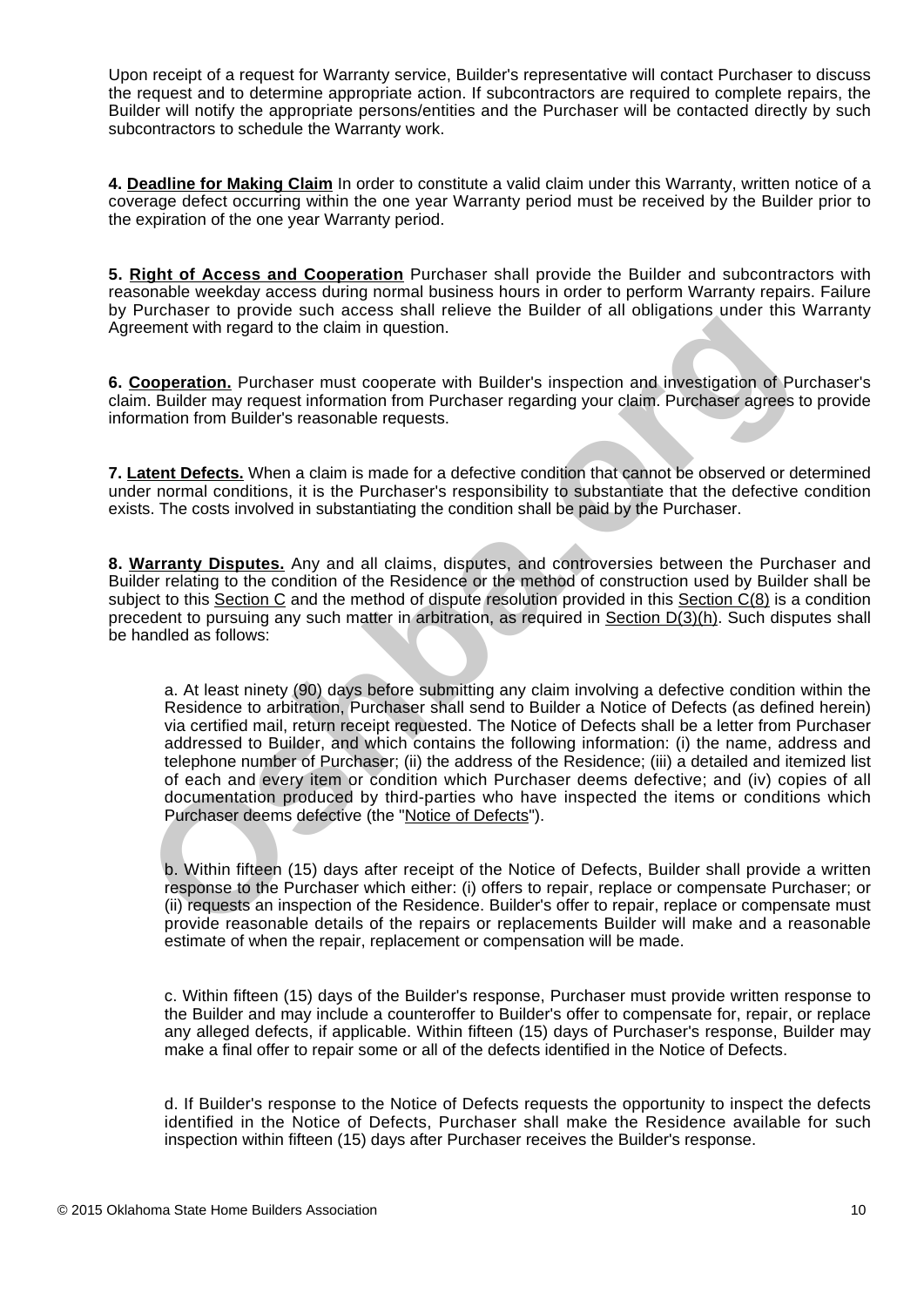e. If Builder and Purchaser cannot resolve any outstanding issues between after following the procedure provided in this Section C(8), then either party may proceed with an action against the other in arbitration as provided in Section D(2)(h) of this Warranty.

# **SECTION D. GENERAL TERMS AND CONDITIONS**

**1. PURCHASER'S RESPONSIBILITIES.** It is the Purchaser's sole responsibility to maintain the Residence, including but not limited to preserving soil drainage conditions, caulking, cleaning, resealing or repainting of finished surfaces as necessary, routine maintenance of mechanical systems, etc. The Warranty Standards describe many of these items in the "Discussion" section. Any damage or defect caused or worsened by neglect, or improper maintenance and operation of the Residence or the surrounding property will not be covered by this Warranty. Of particular importance is the maintenance of lot drainage patterns established by the Builder. The lot final grade is established to ensure adequate drainage away from the Residence. It is the Purchaser's responsibility to maintain the drainage as established. If the drainage pattern is altered either by action taken directly or instigated by the Purchaser, or as a result of neglect of maintenance, this Warranty does not provide a remedy. To minimize the probability of movement and displacement in the foundation caused by moisture content variations, the following post-construction maintenance and requirements must be performed by the Purchaser (failure to do so by the Purchaser will void the coverage provided by the Warranty): training portrory, eastablished by the Builder. The lot final grade is established to ensure a<br>trainage patterns established by the Builder. The lot final grade is established to ensure<br>nage axely rom the Residence. It is

a. Purchaser is responsible for maintaining lot grades. The grade around the foundation of the Residence must be maintained by the Purchaser so as to cause surface drainage to flow away from the foundation. Furthermore, water must not be permitted to "pond" or become trapped in localized areas against the foundation as this can cause variations in moisture content that can damage the foundation.

b. Watering must be done by Purchaser in a uniform systematic manner as equally as possible on all sides of the foundation of the Residence to keep the soil moist, NOT SATURATED. Areas of soil that do not have ground cover may require more moisture as they are more susceptible to evaporation, causing a moisture content imbalance.

c. During extreme hot and dry periods, close observation should be made around the foundation to ensure adequate watering is provided, preventing soil from separating or pulling back from the foundation.

d. Gutters and downspouts must be maintained by the Purchaser to prevent injection of moisture in to soil from roof run-off in localized areas. Downspout extensions must be maintained to discharge a minimum of five feet away from the foundation wall.

e. If the Purchaser plants a tree closer than 20 feet to the foundation, this Warranty will not address damage caused thereby. Precautionary measures such as the installation of root shields or root injection system should be taken to maintain moisture equilibrium.

f. Placing flower gardens and beds or shrubs next to the foundation and watering these areas heavily will generally result in a net increases of the soil moisture content in that localized area. This may result in soil expansion in that localized area of the foundation. The Purchaser must maintain a balanced soil moisture content around the perimeter of the foundation.

**2. OTHER GENERAL TERMS AND CONDITIONS** The following terms and conditions of general applicability will govern the interpretation and operation of this Warranty: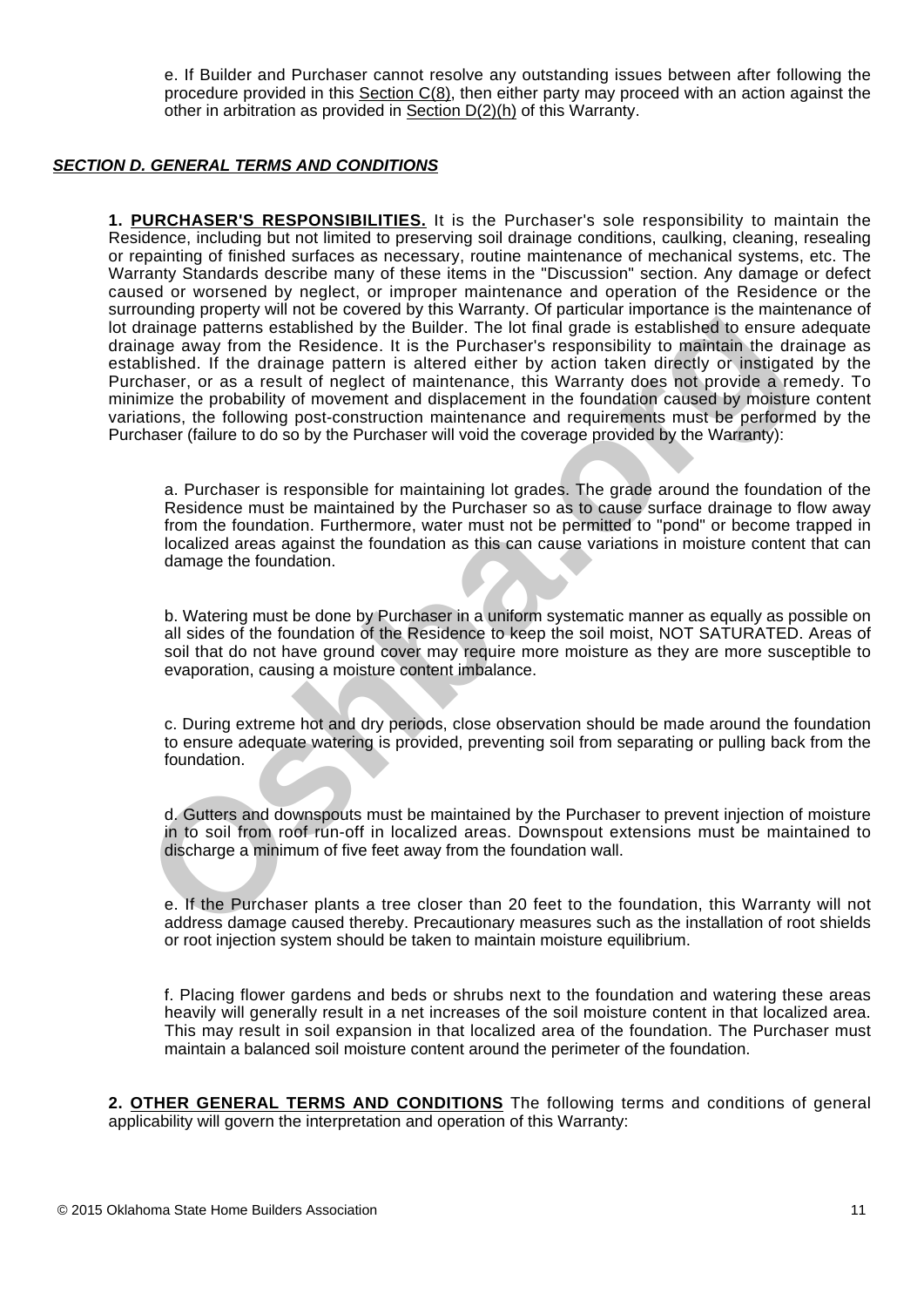a. This Warranty is separate and apart from and cannot be affected, altered or amended in any way by any other agreement which Purchaser may have.

b. The Warranty period for any item completed by the Builder after the Commencement Date shall be deemed to have begun on the Commencement Date.

c. All notices required under the Warranty must be in writing and sent by certified mail, postage prepaid, return receipt requested. Written notice may also be sent by email or text message, so long as the email address or mobile telephone number from which the notice was sent is owned by the sender of the notice and known by the receiver of such notice.

d. Should any provision of the Warranty be determined by a court of competent jurisdiction or applicable arbitration panel or arbitrator to be unenforceable, that determination will not affect the validity of the remaining provisions.

e. This Warranty is binding on the Builder, its successors and assigns and binding on the Purchaser. This Warranty shall not be assignable by Purchaser by operation of law or otherwise. No beneficiaries are or shall be created hereunder, including but not limited to persons or entities who have purchased the Residence from the Purchaser.

f. This Warranty shall be interpreted and enforced in accordance with laws of the State of Oklahoma.

g. If performance by the Builder of any of its obligations under the Warranty is delayed by an event not resulting from the Builder's own conduct, such performance will be excused until the delaying effects of the event are remedied. Such events include, but are not limited to, acts of God or a common enemy, war, riot, terrorism, civil commotion or sovereign conduct, or acts or omissions by the Purchaser or any other person not a party to this Warranty.

h. Any and all claims, disputes and controversies of every kind and nature between the Builder and Purchaser, including but not limited to unresolved disputes over Warranty claims shall be submitted to binding arbitration pursuant to the procedures established and maintained by the \_\_\_\_\_\_\_\_\_\_\_\_\_\_\_\_\_\_\_\_\_\_\_\_\_\_\_\_\_\_\_\_\_\_\_\_\_\_\_\_\_\_\_\_. Subject to the foregoing obligations to

arbitrate all disputes between the parties hereto, the parties may elect to proceed with other Better Business Bureau alternative dispute resolution means, including conciliation and/or mediation. The parties hereby stipulate and agree that the provisions of this section shall be a complete defense to any suit, action or proceeding instituted in any federal, state or local court or before any administrative tribunal with respect to any controversy, dispute or claim arbitrable as set forth herein. Furthermore, the obligations inuring to each party under this section to submit any and all claims, disputes and controversies to binding arbitration shall survive the execution of this Warranty and expiration of all Warranty periods under this Warranty. d. Should any provision of the Warranty be determined by a court of competent juris<br>applicable arbitration panel or arbitrator to be unenforceable, that determination will not<br>applicable arbitration panel or arbitration to

i. Whenever appropriate, it is intended that the use of one gender in this Agreement includes all genders and the use of the singular includes the plural.

# **SECTION E. WARRANTY STANDARDS**

**1. PURPOSE OF THE STANDARDS** This section establishes the standards by which it shall be determined if the Residence has a problem which is covered by the Warranty and the obligation of the Builder to correct it. Where specific standards and obligations are not provided, the standard shall be the accepted industry practice for workmanship and materials in existence during construction.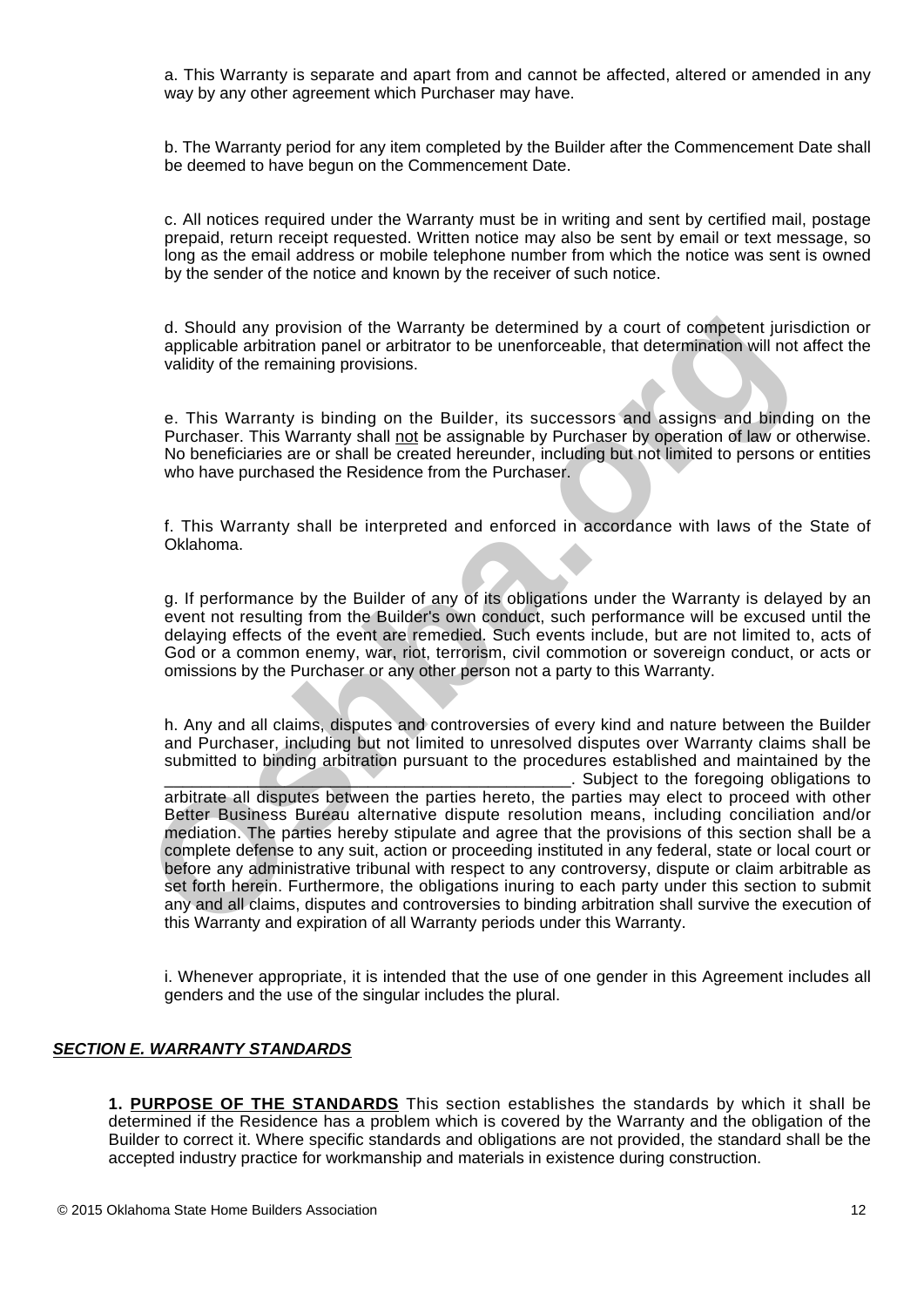**2. CONDITIONS APPLICABLE** Warranty coverage is conditioned upon Purchaser's proper maintenance of the Residence and surrounding property to prevent damage due to neglect, abnormal use or improper maintenance.

**3. STANDARDS APPLICABLE DURING WARRANTY TERM** The following "Observations," "Performance Guidelines," "Corrective Measures" and "Discussions" outline the various standards for residential construction and shall apply to all substantive areas of coverage under this Warranty:

**9-2-3 Observation**: A stair riser or tread squeaks.

**Performance Guideline**: Loud squeaks caused by a loose stair riser or tread are considered excessive; however, totally squeak-proof stair risers or treads cannot be guaranteed.

**Corrective Measure**: The contractor will refasten any loose risers or treads or take other reasonable and costeffective corrective action to eliminate squeaking without removing treads or ceiling finishes.

**Discussion:** Squeaks in risers or treads may occur when a riser has come loose from the tread, and is deflected by the weight of a person and rubs against the nails that hold it in place. Movement may occur between the riser and the tread or other stairway members when one tread is deflected while the other members remain stationary. Using trim screws to fasten the tread to the riser from above sometimes will reduce squeaking. If there is no ceiling below, gluing or renailing the riser to the tread or shimming will reduce squeaks but the complete elimination of squeaks is practically impossible.

# **Site Work**

**1-1-1 Observation:** The ground has settled around the foundation, over utility trenches, or in other areas.

**Performance Guideline:** Settled ground around foundation walls, over utility trenches, or in other filled areas will not interfere with water drainage away from the home.

**Corrective Measure:** If the contractor provided final grading, one time only during the warranty period, the contractor will fill areas that settle more than 6 inches and that affect proper drainage. It is the consumer's responsibility to replace shrubs, grass, other landscaping, pavement, sidewalks, or other improvements affected by placement of such fill.

**1-1-2 Observation:** The property does not properly drain.

**Performance Guideline:** To ensure proper drainage within 10 feet around the home, the contractor will establish necessary grades and swales within the property if the work is included in the contract. Standing water will not remain for extended periods within 10 feet of the home after a rain (generally no more than 24 hours), except in swales that drain other areas or in areas where sump pumps receive discharge. In these areas a longer period can be anticipated (generally no more than 48 hours). Water may stand longer during periods of heavy rains, especially when heavy rains occur on successive days. No grading determination will be made while frost or snow is on the ground or while the ground is saturated. **Measure:** The contractor will refasten any loose risers or treads or take other reasonable<br>rective action to eliminate squeaking without removing treads or celling finishes.<br>
1: Squeaks in friests or tradas may occur when

**Corrective Measure:** If grading is part of the contract, the contractor is responsible for initially establishing the proper grades and swales.

**Discussion:** Grass and other landscaping are integral components of the storm water management practice needed to minimize erosion from the property. It is the consumer's responsibility to maintain grass and other landscaping to help ensure the property drainage system functions properly. The consumer is responsible for maintaining such grades and swales once the contractor has properly established them.

**1-1-3 Observation:** The property has soil erosion.

**Performance Guideline:** The contractor is not responsible for soil erosion.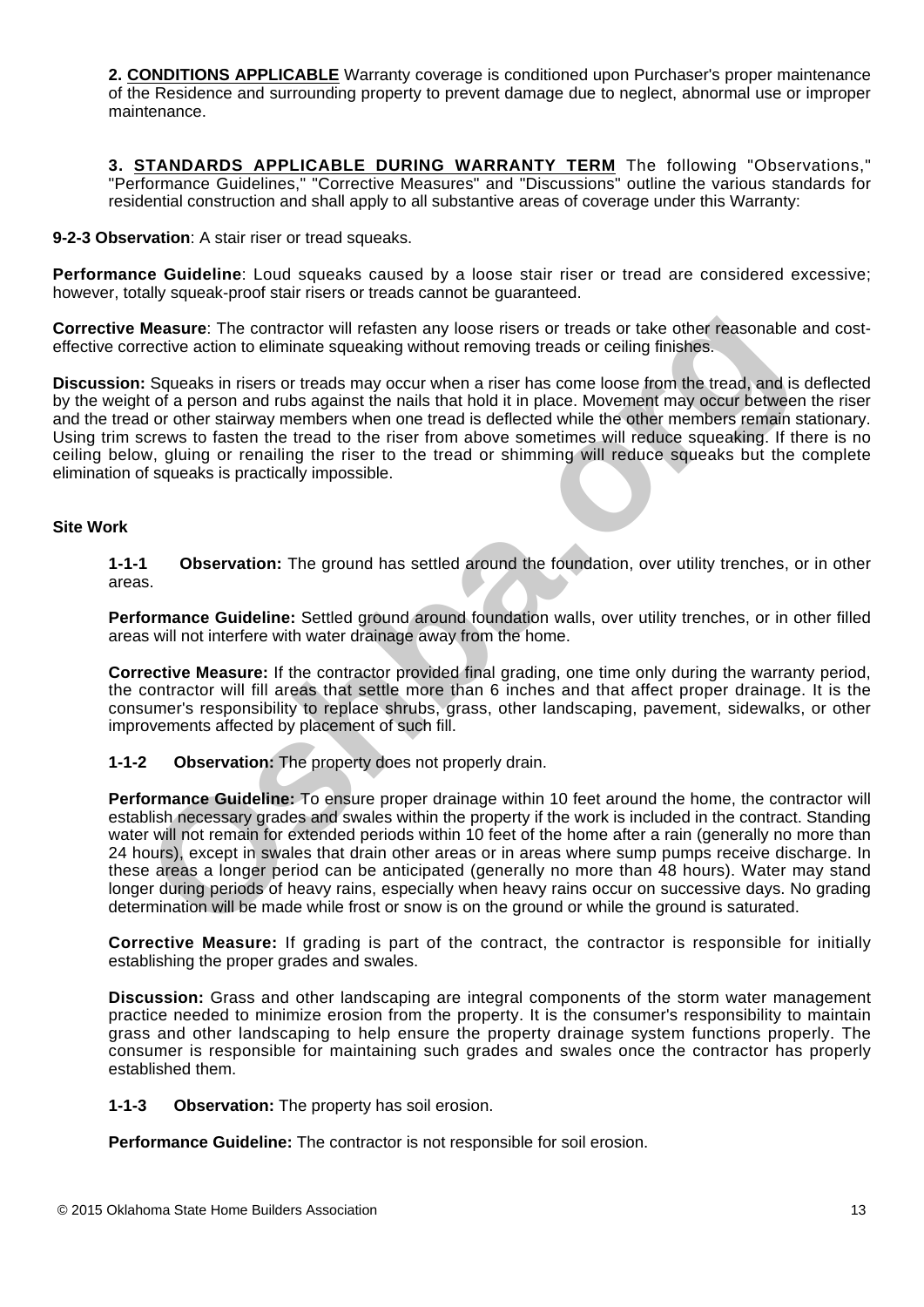**Corrective Measure:** No corrective action is required by the contractor. The contractor is not responsible for erosion due to acts of God, weather conditions, property alteration by the consumer, construction on adjacent properties, utility company's work, improper consumer maintenance, or other conditions beyond the contractor's control.

**1-1-4 Observation:** Water from a nearby or adjacent property flows onto the consumer's property.

**Performance Guideline:** The contractor is responsible for providing a reasonable means of draining water from rain, melting snow, or ice on the property and in the immediate area of the home, but the contractor is not responsible for water flowing from a nearby or adjacent property.

**Corrective Measure:** No corrective action is required by the contractor.

**1-1-5 Observation:** Existing trees, shrubs, or other vegetation have been damaged in the course of construction.

**Performance Guideline:** The contractor will make a reasonable and cost-effective effort to preserve existing landscaping as predetermined by the contractor and consumer, but the survival of existing landscaping cannot be guaranteed.

**Corrective Measure:** No corrective action is required by the contractor.

# **Foundation**

# **General**

# **2-1-1 Observation:** The foundation is out of square.

**Performance Guideline:** As measured at the top of the foundation wall, the diagonal of a triangle with sides of 12 feet and 16 feet will be no more than 1 inch more or less than 20 feet.

**Remodeling Specific Guideline:** A contractor and consumer may agree to build an addition out of square in order to keep a new exterior wall on line with an existing wall of an out-of-square home.

**Corrective Measure:** The contractor will make necessary modifications to the foundation not complying with the performance guideline for squareness to provide a satisfactory appearance. The contractor may square the first-floor deck or walls by cantilevering over the foundation or locating the deck or walls inset from the outside face of the foundation.

**Discussion:** Squareness is primarily an aesthetic consideration. The corrective measure emphasizes the primarily aesthetic nature of squareness and makes the criterion for correction a satisfactory appearance. This allows the contractor to make either a structural change or some cosmetic modification as is most appropriate. There are many instances in which the squareness of a foundation is inconsequential because subsequent construction provides an opportunity to make corrections. Constrained Cuicklines The contractor will make a reasonable and cost-effective effort to<br>
Struction:<br> **Constrained** by the contractor will make a reasonable and cost-effective effort to<br>
Discipling landscaping as predeter

**2-1-2Observation:** The foundation is not level.

**Performance Guideline:** This guideline applies only when the levelness of the foundation adversely impacts subsequent construction. As measured at the top of the foundation wall, no point will be more than 1/2 inch higher or lower than any point within 20 feet.

**Remodeling Specific Guideline:** The contractor and the consumer may agree to build an addition out of level in order to keep the floor of an addition on the same plane, and the roof ridge on the same line, as those of an existing, out-of-level structure.

**Corrective Measure:** The contractor will make necessary modifications to any part of the foundation or to subsequent construction to meet the performance quideline for levelness. This can be affected by leveling the sills with shims, mortar, appropriate fillers, or other methods.

**Discussion:** There are many instances in which the levelness of a foundation is not of consequence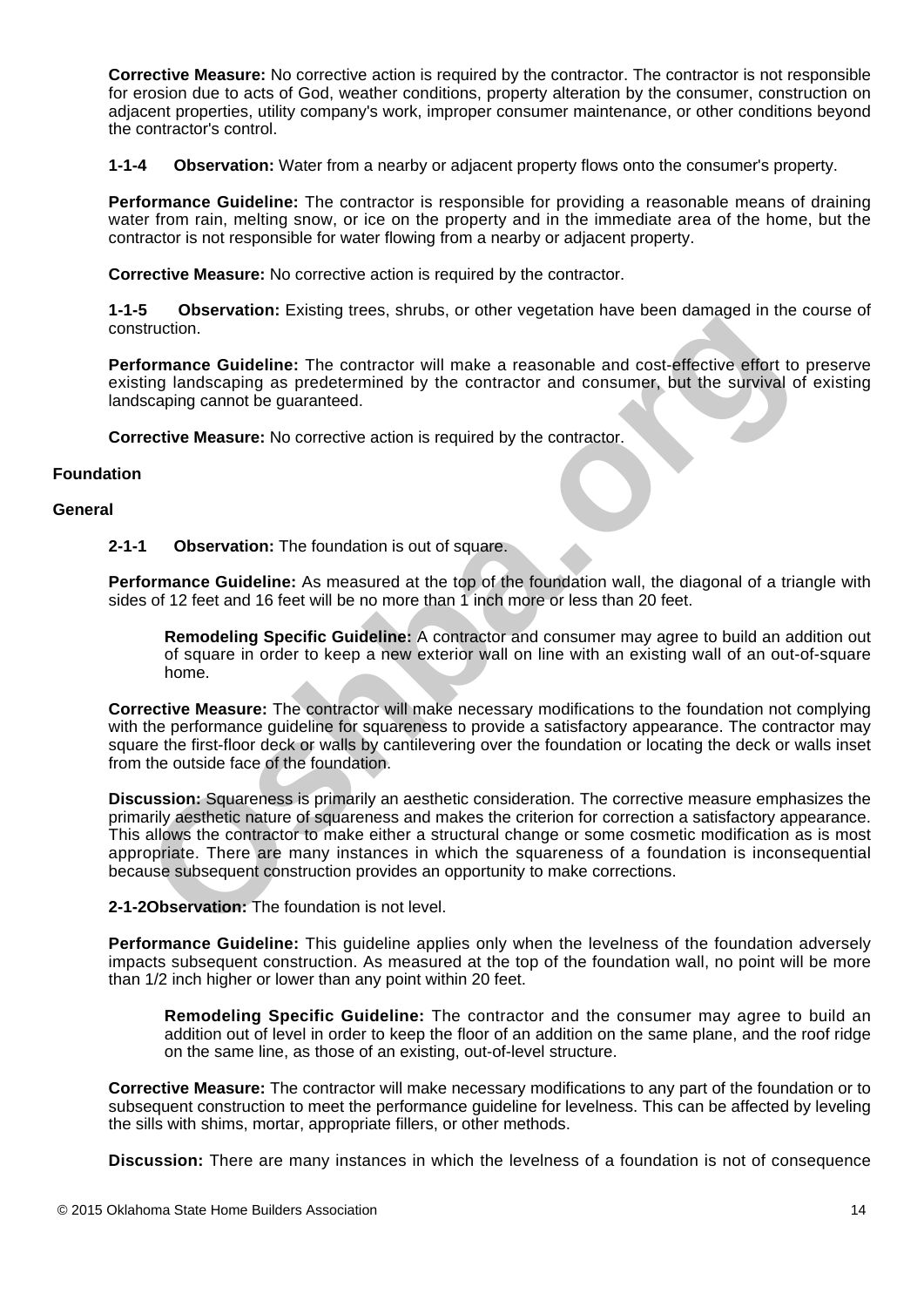because subsequent construction provides an opportunity to make corrections.

**2-1-3Observation:** There is a crack in a concrete footing.

**Performance Guideline:** Cracks greater than 1/4 inch in width are considered excessive.

**Corrective Measure:** The contractor will repair any cracks in excess of the performance guideline, using a material designed to fill cracks in concrete.

#### **Concrete Slabs**

**2-2-1Observation:** A concrete slab within the structure has separated or moved at control (expansion and contraction) joints.

**Performance Guideline:** Concrete slabs within the structure are designed to move at control joints.

**Corrective Measure:** Because this is a normal occurrence, no corrective action is required by the contractor.

**Discussion**: Control joints are placed in concrete for the very purpose of encouraging cracking to take place at the joints instead of in random locations.

**2-2-2Observation:** Efflorescence is present on the surface of the basement floor.

**Performance Guideline:** If the efflorescence is caused by basement water leakage (actual flow and accumulation), the contractor will eliminate the leaks into the structure.

**Corrective Measure:** The contractor will repair to meet the performance guideline.

**Discussion:** Efflorescence is evidenced by the presence of a white film on the surface of the concrete. It is a particularly common occurrence where masonry or concrete are in contact with high moisture levels as may be found in basements.

**2-2-3Observation:** The concrete floor or slab is uneven.

**Performance Guideline:** Except where the floor or portion of the floor has been designed for specific drainage purposes, concrete floors in living areas will not have pits, depressions, or areas of unevenness exceeding 3/8 inch in 32 inches. **Ionance Guideline:** Concrete slabs within the structure are designed to move at control joint creative.<br> **Note Measure:** Because this is a normal occurrence, no corrective action is require<br> **Concrective Measure:** Because

**Corrective Measure:** The contractor will correct or repair the floor to meet the performance guideline.

**Discussion:** A repair can be accomplished by leveling the surface with a material designed to repair uneven concrete.

**Remodeling Specific Guideline:** Existing concrete floors or slabs may be uneven. In these situations, no corrective action is required by the contractor.

# **2-2-4Observation:** The concrete floor slab is cracked.

**Performance Guideline:** Minor cracks in concrete floor slabs are normal. Cracks exceeding 3/16 inch in width or 3/16 inch in vertical displacement will be repaired if the slab is in conditioned space or the crack interferes with the installation of finish flooring.

**Corrective Measure:** The contractor will repair cracks that do not meet the performance guideline using a material designed to fill cracks in concrete.

**2-2-5Observation:** Interior concrete is pitting or spalling. Pitting is evidenced by concrete that has chipped. Spalling is evidenced by concrete that has flaked or peeled from the outer surface.

**Performance Guideline:** Interior concrete surfaces will not pit or spall unless the deterioration is caused by factors outside of the contractor's control.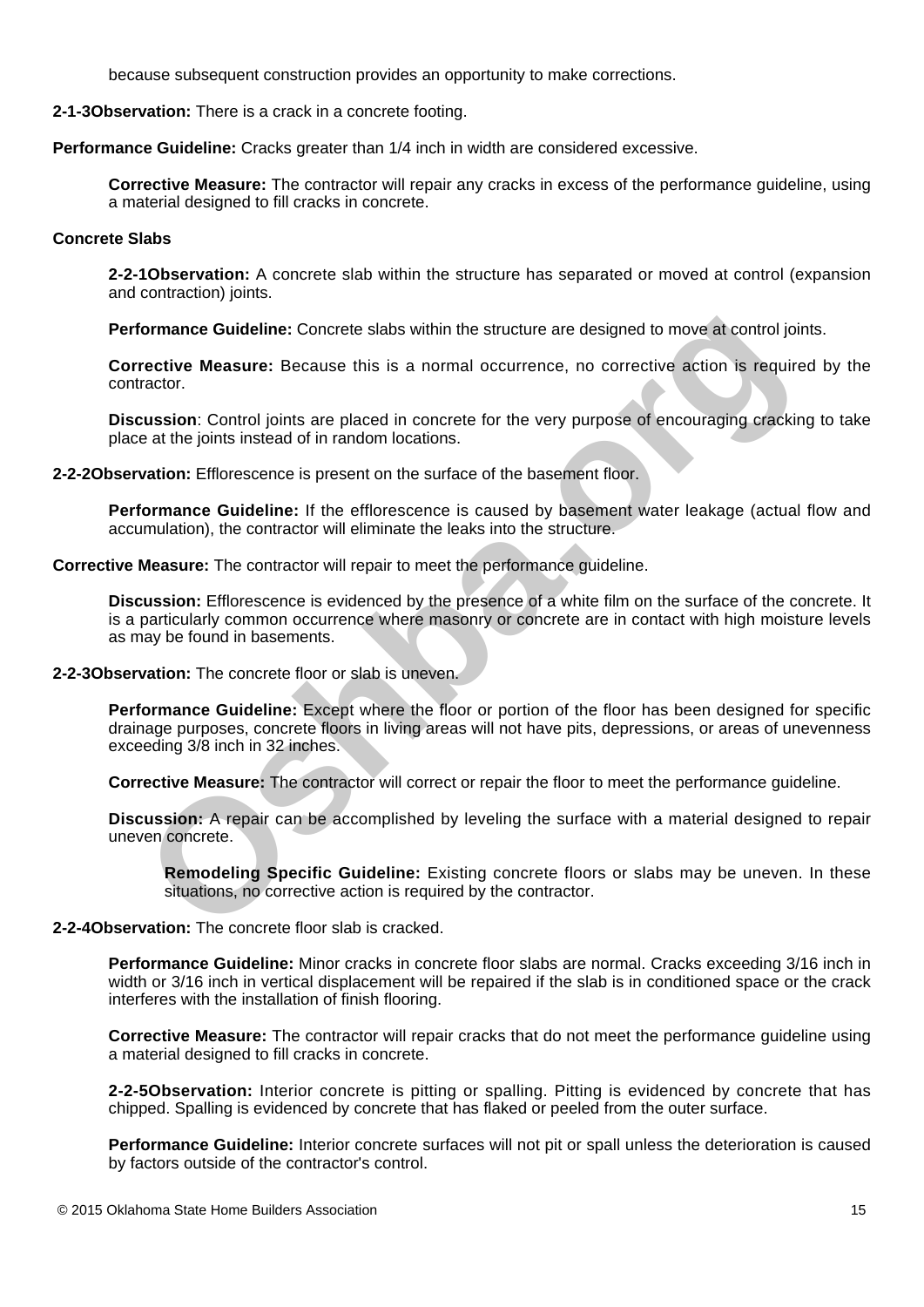**Corrective Measure:** The contractor will repair concrete surfaces using materials designed for this purpose.

**2-2-6Observation:** The interior concrete slab has a loose, sandy surface, sometimes referred to as "dusting."

**Performance Guideline:** The surface will not be so sandy that it causes a problem when the finish flooring is applied.

**Corrective Measure:** The surface will be repaired to be suitable for the finish flooring that the contractor had reason to anticipate would be applied.

## **Concrete Block Basement and Crawl Space Walls**

**2-3-1Observation:** A concrete block basement or crawl space wall is cracked.

**Performance Guideline:** Cracks in concrete block basement or crawl space walls will not exceed 1/4 inch in width.

**Corrective Measure:** The contractor will repair cracks to meet the performance guideline using a material designed to fill cracks in concrete.

**Discussion:** Shrinkage cracks are common in concrete block masonry and should be expected in crawl space and basement walls. Cracks may be vertical, diagonal, horizontal, or in stepped-in masonry joints.

# **2-3-2Observation:** A concrete block basement wall is out of plumb.

**Performance Guideline:** Block concrete walls will not be out of plumb greater than 1 inch in 8 feet when measured from the base to the top of the wall.

**Remodeling Specific Guideline:** If tying into an existing foundation that is out of plumb, the contractor and consumer will review the existing conditions and scope of work. The contractor will make a reasonable and cost-effective effort to meet the performance guideline while complying with the existing building code. **vation:** A concrete block basement or crawl space wall is cracked.<br> **Commance Guideline:** Cracks in concrete block basement or crawl space walls will not ein<br>
in width.<br>
In width.<br> **Commance Commance Commance Commance Com** 

**Corrective Measure:** The contractor will repair any deficiencies in excess of the performance guideline. If the wall is to remain unfinished according to the contract, and the wall meets building codes requirements as evidenced by passed inspections, then no corrective action is required by the contractor.

**2-3-3Observation:** A concrete block basement wall is bowed.

**Performance Guideline:** Concrete block walls will not bow in excess of 1 inch in 8 feet.

**Corrective Measure:** The contractor will repair any deficiencies in excess of the performance guideline. If the wall is to remain unfinished according to the contract, and the wall meets building codes requirements as evidenced by passed inspections, then no corrective action is required.

**2-3-4Observation:** Efflorescence is present on the surface of the basement or crawl space block.

**Performance Guideline:** If the efflorescence is caused by water leakage (actual flow and accumulation), the contractor will eliminate the leak into the structure.

**Corrective Measure:** The contractor will repair to meet the performance guideline.

**Discussion:** Efflorescence is a typical condition caused by moisture reacting with the soluble salts in concrete and forming harmless carbonate compounds. It is evidenced by the presence of a white film on the surface of the concrete. It is a particularly common occurrence where masonry or concrete are in contact with high moisture levels as may be found in basements or crawl spaces.

# **Poured Concrete Basement and Crawl Space Walls**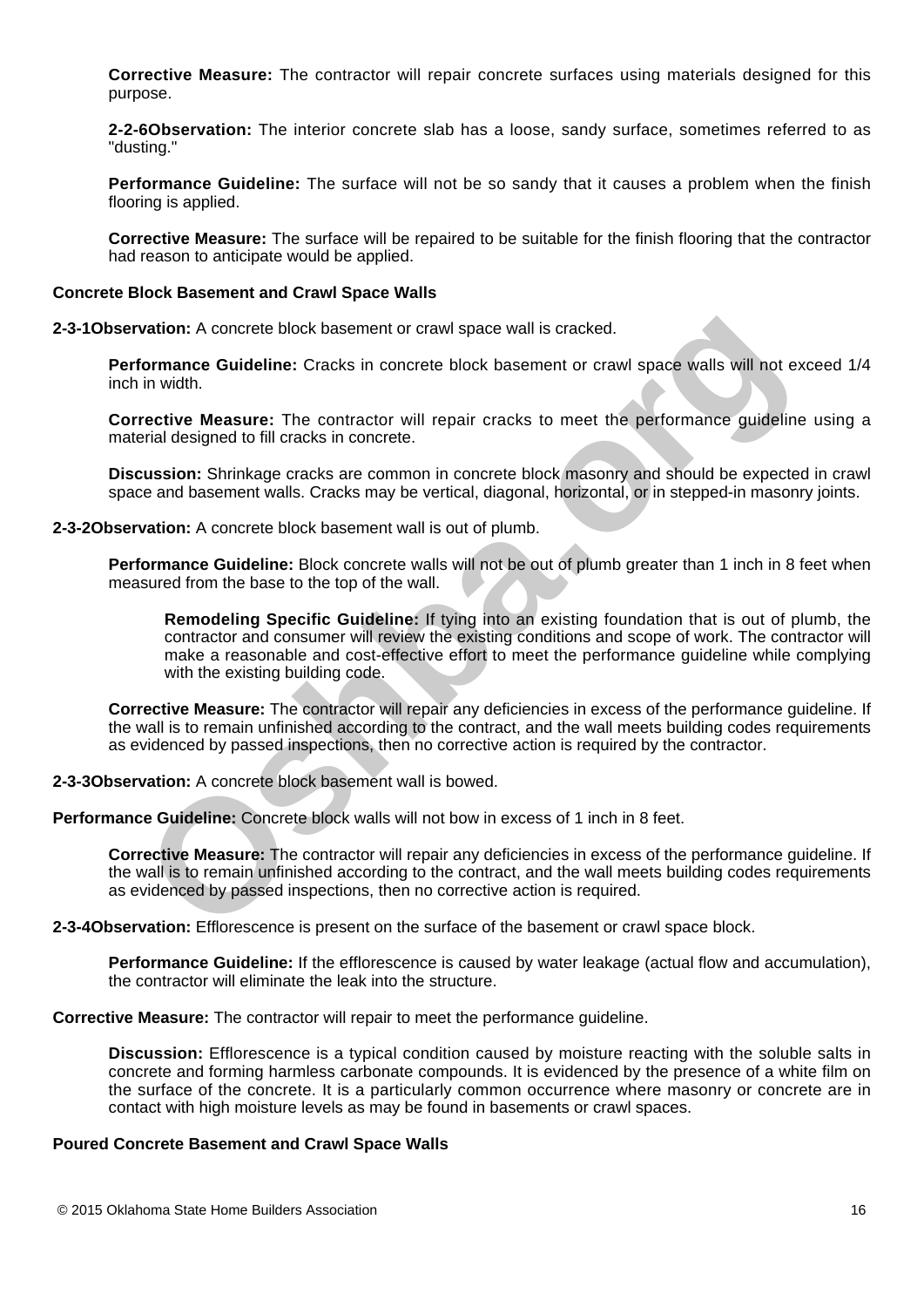## **2-4-1Observation:** A poured concrete basement wall is out of plumb.

**Performance Guideline:** Finished concrete walls will not be out of plumb greater than 1 inch in 8 feet when measured vertically.

**Remodeling Specific Guideline:** If tying into an existing foundation that is out of plumb, the contractor and consumer will review the existing conditions and scope of work. The contractor will make a reasonable and cost-effective effort to meet the performance guideline while complying with the existing building code.

 **Corrective Measure:** The contractor will repair any deficiencies in excess of the performance guideline. If the wall is to remain unfinished according to contract and the wall meets building codes requirements as evidenced by passed inspections, then no corrective action is required by the contractor.

**2-4-2Observation:** An exposed concrete wall has pits, surface voids, or similar imperfections in it.

**Performance Guideline:** Surface imperfections larger than 1 inch in diameter or 1 inch in depth are considered excessive.

**Corrective Measure:** The contractor will repair imperfections that do not meet the performance guideline, using a material designed to fill holes in concrete.

**Discussion:** Pits, surface voids, and similar imperfections are called "air surface voids" and are caused by air trapped between the concrete and concrete form interface. Air surface voids are not structurally significant. The technical term for larger voids is honeycomb. These must be dealt with in accordance with this guideline. The repaired area is unlikely to match the color or texture of the surrounding concrete.

# **2-4-3Observation:** A poured concrete basement wall is bowed.

**Performance Guideline:** Concrete walls will not bow in excess of 1 inch in 8 feet when measured from the base to the top of the wall.

**Corrective Measure:** The contractor will repair any deficiencies in excess of the performance guideline. If the wall is to remain unfinished according to contract and the wall meets building codes as evidenced by passed inspections, then no corrective action is required by the contractor.

#### **2-4-4Observation:** A poured concrete basement or crawl space wall is cracked.

**Performance Guideline:** Cracks in poured walls will not exceed 1/4 inch in width.

**Corrective Measure:** The contractor will cosmetically repair any cracks to meet the performance guideline, using a material designed to fill cracks in concrete.

**Discussion:** Shrinkage cracks and other cracks are common and are inherent in the drying process of poured concrete walls. They should be expected in these walls due to the nature of concrete. The only cracks considered under warranty claims are cracks that permit water penetration or horizontal cracks that cause a bow in the wall. **20bservation:** An exposed concrete wall has pits, surface voids, or similar imperfections in<br>
formance Guidelline: Surface imperfections larger than 1 inch in diameter or 1 inch in diameter or stationed excessive.<br> **Concr** 

#### **2-4-5Observation:** A cold joint is visible on exposed poured concrete foundation walls.

**Performance Guideline:** A cold joint is a visible joint that indicates where the pour terminated and continued. Cold joints are normal and should be expected to be visible. Cold joints should not be an actual separation or a crack that exceeds 1/4 inch in width.

**Corrective Measure:** The contractor will cosmetically repair any cold joint to meet the performance guideline, using a material designed to fill cracks in concrete.

**2-4-6Observation:** Efflorescence is present on the surface of the poured concrete basement wall.

**Performance Guideline:** If the efflorescence is caused by basement water leakage, (actual flow or accumulation), the contractor will eliminate the leak into the structure.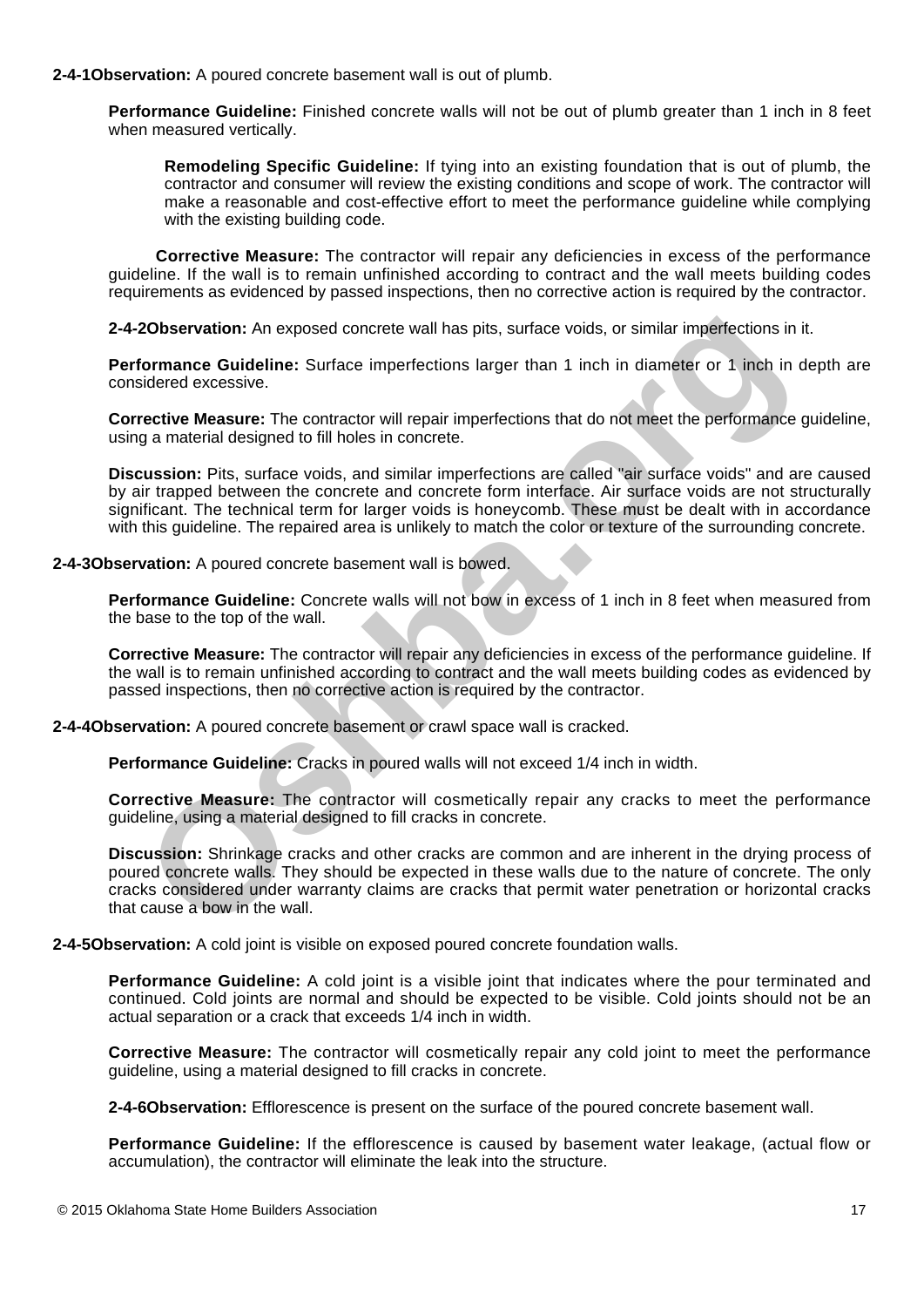**Corrective Measure:** The contractor will repair to meet the performance guideline.

**Discussion:** Efflorescence is a typical condition caused by moisture reacting with the soluble salts in concrete and forming harmless carbonate compounds. It is evidenced by the presence of a white film on the surface of the concrete. It is a particularly common occurrence where masonry or concrete are in contact with high moisture levels as may be found in basements or crawl spaces.

# **Moisture and Water Penetration**

#### **Basement Walls and Floor**

**2-5-1Observation:** Dampness is evident on basement walls or the floor.

**Performance Guideline:** The contractor is not responsible for dampness caused by condensation of water vapor on cool walls and floors. Dampness caused by moisture intrusion is unacceptable.

**Corrective Measure:** The contractor will repair to meet the performance guideline unless the consumer's action caused the dampness.

**Discussion:** Excessive dampness may be caused by consumer action, such as changing the grade around the home or irrigation systems, and is not the contractor's responsibility.

**2-5-2Observation:** Water has accumulated in the basement.

**Performance Guideline:** Water will not accumulate in the basement.

**Corrective Measure:** The contractor will take such actions as are necessary to prevent water from accumulating in the basement unless consumer action caused the accumulation.

**Discussion:** The consumer should maintain proper grade away from the dwelling. Crawl Spaces

**2-5-3Observation:** Water accumulates in a vented crawl space.

**Performance Guideline:** Crawl spaces should be graded and proper exterior foundation drains installed as required by the prevailing building codes to prevent water from accumulating.

**Corrective Measure:** The contractor will take corrective measures to meet the performance guideline.

**2-5-4Observation:** Condensation is evident on the vented crawl space surfaces.

**Performance Guideline:** The contractor will install the ventilation and vapor barrier required by the prevailing building code.

**Corrective Measure:** The contractor will take corrective actions to meet the performance guideline. If the crawl space is ventilated as required by applicable building codes, then no corrective action is required by the contractor. Further reduction of condensation is a consumer maintenance responsibility. or transformance consensually and floors. Dampness caused by moisture intusion is unacceptable.<br> **Or vigorion coli walls and floors. Dampness caused by moisture intusion is unacceptable.**<br> **Procession:** Excessive dampness<br>

**Discussion:** Temporary conditions that cause condensation that cannot be eliminated by ventilation and a vapor barrier may include:

• Night air gradually cools the interior surfaces of the crawl space. In the morning, moisture picked up by sun-warmed air migrates into the crawl space and condenses on cool surfaces.

• At night, outside air may rapidly cool foundation walls and provide a cool surface on which moisture may condense.

• If the home is left unheated in the winter, floors and walls may provide cold surfaces on which moisture in the warmer crawl space air may condense.

• Excessive moisture inside a heated home may reach the dew point within, or on the colder bottom surface of, vapor permeable floor insulation. Moisture on or under the poly vapor barrier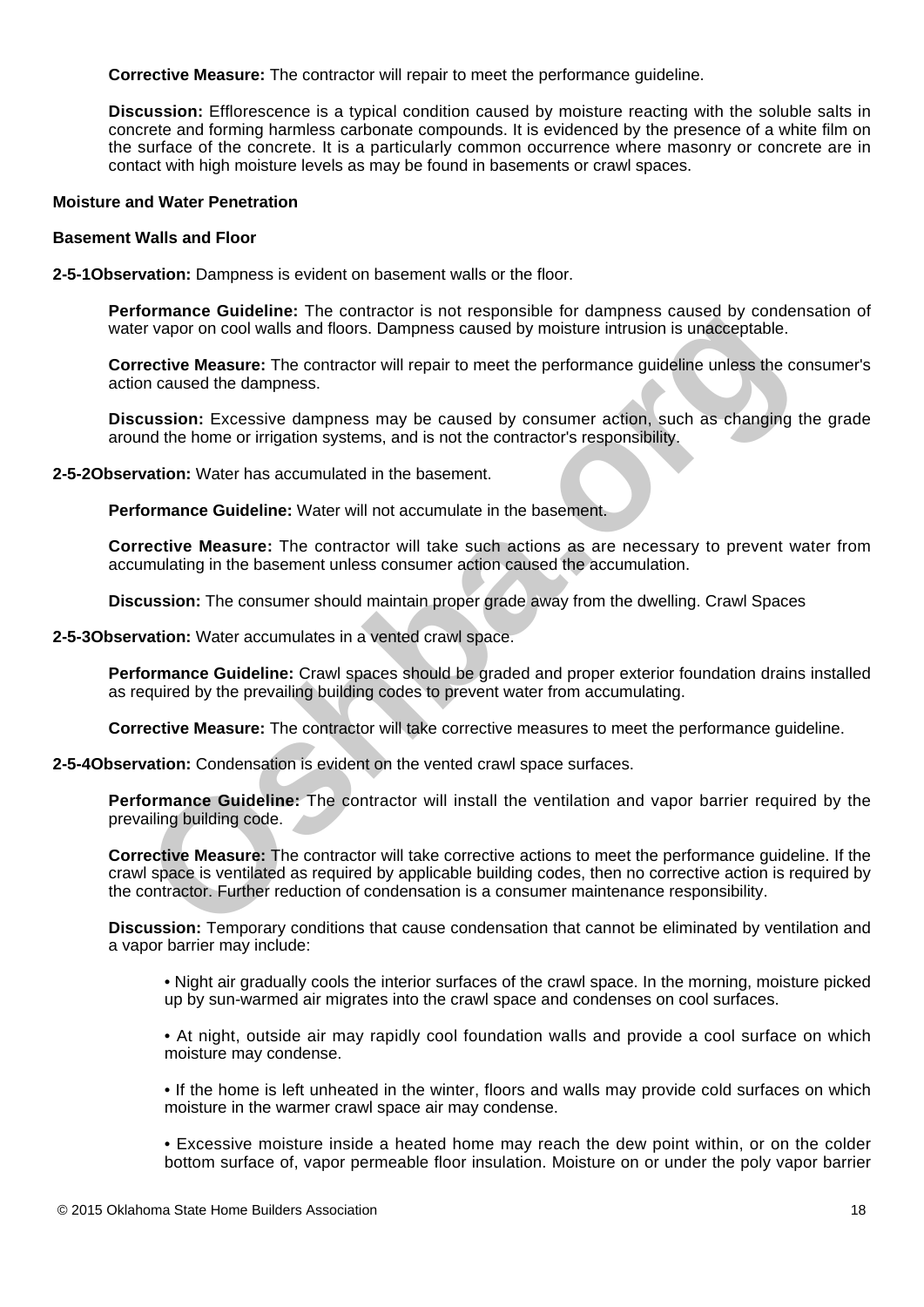may result from condensation or hydrostatic pressure. This is normal. The consumer can reduce condensation, if necessary, by enclosing the crawl space and dehumidifying (closed crawl) or by enclosing and intentionally heating and cooling the crawl space (conditioned crawl).

# **Structural Columns, Posts, or Piers**

**2-6-1Observation:** An exposed wood column is bowed or is out of plumb.

**Performance Guideline:** Exposed wood columns will not bow or be out of plumb more than 3/4 inch in 8 feet at substantial completion of the project.

**Corrective Measure:** The contractor will repair any deficiencies in excess of the performance guideline.

**Discussion:** Wood columns may become distorted as part of the drying process. Bows and other imperfections that develop after installation cannot be prevented or controlled by the contractor.

**2-6-2Observation:** An exposed concrete column is installed bowed or out of plumb.

**Performance Guideline:** Exposed concrete columns will not be installed with a bow in excess of 1 inch in 8 feet. They should not be installed out of plumb in excess of 1 inch in 8 feet.

**Corrective Measure:** The contractor will repair any deficiencies in excess of the performance guideline.

**2-6-3Observation:** A masonry column or pier is out of plumb.

**Performance Guideline:** Masonry columns or piers should not be constructed out of plumb in excess of 1 inch in 8 feet.

**Corrective Measure:** The contractor will repair any deficiencies in excess of the performance guideline.

**2-6-4Observation:** A steel post is out of plumb.

**Performance Guideline:** Steel posts will not be out of plumb in excess of 3/8 inch in 8 feet when measured vertically. Distainant incore construction<br> **Ostainant in the properties of construct and the proven ted on the protections that develop after installation cannot be prevented or controlled by the contractor.<br>
<b>2Observation:** An expos

**Corrective Measure:** The contractor will repair any deficiencies in excess of the performance guideline.

# **Interior Floor Construction**

#### **Floor System**

**3-1-1Observation:** Springiness, bounce, shaking, or visible sag is present in the floor system.

**Performance Guideline:** All beams, joists, headers, and other dimensional or manufactured structural members will be sized according to the manufacturers' specifications or applicable building codes.

**Corrective Measure:** The contractor will reinforce or modify, as necessary, any member of the floor system not meeting the performance guideline.

**Discussion:** Deflection may indicate insufficient stiffness in the lumber, or may reflect an aesthetic consideration independent of the strength and safety requirements of the lumber. Structural members are required to meet standards for both stiffness and strength. If a consumer expresses a preference to the contractor before construction, the contractor and the consumer may agree upon a higher standard.

#### **Beams, Columns, and Posts**

**3-2-1Observation:** An exposed wood column, post, or beam is split.

**Performance Guideline:** Sawn wood columns, posts, or beams will meet the grading standard for the species used.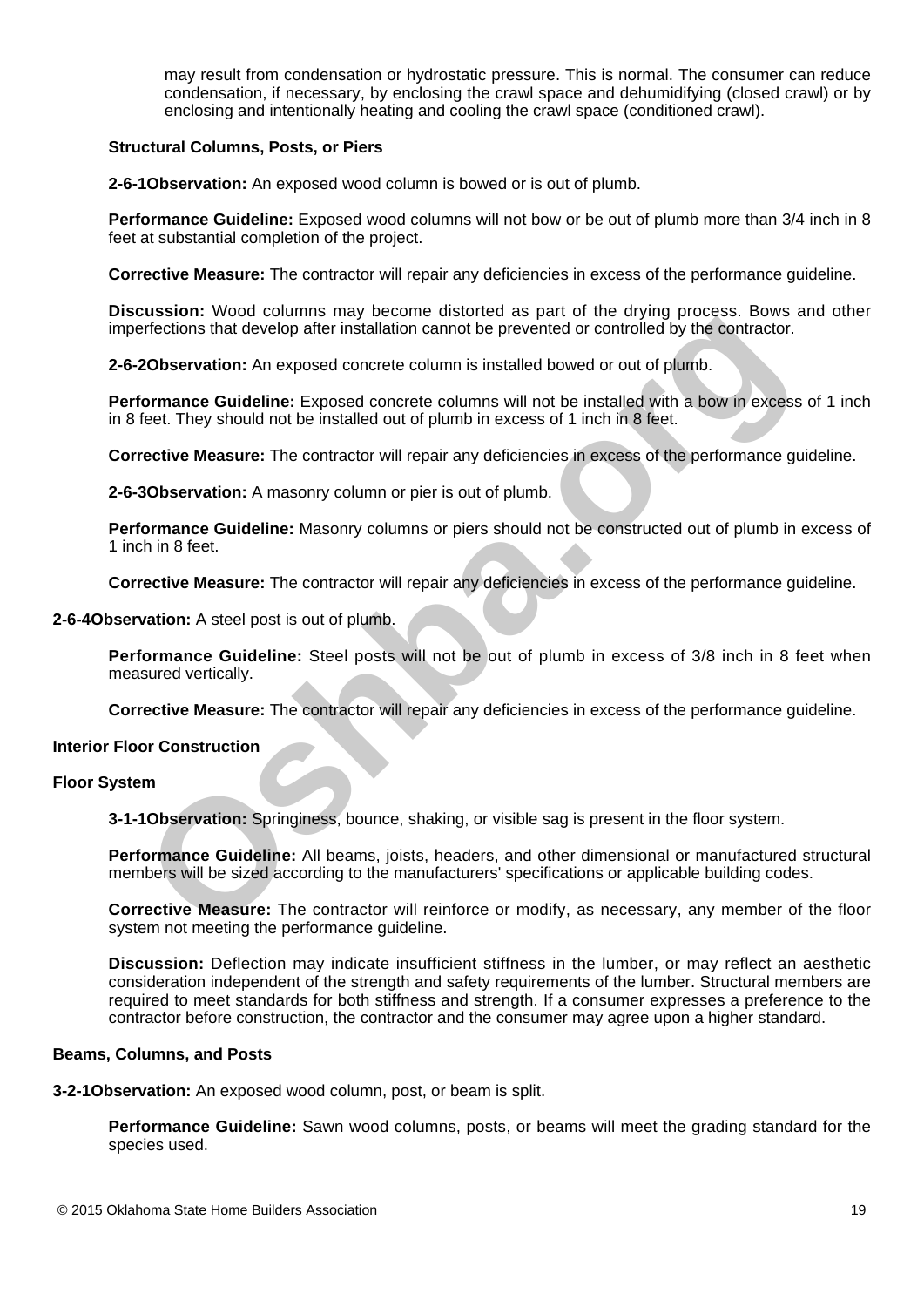**Corrective Measure:** The contractor will repair or replace any wood column, post, or beam that does not meet the performance guideline. Filling splits with appropriate filler is an acceptable method of repair.

**Discussion:** Columns, posts, and beams will sometimes split as they dry after installation. Splitting is acceptable and is not a structural concern if the columns, posts, or beams have been sized according to manufacturer's specifications or applicable building codes. Some materials have inherent cracks or imperfections; these do not require repair.

#### **3-2-2Observation:** An exposed wood beam or post is twisted or bowed.

**Performance Guideline:** Exposed wood posts and beams will meet the grading standard for the species used. Posts and beams with bows and twists exceeding 3/4 inch in an 8-foot section will not be installed, and those that develop bows and twists exceeding 3/4 inch in an 8-foot section are considered excessive.

**Corrective Measure:** The contractor will repair or replace any beam or post with a bow or twist that exceeds the performance guideline.

**Discussion:** Beams and posts, especially those 3 and 1/2 inches or greater in thickness (which normally are not kiln dried) will sometimes twist or bow as they dry after milling or installation. Twisting or bowing is usually not a structural concern if posts and beams have been sized according to manufacturers' specifications or applicable building codes.

**3-2-3Observation:** An exposed wood beam or post is cupped.

**Performance Guideline:** Cups exceeding 1/4 inch in 5 and 1/2 inches are considered excessive.

**Corrective Measure:** The contractor will repair or replace any beam or post with a defect that does not meet the performance guideline.

**Discussion:** Cupped lumber is lumber that has warped or cupped across the grain in a concave or convex shape. Beams and posts, especially those 3 and 1/2 inches or greater in thickness (which normally are not kiln dried), will sometimes cup as they dry after milling or installation.

## **Subfloor and Joists**

#### **3-3-1Observation:** The wood subfloor squeaks or appears loose.

**Performance Guideline:** Although a totally squeak-proof floor cannot be guaranteed, frequent, loud squeaks caused by improper installation or loose subflooring are deficiencies.

**Corrective Measure:** The contractor will refasten any loose subfloor or take other corrective action to attempt to reduce squeaking to the extent possible within reasonable repair capability without removing floor or ceiling finishes.

**Discussion:** There are many possible causes of floor squeaks. One of the more common sources of squeaks is wood moving along the shank of a nail. Squeaking frequently occurs when lumber, floor sheathing, or boards move slightly when someone walks over them. Boards and floor sheathing may become loose due to shrinkage of the floor structure or subfloor as it dries after installation or seasonal changes in temperature and humidity. Nails used to fasten metal connectors (joist hangers, tie-down straps, etc.) may cause squeaks. The nature of wood and construction methods makes it practically impossible to eliminate all squeaks during all seasons. Fastening loose subflooring with casing nails into carpet and counter sinking the head is an acceptable method of repair. Snap-off screws may also be used to refasten subflooring through carpet. **rective Measure:** The contractor will repair or replace any beam or post with a bow or<br>custsion: Benas and posts, especially those 3 and 1/2 inches or greater in thickness (which<br>continuation). Benas and posts, especially

## **3-3-2Observation:** A wood subfloor is uneven.

**Performance Guideline:** Subfloors will not have more than a 1/4 inch ridge or depression within any 32 inch measurement. Measurements should not be made at imperfections that are characteristic of the material used. This guideline does not cover transition points between different materials.

**Remodeling Specific Guideline:** The consumer and the contractor may agree to build a wood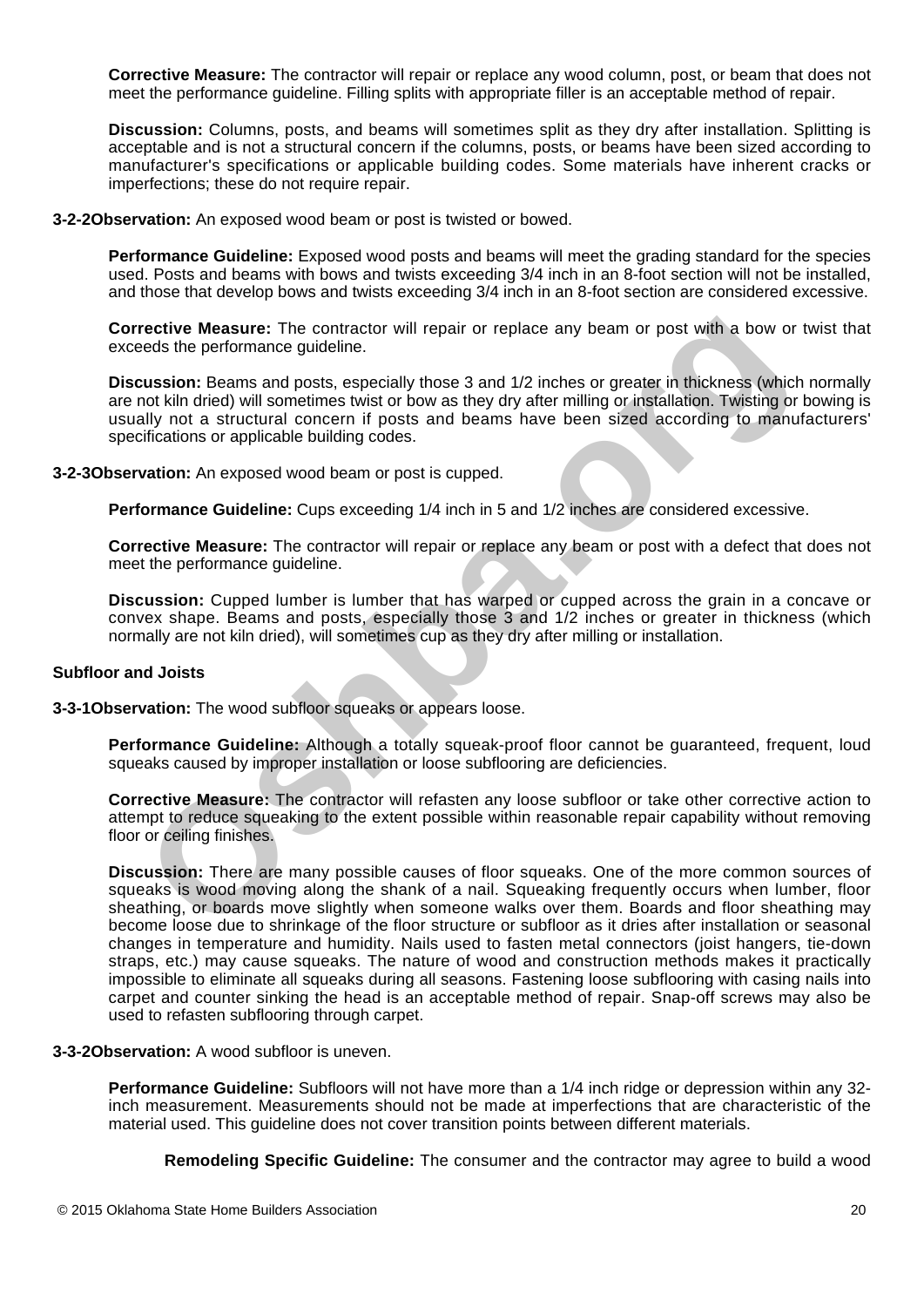floor out of level in order to match or otherwise compensate for preexisting conditions. **Corrective Measure:** The contractor will correct or repair the subfloor to meet the performance guideline.

## **3-3-3Observation:** A wood subfloor is out of level.

**Performance Guideline:** The floor should not slope more than 1/2 inch in 20 feet. Crowns and other lumber characteristics that meet the standards of the applicable grading organization for the grade and species used are not defects. Deflections due to overloading by the consumer are not the contractor's responsibility.

**Remodeling Specific Guideline:** The contractor and the consumer may agree to build an addition out of level in order to keep the floor of an addition on the same plane, and the roof ridge on the same line, as those of an existing, out-of-level structure, or to compensate for some other preexisting condition.

**Corrective Measure:** The contractor will make a reasonable and cost-effective effort to modify the floor to comply with the performance guideline.

**Discussion:** Sloped floors have both an aesthetic and functional consideration. Measurements for slope should be made across the room, not in a small area.

**3-3-4Observation:** Deflection and/or flex is observed in a floor system constructed of wood I-joists, floor trusses, or similar products.

**Performance Guideline:** All wood I-joists and other manufactured structural components in the floor system will be sized and installed as provided in the manufacturers' instructions and applicable building codes. precisive Measure: The contractor will make a reasonable and cost-effective effort to modify<br>pripty with the performance guideline.<br> **Suspection** Sloped floors have both an aesthetic and functional consideration. Measureme

**Corrective Measure:** The contractor will reinforce or modify as necessary any floor component that does not meet the performance guideline.

**Discussion:** Some deflection and/or flex is normal and is not an indication of deficiency in the strength and safety of the product. If a consumer requests it, the contractor and consumer may agree to more stringent criteria in writing prior to construction.

**3-3-5Observation: Remodeling Specific Guideline:** Wood flooring is not level at the transition of an existing floor to a room addition floor.

# **Performance Guide**

**line:** Flooring at a transition area will not slope more than 1/8 inch over 6 inches unless a threshold is added. Overall step-down, unless previously agreed upon with the consumer, will not exceed 1 1/8 inches. Variations caused by seasonal or temperature changes are not a defect.

**Corrective Measure:** The contractor will correct the floor transition to meet the performance guideline.

**Discussion:** All wood members shrink and expand seasonally, with variations in temperature and humidity, and with aging. After installation, dimensional lumber can shrink up to 1/2 inch for some boards. If the flooring, subfloor, or underlayment was not purposely overlapped onto the existing floor, the resulting irregularity is not a defect, but a natural result and characteristic of the wood's aging process. Either the old or the new floors may slope along the floor joist span. Joists in an older home may have deflected under load. This and other conditions may cause a hump at the juncture of the old to new.

**3-3-6Observation: Remodeling Specific Guideline:** The floor pitches to one side in the door opening between the existing construction and the addition.

**Performance Guideline:** If the pitch is the result of the floor of the existing dwelling not being level, then in most situations a transition threshold will be the most appropriate and acceptable means of addressing the condition.

**Corrective Measure:** The contractor will make a reasonable and cost-effective effort to meet the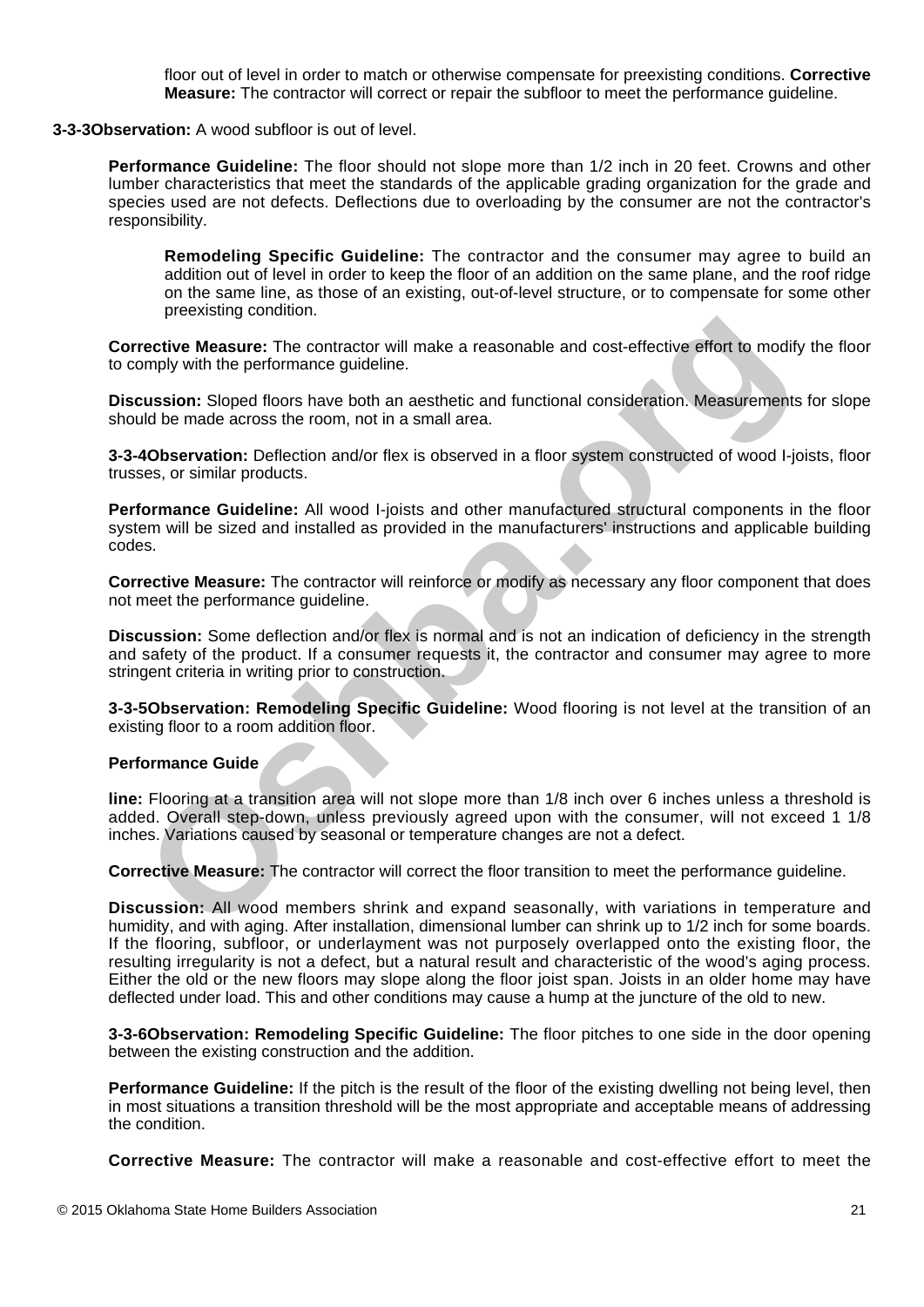performance guideline.

# **Walls**

# **Wall Framing**

**4-1-1Observation:** A framed wall is not plumb.

**Performance Guideline:** The interior face of wood-framed walls will not be more than 3/8 inch out of plumb for any 32 inches in any vertical measurement.

**Remodeling Specific Guideline:** The contractor and consumer may agree to intentionally build walls out of plumb to match the existing structure to accommodate or compensate for inaccuracies in the existing structure, and to disregard the performance guideline to match a preexisting structural condition.

**Corrective Measure:** The contractor will repair the wall to meet the performance guideline.

# **4-1-2Observation:** The wall is bowed.

**Performance Guideline:** Walls will not bow more than 1/2 inch out of line within any 32 inch horizontal measurement, or 1/2 inch out of line within any 8 foot vertical measurement.

**Remodeling Specific Guideline:** If new wall cladding is installed on existing framed walls, the contractor and consumer may agree to straighten the wall as part of the scope of work, or to install new cladding over existing framing, and to disregard the performance guideline to match a preexisting structural condition. metacula structural condition.<br>
The vision of the contractor will repair the vall to meet the performance guideline.<br> **One condition:**<br> **Ostainary and Condition**<br> **Ostainary Structural condition.**<br> **Condition:** The wall is

**Corrective Measure:** The contractor will repair the wall to meet the performance guideline.

**Discussion:** All interior and exterior walls have slight variances in their finished surface. On occasion, the underlying framing may warp, twist, or bow after installation.

**4-1-3Observation:** Deflection is observed in a beam, header, girder, or other dimensional or manufactured structural member in a wall.

 **Performance Guideline:** All beams, headers, girders, and other dimensional or manufactured structural members in the wall system will be sized according to the manufacturers' specifications and applicable building codes.

**Corrective Measure:** The contractor will reinforce or modify, as necessary, any beam, header, girder, or other dimensional or manufactured structural member in the wall system that does not meet the performance guideline.

#### **Moisture Barriers and Flashing**

**4-2-1Observation:** Bulk water is penetrating around a window or door.

**Performance Guideline:** Windows and doors will be installed and flashed in accordance with manufacturer's specifications and/or as required by prevailing building codes.

**Corrective Measure:** The contractor will correct to meet the performance guideline.

**4-2-2Observation:** An exterior wall leaks because of improper caulking installation or failure of the caulking material.

**Performance Guideline:** Joints and cracks in exterior wall surfaces and around openings will be caulked to prevent the entry of water.

**Corrective Measure:** One time only during the warranty period, the contractor will repair or caulk joints and cracks in exterior wall surfaces, as necessary, to correct deficiencies.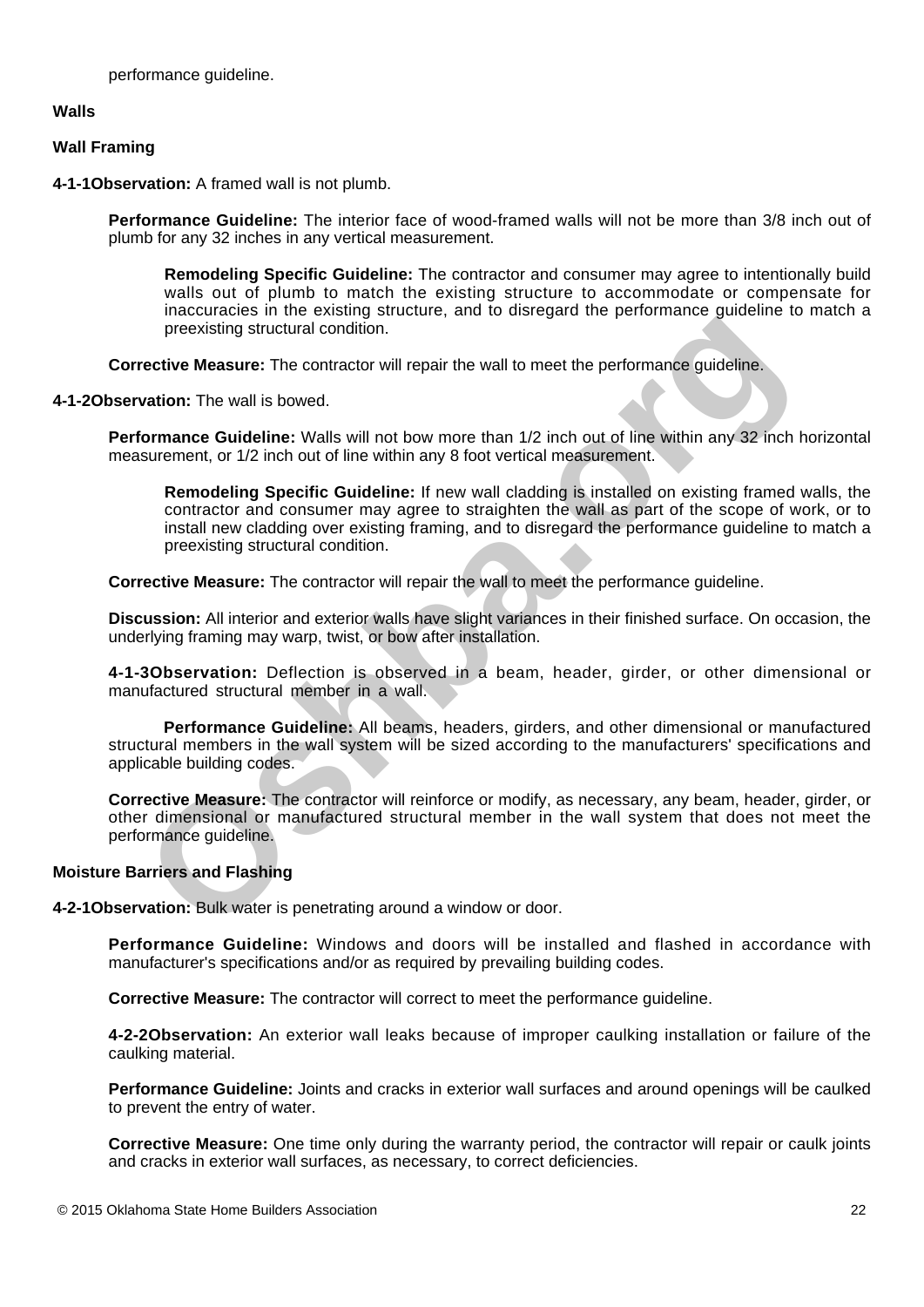**Discussion:** Even when properly installed, caulking eventually will shrink and crack. Maintenance of caulking is the consumer's responsibility.

# **Wall Insulation**

**4-3-1Observation:** Wall insulation is insufficient.

**Performance Guideline:** The contractor will install insulation according to R-values designated in the contract documents or as required by the prevailing building code.

**Corrective Measure:** The contractor will install insulation to meet the performance guideline.

#### **Windows and Glass**

**4-4-1Observation:** A window is difficult to open or close.

**Performance Guideline:** Windows should require no greater operating force than that described in the manufacturer's specifications.

**Remodeling Specific Guideline:** The contractor is not responsible for inoperable windows not covered by the remodeling contract.

**Corrective Measure:** The contractor will correct or repair the window as required to meet the performance guideline.

**4-4-2Observation:** Window glass is broken and a screen or window hardware is missing or damaged.

**Performance Guideline:** Glass should not be broken and screens and hardware should not be damaged or missing at the time of substantial completion of the project. Screens included in the original contract will be installed.

**Corrective Measure:** Broken glass, missing or damaged screens, or missing or damaged hardware reported to the contractor prior to substantial completion of the project will be installed or replaced. Broken glass, missing or damaged screens, or missing or damaged hardware reported after substantial completion of the project are the consumer's responsibility. **vation:** A window is difficult to open or close.<br> **Commance Guideline:** Windows should require no greater operating force than that describe<br> **Constant Constant Constant Constant Constant Constant Constant Constant Consta** 

**4-4-3Observation:** Water is observed in the home around a window unit during or after rain.

**Performance Guideline:** Window installation will be performed in accordance with manufacturer's specifications so that water does not intrude beyond the drainage plane of the window during normal rain conditions. Windows will resist water intrusion as specified by the window manufacturer.

**Corrective Measure:** The contractor will correct any deficiencies attributed to improper installation. Any deficiencies attributed to the window unit's performance will be addressed by the window manufacturer's warranty.

**Discussion:** Leakage at the glazing interface is covered under the manufacturer's warranty. Windows have a limited ability to resist excessive wind-driven rain, but should perform according to manufacturer's specifications. The consumer is responsible for keeping weep holes clean of debris as they are designed to allow wind-driven rain to be diverted from the window sill.

**4-4-4Observation:** Window grids, grilles, or muntins fall out or become out of level.

**Performance Guideline:** Window grids, grilles, or muntins will not disconnect, fall, or become out of level.

**Corrective Measure:** One time only during the warranty period, window grids, grilles, or muntins will be repaired or replaced.

**4-4-5Observation:** Glass surfaces are scratched.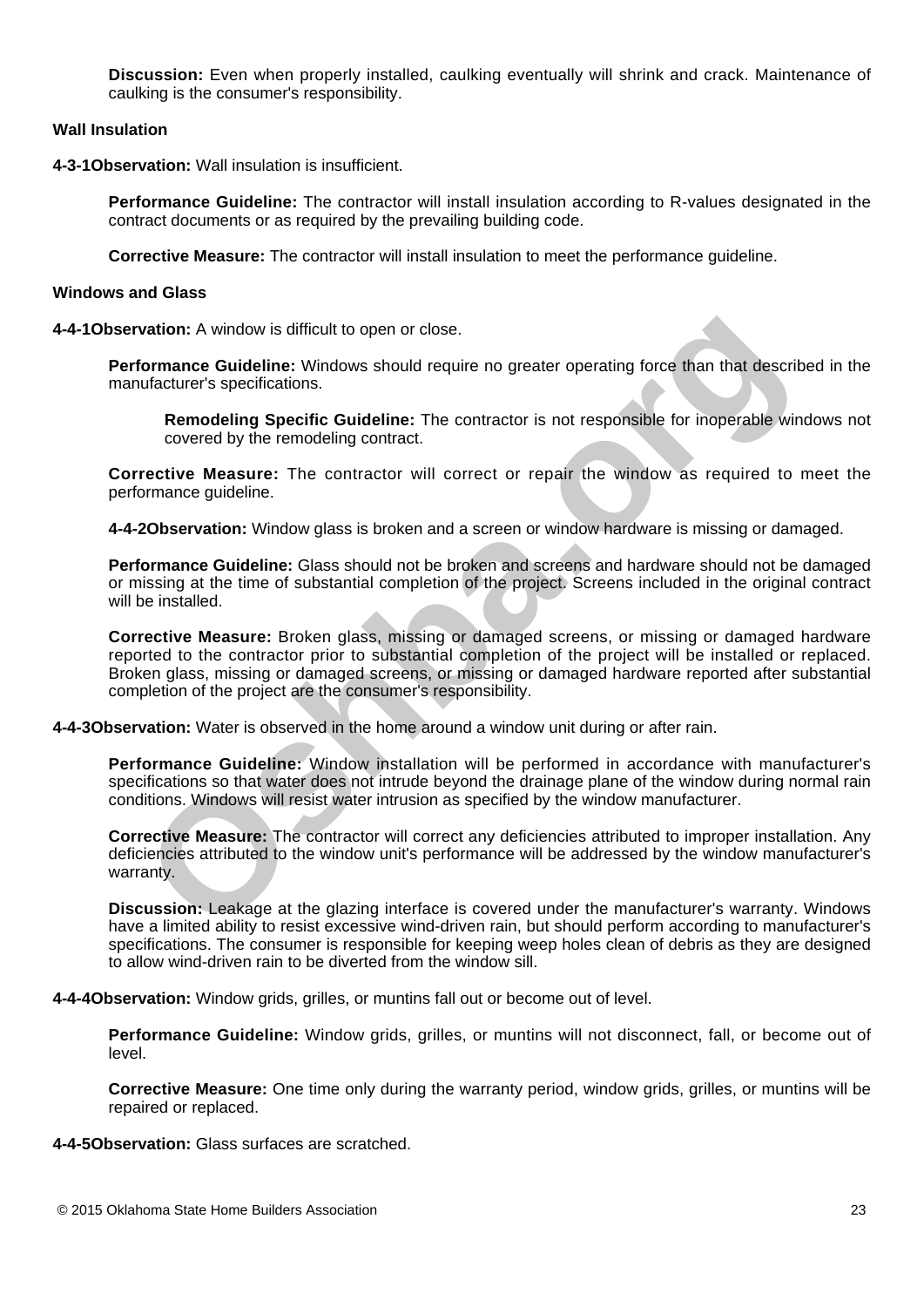**Performance Guideline:** Glass surfaces will not have scratches visible from 10 feet under normal lighting conditions at the time of substantial completion of the project.

**Remodeling Specific Guideline:** This guideline does not apply to existing windows unless they are part of the remodeling contract or are damaged by the contractor. The contractor and consumer should examine existing windows prior to contract execution.

**Corrective Measure:** The contractor will repair or replace any scratched glass surface if noted prior to substantial completion of the project.

#### **Exterior Doors**

**4-5-1Observation:** An exterior door is warped.

**Performance Guideline:** Exterior doors will not warp to the extent that they become inoperable or cease to be weather-resistant. A 1/4 inch tolerance as measured diagonally from corner to corner is acceptable.

**Corrective Measure:** The contractor will correct or replace exterior doors that do not meet the performance guideline.

**Discussion:** Most exterior doors will warp to some degree due to the difference in the temperature and humidity between inside and outside surfaces; 1/4 inch across the plane of the door measured diagonally from corner to corner is an acceptable tolerance. Warping may also be caused by improper or incomplete finishing of the door including sides, top, and bottom. The contractor is not responsible for warpage if painting of doors is not within the contractor's scope of work. **Ionance Guideline:** Exterior doors will not warp to the extent that they become inoperable<br>
weather-resistant. A 1/4 inch tolerance as measured diagonally from comer to comer is act<br>
rective Measure: The contractor will c

**4-5-2Observation:** Raw wood shows at the edges of an inset panel inserted into a wood exterior door during the manufacturing process.

**Performance Guideline:** This is a common occurrence in wood doors with panels.

**Corrective Measure:** Since this occurrence is common, no corrective action is required by the contractor.

**Discussion:** Wood products expand and contract with changes in temperature and humidity. Wooden inserts are intentionally loosely fitted into the rails by the manufacturer to allow the inserts to move, which minimizes splitting of the panel or other damage to the door.

#### **4-5-3Observation:** A wooden door panel is split.

**Performance Guideline:** A split in a panel will not allow light to be visible through the door.

**Corrective Measure:** One time only during the warranty period, the contractor will repair and paint or stain the split panel that does not meet the performance guideline. Caulking and fillers are acceptable.

**Discussion:** Wooden inserts are loosely fitted into the door to allow the inserts to move, which minimizes splitting of the panel or other damage to the door. On occasion, a panel may become "locked" by paint or expansion of the edges with changes in temperature and humidity and no longer "float" between the rails. This may result in the panel splitting. The repainted area may not blend with the remainder of the door or other doors on the home.

#### **4-5-4Observation:** An exterior door sticks or binds.

**Performance Guideline:** Exterior doors will operate smoothly, except that doors may stick during occasional periods of high humidity or with variations in temperature.

**Corrective Measure:** The contractor will adjust or replace the door to meet the performance guideline if the problem is caused by faulty workmanship or materials.

**Discussion:** Exterior doors may warp or bind to some degree because of the difference in the temperature and/or humidity between inside and outside surfaces. The contractor is not responsible for warpage if painting of doors was not within the contractor's scope of work. Any changes to originally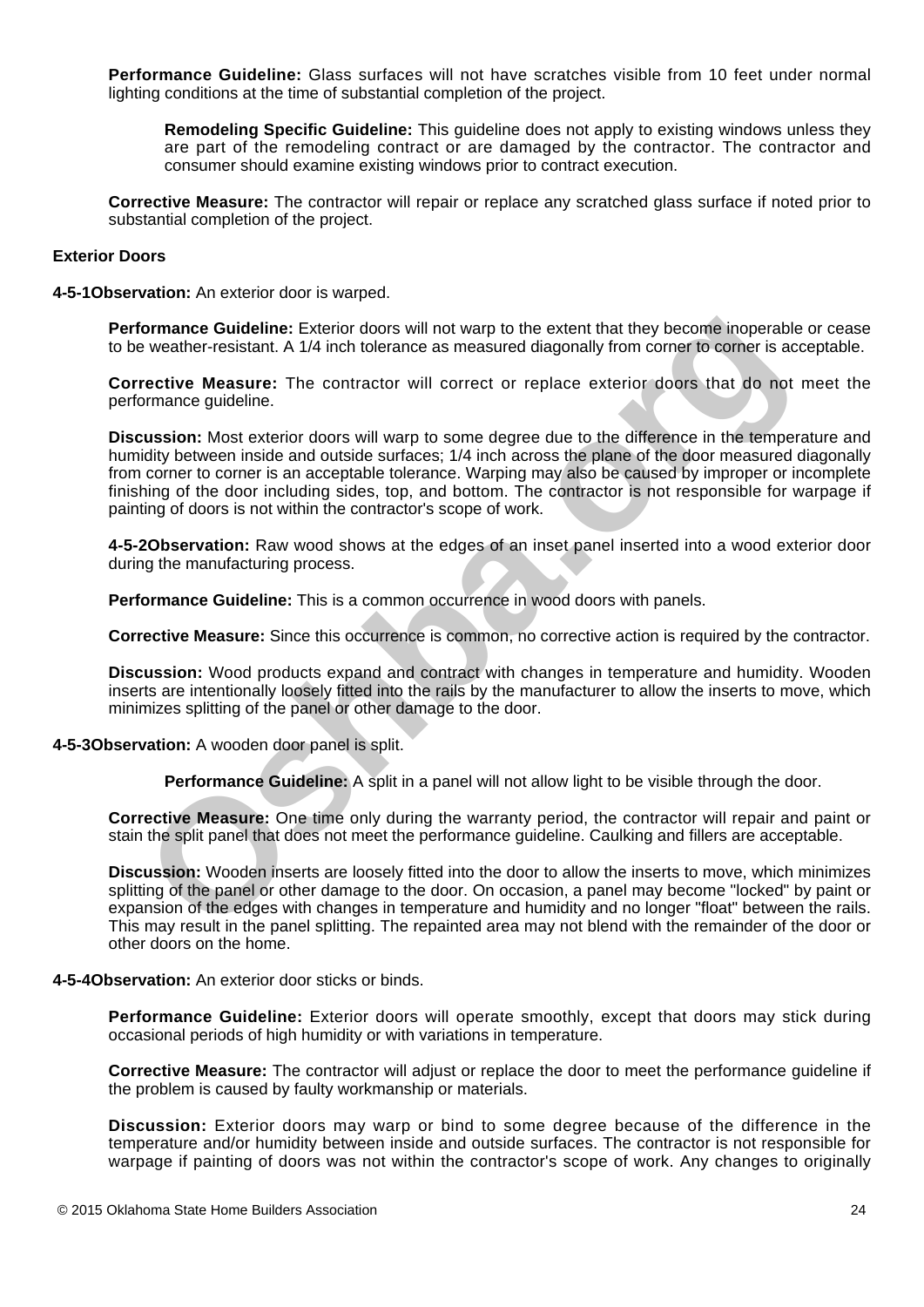installed door hardware, weather stripping or other door components that cause improper operation are not the contractor's responsibility.

## **4-5-5Observation:** An exterior door will not close and latch.

**Performance Guideline:** Exterior doors will close and latch.

**Corrective Measure:** One time only during the warranty period, the contractor will adjust the door or latching mechanism to meet the performance guideline.

**Discussion:** Exterior doors may warp or bind to some degree because of the difference in the temperature, humidity, or both, between inside and outside surfaces. Latching also can be affected by natural settling. Subsequent adjustments may be necessary by the consumer. The contractor is not responsible for warpage if painting of doors was not within the contractor's scope of work.

**4-5-6Observation:** The plastic molding on the primary door behind the storm door melts from exposure to sunlight.

**Performance Guideline:** It is a common occurrence for the plastic molding behind storm doors to melt.

**Corrective Measure:** No corrective action is required by the contractor.

**Discussion:** Plastic moldings may melt or deform if the exterior door is covered by a storm door during a warm season, or if it faces the sun. This is not a defect of the door, but a problem caused by the trapping of heat between the primary door and the storm door. The storm door should be removed and reinstalled by the consumer as a part of normal seasonal maintenance (i.e., removed in the spring and reinstalled in the fall). The consumer is also cautioned to follow the manufacturer's recommendations on painting the moldings. Dark colors will tend to absorb more heat.

**4-5-7Observation:** Caulking or glazing on the primary door behind the storm door cracks or peels.

**Performance Guideline:** It is a common occurrence for caulking or glazing on the primary door behind the storm door to crack or peel.

**Corrective Measure:** No corrective action is required by the contractor.

**Discussion:** High temperatures may cause glazing and caulking to harden and/or fail prematurely if the door is covered by a storm door during a warm season or if it faces the sun. This is not a defect of the door, caulking, or glazing, but a problem caused by the trapping of heat between the primary door and the storm door. The storm door should be removed and reinstalled by the consumer as a part of normal seasonal maintenance (i.e., removed in the spring and reinstalled in the fall). The consumer is also cautioned to follow the manufacturer's recommendations on painting the moldings. Dark colors will tend to absorb more heat. **Considered Transform** The plastic molding on the primary door behind the storm door meths from and the storm door<br> **Sofbeservation:** The plastic molding on the primary door behind the storm door meths from<br> **Oshbare Guide** 

**4-5-8Observation:** A door swings open or closed by the force of gravity.

**Performance Guideline:** Exterior doors will not swing open or closed by the force of gravity alone.

**Remodeling Specific Guideline:** This guideline does not apply where a new door is installed in an existing wall that is out of plumb.

**Corrective Measure:** The contractor will adjust the door to prevent it from swinging open or closed by the force of gravity.

**4-5-9Observation:** The reveal around an exterior door edge, doorjamb, and/or threshold is uneven.

**Performance Guideline:** Gaps between adjacent components will not vary by more than 3/16 inch along each side of the door.

**Remodeling Specific Guideline:** This guideline does not apply where a new door is installed in an existing wall that is out of plumb or an existing opening that is out of square.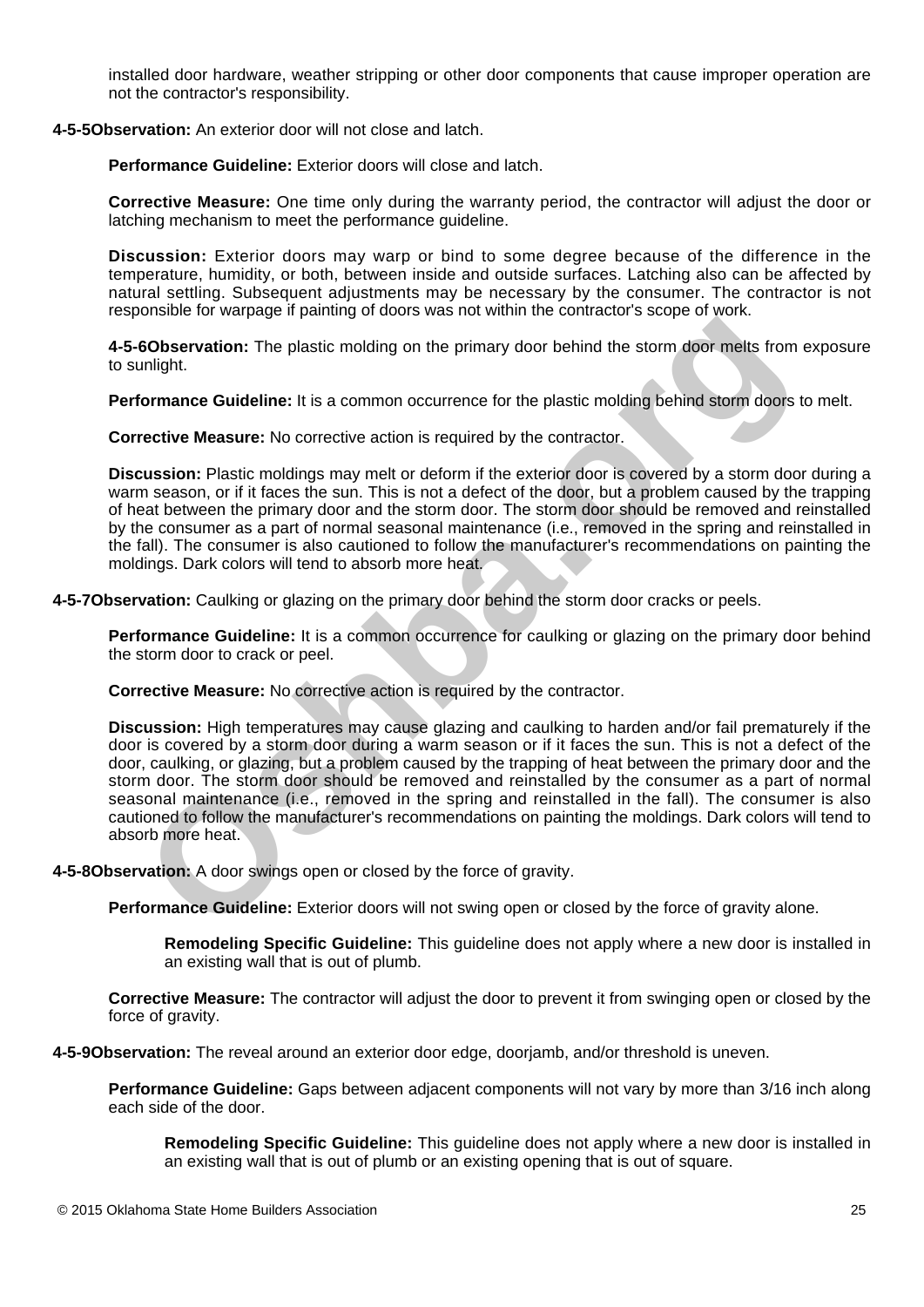**Corrective Measure:** The contractor will repair existing unit to meet performance guideline.

**Discussion:** Doors must have gaps at their perimeter to accommodate expansion/contraction due to variations in temperature and/or humidity and to enable the door to operate over a wide range of environmental conditions.

**4-5-10 Observation:** Air movement or light is observed around a closed exterior door.

**Performance Guideline:** Weather stripping will be installed and sized properly to seal the exterior door when closed in order to prevent excessive air infiltration.

**Corrective Measure:** The contractor will adjust exterior door unit or weather stripping to meet performance guideline.

**Discussion:** Doors must have gaps at their perimeter to accommodate expansion/contraction due to variations in temperature and/or humidity and to enable the door to operate over a wide range of environmental conditions. Weather stripping seals the gaps required for proper operations to prevent excessive air infiltration. At times of high wind or temperature differentials inside the home and outside, there may be noticeable air movement around a closed door's perimeter. A small glimmer of light seen at the corners of the door unit is normal. Weather stripping should be kept cleaned and maintained by the consumer. **Example The Theorem and The Constrainers** and their perimeter to accommodate expansion/contractions in termetature and/or humidity and to enable the door to operate over a wide measuremental conditions. Weather stripping

**4-5-11 Observation:** Exterior door hardware or kickplate has tarnished.

**Performance Guideline:** Finishes on door hardware or kickplates installed by the contractor are covered by the manufacturer's warranty.

**Corrective Measure:** No corrective action is required by the contractor.

**4-5-12 Observation:** A sliding patio door or screen will not stay on track.

**Performance Guideline:** Sliding patio doors and screens will slide properly on their tracks at the time of substantial completion of the project. The cleaning and maintenance necessary to preserve proper operation are consumer responsibilities.

**Corrective Measure:** One time only during the warranty period, the contractor will adjust the door or screen.

**Discussion:** Proper operation should be verified by the consumer and the contractor at the time of substantial completion of the project.

**4-5-13 Observation:** A sliding patio door does not roll smoothly.

**Performance Guideline:** Sliding patio doors will roll smoothly at the time of substantial completion of the project. The cleaning and maintenance necessary to preserve proper operation are consumer responsibilities.

**Corrective Measure:** One time only during the warranty period, the contractor will adjust the door.

**Discussion**: Proper operation should be verified by the consumer and the contractor at the time of substantial completion of the project.

**4-5-14 Observation:** A doorknob, deadbolt, or lockset does not operate smoothly.

**Performance Guideline:** A doorknob, deadbolt, or lockset should not stick or bind during operation.

**Corrective Measure:** One time only during the warranty period, the contractor will adjust, repair, or replace knobs that are not damaged by the consumer.

**Discussion:** Locksets may feel heavy or stiff but are operating as intended by the manufacturer. This can be true for locksets of all price ranges.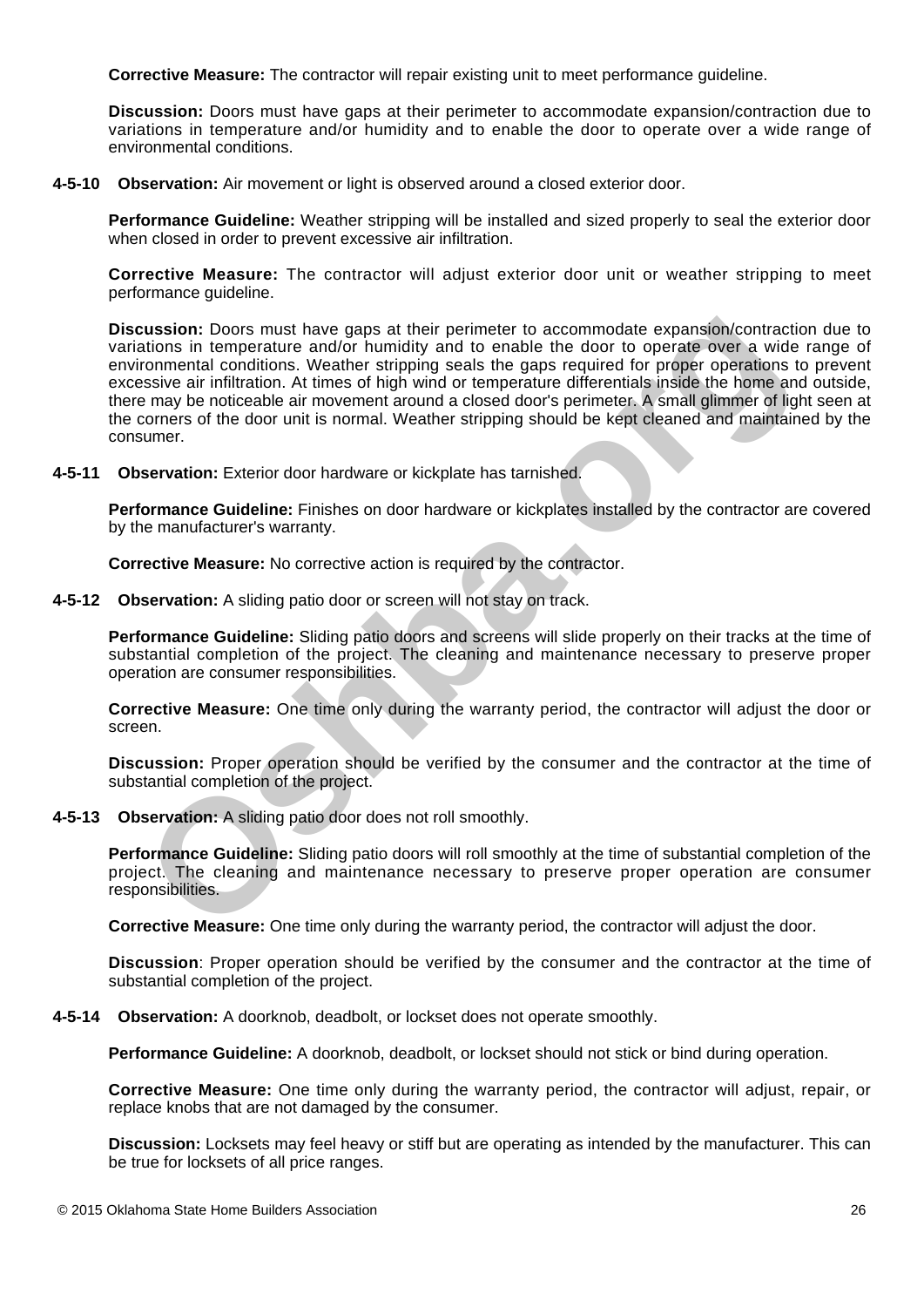# **Exterior Finish**

# **Wood and Wood Composite Siding**

**5-1-1Observation:** Siding is bowed.

**Performance Guideline:** Bows exceeding 1/2 inch in 32 inches are considered excessive.

**Remodeling Specific Guideline:** If new wall covering is installed on existing framed walls, the contractor and consumer may agree to straighten out the walls as part of the scope of work. Alternatively, the parties may agree to install new wall covering over existing framing and disregard the performance guideline to match a preexisting structural condition.

**Corrective Measure:** The contractor will replace any wood siding with bows that does not meet the performance guideline and will finish the replacement siding to match the existing siding as closely as practical.

**Discussion:** If the siding is fastened by nails driven into studs, expansion caused by changing relative temperatures and/or humidity may cause bulges or waves. Even with proper installation, siding will tend to bow inward and outward in adjacent stud spaces.

**5-1-2Observation:** An edge or gap is visible between adjacent pieces of siding or siding panels and other materials.

**Performance Guideline:** Gaps wider than 3/16 inch are considered excessive, unless the siding is installed as prescribed by manufacturer's instructions.

**Corrective Measure:** The contractor will repair gaps that do not meet the performance guideline.

**Discussion:** Proper repair can be completed by providing joint covers or by caulking the gap. This is important if the gaps were intentionally made for expansion joints. If the siding is painted, the contractor will paint the new caulking to match the existing siding as closely as practical, but an exact match cannot be achieved.

**5-1-3Observation:** Siding is not parallel with the course above or below.

**Performance Guideline:** A piece of siding may not be more than 1/2 inch off parallel with contiguous courses in any 20-foot measurement.

**Remodeling Specific Guideline:** The contractor and consumer may agree to install siding to match existing conditions on the existing structure and to disregard the performance guideline for this item. If the contractor and consumer have agreed that the floor of an addition is to be on a different plane from an existing floor (e.g., out of level), the siding on the addition may not be parallel and in line with the existing siding. Formance guideline and will finish the replacement siding to match the existing siding as received.<br>
Striction:<br>
If the siding is fastened by nails driven into studs, expansion caused by changine<br>
peratures and/or humidity

**Corrective Measure:** The contractor will reinstall siding to meet the performance guideline for straightness, and will replace with new siding any siding damaged during removal.

**5-1-4Observation:** Face nails have been driven below the surface of wood composite siding.

**Performance Guideline:** Siding nails will be driven in accordance with the manufacturer's installation instructions.

**Corrective Measure:** The contractor will repair as necessary to meet the performance guideline by filling with appropriate filler. Touch-up paint may not match the surrounding area.

**5-1-5Observation:** Siding boards have buckled, warped, or cupped.

**Performance Guideline:** Boards that project more than 3/16 inch in 5 and 1/2 inches are considered excessive.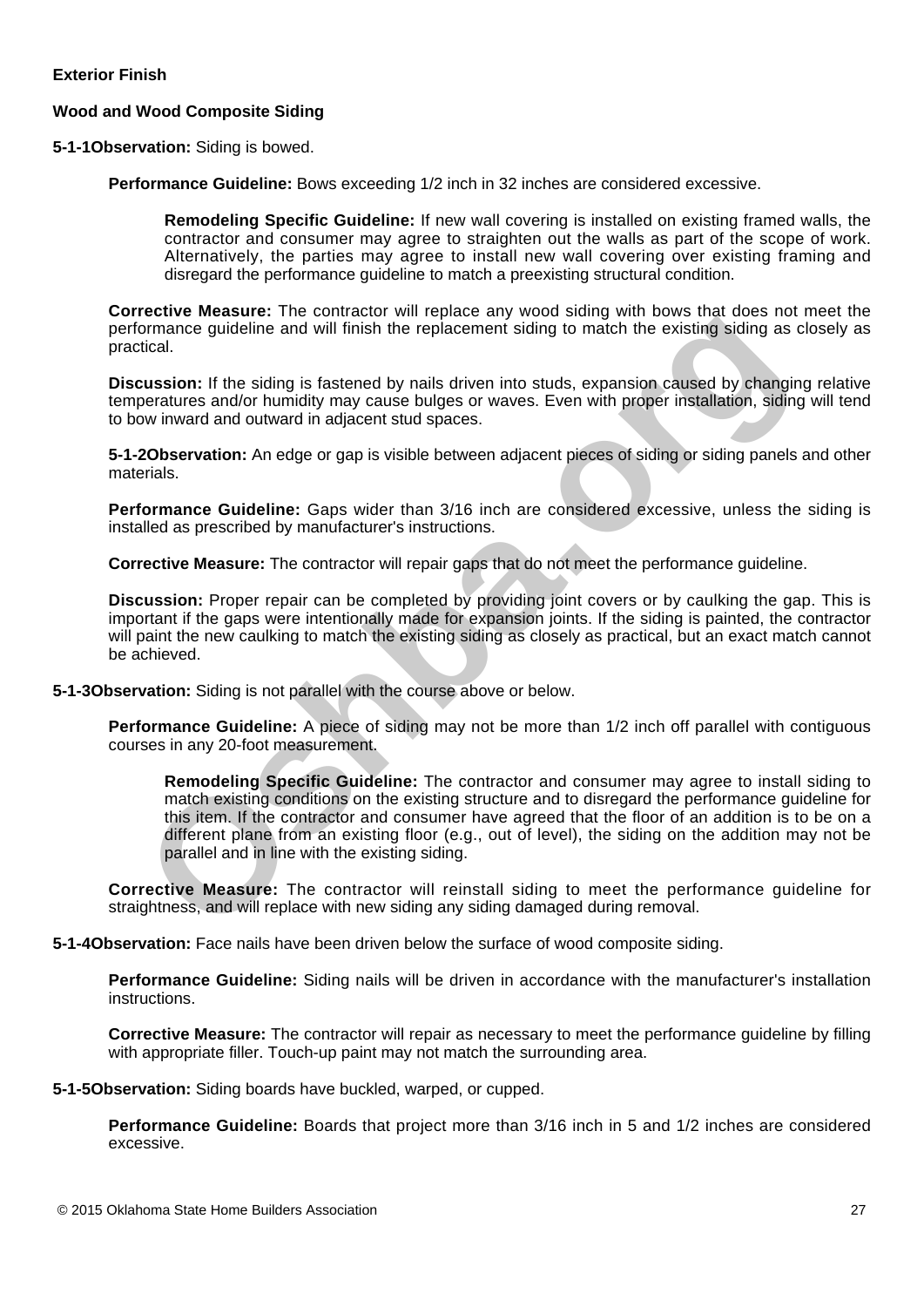**Corrective Measure:** The contractor will repair or replace any boards that do not meet the performance guideline.

**Discussion:** Buckling, warping, or cupping is caused by wood expanding as a result of increased temperature, relative humidity, or both.

**5-1-6Observation:** Siding boards have split.

**Performance Guideline:** Splits wider than 1/8 inch and longer than 1 inch are considered excessive.

**Corrective Measure:** The contractor will repair siding boards that do not meet the performance guideline by filling with appropriate filler. Touch-up paint may not match the surrounding area.

**5-1-7Observation:** Wood siding, shakes, or shingles have bled through paint or stain applied by the contractor.

**Performance Guideline:** Resins and extractives bleeding through paint or stain, or blackening of siding, shakes, or shingles is considered normal, and is especially noticeable if natural weathering, white paint, or semitransparent stain is specified for the project.

**Corrective Measure:** No corrective action is required by the contractor.

**5-1-8Observation:** Siding has delaminated.

**Performance Guideline:** Siding will not delaminate.

**Corrective Measure:** Delaminating of siding is covered under the manufacturer's warranty, unless the delaminating was caused by the consumer's actions or negligence. The consumer should contact the manufacturer for warranty coverage.

**5-1-9Observation:** Nail stains are visible on siding or ceiling boards.

**Performance Guideline:** Stains exceeding 1/2 inch from the nail which are readily visible from a distance of more than 20 feet are considered excessive.

**Corrective Measure:** The contractor will remove stains that do not meet the performance guideline.

**Discussion:** Stains can be caused by oxidation of nails or leaching of extractives from the wood. Use of galvanized nails (even double hot dipped) will not necessarily prevent staining. Aluminum or Vinyl Siding

**5-2-1Observation:** Aluminum or vinyl siding is bowed or wavy.

**Performance Guideline:** Some waviness in aluminum or vinyl siding is expected. Waves or similar distortions in aluminum or vinyl lap siding are considered excessive only if they exceed 1/2 inch in 32 inches. Today Transfortation.<br>
Transformance Guideline: Resins and extractives bleeding through paint or stain, or blackening<br>
Mersumance Guideline: Resins and extractives bleeding through paint or stain, or blackening<br>
Mersumance

**Remodeling Specific Guideline:** If the new siding is applied to existing walls, the siding will follow the underlying surface. Prior to commencement of the work, the contractor and consumer should agree on whether or not the existing surface is to be modified. If the walls will not be modified, the performance guideline will be disregarded.

**Corrective Measure:** The contractor will correct any waves or distortions to comply with the performance guideline by reinstalling or replacing siding as necessary.

#### **5-2-2Observation:** Siding is faded.

**Performance Guideline:** Any color siding, when exposed to the ultraviolet rays of the sun, will fade. Fading cannot be prevented by the contractor. However, panels installed on the same wall and under the same conditions should fade at the same rate.

**Corrective Measure:** No corrective action is required by the contractor. The consumer should contact the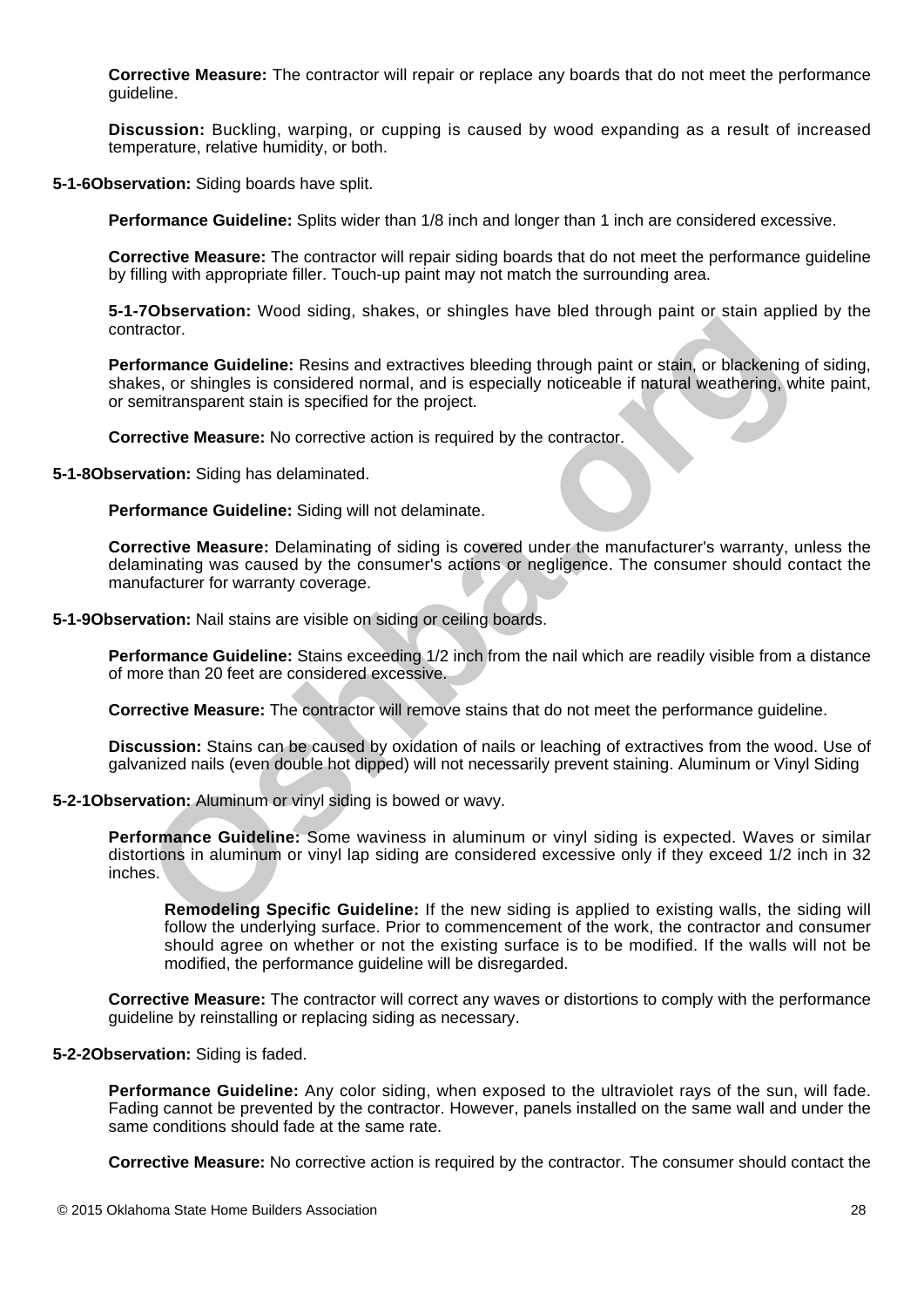siding manufacturer for issues with inconsistent fading.

**Discussion:** Color warranties are provided by the siding manufacturer. The consumer should contact the manufacturer with questions or claims regarding changes in color of vinyl or aluminum siding. Color and fade imperfections beyond an expected degree may be covered by the manufacturer's warranty, except where siding is shaded differently from the rest of the wall, such as under shutters or behind vegetation.

**5-2-3Observation:** Aluminum or vinyl siding trim is loose.

**Performance Guideline:** Trim will not separate from the home by more than 1/4 inch.

**Corrective Measure:** The contractor will reinstall trim as necessary to comply with the performance guideline.

**Discussion:** Vinyl siding and accessories should not be caulked in most circumstances, as caulking could impact the product's contraction and expansion characteristics.

**5-2-4Observation:** Aluminum or vinyl siding courses are not parallel with eaves or wall openings.

**Performance Guideline:** Any piece of aluminum or vinyl siding more than 1/2 inch off parallel in 20 feet with a break such as an eave or wall opening is considered excessive.

**Remodeling Specific Guideline:** If the contractor and consumer agree that the floor of an addition is to be on a different plane from the existing floor (for example, a preexisting out-of-level condition), the siding on the addition may not be parallel and in line with existing siding. The contractor and consumer may agree to install siding to match existing conditions on the existing structure and to disregard the performance guideline for this item.

**Corrective Measure:** The contractor will reinstall siding to comply with the performance guideline and will replace with new siding any siding damaged during removal.

**5-2-5Observation:** Nail heads show in aluminum or vinyl siding.

**Performance Guideline:** No nail heads in the field of the siding will be exposed.

**Corrective Measure:** The contractor will install trim as necessary to cover the nails and will install proper trim accessories to avoid face nailing.

**Discussion:** Vinyl siding generally should not be face nailed. However, there are appropriate and typical occasions when a single face nail may be needed to reinforce a joint or fasten the siding to the wall when it is cut to fit around window frames, doors, roofs, or other obstructions on the wall. In most cases (the only exception would be the top piece on a gable end), vinyl siding should not be face nailed when proper accessory products are used. For example, under a window application the contractor can use the Jchannel trim and utility trim, and snap punch the top of the vinyl siding. If face nailing is the only option, the contractor should predrill a 1/8 inch diameter hole to allow for expansion and contraction. **Example 10** will siding and accessories should not be caulked in most circumstances, as<br> **Only in the products contraction and expansion characteristics.**<br> **Observation:** Aluminum or vinyl siding courses are not parallel

**5-2-6Observation:** Aluminum or vinyl siding trim accessory is loose from caulking at windows or other wall openings.

**Performance Guideline:** Siding trim accessories will not separate from caulking at windows or other wall openings during the warranty period.

**Corrective Measure:** One time only during the warranty period, the contractor will repair or recaulk, as necessary, to eliminate the separation.

**5-2-7Observation:** Aluminum or vinyl siding is cut unevenly.

**Performance Guideline:** Gaps will comply with the manufacturer's guidelines.

**Remodeling Specific Guideline:** The contractor and consumer may agree to install siding to match conditions on the existing structure and to disregard the performance guideline for this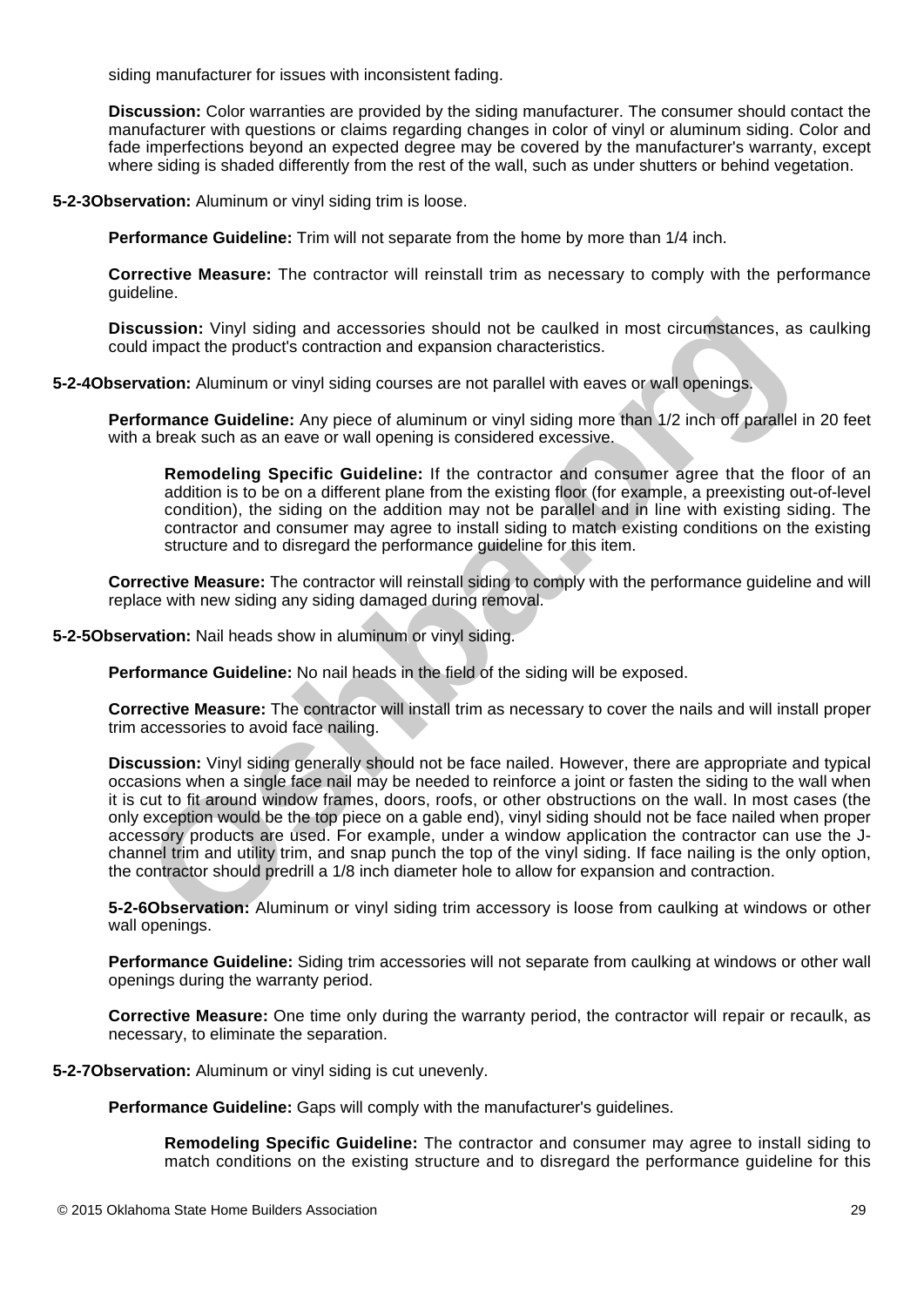item.

**Corrective Measure:** The contractor will ensure that the appropriate trim/accessory is installed to eliminate potentially revealing site cuts. If cuts in siding panels are so uneven that they are not concealed by trim, the panel will be replaced.

**Discussion:** Cut edges of vinyl siding should never be visible when proper trim and accessories are used.

**5-2-8Observation:** Aluminum or vinyl siding is not correctly spaced from moldings.

**Performance Guideline:** Prescribed spacing between siding and accessory trim is typically 1/4 inch, or should comply with the manufacturer's installation instructions.

**Remodeling Specific Guideline:** The contractor and consumer may agree to install siding to match conditions on the existing structure and to disregard the performance guideline for this item.

**Corrective Measure:** The contractor will correct the spacing to meet the performance guideline.

# **Cement Board Siding**

**5-3-1Observation:** Cement board siding is cracked or chipped.

**Performance Guideline:** As a cement product, this siding is susceptible to the same characteristic limitations as other cement products. Cracks more than 2 inches in length and 1/8 inch in width are considered excessive. Chips or dents not reported at time of substantial completion of the project are not covered. **Remodeling Specific Guideline:** The contractor and consumer may agree to install<br>match conditions on the existing structure and to disregard the performance guideline<br>tertive Measure: The contractor will correct the spaci

**Corrective Measure:** Cracked or chipped cement board will be repaired or replaced as necessary, as determined by the contractor.

**Discussion:** The manufacturer's instructions include guidelines to reduce chipping or cracking of siding.

**5-3-2Observation:** Cement board siding is improperly fastened.

**Performance Guideline:** Siding will be nailed flush and perpendicular per the manufacturer's instructions. Staples will not be used.

**Corrective Measure:** The contractor will correct or repair improperly fastened boards. Overdriven nail heads or nails driven at an angle can be filled with siding manufacturer's specified product.

# **Masonry and Veneer**

**5-4-1Observation:** A masonry or veneer wall or mortar joint is cracked.

**Performance Guideline:** Cracks visible from distances in excess of 20 feet or larger than 1/4 inch in width are not acceptable.

**Corrective Measure:** The contractor will repair cracks in excess of the performance guideline by tuck pointing, patching, or painting, as deemed most appropriate by the contractor. The contractor will not be responsible for color variation between the original and new mortar or between the brick or stone and the pointing material.

**Discussion:** Hairline cracks resulting from shrinkage and cracks due to minor settlement are common in masonry or veneer walls and mortar joints and do not necessarily represent a defect.

**5-4-2 Observation:** Cut bricks below openings in masonry walls are of different thickness.

**Performance Guideline:** Cut bricks used in the course directly below an opening will not vary from one another in thickness by more than 1/4 inch. The smallest dimension of a cut brick should be greater than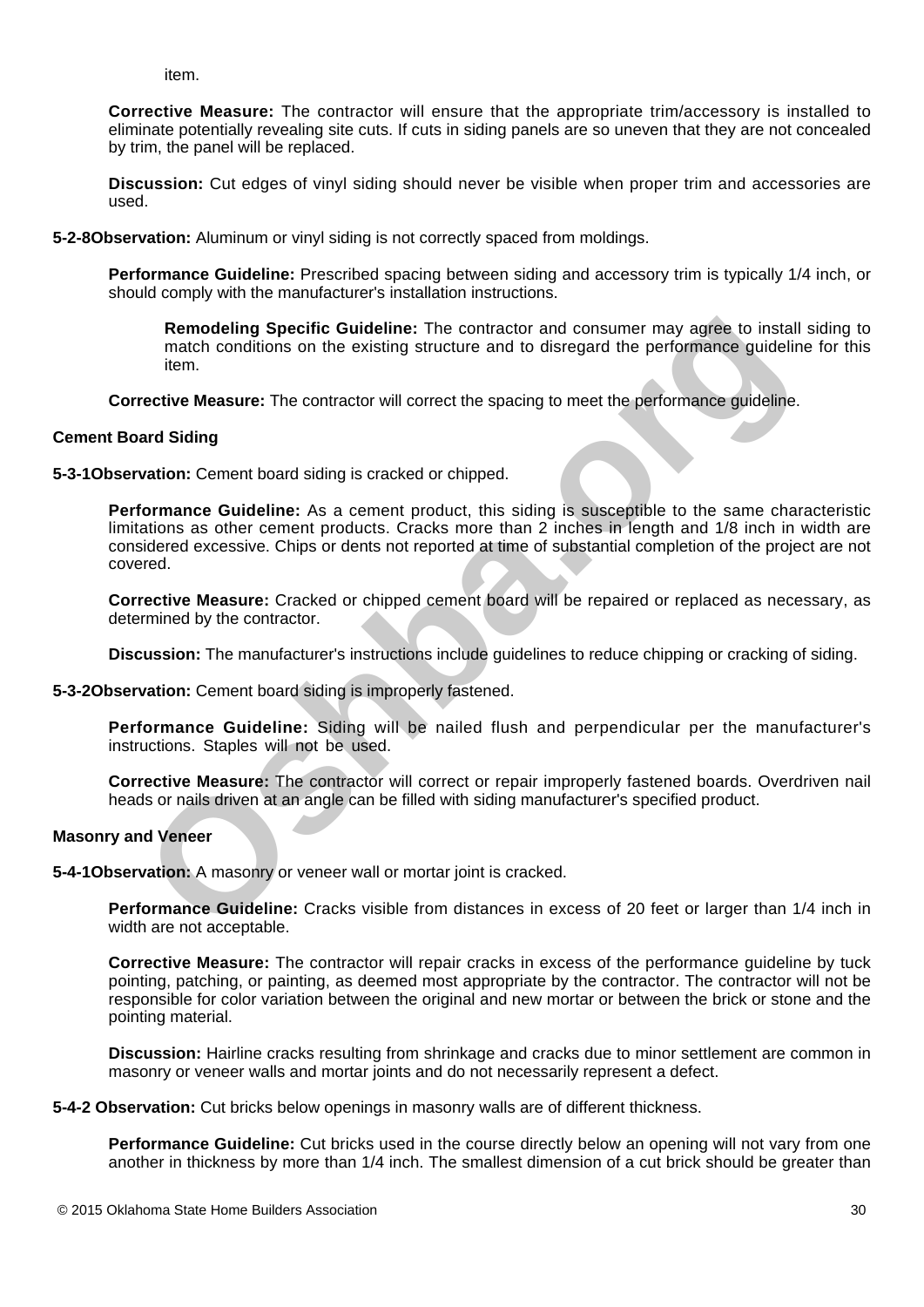1 inch.

**Corrective Measure:** The contractor will repair the wall to meet the performance guideline.

**Discussion:** Bricks are cut to achieve required dimensions at openings and ends of walls when it is not possible to match unit/mortar coursing. An exact match of brick and mortar after a repair cannot be guaranteed.

**5-4-3Observation:** A brick course is not straight.

**Performance Guideline:** No point along the bottom of any course will be more than 1/4 inch higher or lower than any other point within 10 feet along the bottom of the same course, or 1/2 inch in any length.

**Remodeling Specific Guideline:** The contractor and consumer may agree to install brick veneer to match conditions on the existing structure and to disregard the performance guideline for this item.

**Corrective Measure:** The contractor will rebuild the wall as necessary to meet the performance guideline.

**Discussion:** Dimensional variations of the courses depend upon the variations in the brick selected. An exact match of brick and mortar after a repair cannot be guaranteed.

# **5-4-4Observation:** Brick veneer is spalling.

**Performance Guideline:** Spalling of newly manufactured brick should not occur and is considered excessive. Spalling of used brick is acceptable.

**Corrective Measure:** Defective brick is covered by the manufacturer's warranty. The contractor will correct the condition in accordance with the manufacturer's warranty. An exact match of brick and mortar cannot be assured. **Consideration** in the existing structure and to disregard the performance guidelitien.<br> **Consider Measure:** The contractor will rebuild the wall as necessary to meet the performance guidelitien.<br> **Consider Measure:** The c

**5-4-5Observation:** Mortar stains are observed on exterior brick or stone.

**Performance Guideline:** Exterior brick and stone will be free from mortar stains detracting from the appearance of the finished wall when viewed from a distance of 20 feet.

**Corrective Measure:** The contractor will clean the mortar stains to meet the performance guideline.

**5-4-6Observation:** Efflorescence is present on the surface of masonry or mortar.

**Performance Guideline:** This is a common condition caused by moisture reacting with the soluble salts in the mortar.

**Corrective Measure:** No corrective action is required by the contractor.

**Discussion:** Efflorescence is evidenced by the presence of a white film on the surface of masonry or mortar. It is a particularly common occurrence where masonry or concrete are in contact with high moisture levels because masonry products absorb and retain moisture.

**5-4-7Observation:** There is water damage to interior walls as a result of a leak in the exterior brick or stone.

**Performance Guideline:** Exterior brick and stone walls should be constructed and flashed according to the prevailing building code to prevent water penetration to the interior of the structure under normal weather conditions.

**Corrective Measure:** The contractor will repair the wall to meet the guideline, unless the water damage resulted from factors beyond the contractor's control.

**Discussion:** Water penetration resulting from external factors such as extreme weather conditions or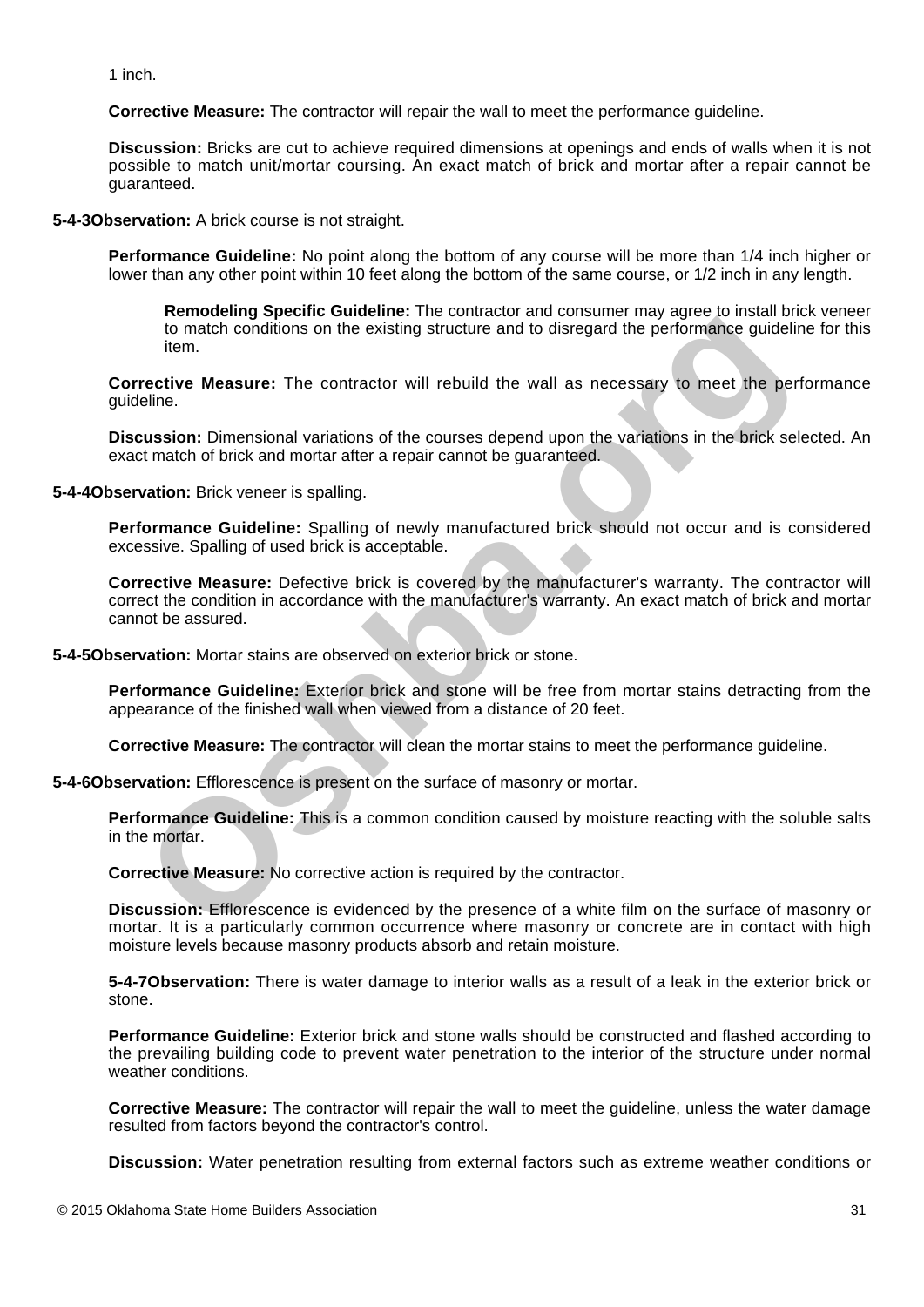sprinkler systems are not the contractor's responsibility.

# **Stucco and Parged Coatings**

**5-5-1Observation:** An exterior stucco wall surface is cracked.

**Performance Guideline:** Cracks in exterior stucco wall surfaces will not exceed 1/8 inch in width.

**Corrective Measure:** One time only during the warranty period, the contractor will repair cracks exceeding 1/8 inch in width. Caulking and touch-up painting are acceptable. An exact color or texture match may not be attainable.

**Discussion:** Hairline cracks in stucco or cement plaster (parging) are common, especially if the coatings have been applied directly to masonry back up.

**5-5-2 Observation:** The color, texture, or both, of exterior stucco walls are not uniform.

**Performance Guideline:** Exterior stucco walls may not match when applied on different days or under differing environmental conditions (e.g., temperature, humidity, etc.).

**Remodeling Specific Guideline:** The color, texture, or both, of new exterior stucco walls may not match those of old exterior stucco walls.

**Corrective Measure:** Stucco finishes are unique and an exact match of color, texture, or both, may not be practical; therefore, no corrective action is required by the contractor.

**Discussion:** Stucco includes cement-based coatings and similar synthetically-based finishes. A number of variables affect coloring and texture of stucco. It is difficult, if not impossible, to achieve a color match between stucco coatings applied at different times. Approved samples prior to installation can minimize misunderstandings about color and texture. **Determine Guideline:** The color, texture is the color, text in the color, texture in the color in the color informance Guideline: Extension studies (e.g., temperature, humidity, etc.).<br> **Remodeling environmental condition** 

**5-5-3 Observation:** Coating has separated from the base on an exterior stucco wall.

**Performance Guideline:** The coating will not separate from the base on an exterior stucco wall during the warranty period.

**Corrective Measure:** The contractor will repair areas where the coating has separated from the base.

**Discussion:** A number of variables affect coloring and texture of stucco. It is not possible to achieve an exact color and/or texture match between stucco coatings applied at different times.

**5-5-4 Observation:** Lath is visible through stucco.

**Performance Guideline:** Lath should not be visible through stucco, nor should the lath protrude through any portion of the stucco surface.

**Corrective Measure:** The contractor will make necessary corrections so that lath is not visible. The finish color and/or texture may not match.

# **5-5-5 Observation:** Rust marks are observed on the stucco finish coat.

**Performance Guideline:** Rust marks on the stucco surface are considered excessive if more than 5 marks measuring more than 1 inch long occur per 100 square feet.

**Corrective Measure:** The contractor will repair, replace, or seal the rusted areas of wall.

**Discussion:** Rusting may be present in more humid climates due to the natural state of sand used in cement-based products which could include metallic components.

**5-5-6 Observation:** There is water damage to the exterior wall cavity as a result of a leak in the stucco wall system.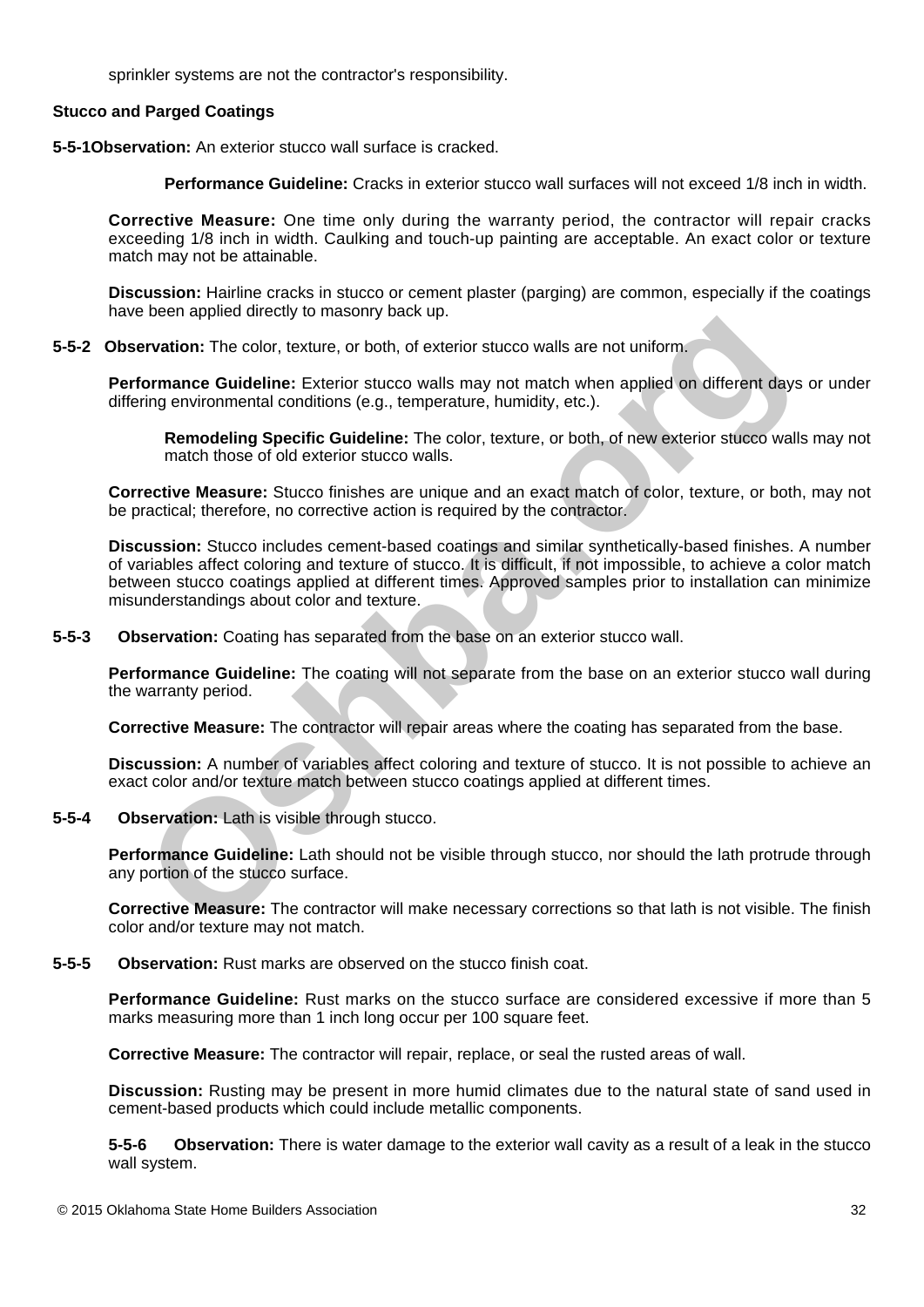**Performance Guideline:** Stucco walls should be constructed and flashed to prevent water penetration to the interior of the structure under normal weather and water conditions. Damage to the stucco system caused by external factors out of the contractor's control that result in water penetration is not the contractor's responsibility.

**Corrective Measure:** If water penetration is the result of a system failure and does not result from external factors, the contractor will make necessary repairs to prevent water penetration through the stucco wall system.

**Discussion:** The contractor is not responsible for water penetration resulting from external factors such as windblown moisture or sprinkler systems.

## **Exterior Trim**

**5-6-1 Observation:** Gaps show in exterior trim.

**Performance Guideline:** Joints between exterior trim elements, including siding and masonry, will not be wider than 1/4 inch. In all cases, the exterior trim will perform its function of excluding the elements.

**Corrective Measure:** The contractor will repair open joints that do not meet the performance guideline. Caulking is an acceptable repair.

**5-6-2 Observation:** Exterior trim board is split.

**Performance Guideline:** Splits wider than 1/8 inch and longer than 1 inch are considered excessive.

**Corrective Measure:** The contractor will repair splits by filling with durable filler. Touch-up painting may not match the surrounding area. **Servation:** Gaps show in exterior trim.<br> **Correnance Guidelline:** Joints between exterior trim elements, including siding and masonry,<br> **Correnance Guidelline:** Joints between exterior trim will perform its function of ex

**5-6-3 Observation:** Exterior trim board is bowed or twisted.

**Performance Guideline:** Bows and twists exceeding 3/8 inch in 8 feet are considered excessive.

**Corrective Measure:** The contractor will repair defects that do not meet the performance guideline by refastening or replacing deformed boards. Touch-up painting may not match the surrounding area.

**5-6-4 Observation:** Exterior trim board is cupped.

**Performance Guideline:** Cups exceeding 3/16 inch in 5 and 1/2 inches are considered excessive.

**Corrective Measure:** The contractor will repair defects that do not meet the performance guideline by refastening or replacing cupped boards. Touch-up painting may not match the surrounding area.

#### **Paint, Stain, and Varnish**

**5-7-1 Observation:** Exterior painting, staining, or refinishing required because of repair work does not match existing exterior finish.

**Performance Guideline:** Repairs required under these performance guidelines will be finished to match the immediate surrounding areas as closely as practical when viewed under normal lighting conditions from a distance of 20 feet.

**Corrective Measure:** The contractor will finish repaired areas as indicated, matching as closely as possible.

**Discussion:** Touch-up painting, staining, or refinishing may not match the surrounding area exactly in color or sheen because the original coating may have been exposed to sunlight, pollution, weather, and other conditions over a period of time.

**5-7-2 Observation:** Exterior paint or stain has peeled or flaked.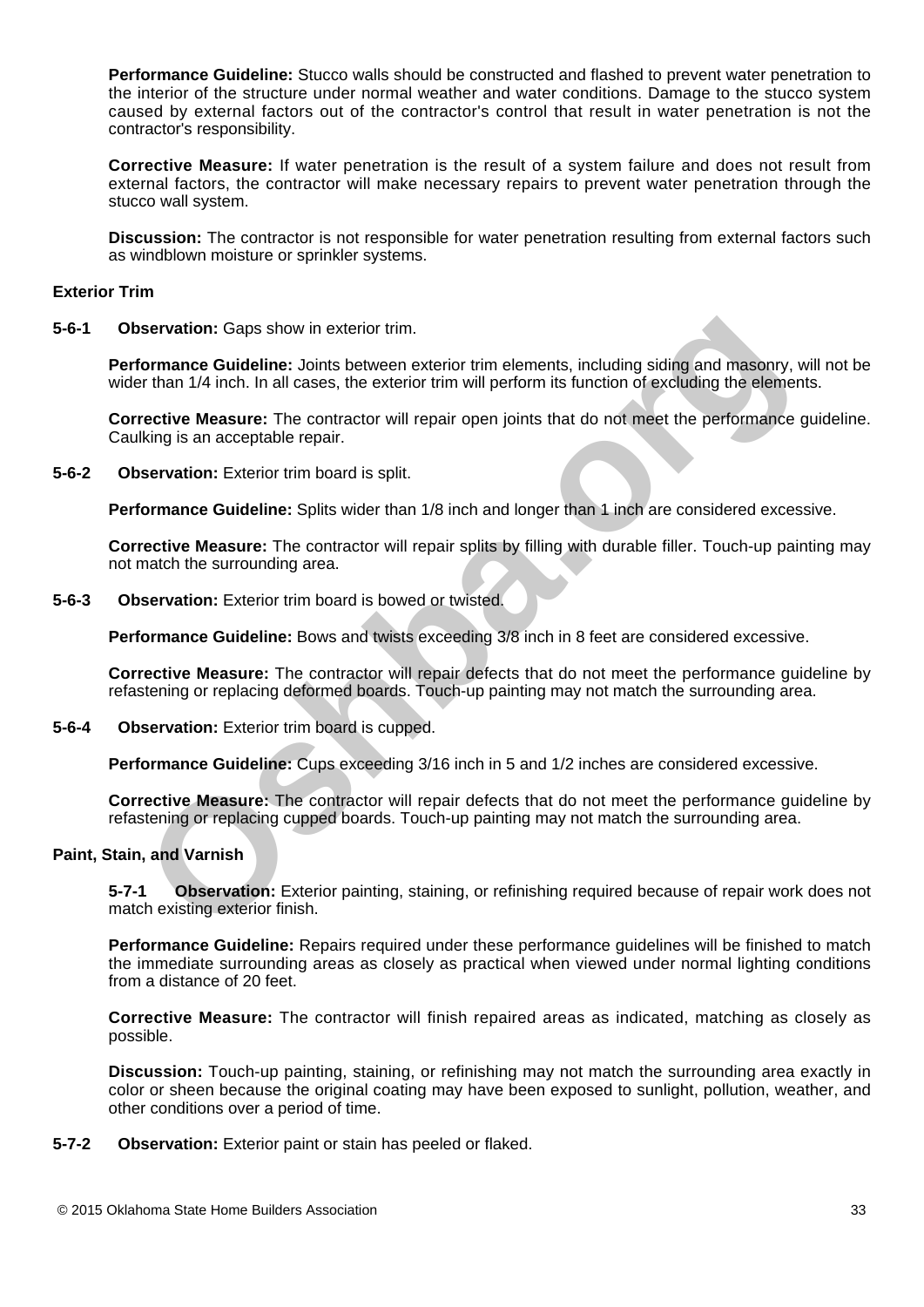**Performance Guideline:** Exterior paints and stains will not peel or flake during the first year.

**Corrective Measure:** If exterior paint or stain has peeled, developed an alligator pattern, or blistered, the contractor will properly prepare and refinish the affected areas and match their color as closely as practical. Where deterioration of the finish affects more than 50 percent of the piece of trim or wall area, the contractor will refinish the affected component.

**5-7-3 Observation:** Exterior paint or stain has faded.

**Performance Guideline:** Fading of exterior paints and stains is common. The degree of fading depends on environmental conditions.

**Corrective Measure:** Because fading is a common occurrence in paint and stains, no corrective action is required by the contractor.

**5-7- 4 Observation:** There is paint or stain overspray on surfaces not intended for paint or stain.

**Performance Guideline:** Paint or stain overspray on surfaces not intended for paint or stain that is visible at a distance of 6 feet under normal natural lighting conditions is not acceptable.

**Corrective Measure:** The contractor will clean the affected surfaces without damaging the surface.

#### **Roof**

**Note: Remodeling Specific Guideline:** Where applicable, in the following guidelines the contractor is responsible only for areas of the home where work was performed as specified in the contract, and not for the entire home. and by the contractor.<br> **Servation:** There is paint or stain overspray on surfaces not intended for paint or stain.<br> **Originals distance of 6 feet under normal natural lighting conditions is not acceptable.**<br> **Originals di** 

# **Roof Structure**

**6-1-1 Observation:** The roof ridge beam has deflected.

**Performance Guideline:** Roof ridge beam deflection greater than 1 inch in 8 feet is considered excessive.

**Corrective Measure:** The contractor will repair affected ridge beams that do not meet the performance guideline.

**6-1-2 Observation:** A rafter or ceiling joist bows (up or down).

**Performance Guideline:** Bows greater than 1 inch in 8 feet are excessive.

**Corrective Measure:** The contractor will repair the affected rafters or joists that bow in excess of the performance guideline.

**6-1-3 Observation:** Roof trusses have deflected.

**Performance Guideline:** All roof trusses and other manufactured structural roof components in the roof system will be sized according to the manufacturers' specifications and prevailing building codes.

**Corrective Measure:** The contractor will reinforce or modify as necessary any roof truss or other manufactured structural roof components in the roof system that do not meet the performance guideline.

**Discussion:** Deflection is a normal condition that is considered as part of the engineering design of the roof trusses and other manufactured structural roof components. Deflection may be an aesthetic consideration independent of the strength and safety requirements of the product.

**6-1-4 Observation:** Roof trusses have lifted from the adjoining interior walls.

**Performance Guideline:** Moisture differences between the upper chord and lower chord (unheated versus adjacent interior heated spaces) may cause the lower chords to move. Deflection is a normal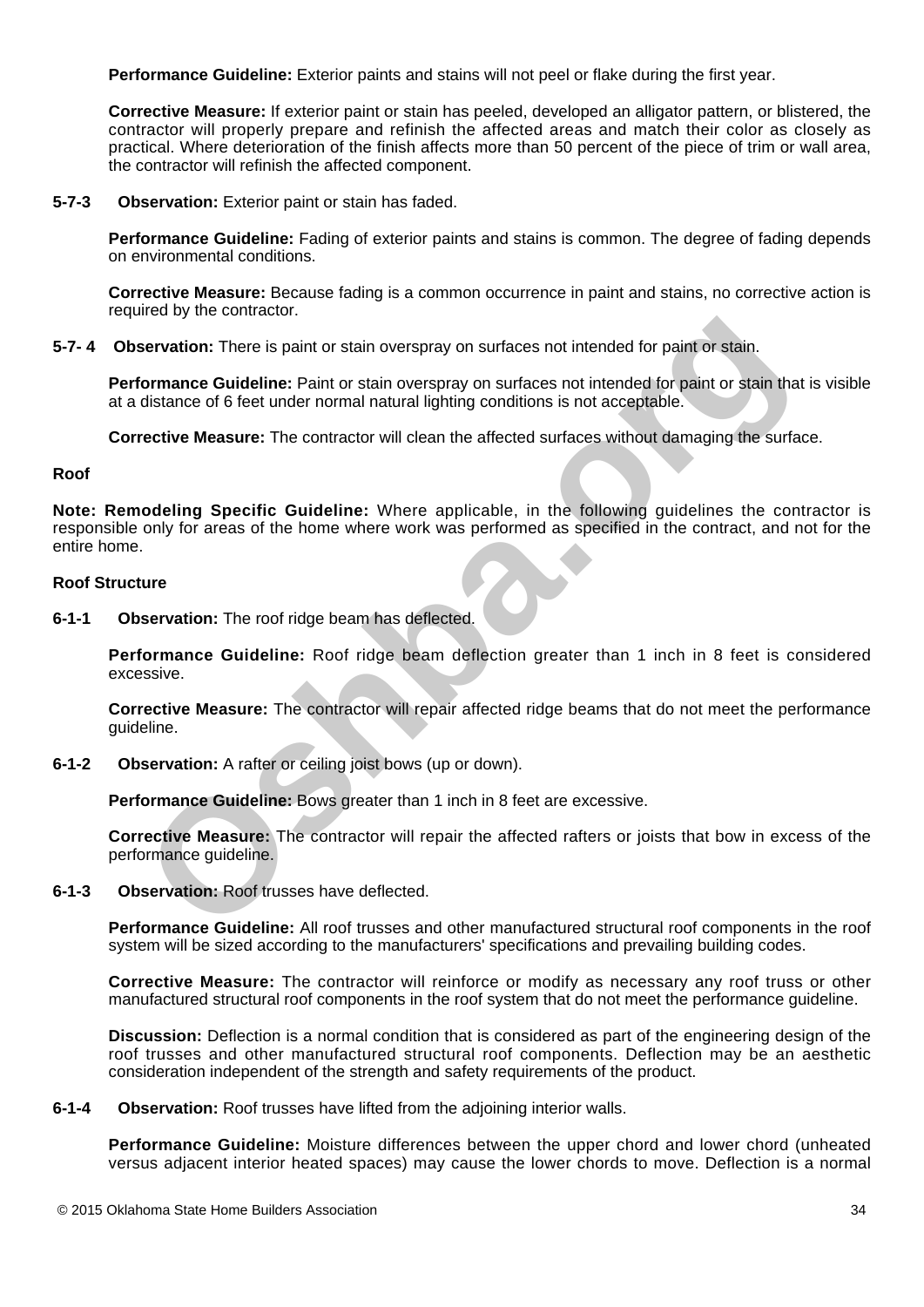condition that is considered as part of the engineering design of the roof trusses.

**Corrective Measure:** No corrective action is required by the contractor.

**Discussion:** Truss uplift (deflection) is an aesthetic consideration and is independent of the strength and safety requirements of the truss. This situation will be more prevalent in the winter due to greater variance in moisture, temperature and snow load in some regions.

# **Roof Sheathing**

**6-2-1 Observation:** Roof sheathing is wavy or appears bowed.

**Performance Guideline:** Roof sheathing will not bow more than 1/2 inch in 2 feet.

**Remodeling Specific Guideline:** If new sheathing is installed over existing rafters, the sheathing will follow the bows of the existing rafters. The consumer and contractor should agree on whether or not the rafters are to be straightened. If they are not to be straightened, the performance guideline for this item will be disregarded. **Remodeling Specific Guideline:** If new sheathing is installed over existing rafters, the sull lollow the bows of the existing rafters. The consumer and contractor should agree or or on the rafters are to be straightened.

**Corrective Measure:** The contractor will straighten bowed roof sheathing as necessary to meet the performance guideline.

**Discussion:** In rare instances, the contractor may install blocking between the framing members to straighten the sheathing. Under certain viewing conditions and light, minor irregularities in the roof may be observed. This may be particularly apparent on truss framing with asphalt shingles.

**6-2-2 Observation:** Nails or staples are visible through sheathing at overhangs.

**Performance Guideline:** The length of nails and staples used to secure roofing materials is determined by the manufacturer's installation instructions.

**Corrective Measure:** No corrective action is required by the contractor.

**Discussion:** Nails and staples may protrude through sheathing at overhangs. Their appearance is only an aesthetic concern.

# **Roof Vents**

**6-3-1 Observation:** An attic vent or louver leaks.

**Performance Guideline:** Attic vents and louvers will not leak. Infiltration of wind-driven rain and snow are not considered leaks and are beyond the contractor's control.

**Corrective Measure:** The contractor will repair or replace the roof vents as necessary to meet the performance guideline.

**6-3-2 Observation:** Attic ventilation is insufficient.

**Performance Guideline:** The total roof vent area will meet the requirements of the prevailing building codes.

**Corrective Measure:** The contractor will correct roof ventilation as necessary to meet the performance guideline.

**Discussion:** Attic ventilation can be provided in variety of ways and proper ventilation is a calculation of total ventilation that may be obtained through ridge vents, soffit vents, gable vents, attic fans or any combination thereof. Some attics are sealed or finished as conditioned space and do not require outside ventilation. It is the consumer's responsibility to keep the vent locations free from obstructions.

# **Roof Coverings**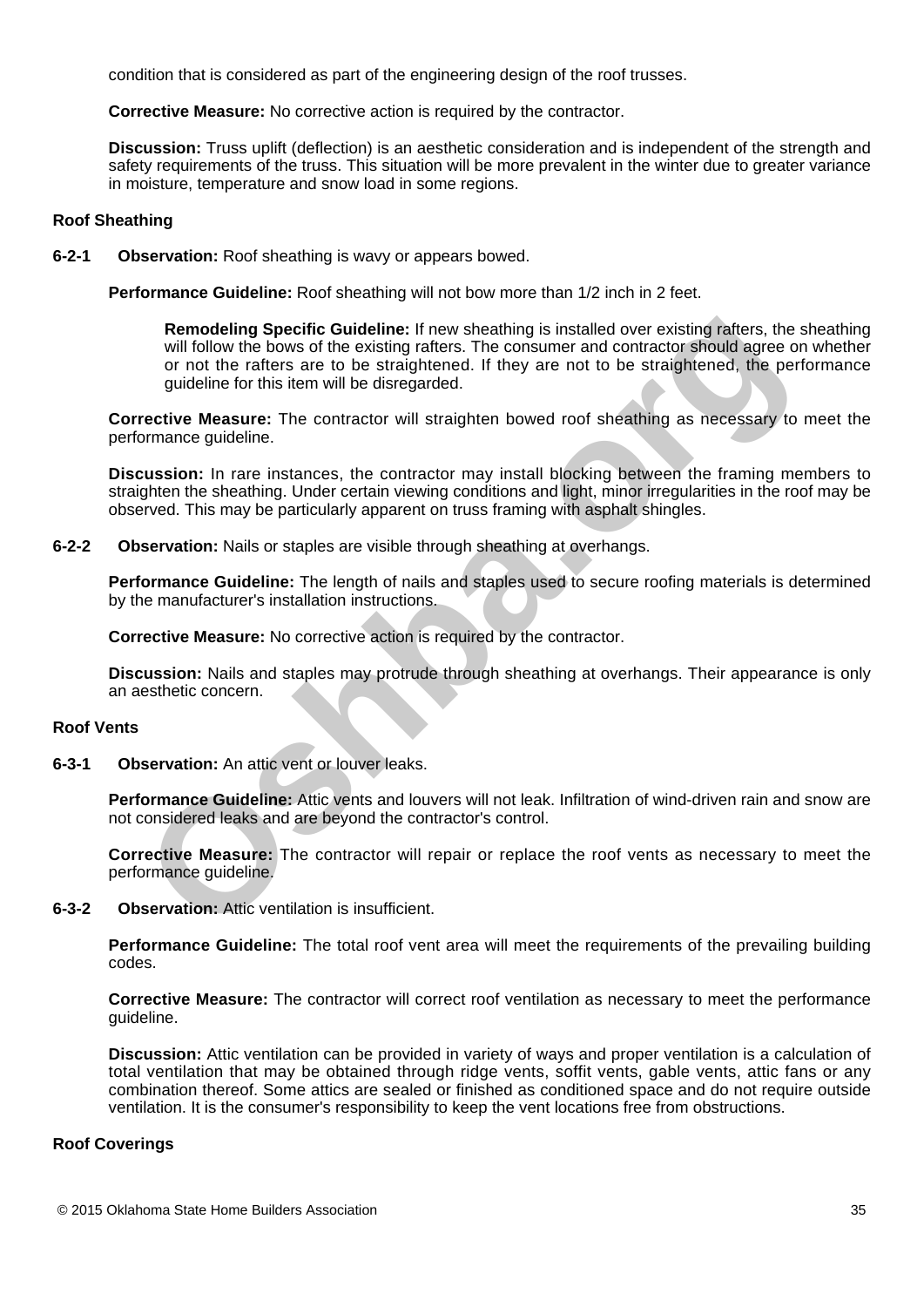**Note:** There are many kinds of roofing products. For the purpose of the following performance guidelines, regardless of the actual material used, the term "shingle" will be used to refer to all types of roof coverings.

**6-4-1 Observation:** The roof or flashing leaks.

**Performance Guideline:** Roofs and flashing will not leak under normal conditions.

**Corrective Measure:** The contractor will repair any verified roof or flashing leaks not caused by ice buildup, leaves, debris, abnormal weather conditions, or the consumer's actions or negligence.

**Discussion:** It is the consumer's responsibility to keep the roof drains, gutters, and downspouts free of ice and debris.

**6-4-2 Observation:** Ice builds up on the roof.

**Performance Guideline:** During prolonged cold spells ice is likely to build up on a roof, especially at the eaves. This condition can occur naturally when snow and ice accumulate.

**Corrective Measure:** No corrective action is required by the contractor.

**Discussion:** Prevention of ice buildup on the roof is a consumer maintenance item.

**6-4-3 Observation:** Shingles have blown off.

**Performance Guideline:** Shingles will be installed according to the manufacturer's installation instructions and perform in accordance with the manufacturer's warranty.

**Corrective Measure:** If shingles were not installed per manufacturer's installation instructions, the contractor will repair or replace shingles in the damage area.

**Discussion:** Correctly installed shingles are covered by the manufacturer's warranty. Shingles may blow off during wind events in excess of the manufacturer's design and installation instructions. Replacement shingles may not match existing shingles.

**6-4-4 Observation:** Shingles are not horizontally aligned.

**Performance Guideline:** Shingles should be installed according to the manufacturer's installation instructions.

**Remodeling Specific Guideline:** The consumer and the contractor may agree prior to installation that the horizontal line of shingles on the roof of an addition need not line up with those of the existing structure if the floors (and hence, the eaves and ridge) are not to be built on the same plane. **Solution Constant Constant Constant Constant Constant Constant Constant Constant Constant Constant Constant Constant Constant Constant Constant Constant Constant Constant Constant Constant Constant Constant Constant Const** 

**Corrective Measure:** The contractor will remove shingles that do not meet the performance guideline, and will repair or replace them with new shingles that are properly aligned.

**Discussion:** The bottom edge of dimensional shingles may be irregular; the irregularity is an inherent part of the design. Replacement shingles may not match existing shingles.

**6-4-5 Observation: Remodeling Specific Guideline:** New shingles do not match existing shingles.

**Performance Guideline:** The color of new shingles may not exactly match the color of the existing shingles because of weathering and manufacturing variations.

**Corrective Measure:** The contractor is not responsible for precisely matching the color of existing shingles.

**6-4-6 Observation:** Asphalt shingle edges or corners are curled or cupped.

**Performance Guideline:** Asphalt shingle edges and corners will not curl or cup. These conditions are a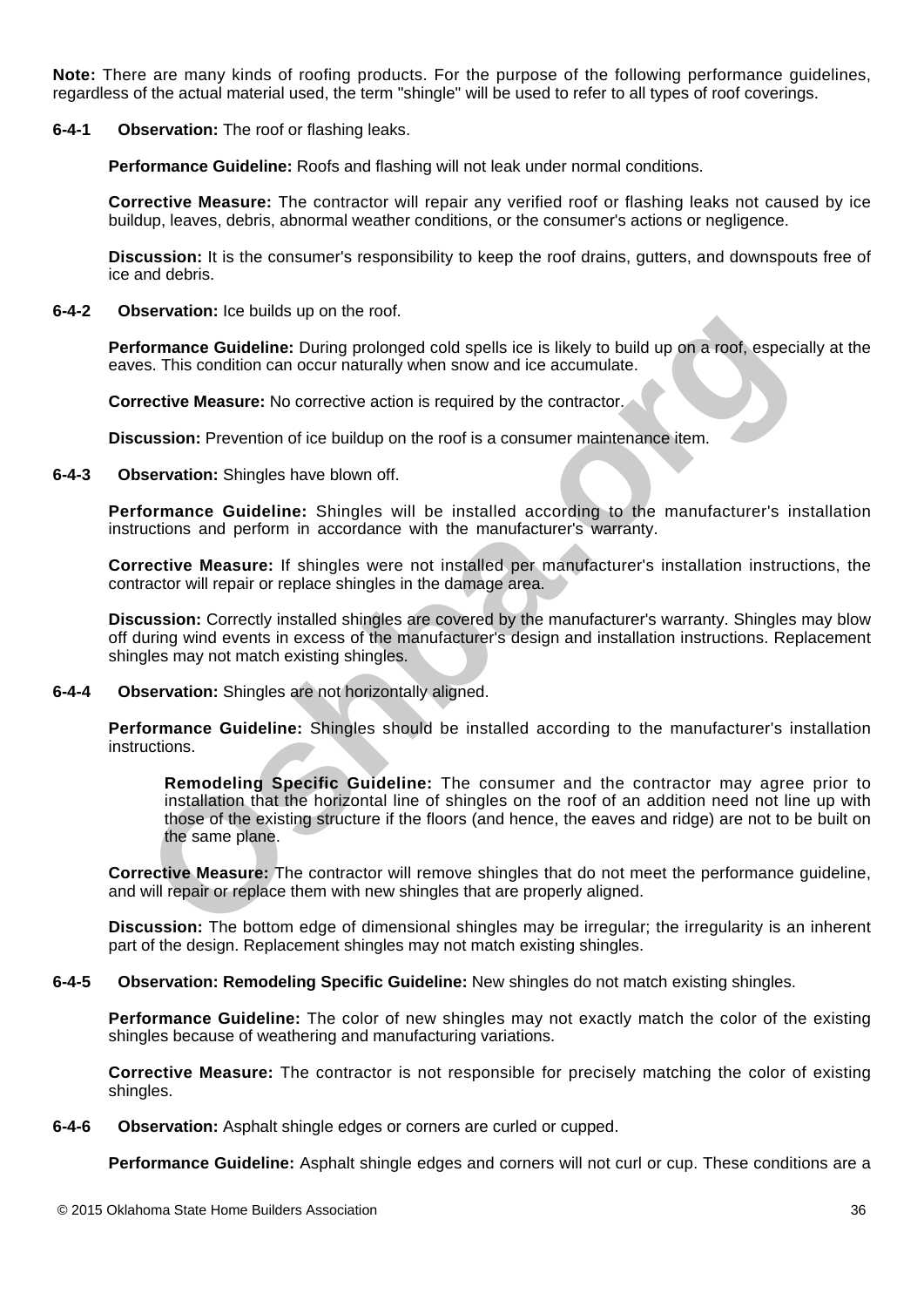manufacturer's warranty issue.

**Corrective Measure:** Excessive curling or cupping is covered under the manufacturer's warranty. The contractor will correct the condition in accordance with the manufacturer's warranty. An exact match of shingle color cannot be assured.

**6-4-7 Observation:** Asphalt shingles do not overhang the edges of the roof, or they hang too far over the edges of the roof.

**Performance Guideline:** Asphalt shingles will overhang roof edges by not less than 1/4 inch and not more than 3/4 inch unless the manufacturer's instructions indicate otherwise.

**Corrective Measure:** The contractor will reposition or replace shingles as necessary to meet the performance guideline.

**6-4-8 Observation:** Shading or a shadowing pattern is observed on a new shingle roof.

**Performance Guideline:** Shading or shadowing differences may occur on a new roof.

**Corrective Measure:** No corrective action is required by the contractor.

**6-4-9 Observation:** Asphalt shingles have developed surface buckling.

**Performance Guideline:** Asphalt shingle surfaces need not be perfectly flat. However, buckling higher than 1/4 inch is considered excessive.

**Corrective Measure:** The contractor will repair or replace the affected shingles to meet the performance guideline.

**Discussion:** Replacement shingles may not match existing shingles.

**6-4-10 Observation:** Sheathing nails have loosened from framing and raised the shingles.

**Performance Guideline:** Nails will not loosen from roof sheathing enough to raise shingles from surface.

**Corrective Measure:** The contractor will repair all areas as necessary to meet the performance guideline.

**Discussion:** It is not uncommon for nails to withdraw from the framing because of temperature variations. The contractor can re-drive or remove and replace fasteners that withdraw from the framing. Any resulting holes should be sealed or the shingle should be replaced. Consumer is advised that replacement shingles may not match existing shingles. **Servation:** Shading or a shadowing pattern is observed on a new shingle roof.<br> **Conside Consider** Shading or shadowing differences may occur on a new Yoof.<br> **Consider Shading:** Shading or shadowing differences may occur o

**6-4-11 Observation:** Roofing nails or fasteners are exposed at the ridge or hip of a roof.

**Performance Guideline:** Nails and fasteners will not be exposed.

**Corrective Measure:** The contractor will seal and/or repair areas to meet the performance guideline.

**6-4-12 Observation:** Holes from construction activities are found on the roof surface.

**Performance Guideline:** Holes from construction activities will be flashed or sealed to prevent leaks.

**Corrective Measure:** The contractor will repair or replace the affected shingles to meet the performance guideline.

**6-4-13 Observation: Remodeling Specific Guideline:** Existing roof shingles are telegraphing through new shingles.

**Performance Guideline:** Some telegraphing is common when re-roofing over existing roofing.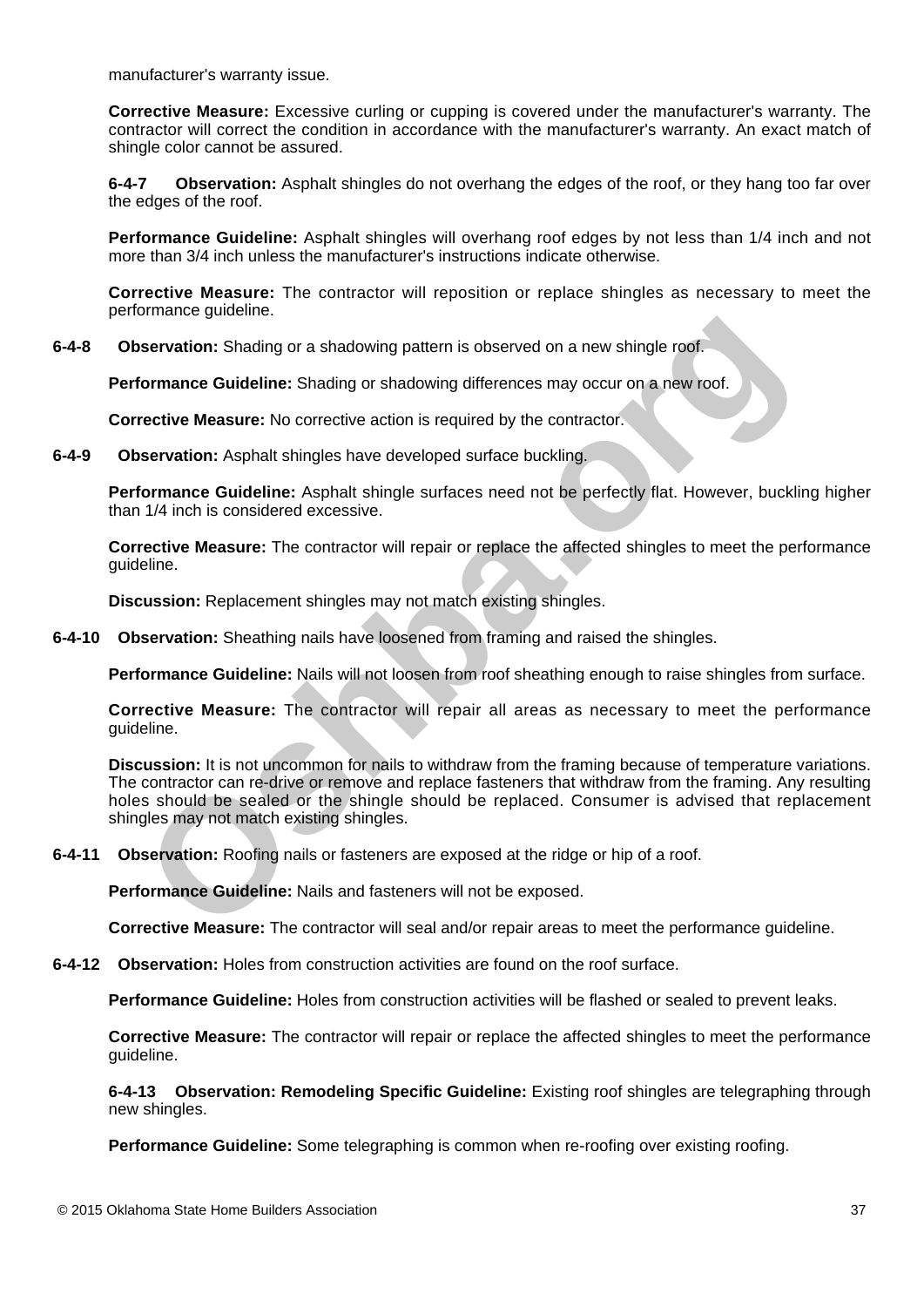**Corrective Measure:** Because this is a common occurrence, no corrective action is required by the contractor.

**6-4-14 Observation:** Water is trapped under membrane roofing.

**Performance Guideline:** Water will not become trapped under membrane roofing.

**Corrective Measure:** If water becomes trapped under membrane roofing, the contractor will repair or replace the roofing as necessary to meet the performance guideline.

**6-4-15 Observation:** Membrane roofing is blistered but does not leak.

**Performance Guideline:** Surface blistering of membrane roofing is caused by conditions of heat and humidity acting on the membrane and is a common occurrence.

**Corrective Measure:** No corrective action is required by the contractor.

**6-4-16 Observation:** There is standing water on a flat roof.

**Performance Guideline:** Water will drain from a flat roof except for minor ponding within 24 hours of a rainfall. Minor ponding will not exceed 3/8 inch in depth.

**Corrective Measure:** The contractor will take corrective action to meet the performance guideline.

# **Chimney**

**6-5-1 Observation:** A crack in a masonry chimney cap or crown causes leakage.

**Performance Guideline:** It is common for caps to crack from expansion and contraction. As a result, leaks may occur. mary earling or the methods and is a comment coconcrete.<br> **Servation:** There is standing water on a flat roof.<br> **Corrective Measure:** No corrective action is required by the contractor.<br> **Corrective Measure:** The contracto

**Corrective Measure:** If cracking causes leakage, the contractor will repair the cap or crown. Applying caulk or other sealant is an acceptable repair.

**6-5-2 Observation:** New chimney flashing leaks.

**Performance Guideline:** New chimney flashing will not leak under normal conditions.

**Corrective Measure:** The contractor will repair leaks in new chimney flashing that are not caused by ice buildup or by the consumer's actions or negligence.

**Discussion:** The accumulation of ice and snow on the roof is a natural occurrence and cannot be prevented by the contractor.

#### **Gutters and Downspouts**

**6-6-1 Observation:** The gutter or downspout leaks.

**Performance Guideline:** Gutters and downspouts will not leak.

**Corrective Measure:** The contractor will repair leaks in gutters and downspouts. Sealants are acceptable.

**6-6-2 Observation:** The gutter overflows during a heavy rain.

**Performance Guideline:** Gutters should not overflow during normal rain.

**Corrective Measure:** The contractor will repair the gutter if it overflows during normal rains.

**Discussion:** Gutters may overflow during a heavy rain. The consumer is responsible for keeping gutters and downspouts free from debris that could cause overflow.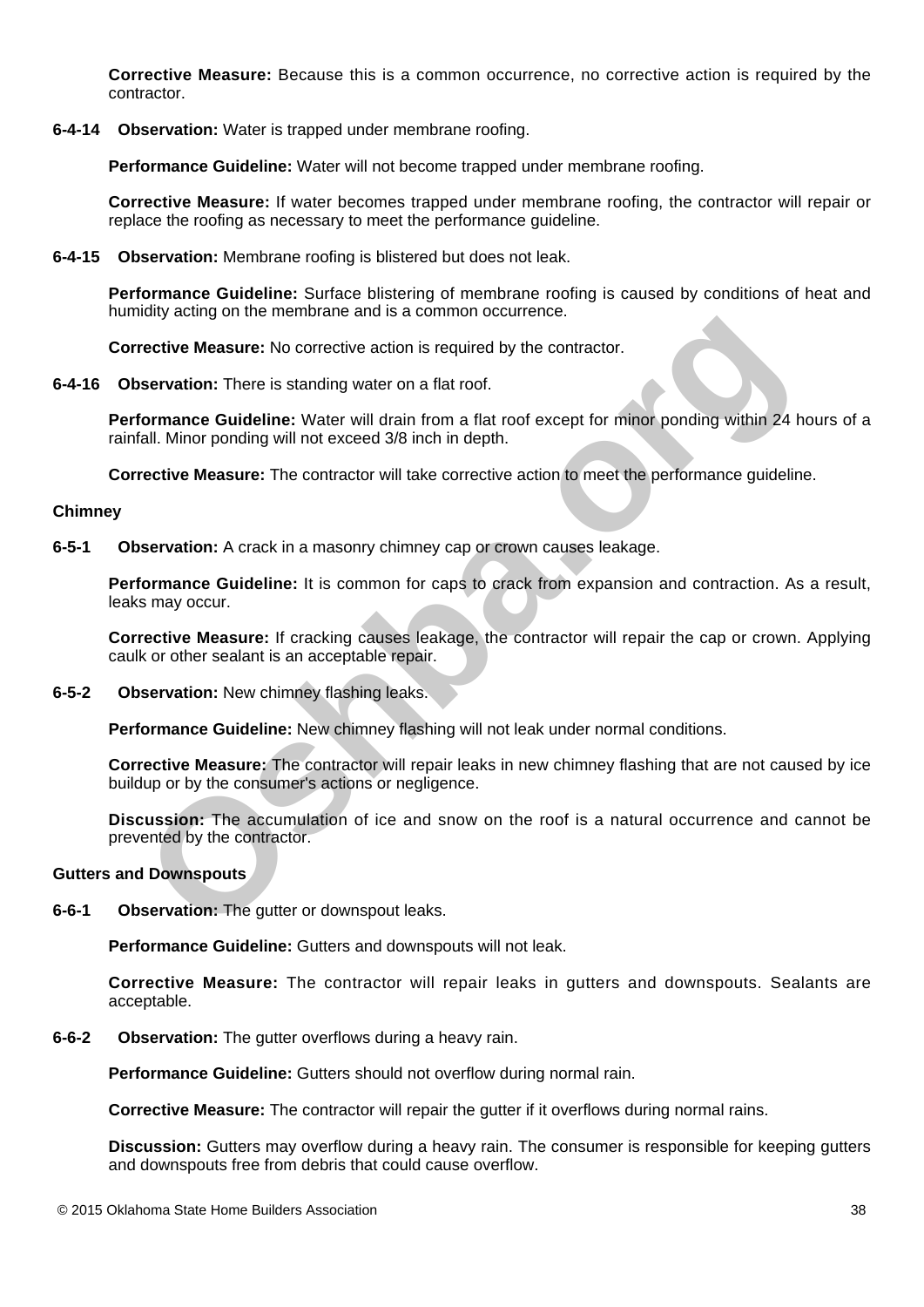**6-6-3** Observation: Water remains in the gutter after a rain.

**Performance Guideline:** The water level will not exceed 1/2 inch in depth if the gutter is unobstructed by ice, snow, or debris.

**Corrective Measure:** The contractor will repair the gutter to meet the performance guideline.

**Discussion:** The consumer is responsible for maintaining gutters and downspouts and keeping them unobstructed. Contractors install residential gutters with minimal slope in order to maintain an attractive appearance. Installing gutters with 1/32-inch drop in 1 foot generally will prevent water from standing in the gutters. Even so, small amounts of water may remain in some sections of the gutter for a time after a rain. In areas with heavy rainfall and/or ice buildup, a steeper pitch or additional downspouts may be desirable.

# **Skylights**

**6-7-1 Observation:** A skylight leaks.

**Performance Guideline:** Skylights will be installed in accordance with the manufacturer's instructions. Leaks resulting from improper installation are considered excessive.

**Corrective Measure:** The contractor will repair any improperly installed skylight to meet the performance guideline.

**Discussion:** Condensation on interior surfaces is not a leak.

#### **Plumbing**

**Note: Remodeling Specific Guideline:** Where applicable, in the following guidelines the contractor is responsible only for areas of the home where work was performed as specified in the contract, and not for the entire home. **Servation:** A skylight leaks.<br> **Commance Guideline:** Skylights will be installed in accordance with the manufacturer's instanting from improper installation are considered excessive.<br> **Consider a Maximum Explorer Secure T** 

# **Water Supply System**

**7-1-1 Observation:** A pipe, valve, or fitting leaks.

**Performance Guideline:** No leaks of any kind will exist in any water pipe, valve, or fitting.

**Corrective Measure:** The contractor will make repairs to eliminate leakage.

**7-1-2 Observation:** Condensation is observed on pipes, fixtures, and plumbing supply lines.

**Performance Guideline:** Condensation on pipes, fixtures, and plumbing supply lines may occur at certain temperatures and indoor humidity levels.

**Corrective Measure:** The consumer is responsible for controlling humidity in the house. No corrective action is required by the contractor.

**Discussion**: The consumer may insulate pipes and supply lines.

**7-1-3 Observation:** Water in a plumbing pipe freezes and the pipe bursts.

**Performance Guideline:** Drain, waste, vent, and water pipes will be adequately protected to reduce the possibility of freezing at the design temperatures and based on the prevailing building or plumbing code.

**Corrective Measure:** The contractor will correct situations not meeting the applicable code.

**Discussion**: The consumer is responsible for draining or otherwise protecting pipes and exterior faucets exposed to freezing temperatures.

**7-1-4 Observation:** The water supply system fails to deliver water.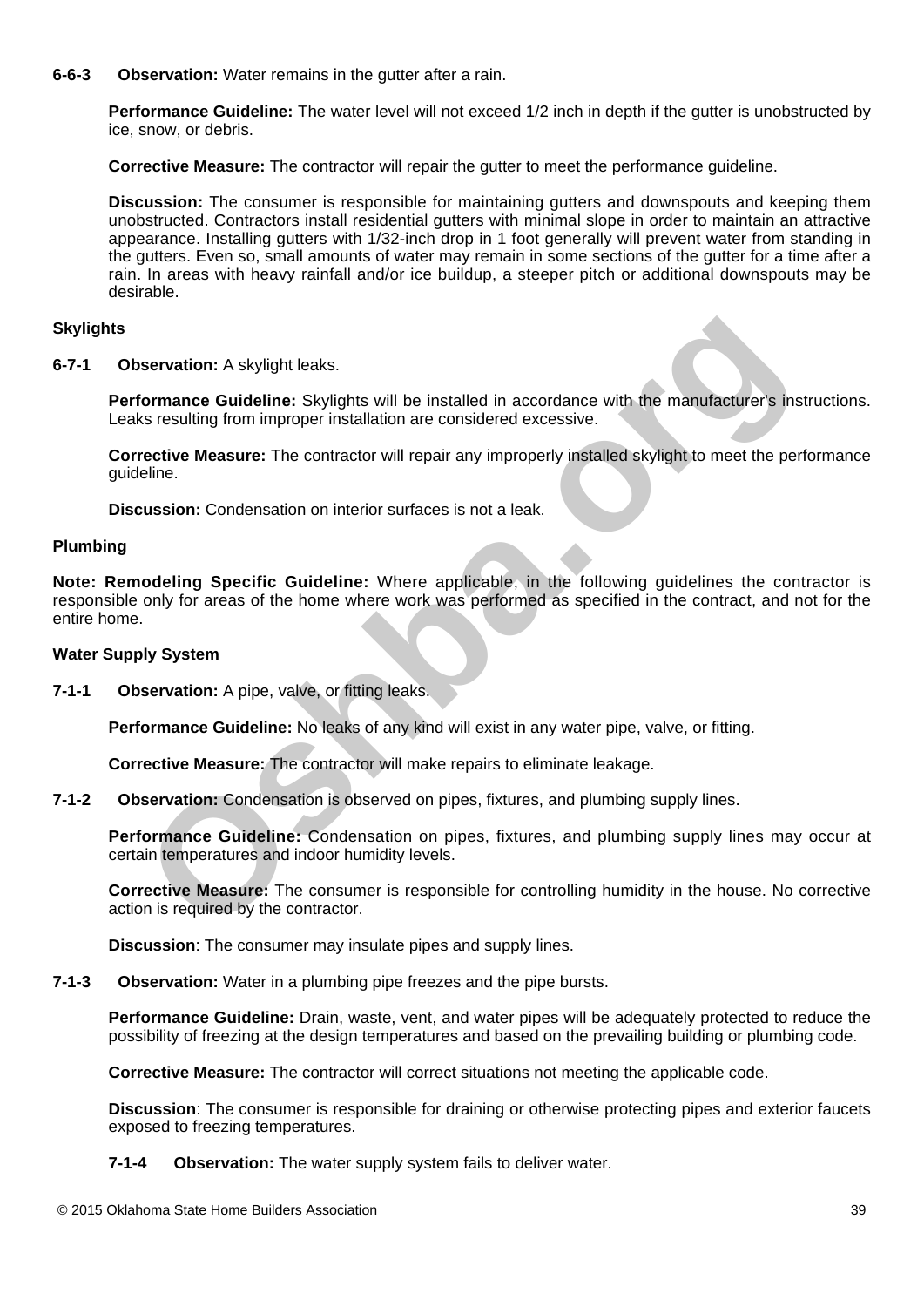**Performance Guideline:** All on-site service connections to the municipal water main or private water supply are the contractor's responsibility.

**Corrective Measure:** The contractor will repair the water supply system if the failure results from improper installation or failure of materials and if the connections are a part of the construction agreement. Conditions beyond the control of the contractor that disrupt or eliminate the water supply are not covered.

**7-1-5 Observation:** A water pipe is noisy.

**Performance Guideline:** Because of the flow of water and pipe expansion/contraction, the water piping system will emit some noise. However, the pipes should not make the pounding noise called water hammer.

**Corrective Measure:** The contractor cannot eliminate all noises caused by water flow and pipe expansion/contraction. However, the contractor will provide the water hammer protection required by the prevailing plumbing code. **Example The Solution of the Contractor cannot eliminate all noises caused by water flow<br>analiny plumbing code.**<br> **Oshiomation:** However, the contractor will provide the water hammer protection require<br> **Oshiomation:** A fa

# **Plumbing Fixtures**

**7-2-1 Observation:** A faucet leaks.

**Performance Guideline:** A faucet will not leak as a result of defects in material or workmanship.

**Corrective Measure:** The contractor will repair or replace the leaking faucet if the contractor provided the fixture.

**7-2-2 Observation:** The bathtub or shower leaks.

**Performance Guideline:** Bathtubs and showers will not leak.

**Corrective Measure:** The contractor will repair bathtub or shower leaks as necessary to meet the performance guideline.

**Discussion**: Proper repair can be achieved by sealing areas around bathtubs and showers. The consumer is responsible for maintaining caulk seals after the point of substantial completion of the project.

**7-2-3 Observation:** A plumbing fixture, appliance, or trim fitting is defective.

**Performance Guideline:** Plumbing fixtures, appliances, and trim fittings will not be defective at the time of substantial completion of the project.

**Corrective Measure:** Defective trim fittings, appliances, and fixtures are covered under the manufacturer's warranty. The contractor will correct the condition in accordance with the manufacturer's warranty.

**7-2-4 Observation:** The surface of a plumbing fixture is cracked or chipped.

**Performance Guideline:** Cracks and chips in surfaces of showers, bathtubs, and sinks are considered excessive if they are visible from 3 feet in normal lighting conditions at the time of substantial completion of the project.

**Corrective Measure:** The contractor will inspect and, if necessary, repair any fixture that does not meet the performance guideline. The contractor is not responsible for repairs unless the damage is reported to the contractor prior to substantial completion of the project. If the problem is the result of a manufacturing defect, the manufacturer's warranty is in effect.

**7-2-5 Observation:** A bathtub or shower enclosure base flexes excessively.

**Performance Guideline:** The bathtub or shower enclosure will be installed according to the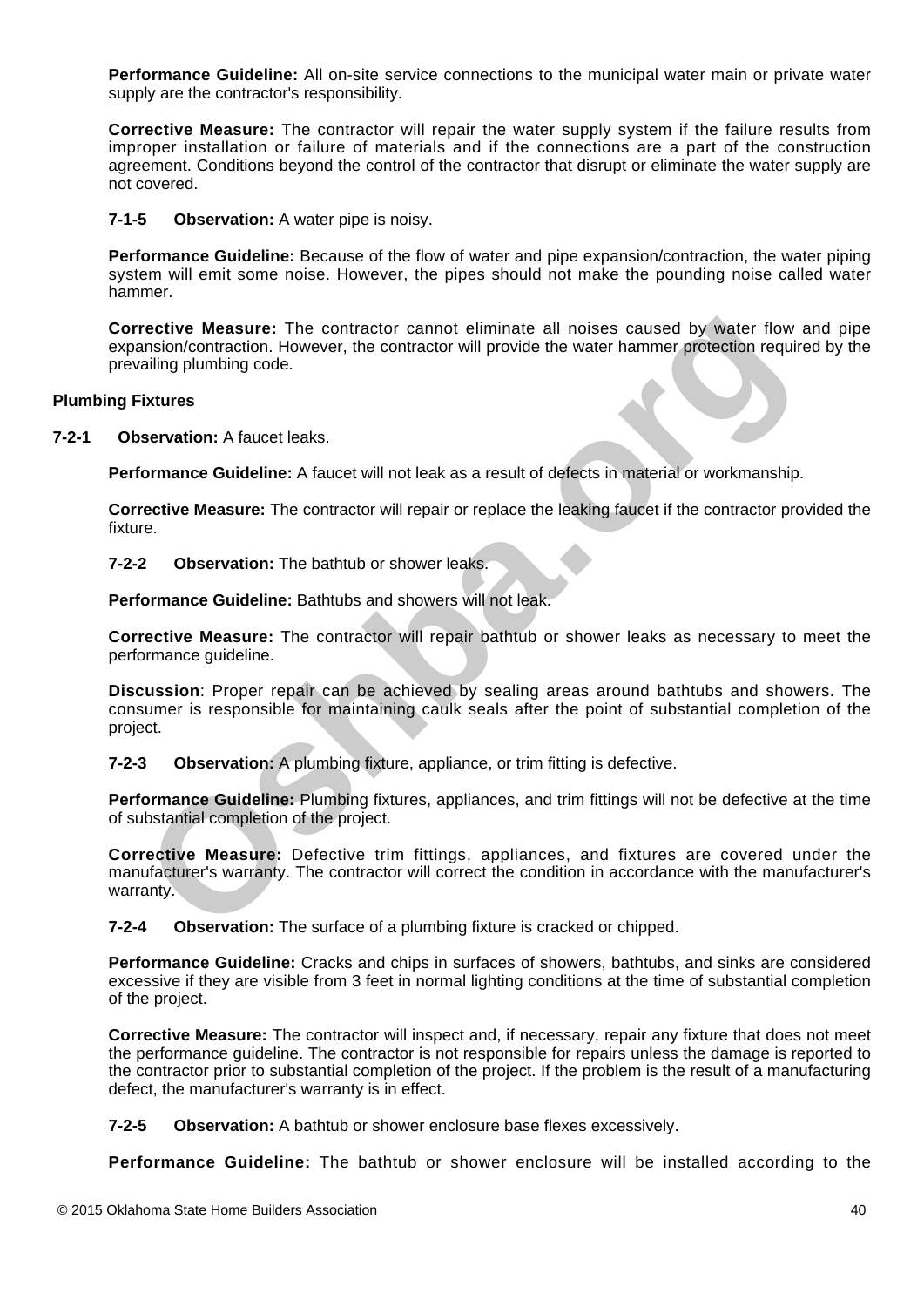manufacturer's instructions; however, some noticeable flex is normal.

**Corrective Measure:** The contractor will inspect and, if necessary, repair the base to meet the performance guideline.

**Discussion:** It is normal for various bathtub and shower enclosure designs and materials to exhibit some flexing. Minimal noises may be associated with such movement.

**7-2-6 Observation:** A vanity top with an integrated sink is cracked.

**Performance Guideline:** Vanity tops will not have cracks.

**Corrective Measure:** The contractor will repair or replace the vanity top to meet the performance guideline. Cracks must be noted prior to substantial completion of the project.

**7-2-7 Observation:** A plumbing fixture does not deliver hot water.

 **Performance Guideline:** The plumbing lines and fixtures should be correctly installed and operating to allow fixtures to deliver hot water at a temperature that is similar to the temperature as it leaves the hot water source, given the normal heat loss from delivery from the source to the fixture.

**Corrective Measure:** The contractor will correct the plumbing lines and/or adjust fixtures to meet the performance guideline.

**Discussion**: Hot water tanks or tankless water heaters are sometimes set at low temperatures to conserve energy and prevent young children from burning themselves. Likewise, some fixtures include safety devices to prevent scalding and may restrict the fixtures' ability to deliver water as hot as some consumers may desire. The timing of delivery can also be affected by the distance of a fixture from the hot water source. To **Chock the Control Constant Constant Constant Constant Constant Constant Constant Constant Constant Constant Constant Constant Constant Constant Constant Constant Constant Constant Constant Constant Constant Constant Co** 

#### **Sanitary Sewer or Septic System**

**7-3-1 Observation:** Wastewater fixtures and pipes are clogged, frequently clog, or drain slowly.

**Performance Guideline:** Sewers, fixtures, and drains will drain as designed.

**Corrective Measure:** If a problem occurs, the consumer should consult the contractor for corrective action. The contractor will correct problems caused by improper installation. If consumer action or negligence caused the problem, the consumer is responsible for the necessary repairs.

**Remodeling Specific Guideline:** If the problem is sludge contained in the existing system, the consumer is responsible for necessary corrections.

**7-3-2 Observation:** The septic system does not operate as designed.

**Performance Guideline:** The septic system will function as designed and specified by the local authority.

**Corrective Measure:** If a problem occurs, the consumer should consult the contractor for corrective action. The contractor will correct problems caused by improper installation. If consumer action or negligence is the cause, the consumer is responsible for correcting the problem.

**Discussion:** Consumer actions that constitute negligence under this performance guideline include but are not limited to the following:

•Connection of sump pump, roof drains, or backwash from a water conditioner into the system.

•Placement of non-biodegradable items into the system.

•Use of a food waste disposer not supplied or approved by the contractor.

•Placement of surfaces not permeable to water over the disposal area of the system.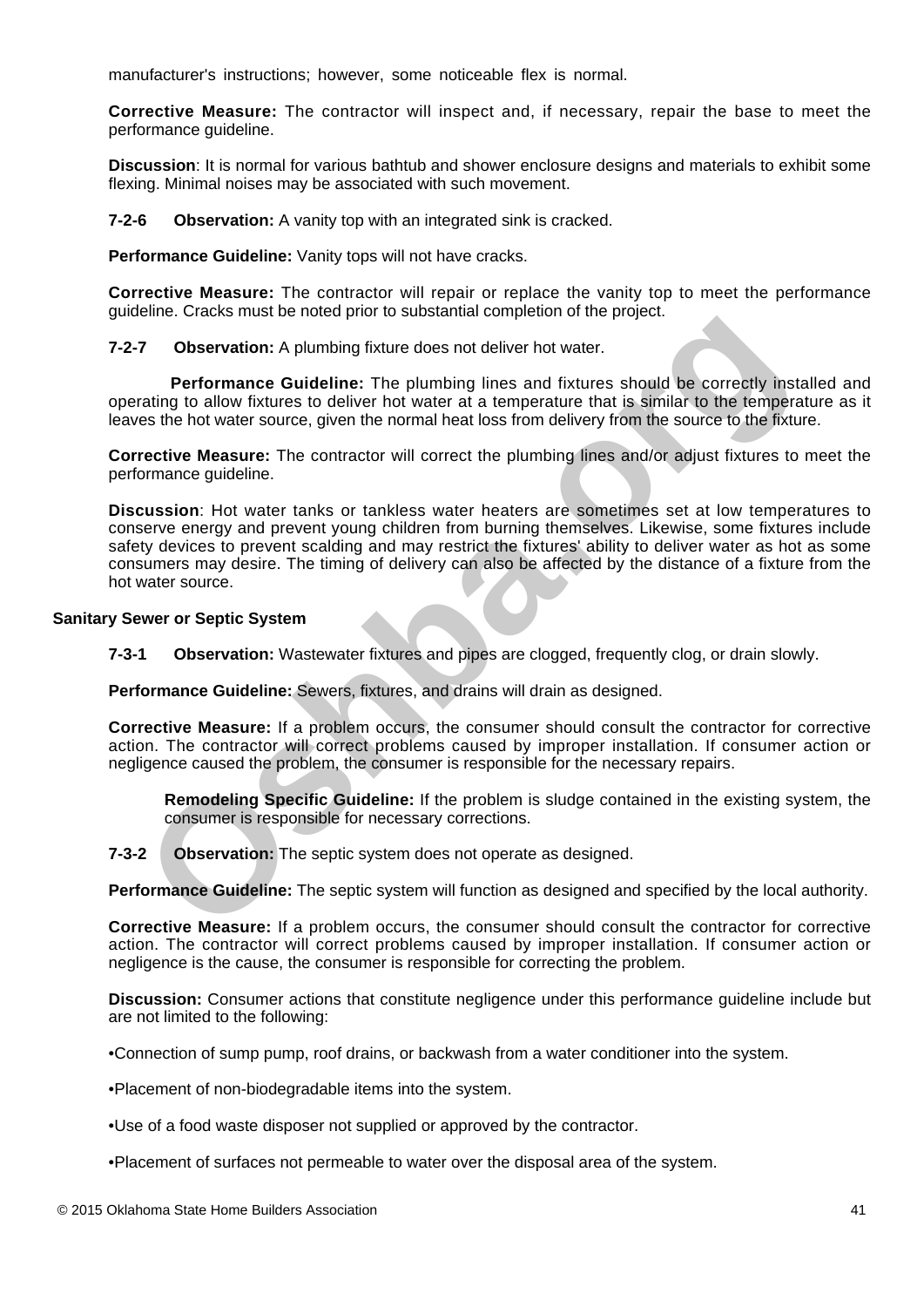•Allowing vehicles to drive or park over the disposal area of the system.

- •Failure to pump out the septic tank periodically, as required.
- •Use that exceeds the system's design standards.
- •Lack of vegetation maintenance over drain fields.

•Allowing water to pond over the disposal area.

# **Electrical**

**Note: Remodeling Specific Guideline:** Where applicable, in the following guidelines the contractor is responsible only for areas of the home where work was performed as specified in the contract, and not for the entire home.

# **Fuses and Circuit Breakers**

**8-1-1 Observation:** A ground fault circuit interrupter (GFCI) or arc fault circuit interrupter (AFCI) trips frequently.

**Performance Guideline:** GFCIs and AFCIs should perform as intended and will be installed in accordance with applicable electrical codes.

**Corrective Measure:** The contractor will install ground fault and arc fault circuit interrupters in accordance with the prevailing electrical codes. Tripping is to be expected; however, the contractor will repair or replace components that frequently trip due to component failure or incorrect installation.

**Discussion**: AFCIs are installed to protect bedroom circuits and some other habitable areas of a residence. GFCIs protect outlets in wet areas (e.g., bathrooms, kitchens, garages, exterior, etc.). Because outlets protected by GFCIs may be connected in a series, it may not be readily apparent that an inoperative convenience outlet is the result of a tripped GFCI in another room (not necessarily in the electrical panel). Both ground fault and arc fault circuit interrupters are very sensitive devices and consumers occasionally will experience nuisance tripping. The most common causes of nuisance tripping by AFCIs are damaged cords or plugs on consumers' lamps, small appliances, or other devices. Some newer vacuum cleaners and exercise equipment will not work on an AFCI-protected circuit. Static electricity also may cause nuisance tripping of circuit interrupters. Circuit Breakers<br> **Circuit Breakers**<br> **Circuit Breakers**<br> **Circuit Breakers**<br> **Circuit Breakers**<br> **Considering Considering Considering (SFCI)** or arc fault circuit intermpter (A<br> **Ontainer Guideline:** GFCIs and AFCIs shoul

**8-1-2 Observation:** A fuse blows or a circuit breaker trips (non-GFCI or AFCI breakers).

**Performance Guideline:** Fuses and circuit breakers will not be tripped by normal usage.

**Corrective Measure:** The contractor will check wiring, circuits, and components for conformity with applicable electrical code requirements. The contractor will correct noncompliant elements.

**Discussion**: Blown fuses and tripped breakers are symptoms of a problem in some part of the home's electrical system or a consumer product connected to the system. Although components may be defective, consumer-owned fixtures and appliances usually are responsible for electrical malfunctions and nuisance tripping. The consumer should unplug or disconnect fixtures and appliances on the circuit and then replace the fuse or reset the breaker. If the problem recurs, the consumer should notify the contractor.

## **Outlets and Fixtures**

**8-2-1 Observation:** Electrical outlets, switches, or fixtures malfunction.

**Performance Guideline:** All electrical outlets, switches, and fixtures will operate as designed.

**Corrective Measure:** The contractor will repair or replace malfunctioning electrical outlets, switches, and fixtures if they were supplied and installed by the contractor.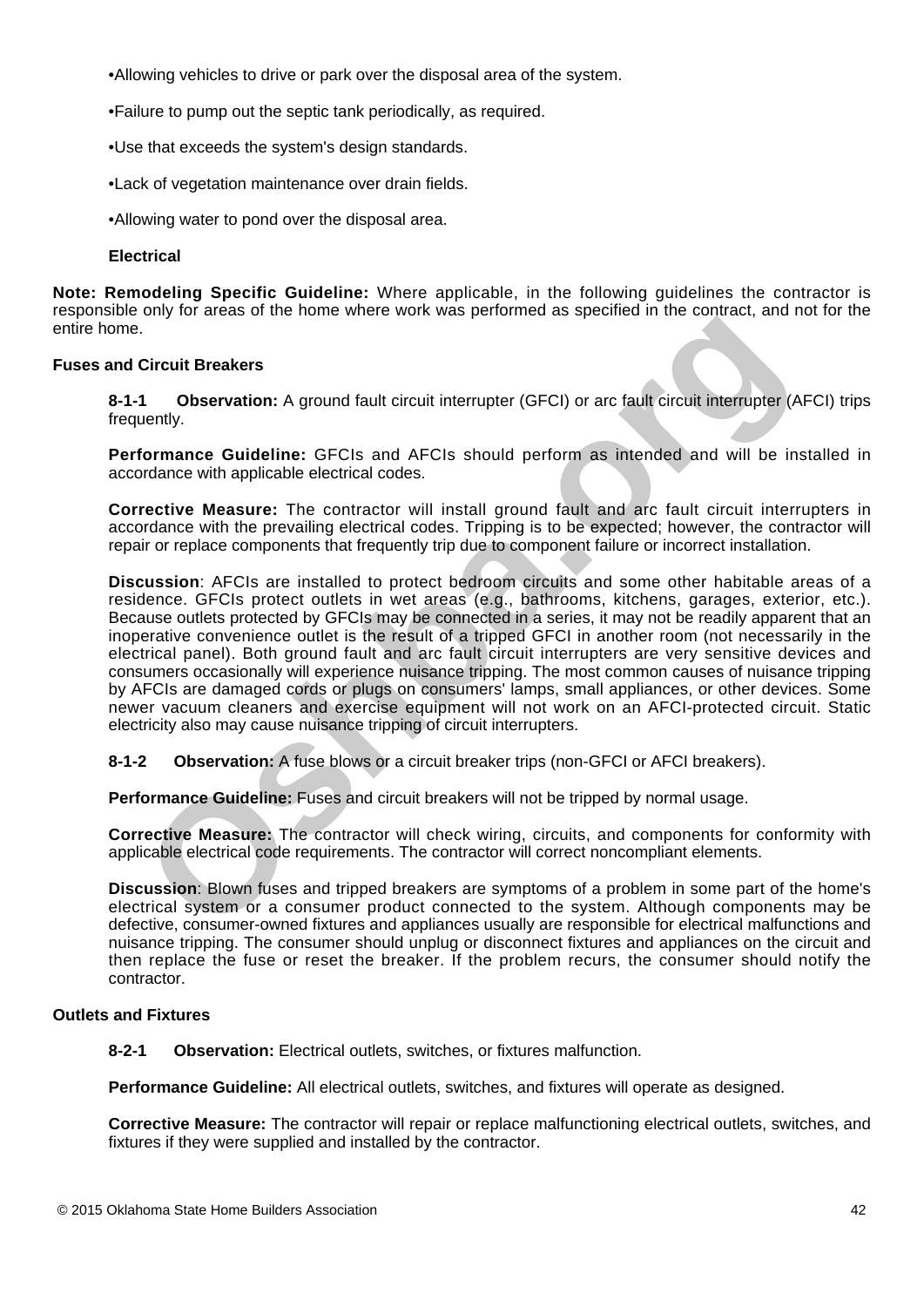**8-2-2 Observation:** Wiring fails to carry its designed load.

**Performance Guideline:** Wiring will be capable of carrying the designed load for normal residential use.

**Corrective Measure:** The contractor will verify that wiring conforms to applicable electrical code requirements. The contractor will correct wiring that does not conform.

**8-2-3 Observation:** A light fixture's finish is defective.

**Performance Guideline:** Finishes on light fixtures may be covered under the manufacturer's warranty.

**Corrective Measure:** The contractor will correct the condition in accordance with the manufacturer's warranty.

**8-2-4 Observation:** Receptacle or switch covers protrude from the wall.

**Performance Guideline:** Receptacle or switch covers should not protrude more than 1/16 inch from the wall.

**Remodeling Specific Guideline:** Covers installed on an existing wall do not fall under this guideline.

**Corrective Measure:** The contractor will adjust the covers to meet the performance guideline.

**Discussion**: Some textured wall finishes may not allow a cover to be installed flush.

**8-2-5 Observation:** The consumer's 220-volt appliance plug does not fit the outlet provided by the contractor.

**Performance Guideline:** The contractor will install electrical outlets required by the prevailing electrical code.

**Corrective Measure:** No corrective action is required by the contractor.

**Discussion**: The consumer is responsible for obtaining an appliance plug that fits the outlets the contractor is required to provide.

**8-2-6 Observation:** Low-voltage lighting flickers.

**Performance Guideline:** Low-voltage lighting should operate as designed.

**Corrective Measure:** The contractor will repair or replace malfunctioning low-voltage fixtures if they were supplied and installed by the contractor.

**Discussion**: Low-voltage transformers are sized according to the fixtures that are installed on a circuit. The transformers must have sufficient ventilation around them. Consumers who add fixtures or change the wattage in fixtures after the circuit is designed and installed may cause the transformer to be undersized for a particular application. 4 **Observation:** Receptacle or switch covers protrude from the wall.<br> **Cormance Guideline:** Receptacle or switch covers should not protrude more than 1/16 inct<br> **Remodeling Specific Guideline:** Covers installed on an exist

**8-2-7 Observation:** Ceiling fan vibrates excessively and/or is noisy.

**Performance Guideline:** The contractor will install ceiling fans in accordance with the manufacturer's instructions (including blade balances).

**Corrective Measure:** The contractor will correct any fan installation not in accordance with the performance guideline if the fan was supplied and installed by the contractor.

**Discussion**: There are varying levels of performance for ceiling fans and some noise or vibration may be inherent in the specific fan installed.

**8-2-8 Observation:** A smoke or carbon monoxide detector chirps or otherwise malfunctions.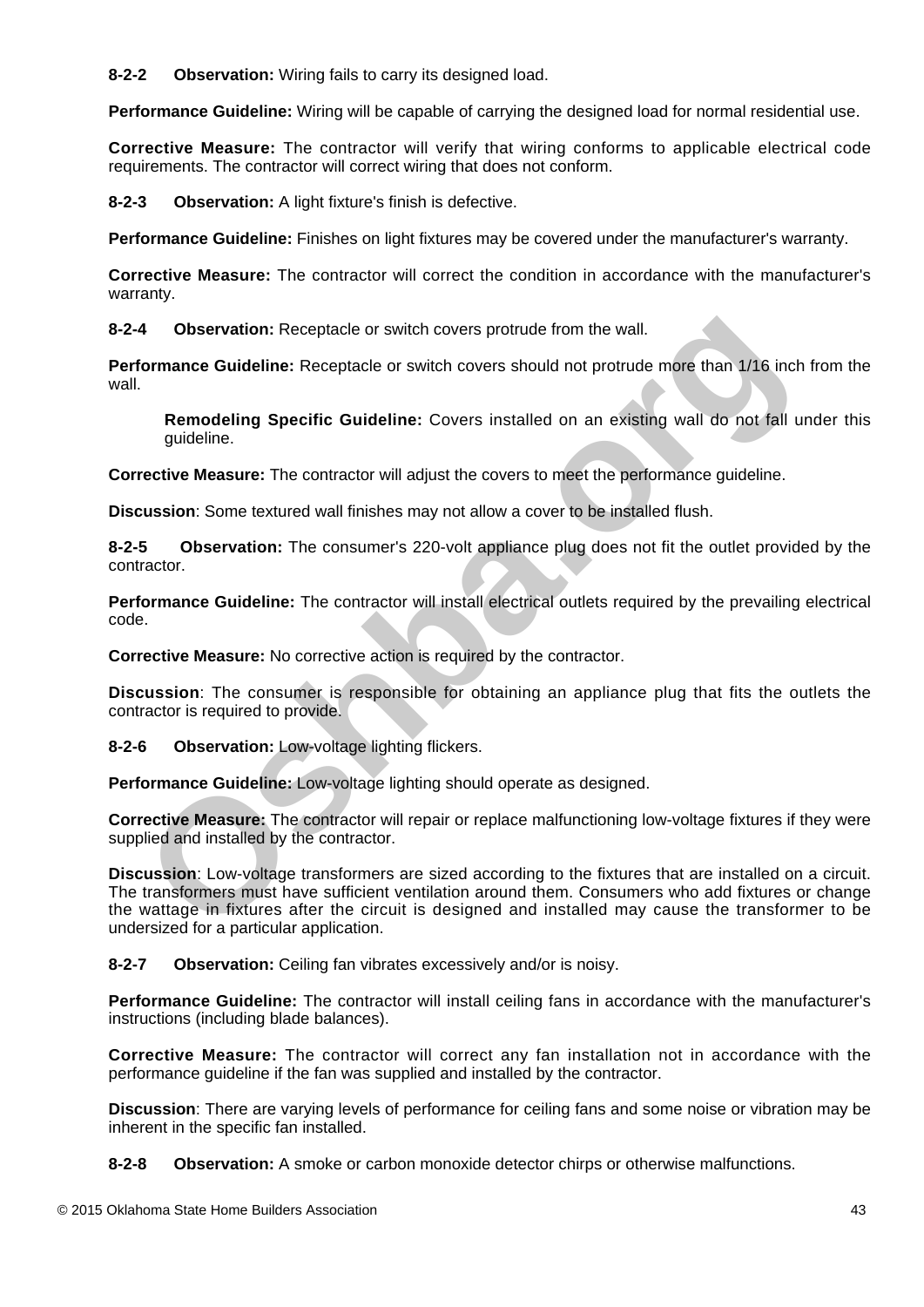**Performance Guideline:** Detectors should operate as designed at substantial completion of the project.

**Corrective Measure:** The contractor will repair or replace the smoke or carbon monoxide detector. If chirping is caused by low batteries, it is the consumer's responsibility to replace the detector's batteries.

**Discussion**: Most smoke or carbon monoxide detectors are powered by both the electrical power and a backup battery. Chirping may indicate that the battery is weak or is not installed. If the chirping occurs on a new detector, the contractor will check the battery, verify that the detector is wired correctly, and replace the device if necessary. Safety officials recommend that consumers change the batteries in detectors semiannually when daylight-saving time begins and ends.

## **Interior Climate Control**

**Note: Remodeling Specific Guideline:** Where applicable, in the following guidelines the contractor is responsible only for areas of the home where work was performed as specified in the contract, not for the entire home.

# **Air Infiltration and Drafts**

**9-1-1 Observation:** Air infiltrates around exterior doors or windows.

**Performance Guideline:** Some infiltration is usually noticeable around doors and windows. Weather stripping will be installed and sized properly to seal the exterior door when closed. Windows will be installed per the manufacturer's instructions.

**Corrective Measure:** The contractor will correct to meet the performance guideline.

**Discussion**: At times of high wind or temperature differentials inside the home and outside, there may be noticeable air movement around a closed door's perimeter or window. In high-wind areas, the consumer may elect to have storm windows and doors installed to further reduce drafts. Doors must have gaps at their perimeter to accommodate expansion and contraction due to variations in temperature and/or humidity and to enable the door to operate over a wide range of environmental conditions. Weather stripping seals the gaps required for proper operations to prevent excessive air infiltration. A small glimmer of light seen at the corners of the door unit is normal. Weather stripping should be kept clean and maintained by the consumer. **CONSUMPY**<br>
Consider the bome where work was performed as specified in the contract, not for<br>
only for areas of the home where work was performed as specified in the contract, not for<br>
1 **Observation:** Air infiltrates arou

**9-1-2 Observation:** A draft comes through an electrical outlet.

**Performance Guideline:** Electrical outlets and switch boxes on exterior walls may allow cold air to flow through or around an outlet into a room.

**Corrective Measure:** No corrective action is required by the contractor.

**Discussion**: The consumer may elect to install foam insulation pads under switch and outlet plates to help decrease drafts.

#### **Humidity Control and Condensation**

**9-2-1 Observation:** Water, ice, or frost is observed on the interior frame or glass surface of a window.

**Performance Guideline:** Windows will be installed in accordance with the manufacturer's instructions and the prevailing building codes.

**Corrective Measure:** No corrective action is required by the contractor unless the water, ice, or frost is directly attributed to faulty installation.

**Discussion**: Condensation usually results from conditions beyond the contractor's control. Moisture in the air can condense into water and collect on cold surfaces, particularly in the winter months when the outside temperature is low. Blinds and drapes can prevent air within the home from moving across the cold surface and picking up the moisture. Occasional condensation (water) in the kitchen, bath, or laundry area is common. It is the consumer's responsibility to maintain proper humidity by properly operating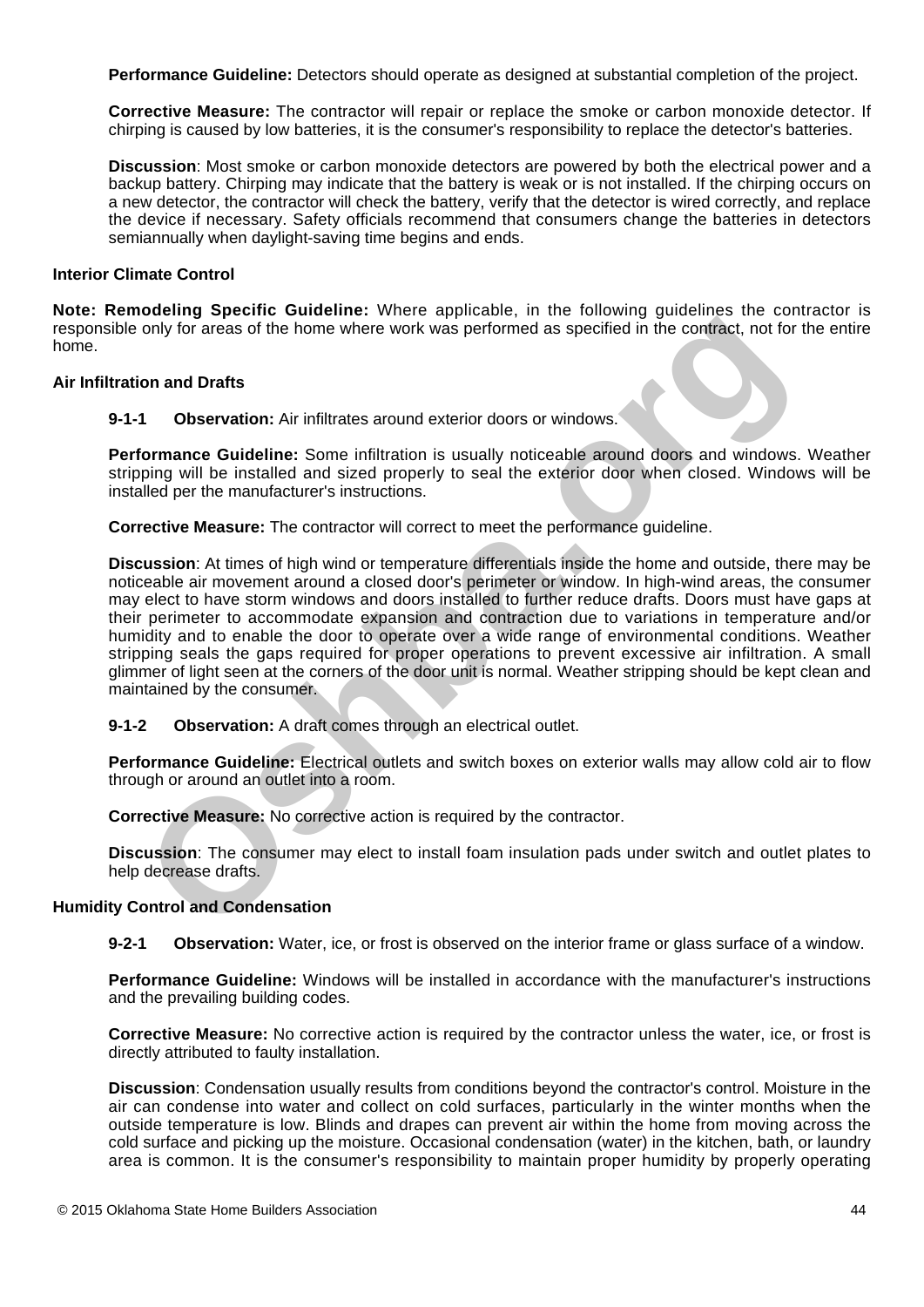heating and cooling systems' exhaust fans and allowing moving air within the house to flow over the interior surface of the windows.

# **Ducts and Airflow**

**9-3-1 Observation:** The ductwork makes noises.

**Performance Guideline:** Ductwork will be constructed and installed in accordance with applicable mechanical code requirements.

**Corrective Measure:** No corrective action is required by the contractor unless the duct does not comply with the prevailing building code.

**Discussion**: Metal expands when it is heated and contracts when it cools. The ticking or crackling sounds caused by the metal's movement are common.

**9-3-2 Observation:** The ductwork produces excessively loud noises commonly known as "oil canning." **Consumeration**<br> **Only consumeration** in the metalls movement are common.<br> **2.**<br> **2. Observation:** The ductwork produces excessively loud noises commonly knowned ands caused by the metals movement are common.<br> **2. Obse** 

**Performance Guideline:** The stiffening of the ductwork and the thickness of the metal used will be such that ducts do not "oil can." The booming noise caused by oil canning is considered excessive.

**Corrective Measure:** The contractor will correct the ductwork to eliminate oil canning.

**9-3-3 Observation:** There is airflow noise at a register.

**Performance Guideline:** The register should be correctly installed according to the manufacturer's instructions.

**Corrective Measure:** No corrective action is required by the contractor, unless registers are not installed according to the manufacturer's instructions.

**Discussion**: Under certain conditions, there will be some noise with the normal flow of air even when registers are installed correctly.

**9-3-4 Observation:** The ductwork is separated or detached.

**Performance Guideline:** Ductwork will remain intact and securely fastened.

**Corrective Measure:** The contractor will reattach and secure all separated or unattached ductwork.

**9-3-5 Observation:** There is insufficient air flow to registers.

**Performance Guideline:** The ductwork should be correctly installed according to manufacturer's instructions and the applicable mechanical code.

**Corrective Measure:** The contractor will correct ductwork to meet the performance guideline. If the air flow is adequate to properly condition the room, no corrective action is required of the contractor.

**Discussion**: The adequacy of air flow may be subjective. See Sections 9-4-1 and 9-4 -3 regarding the adequacy of the heating and cooling systems.

# **Heating and Cooling Systems**

**9-4-1 Observation:** The heating system is inadequate.

**Performance Guideline:** The heating system will be capable of producing an inside temperature of 70 degrees Fahrenheit, as measured in the center of each room at a height of 5 feet above the floor under local outdoor winter design conditions. National, state, or local energy codes supersede this performance guideline where such codes have been adopted. Work should be done in accordance with the prevailing building codes.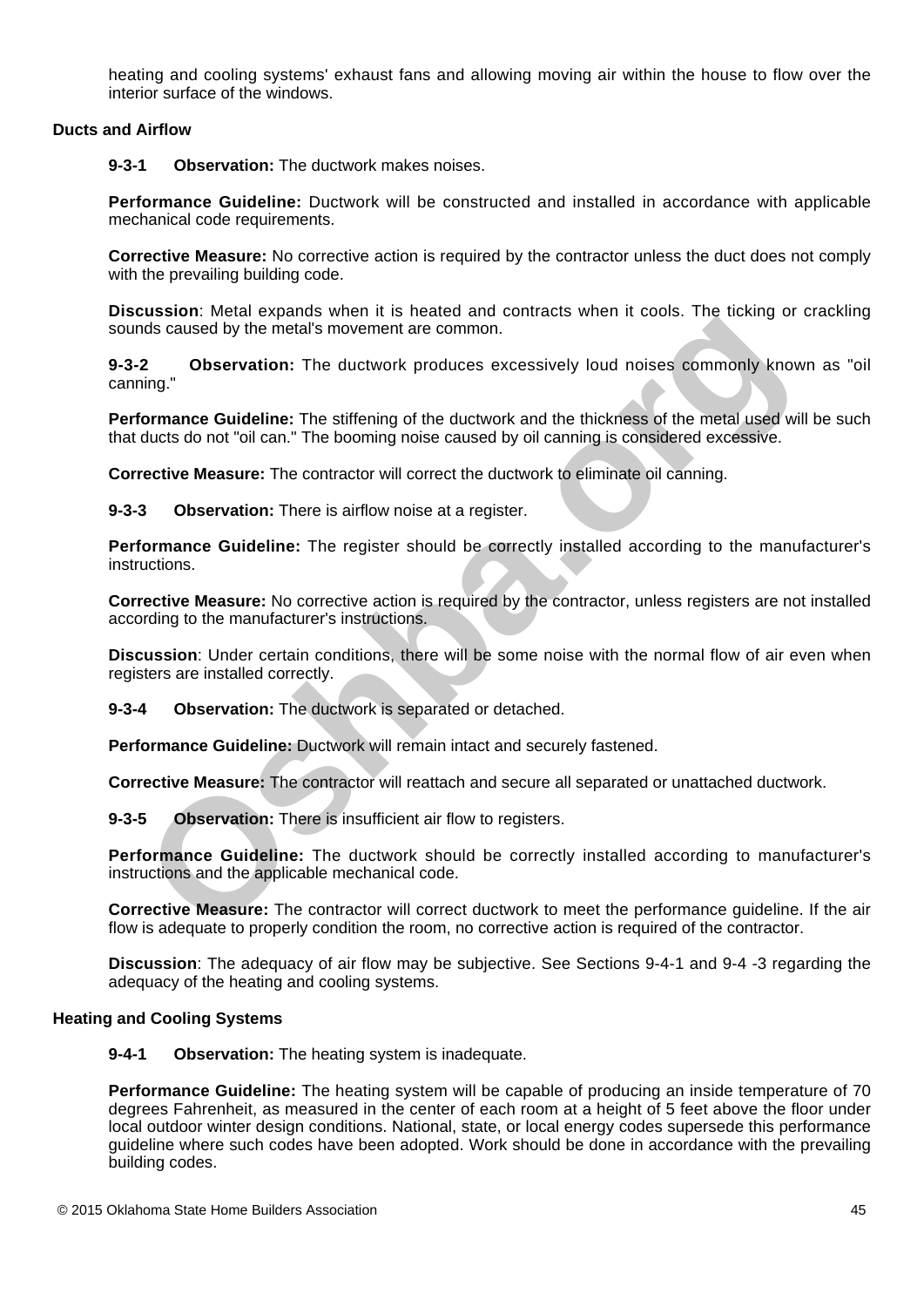**Corrective Measure:** The contractor will correct the heating system to provide the required temperature in accordance with the performance guideline or applicable code requirements. However, the consumer will be responsible for balancing dampers and registers and for making other necessary minor adiustments.

**Discussion**: Closed interior doors, closed registers, and dirty filters can restrict air flow and may affect the system's performance.

**Remodeling Specific Guideline:** For new living spaces created by remodeling jobs, heating guidelines may not apply to areas where living space has been created without providing additional heating and/or resizing the ductwork.

**9-4-2 Observation:** The radiant floor has cold spots.

**Performance Guideline:** The radiant floor should be correctly installed according to the manufacturer's instructions.

**Corrective Measure:** The contractor will correct to meet the performance guideline.

**Discussion**: Depending on the size, shape, flooring material, manufacturer and type of radiant floor system, the number and size of cold spots in a floor will vary. A normally operating radiant floor system may include cold spots in perimeter areas and in areas between the heating sources.

**9-4-3 Observation:** The cooling of rooms is inadequate.

**Performance Guideline:** If air conditioning is installed by the contractor, the cooling system will be capable of maintaining a temperature consistent with the manufacturer's specifications. National, state, or local codes will supersede this guideline where such codes have been adopted. Work should be done in accordance with the prevailing building codes. **Ionance Guideline:** The radiant floor should be correctly installed according to the manuctions.<br> **Conserver Measure:** The contractor will correct to meet the performance guideline.<br> **Conservery Measure:** The contractor w

**Corrective Measure:** The contractor will correct the cooling system to provide the required temperature in accordance with the applicable code requirements or manufacturer's specifications, whichever is more restrictive.

**Discussion**: Closed interior doors, closed registers and dirty filters can restrict air flow and may affect the system's performance.

**Remodeling Specific Guideline:** For new living spaces created by remodeling jobs, cooling guidelines may not apply to areas where living space has been created without providing additional cooling and/or resizing the ductwork.

**9-4-4 Observation:** The air handler or furnace vibrates.

**Performance Guideline:** The units will be installed in accordance with the manufacturer's instructions and the prevailing building codes.

**Corrective Measure:** If installed incorrectly, the contractor will correct the items according to the manufacturer's instructions and code requirements.

**Discussion**: Under certain conditions, some vibration may occur with the normal flow of air when air handlers and furnaces are installed correctly. Debris in the furnace or air handler could cause the unit to become out of balance and vibrate. It is the consumer's responsibility to keep units clear of debris.

**9-4-5 Observation:** A condensate line is clogged.

**Performance Guideline:** Condensate lines will be free of all clogs at the time of substantial completion of the project.

**Corrective Measure:** The contractor will provide unobstructed condensate lines at the time of substantial completion of the project. The consumer is responsible for maintaining them in that condition.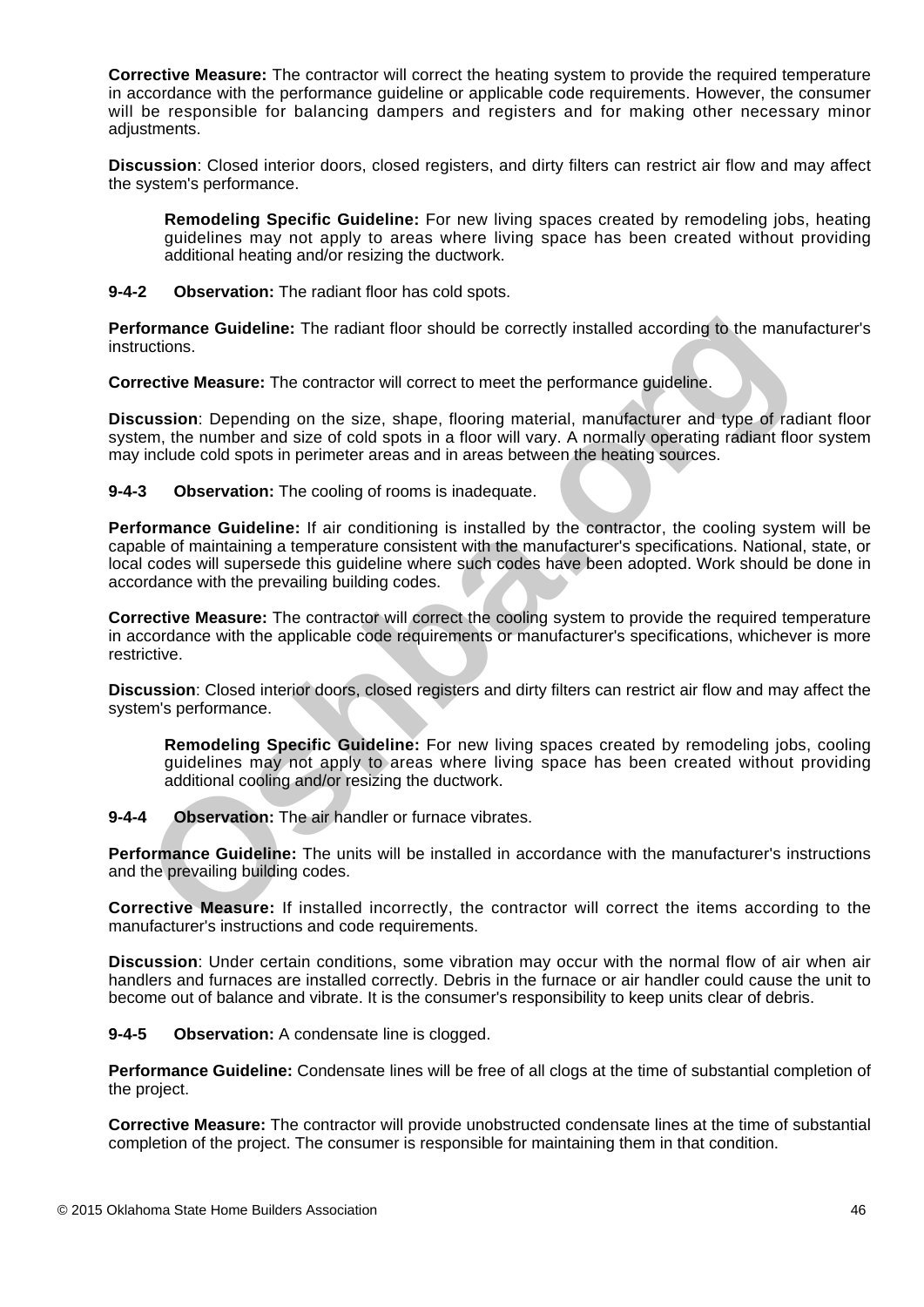**Discussion**: Condensate lines will eventually clog under normal use. The consumer is responsible for checking and maintaining clear lines.

9-4-6 Observation: Refrigerant lines leak.

**Performance Guideline:** Refrigerant lines and fittings will not leak.

**Corrective Measure:** The contractor will repair leaking refrigerant lines and recharge the air-conditioning unit, unless the damage was caused by the consumer's actions or negligence.

**9-4-7 Observation:** There is condensation on the outside of air handlers, refrigerant lines or ducts.

**Performance Guideline:** Moisture may condense on the exterior surfaces of air handlers, lines, and ducts when the air temperature is different from the surface temperature.

**Corrective Measure:** No corrective action is required by the contractor, unless the condensation is directly attributed to faulty installation.

**Discussion:** Condensation is most likely to occur when air handlers, refrigerant lines, or ducts are located in unconditioned locations such as a crawl space, basement, attic, or in exterior locations. Condensation usually results from conditions beyond the contractor's control. Moisture in the air can condense to form water and collect on cold duct surfaces, particularly in the summer months when the humidity is high. Share three measures in the correction and the same temperature. The contractor of the set and the set and the set and the set and the set and the set and the set and the set and the set and the set and the set and the den

# **Ventilation**

#### **9-5-1 Observation:** Kitchen or bath fans allow air infiltration.

**Guideline:** Bath and kitchen fans will be installed in accordance with the manufacturer's instructions and applicable code requirements and perform in accordance with the manufacturer's specifications.

**Corrective Measure:** No corrective action is required by the contractor if the fan installation meets the performance guideline.

**Discussion:** It is possible for outside air to enter the home through a ventilation fan. The dampers in most fans do not seal tightly. It is possible for the damper to be lodged open due to animal activity (including nesting in the outside opening), or the accumulation of grease, lint, and other debris. Maintenance of ventilating fans is the consumer's responsibility.

**9-5-2 Observation:** HVAC vent or register covers protrude from a smooth wall or ceiling surface.

**Performance Guideline:** Registers will not protrude more than 1/16 inch from a smooth wall or ceiling surface at the time of substantial completion of the project.

**Corrective Measure:** The contractor will correct to meet the performance guideline.

**Discussion:** Registers and grills may deflect over time. This can result in gaps occurring between the grill or register and the wall or ceiling. As long as the vent or register is securely attached, this is not a warranty item. Some textured wall finishes may not allow a register to be installed flush.

## **Interior Finish**

**Note: Remodeling Specific Guideline:** Where applicable, in the following guidelines the contractor is responsible only for areas of the home where work was performed as specified in the contract, not for the entire home.

#### **Interior Doors**

**10-1-1 Observation:** An interior door is warped.

**Performance Guideline:** Interior doors will not warp to the extent that they become inoperable. A 1/4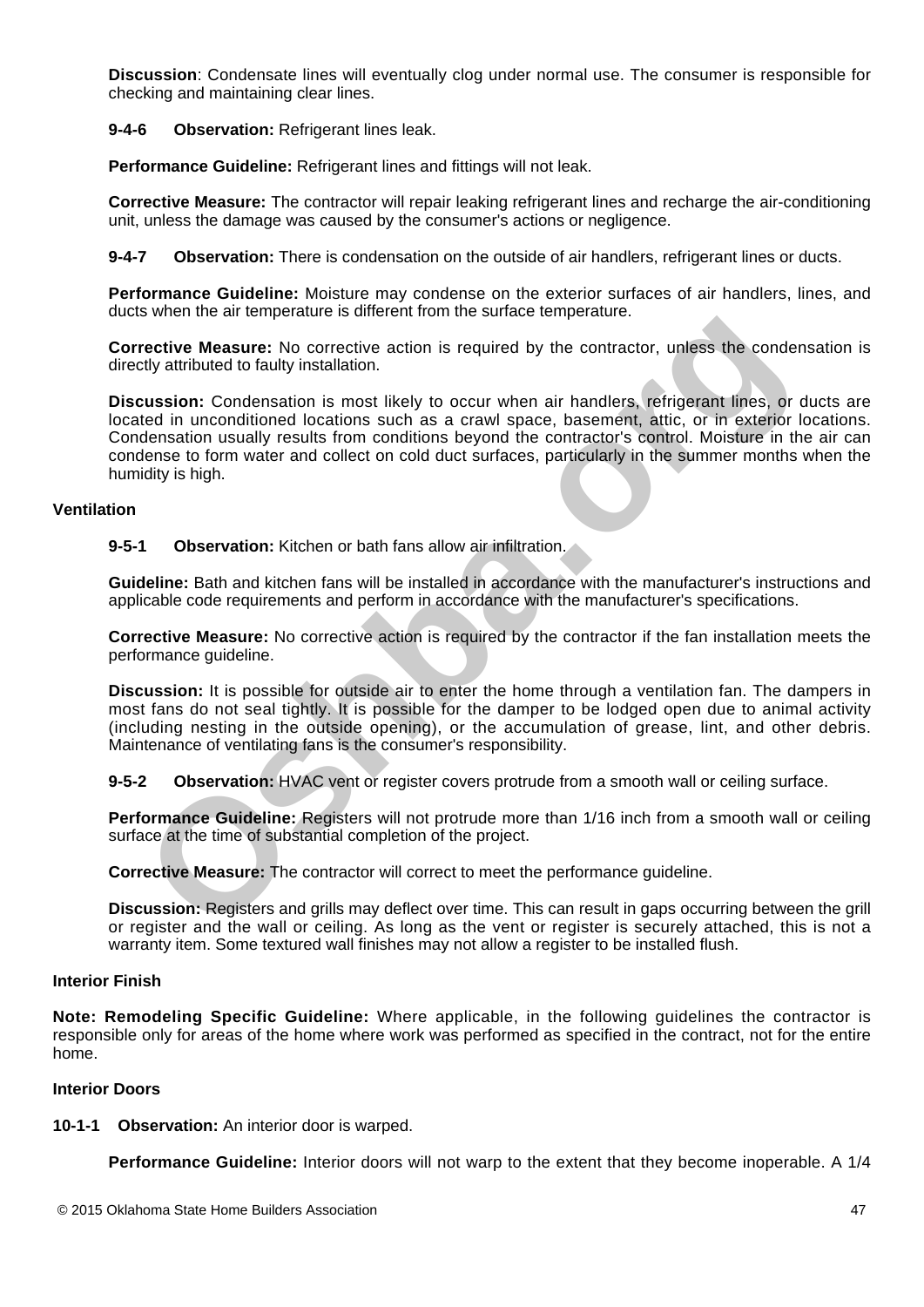inch tolerance, as measured diagonally from corner to corner, is acceptable.

**Corrective Measure:** The contractor will correct or replace and refinish defective doors to match existing doors as closely as practical.

**Discussion:** In bathroom or utility areas, exhaust fans or an open window must be used to minimize moisture to prevent warpage of door units. The contractor is not responsible for refinishing if doors were finished by the consumer.

**10-1-2 Observation:** Bifold and bypass doors come off their tracks during normal operation.

**Performance Guideline:** At the time of substantial completion of the project, bifold and bypass doors will slide properly on their tracks.

**Corrective Measure:** One time only during the warranty period, the contractor will adjust any bifold and bypass door that will not stay on its track during normal operation.

**Discussion:** Proper operation should be verified by the consumer and the contractor at the time of substantial completion of the project. Consumers should be aware that bifold and bypass doors are inherently more sensitive than swing doors and need to be treated accordingly. The consumer is responsible for cleaning and maintenance necessary to preserve proper operation. **Processore:** One time only during the warranty period, the contractor will adjust any stass door that will not stay on its track during normal operation.<br> **Custaba.** Proper operation should be verified by the consumer and

**10-1-3 Observation:** A pocket door rubs in its pocket during normal operation.

**Performance Guideline:** Pocket doors will operate smoothly during normal operation.

**Corrective Measure:** One time only during the warranty period, the contractor will adjust the pocket door to meet the performance guideline.

**Discussion:** Pocket doors commonly rub, stick, or derail because of the inherent nature of the product. It is common for the door to also rub against the guides provided by the manufacturer.

**10-1-4 Observation:** A wooden door panel has shrunk or split.

**Performance Guideline:** Wooden door panels will not split to the point that light is visible through the door.

**Corrective Measure:** One time only during the warranty period, the contractor will fill splits in the door panel with wood filler and will match the paint or stain as closely as practical.

**10-1-5 Observation:** A door rubs on jambs or contractor-installed floor covering.

**Performance Guideline:** Doors will operate smoothly.

**Corrective Measure:** One time only during the warranty, the contractor will adjust the door as necessary to meet the performance guideline.

**10-1-6 Observation:** A door edge is not parallel to the door jamb.

**Performance Guideline:** When the contractor installs the door frame and door, the door edge will be within 3/16 inch of parallel to the door jamb.

**Remodeling Specific Guideline:** Where the contractor installs the door in an existing frame that is out of square, the performance guideline does not apply.

**Corrective Measure:** One time only during the warranty period, the contractor will adjust the door as necessary to meet the performance guideline.

**10-1-7 Observation:** A door swings open or closed from the force of gravity.

**Performance Guideline:** Doors will not swing open or closed from the force of gravity alone.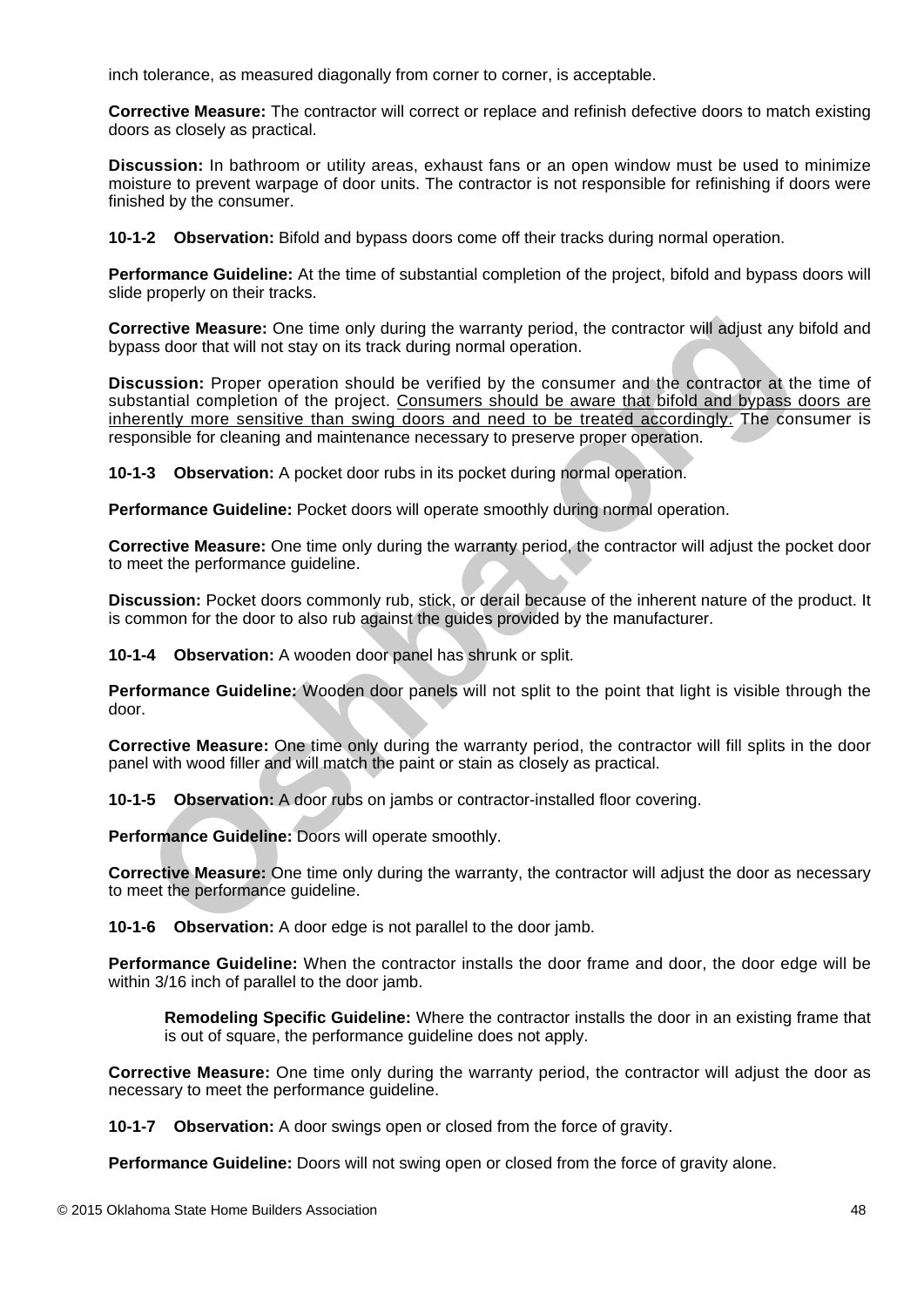**Remodeling Specific Guideline:** This guideline does not apply where a door is installed in an existing wall that is out of plumb.

**Corrective Measure:** One time only during the warranty period, the contractor will adjust the door as necessary to meet the performance guideline.

**10-1-8 Observation:** A door hinge squeaks.

**Performance Guideline:** Door hinges will not squeak.

**Corrective Measure:** One time only during the warranty period, the contractor will adjust the door as necessary to meet the performance guideline.

**10-1-9 Observation:** Interior doors do not operate smoothly.

**Performance Guideline:** Doors will move smoothly with limited resistance.

**Corrective Measure:** One time only during the warranty period, the contractor will adjust the door to meet the performance guideline.

**10-1-10 Observation:** A door knob or latch does not operate smoothly.

**Performance Guideline:** A door knob or latch should not stick or bind during operation.

**Corrective Measure:** One time only during the warranty period, the contractor will adjust, repair, or replace knobs or latches that are not operating smoothly.

**Discussion:** Because locksets are rather complex mechanical devices, some may have a heavy or stiff feel to them, but are operating as intended by the manufacturer. This can be true for locksets of all price ranges. Slamming doors or hanging items on the door knob will affect knob or latch operation; it is not the contractor's responsibility to adjust or repair problems caused by such conditions. **Conservation:** Interior coors of the optimal simularly with limited resistance.<br> **Conservation** interior Conservation interior standard in the contractor will adjust the performance guideline.<br> **Conservation:** A door knob

## **Interior Stairs**

**10-2-1 Observation:** An interior stair tread deflects.

**Performance Guideline:** The maximum vertical deflection of an interior stair tread will not exceed 1/8 inch at 200 pounds of force.

**Corrective Measure:** The contractor will repair the stair to meet the performance guideline.

**10-2-2 Observation:** Gaps exist between interior stair risers, treads, and/or skirts.

**Performance Guideline:** Gaps between adjoining parts that are designed to meet flush will not exceed 1/8 inch in width.

**Corrective Measure:** The contractor will repair or replace the parts as necessary to meet the performance guideline.

**Discussion:** The use of filler is an appropriate method to fill gaps.

**10-2-3 Observation:** A stair riser or tread squeaks.

**Performance Guideline:** Loud squeaks caused by a loose stair riser or tread are considered excessive; however, totally squeak-proof stair risers or treads cannot be guaranteed.

**Corrective Measure:** The contractor will refasten any loose risers or treads or take other reasonable and cost-effective corrective action to eliminate squeaking without removing treads or ceiling finishes.

**Discussion:** Squeaks in risers or treads may occur when a riser has come loose from the tread, deflects from the weight of a person and rubs against the nails that hold it in place. Movement may occur between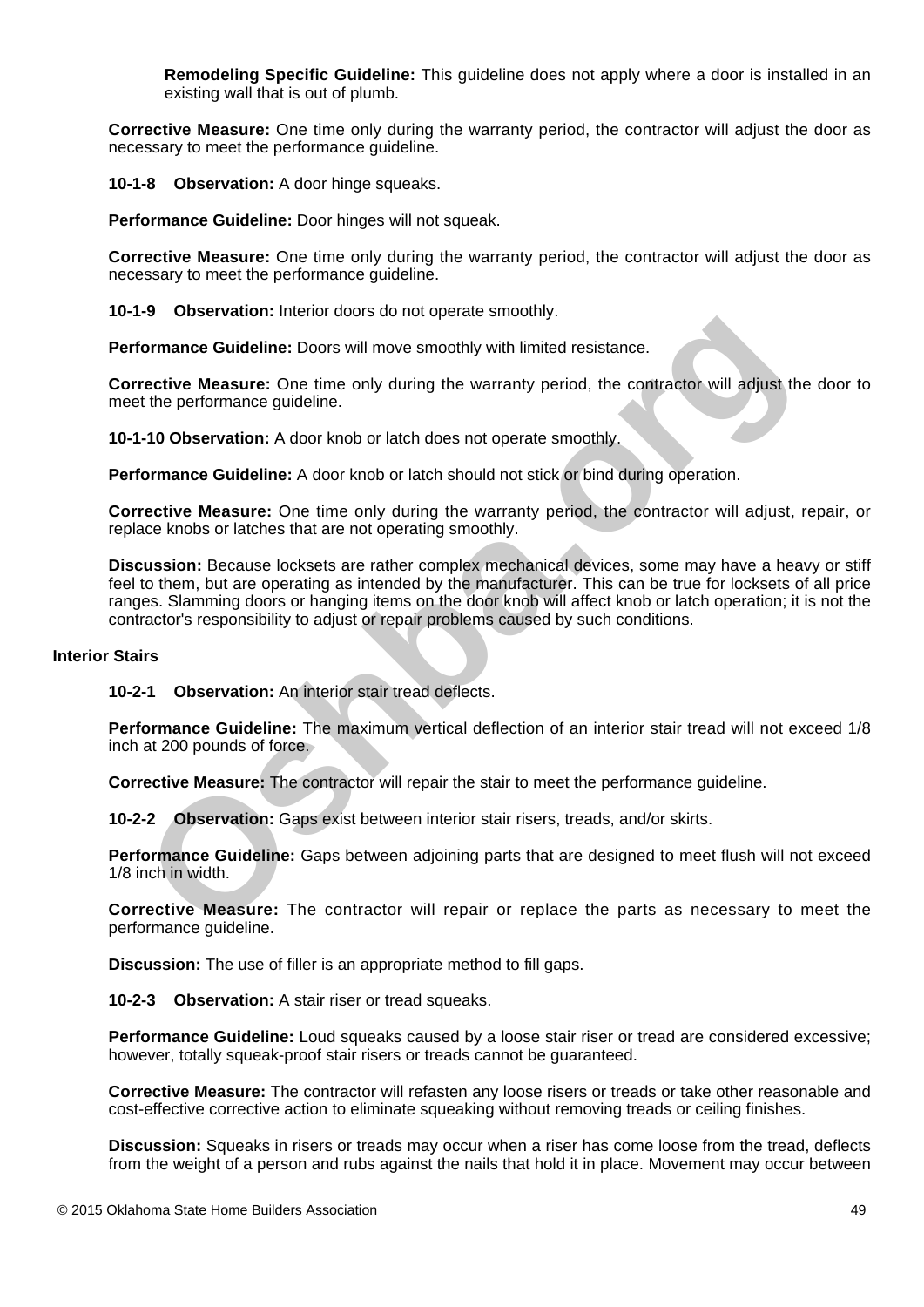the riser and the tread or other stairway members when one tread is deflected while the other members remain stationary. Using trim screws to fasten the tread to the riser from above sometimes will reduce squeaking. If there is no ceiling below, gluing or renailing the riser to the tread or shimming will reduce squeaks but completely eliminating squeaks is not always possible.

**10-2-4 Observation:** Gaps exist between interior stair railing parts.

**Performance Guideline:** Gaps between interior stair railing parts will not exceed 1/8 inch in width.

**Corrective Measure:** The contractor will ensure that individual parts of the railing are securely mounted. Any remaining gaps will be filled or the parts will be replaced to meet the performance guideline.

**10-2-5 Observation:** An interior stair railing lacks rigidity.

**Performance Guideline:** Interior stair railings will be installed in accordance with applicable building codes.

**Corrective Measure:** The contractor will secure, as necessary, any stair railing parts that loosen with normal use, to meet the performance guideline.

**Discussion:** Stair railings are designed to protect an individual while stepping up and down a stairwell. Pulling, swinging, hanging, or sliding on railings may loosen the rail system and are not covered under the contractor's warranty.

# **Trim and Moldings**

**10-3-1 Observation:** There are gaps at non-mitered trim and molding joints.

**Performance Guideline:** At the time of substantial completion of the project, openings at joints in trim and moldings, and at joints between moldings and adjacent surfaces, will not exceed 1/8 inch in width.

**Corrective Measure:** The contractor will repair joints to meet the performance guideline. The contractor is not responsible for gaps which occur after substantial completion.

**Discussion:** Failing to control indoor relative humidity may cause separation of trim and moldings in excess of the performance guideline. Joints that separate under these conditions are not considered defective. The consumer is responsible for controlling temperature and humidity in the house.

**10-3-2 Observation:** Nails are not properly set or nail holes are not properly filled.

**Performance Guideline:** Setting nails and filling nail holes are considered part of painting and finishing. After finishing, nails and nail holes will not be readily visible from a standing position facing the surface at distance of 6 feet under normal lighting conditions. After painting or staining, putty colors will not exactly match variations in wood color. **Solution:**<br>
Solution: The contractor will secure, as necessary, any stair railing parts that loos.<br>
Solution: Contractor will secure, as necessary, any stair railing parts that loos.<br>
In this sec, to meet the performance

**Corrective Measure:** Where the contractor is responsible for painting, the contractor will take action necessary to meet the performance guideline. Puttying of nail holes in base and trim molding installed in unfinished rooms and areas not exposed to view (such as inside of closets) is not included in this guideline.

**10-3-3 Observation:** An inside corner is not coped or mitered.

**Performance Guideline:** Trim and molding edges at inside corners will be coped or mitered. However, square-edge trim and molding may be butted.

**Corrective Measure:** The contractor will finish inside corners to meet the performance guideline.

**10-3-4 Observation:** Trim or molding mitered edges do not meet.

**Performance Guideline:** At the time of substantial completion of the project, gaps between mitered edges in trim and molding will not exceed 1/8 inch.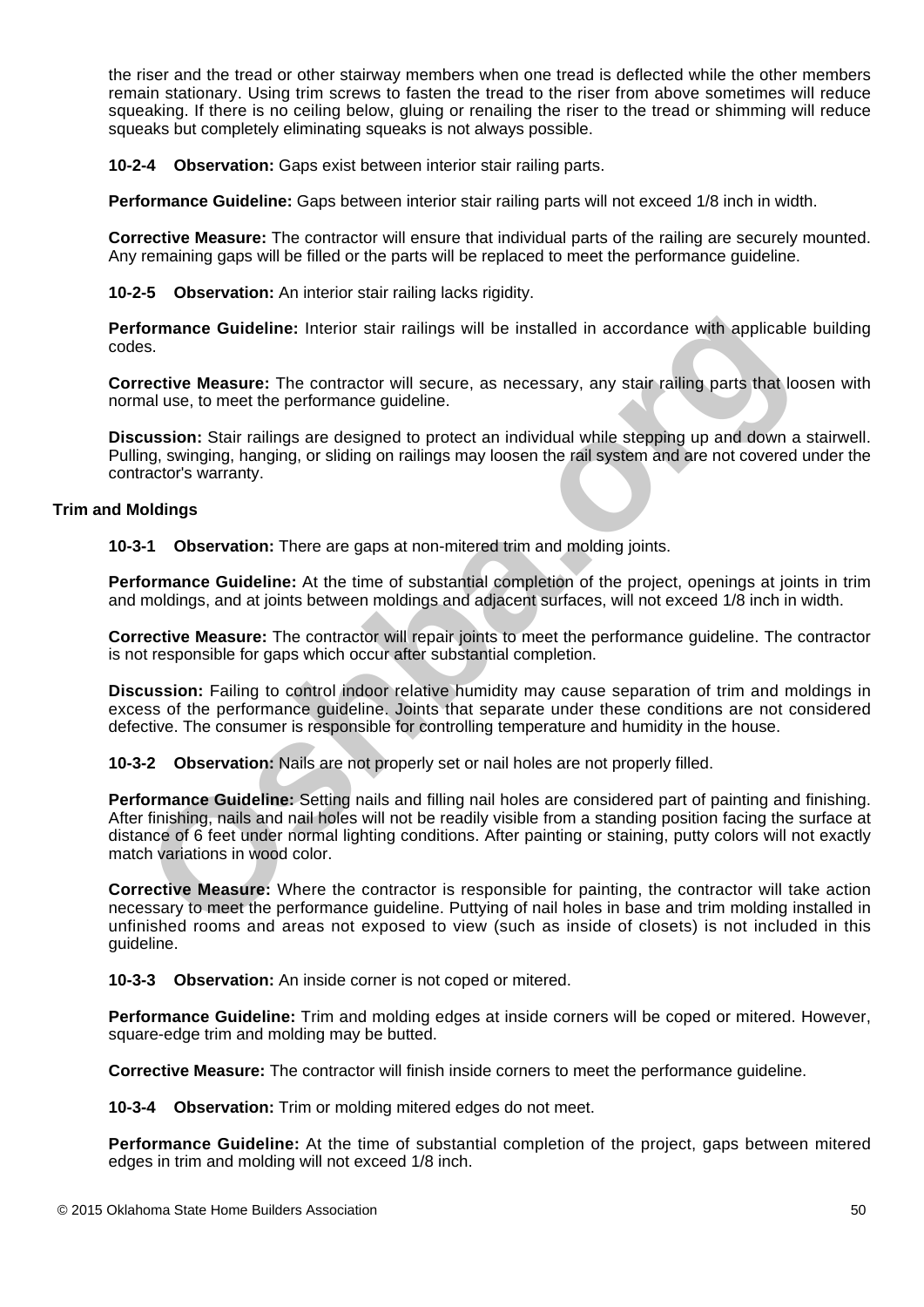**Corrective Measure:** The contractor will repair gaps that do not meet the performance guideline. Caulking or puttying with materials compatible with the finish is acceptable. The contractor is not responsible for gaps which occur after substantial completion.

**Discussion:** Separation of trim and moldings in excess of the performance guideline may be caused by lack of control of indoor relative humidity. Joints that separate under these conditions are not considered defective. It is the consumer's responsibility to control temperature and humidity in the house.

**10-3-5 Observation:** Interior trim is split.

**Performance Guideline:** Splits, cracks, and checking greater than 1/8 inch in width are considered excessive.

**Corrective Measure:** One time only during the warranty period, the contractor will repair the affected area to meet the performance guideline. Refinished or replaced areas may not match surrounding surfaces exactly.

**10-3-6 Observation:** Hammer marks are visible on interior trim.

**Performance Guideline:** Hammer marks on interior trim will not be readily visible from a standing position facing the surface at a distance of 6 feet under normal lighting conditions.

**Corrective Measure:** The contractor will fill hammer marks and refinish or replace affected trim to meet the performance guideline. Refinished or replaced areas may not match surrounding surfaces exactly.

**Discussion:** Dents and marks on trim due to consumer's actions are not the contractor's responsibility.

**10-3-7 Observation:** Wood trim appearance is uneven.

**Performance Guideline:** Variations in natural wood trim are common.

**Corrective Measure:** No corrective action is required by the contractor.

#### **Cabinets**

**10-4-1 Observation:** Cabinets do not meet the ceiling or walls.

**Performance Guideline:** Gaps greater than 1/4 inch in width are considered excessive.

**Corrective Measure:** The contractor will repair the gap with caulk, putty, scribe molding, or will reposition/reinstall cabinets to meet the performance guideline.

**Discussion: Remodeling Specific Guideline:** When installed in rooms with out-of-plumb walls or out-oflevel floors and ceilings, "square" cabinets cannot be installed parallel to walls and ceilings and still be kept on line. For example, if the floor is not level and the installer measures up from it, snaps a line on which to place the tops of the wall cabinets, and then plumbs the first cabinet, one corner of the cabinet will leave the line, and the bottom of successive cabinets will not be in line. Similarly, cabinets will not line up with each other if they are installed on a level line, starting against an out-of-plumb wall instead of a plumb wall. The contractor should explain the aesthetic options to the consumer and select the best option with the consumer. **Exercit and the performance guideline. Refinished or replaced areas may not micrear<br>acces exactly.<br><b>Discrete the performance guideline**: Refinished or replaced areas may not match sure<br>correspondent to the performance dur

**10-4-2 Observation:** Cabinets do not line up with each other.

**Performance Guideline:** Cabinet faces more than 1/8 inch out of line, and cabinet corners more than 3/16 inch out of line are considered excessive.

**Remodeling Specific Guideline:** The consumer and the contractor may agree to disregard this guideline in order to match or otherwise compensate for preexisting conditions.

**Corrective Measure:** The contractor will make necessary adjustments to meet the performance guideline.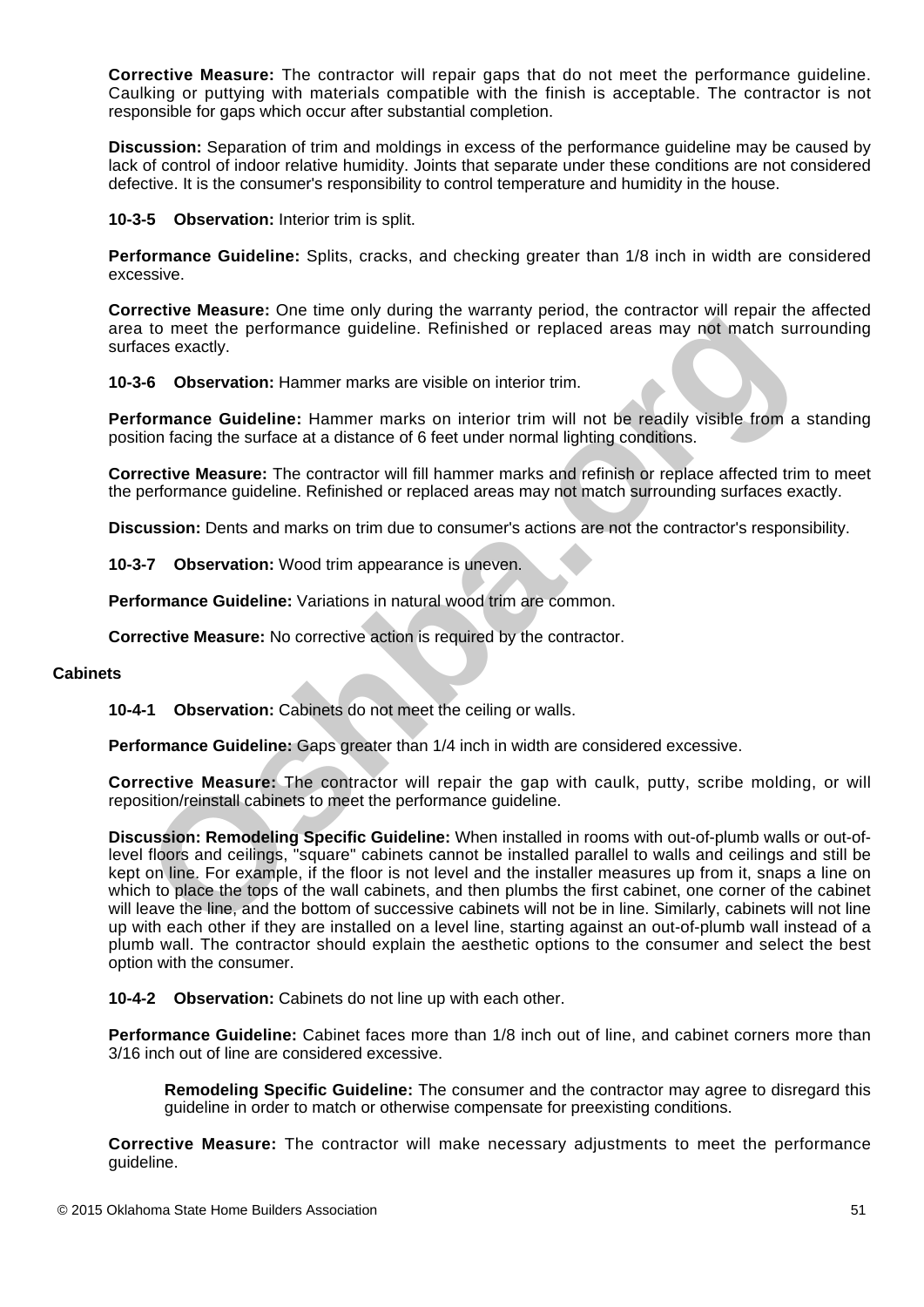**Discussion:** Remodeling Specific Guideline: In remodeling projects, many times the rooms are out of square, walls are not plumb, and floors are not level. Cabinets and countertops may have to be shimmed or otherwise adjusted to make the cabinets and countertops fit together properly. Cabinets may not fit flush against the walls on the ends or bottoms and may not fit flat against the floor.

**10-4-3 Observation:** A cabinet door or drawer front is warped.

**Performance Guideline:** Door or drawer warpage will not exceed 1/4 inch as measured from the face frame to the point of furthermost warpage, with the door or drawer front in closed position.

**Corrective Measure:** The contractor will correct or replace doors and drawer fronts as necessary to meet the performance guideline.

**Discussion:** Failing to control indoor relative humidity may cause warpage that exceeds the performance guideline. Doors or drawers that warp under these conditions are not considered defective. It is the consumer's responsibility to control temperature and humidity in the house.

**10-4-4 Observation:** A cabinet door or drawer binds.

**Performance Guideline:** Cabinet doors and drawers will open and close with reasonable ease.

**Corrective Measure:** The contractor will adjust or replace cabinet door hinges and/or drawer hardware as necessary to meet the performance guideline.

**10-4-5 Observation:** A cabinet door will not stay closed.

**Performance Guideline:** The catches or closing hardware for cabinet doors will be adequate to hold the doors in a closed position.

**Corrective Measure:** One time only during the warranty period, the contractor will adjust or replace the door catches or closing hardware as necessary to meet the performance guideline.

**10-4-6 Observation:** Cabinet doors or drawer fronts are cracked.

**Performance Guideline:** Cabinet doors and drawer fronts will not crack.

**Corrective Measure:** The contractor will replace or repair cracked panels and drawer fronts. No corrective action is required by the contractor if the cracked drawer fronts or panels result from the consumer's abuse.

**Discussion:** Paint or stain on the repaired or replaced door or drawer front may not match the stain on the existing panels or drawer fronts. Grain patterns or intensity cannot be matched perfectly. The contractor will only be required to match the same species of wood, matching the grain pattern as close as possible. Some species of wood will age and darken over time. An exact match may not be possible. Use of manufacturer-provided touch-up kits is acceptable to address minor imperfections in the cabinet finish. **Considered** Beline. Doors or drawers that warp under these conditions are not considered defective<br> **Considered defective**<br> **Considered defective**<br> **Observation:** A cabinet door or drawer binds,<br> **Considered defective**<br>

**10-4-7 Observation:** Cabinet units are not level.

**Performance Guideline:** Individual cabinets should not have a deviation of more than 3/16 inch out of level. Remodeling Specific Guideline: The consumer and the contractor may agree to disregard this guideline in order to match or otherwise compensate for preexisting conditions.

**Corrective Measure:** The contractor will level cabinets to meet the performance guideline.

**Discussion: Remodeling Specific Guideline:** In remodeling projects, many times the rooms are out of square, walls are not plumb, and floors are not level. Cabinets and countertops may have to be shimmed or otherwise adjusted to make the cabinets and countertops fit together properly. Cabinets may not fit flush against the walls on the ends or bottoms and may not fit flat against the floor.

**10-4-8 Observation:** A cabinet frame is out of square.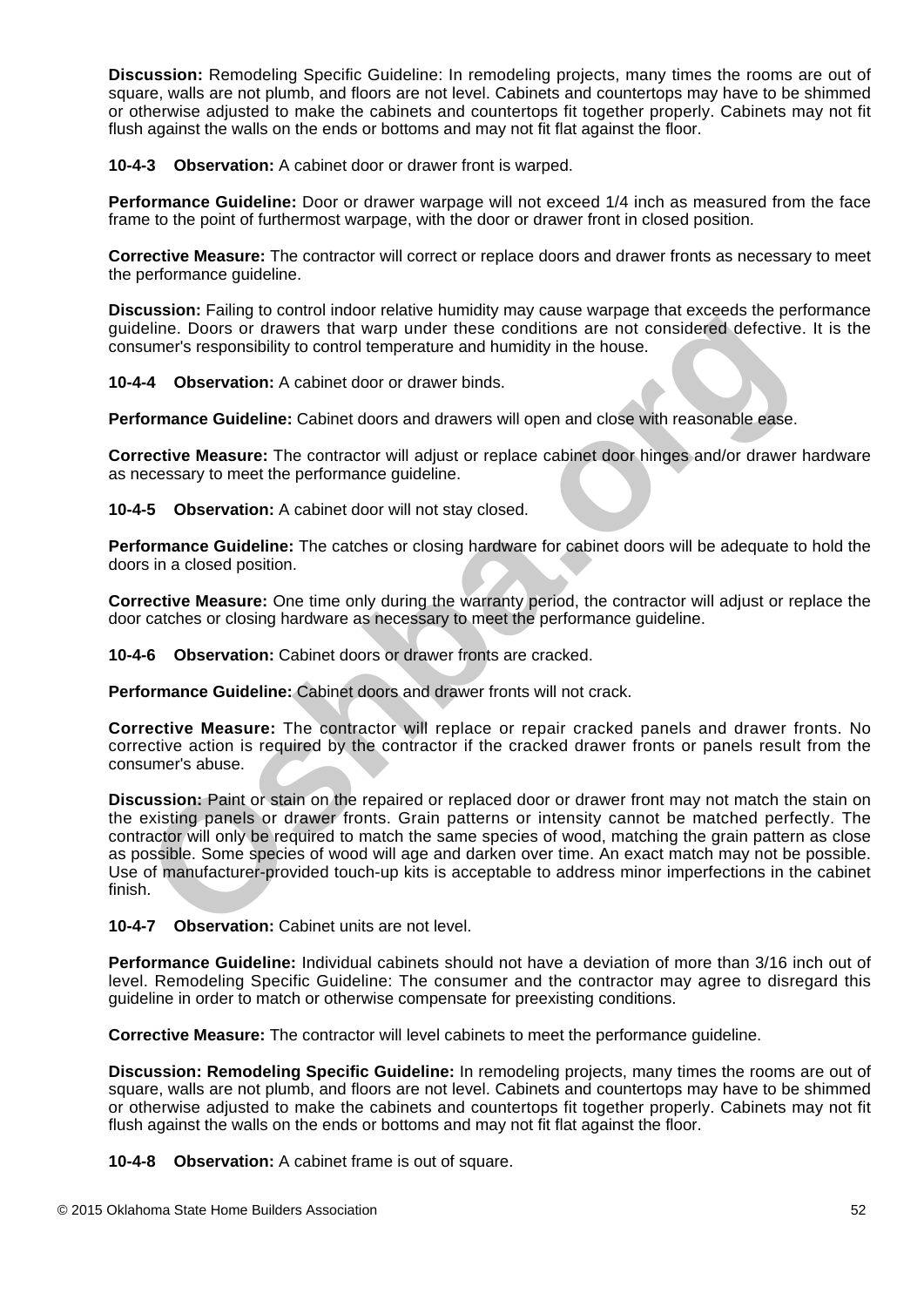**Performance Guideline:** A cabinet frame, when measured diagonally from corner to corner, will not exceed a difference of more than 1/4 inch.

**Corrective Measure:** The contractor will repair or replace the cabinet to meet the performance guideline.

**10-4-9 Observation:** Cabinet doors do not align when closed.

**Performance Guideline:** Gaps between doors should not deviate more than 1/8 inch from top to bottom.

**Corrective Measure:** The contractor will adjust doors to meet the performance guideline.

#### **Countertops**

**10-5-1 Observation:** High-pressure laminate on a countertop is delaminated.

**Performance Guideline:** Countertops fabricated with high-pressure laminate coverings will not delaminate.

**Corrective Measure:** The contractor will repair or replace delaminated coverings, unless the delamination was caused by the consumer's misuse or negligence. Formance Guideline: Countertops fabricated with high-pressure laminate.<br>
Immate.<br>
Immate.<br>
Immate. Countertops fabricated with high-pressure laminate coverings<br>
Immate.<br>
Immate. The contractor will repair or replace delami

**Discussion:** Consumers should refrain from leaving any liquids near the countertop seams or allowing the surface to become excessively hot.

**10-5-2 Observation:** The surface of high-pressure laminate on a countertop is cracked or chipped.

**Performance Guideline:** At the time of substantial completion of the project, cracks or chips greater than a 1/16 inch are considered excessive.

**Corrective Measure:** The contractor will repair or replace cracked or chipped countertops to meet the performance guideline only if they are reported at the time of substantial completion of the project.

**10-5-3 Observation:** Countertops are visibly scratched.

**Performance Guideline:** At the time of substantial completion of the project, countertops will be free of scratches visible from 6 feet under normal lighting conditions.

**Corrective Measure:** The contractor will repair scratches in the countertop to meet the performance guideline.

**Discussion:** Minor imperfections and scratches will be more visible in dark, glossy tops.

**10-5-4 Observation:** A countertop is not level.

**Performance Guideline:** Countertops will be no more than 3/8 inch in 10 feet out of level.

**Remodeling Specific Guideline:** For projects where the floor is out of level, the countertop may be installed proportionately out of level.

**Corrective Measure:** The contractor will make necessary adjustments to meet the performance guideline.

**Discussion: Remodeling Specific Guideline:** In remodeling projects, many times the rooms are out of square, walls are not plumb, and floors are not level. Cabinets and countertops may have to be shimmed or otherwise adjusted to make the cabinets and countertops fit together properly.

**10-5-5 Observation:** A tile countertop has uneven grout lines.

**Performance Guideline:** Grout lines should not vary more than 1/16 inch from the widest to the narrowest.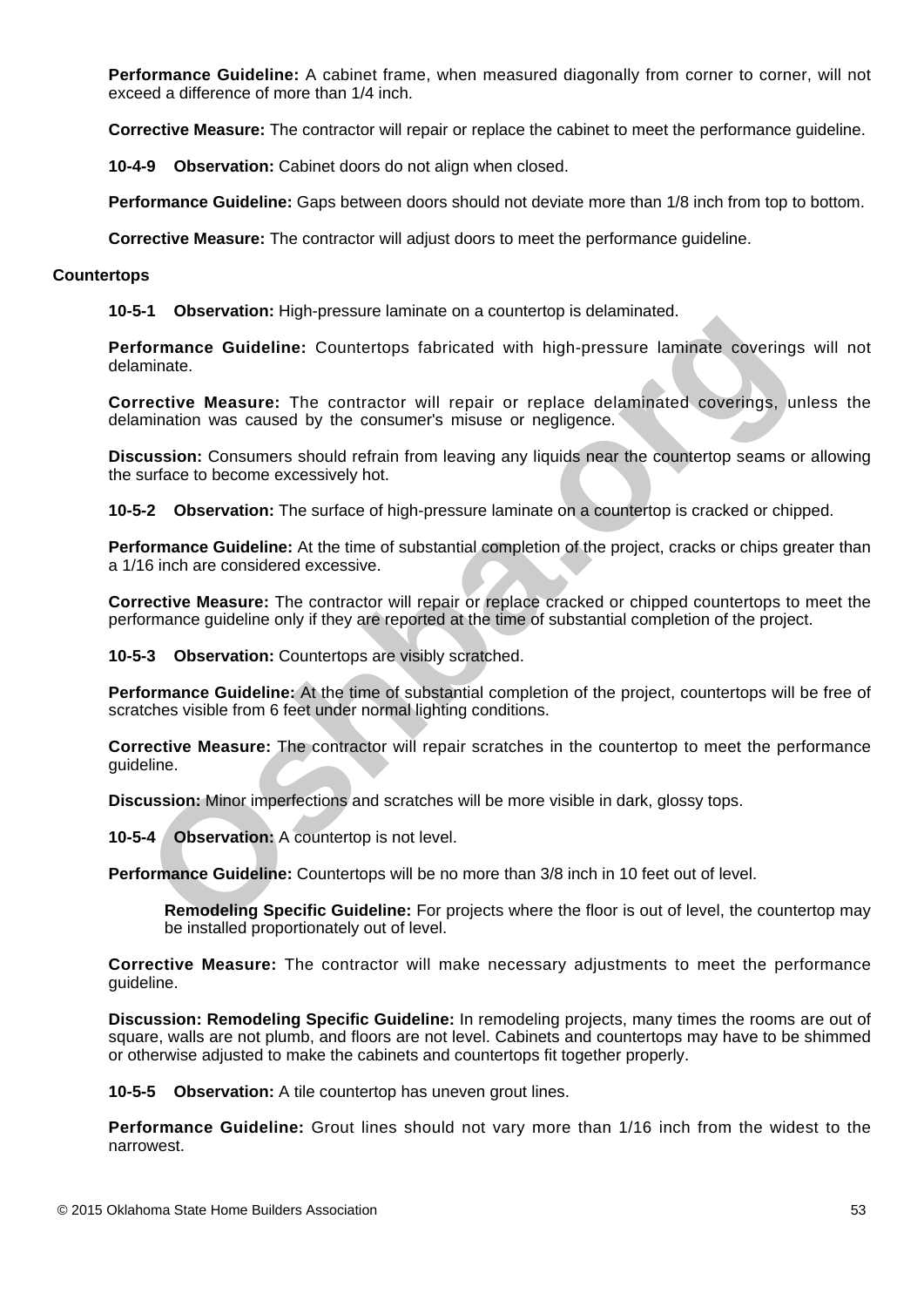**Corrective Measure:** The contractor will make corrections as necessary to bring the grout lines into compliance to meet the performance guideline.

**Discussion:** Different tiles require different widths of grout lines. Some tiles are designed to have variedwidth grout lines. Irregularly sized tiles will also often result in uneven and variable grout width.

**10-5-6 Observation:** Tile countertop grout lines are cracked.

**Performance Guideline:** Tile grout is a cement product and is subject to cracking. Cracks that result in loose tiles or gaps in excess of 1/16 inch will be repaired.

**Corrective Measure:** One time only during the warranty period, the contractor will repair the grout lines by adding grout, caulking, or replacing grout.

**10-5-7 Observation:** The surface of countertop tile has excessive lippage from the adjoining tile.

**Performance Guideline:** Lippage greater than 1/16 inch is considered excessive, except for materials that are designed with an irregular height (such as handmade tile).

**Corrective Measure:** The contractor will repair or replace the tile to meet the performance guideline.

**10-5-8 Observation:** A granite, marble, stone, or solid-surface countertop is cracked.

**Performance Guideline:** At the time of substantial completion of the project, cracks greater than 1/32 inch in width are considered excessive. **G-7** Observation: The surface of countertop tile has excessive lippage from the adjoining tiformance Guideline: Lippage greater than 1/16 inch is considered excessive, except for are designed with an irregular height (suc

**Corrective Measure:** If the crack is found to be a result of faulty installation or product, the contractor will repair or replace the countertop. Patching is an acceptable repair.

**10-5-9 Observation:** A granite, marble, stone, or solid-surface countertop has texture or color variations.

**Performance Guideline:** Color variations in natural-surface products are acceptable. Solid-surface variations in texture and colors are covered by the manufacturer's warranty.

**Corrective Measure:** No corrective action is required by the contractor.

**10-5-10 Observation:** A granite, marble, stone, or solid-surface countertop is chipped.

**Performance Guideline:** At the time of substantial completion of the project, chips greater than 1/32 inch in width are considered excessive.

**Corrective Measure:** The contractor will repair or replace affected areas to meet the performance guidelines. The use of an appropriate filler is an acceptable repair.

**10-5-11 Observation:** A granite, marble, stone, or solid-surface countertop has visible seams.

**Performance Guideline:** Seams may be visible and especially noticeable with certain countertop materials and darker finishes.

**Corrective Measure:** No corrective action is required by the contractor.

**10-5-12 Observation:** A granite, marble, or stone countertop has excessive lippage between sections.

**Performance Guideline:** Lippage greater than 1/32 inch is considered excessive.

**Corrective Measure:** The contractor will repair or replace the countertop to meet the performance guideline.

**10-5-13 Observation:** A solid-surface or laminate countertop has a bubble, burn, stain, or other damage.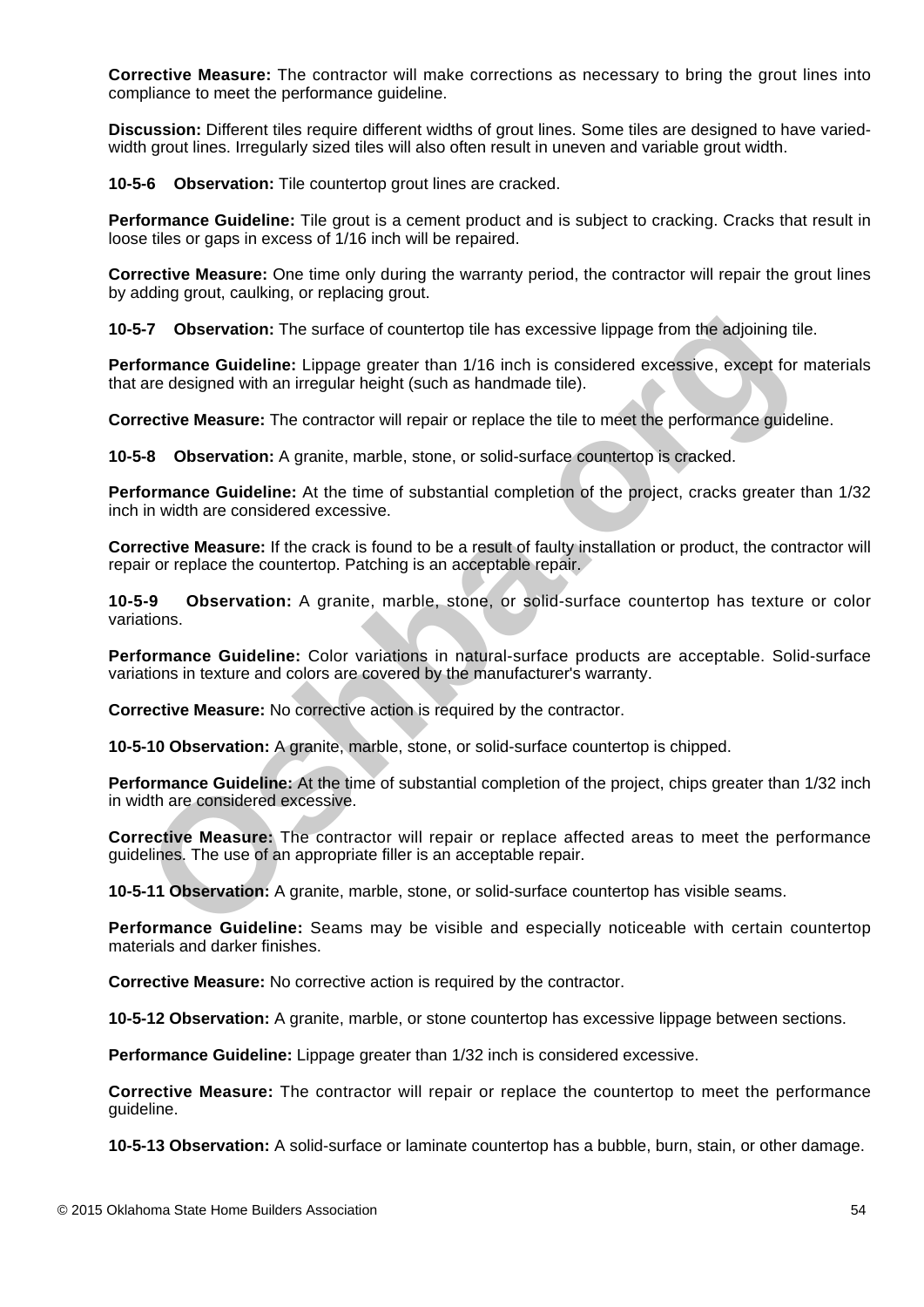**Performance Guideline:** At the time of substantial completion of the project, solid-surface or laminate countertops will be free of bubbles, burns, or stains.

**Corrective Measure:** The contractor will repair or replace the countertop to meet the performance guideline.

**Discussion:** Solid-surface and laminate products may be subject to damage by hot surfaces placed on or near the product. The consumer is responsible for maintaining the countertop and protecting it from damage.

**10-5-14 Observation:** Manmade cultured marble top has hairline cracking around or near the drain.

**Performance Guideline:** At the time of substantial completion of the project, no visible cracks should be apparent to the naked eye. Top should withstand water temperatures of 130 degrees Fahrenheit without cracking.

**Corrective Measure:** The contractor will repair or replace the countertop to meet the performance guideline.

**Discussion:** Cultured marble tops are sensitive to rapid temperature changes, and may become thermally shocked. This process will cause cracking of the gel coat finish at or near the point of the temperature change. Water heater should be set at or below 130 degrees Fahrenheit. Thermal shocking is not covered by warranty.

#### **Interior Wall Finish**

#### **Lath and Plaster**

**10-6-1 Observation:** Cracks are visible on a finished wall or ceiling.

**Performance Guideline:** Cracks will not exceed 1/16 inch in width.

**Corrective Measure:** One time only during the warranty period, the contractor will repair cracks exceeding 1/16 inch in width. The contractor will touch up paint on repaired areas if the contractor was responsible for the original interior painting. A perfect match between original and new paint cannot be expected and the contractor is not required to paint an entire wall or room. monton the theoreto system (Figure 2) the system of the contractor was respected to the control of the periodic methine.<br>
Ming.<br>
Distribution: Cultured marble tops are sensitive to rapid temperature changes, and may<br>
mally

# **Gypsum Wallboard or Drywall**

**10-6-2 Observation:** A nail pop, blister, or other blemish is visible on a finished wall or ceiling.

**Performance Guideline:** Any such blemishes that are readily visible from a standing position facing the surface at distance of 6 feet under normal lighting conditions are considered excessive.

**Corrective Measure:** One time only during the warranty period, the contractor will repair such blemishes. The contractor will touch up paint on repaired areas if the contractor was responsible for the original interior painting. A perfect match between original and new paint cannot be expected, and the contractor is not required to paint an entire wall or room. The contractor is not required to repair defects that are covered by wallpaper and that, therefore, are not visible.

**Discussion:** When drywall has been placed on lumber surfaces subject to shrinkage and warpage and which are not perfectly level and plumb, problems may often occur through stress and strain placed on drywall during the stabilization of the lumber, which is inherent in the construction of the house. Due to the initial stabilization problem that exists with the new home, it is impossible to correct each defect as it occurs, and it is essentially useless to do so. The entire home will tend to stabilize itself. Correcting the drywall near the end of the warranty period provides the consumer with the best possible solution.

**10-6-3 Observation:** Cracked corner bead, excess joint compound, trowel marks, or blisters in tape joints are observed on the drywall surface.

**Performance Guideline:** Defects resulting in cracked corner bead, trowel marks, excess joint compound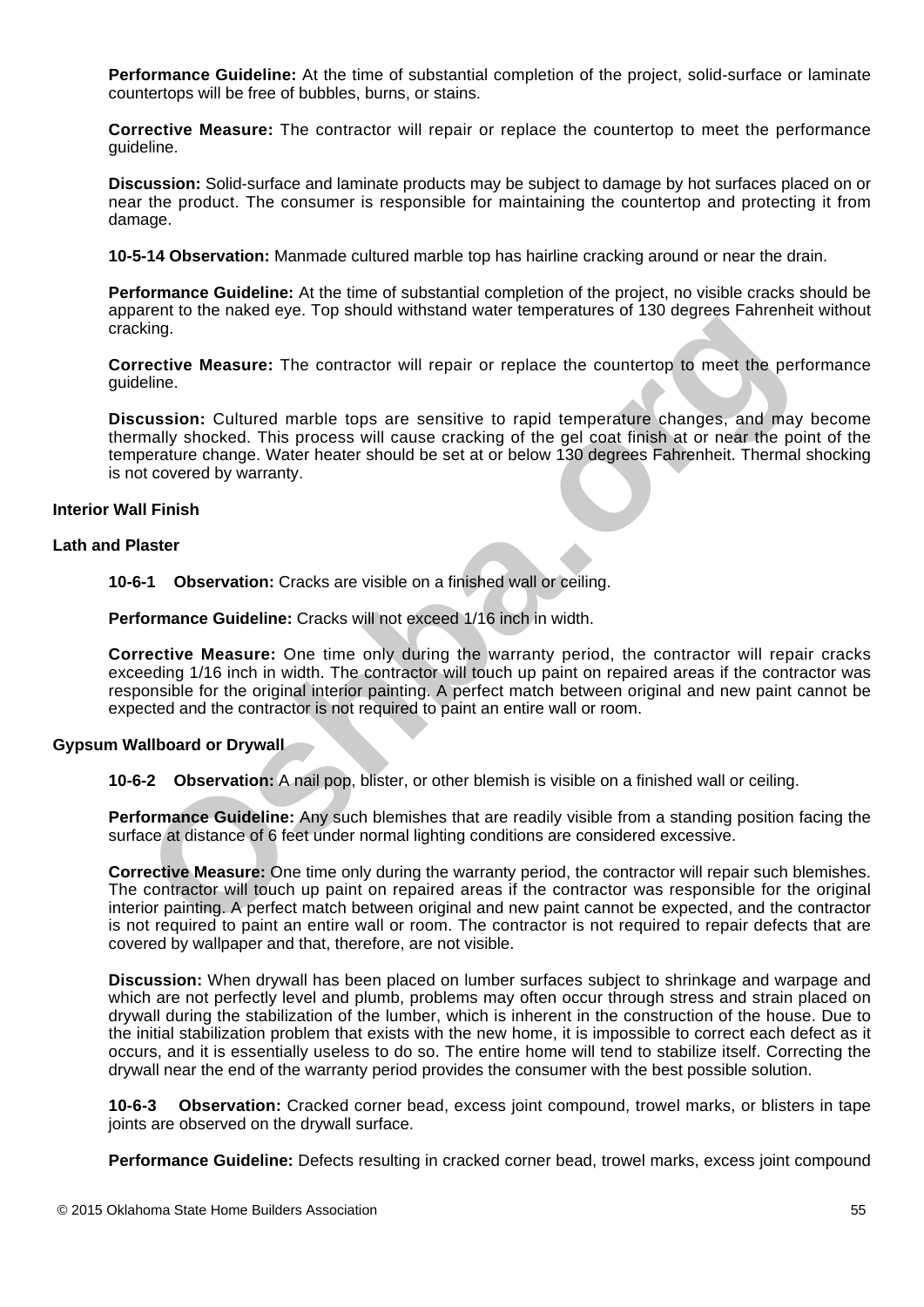or blisters in tape are considered excessive.

**Corrective Measure:** One time only during the warranty period, the contractor will repair the affected area of the wall to meet the performance guideline.

**10-6-4 Observation:** Joints protrude from the surface.

**Performance Guideline:** Any joints that are visible from a standing position facing the surface at distance of 6 feet under normal lighting conditions are considered excessive.

**Corrective Measure:** One time only during the warranty period, the contractor will repair affected areas.

**Discussion:** Visible joints often occur in long walls, stairwells, ceilings, and areas of two-story homes where framing members have shrunk and caused the drywall to protrude.

**10-6-5 Observation:** Angular gypsum wallboard joints are uneven.

**Performance Guideline:** This is a common condition that occurs with randomly applied materials.

**Corrective Measure:** No corrective action is required by the contractor.

**10-6-6 Observation:** The texture of gypsum wallboard does not match.

**Performance Guideline:** Any variations that are readily visible from a standing position facing the surface at a distance of 6 feet under normal lighting conditions are considered excessive.

**Corrective Measure:** The contractor will repair the affected area to meet the performance guideline.

**10-6-7 Observation:** Drywall is cracked.

**Performance Guideline:** Drywall cracks greater than 1/16 inch in width are considered excessive.

**Corrective Measure:** One time only during the warranty period, the contractor will repair cracks and touch up paint in affected areas. The texture and paint color may not exactly match the existing texture and paint color. **Conservation:** Angular gypsum wallboard joints are uneven.<br> **Conservation:** Angular gypsum wallboard joints are uneven.<br> **Conservation:** The texture of gypsum wallboard does not match.<br> **Conservation:** The texture of gyps

**10-6-8 Observation:** Sprayed or textured ceilings have uneven textures.

**Performance Guideline:** This is a common condition that occurs with randomly applied materials.

**Corrective Measure:** No corrective action is required by the contractor.

**Paint, Stain, and Varnish**

**10-6-9 Observation:** Interior paint does not cover the underlying surface.

**Performance Guideline:** The surface being painted will not show through new paint when viewed from a standing position facing the surface at distance of 6 feet under normal lighting conditions.

**Corrective Measure:** The contractor will recoat affected areas as necessary to meet the performance guideline as closely as practical.

**Discussion:** The amount and direction of sunlight can have a significant effect on how a surface appears. It is not unusual for the underlying surface to be visible in direct sunlight; no corrective action is required of the contractor in such instances.

**10-6-10 Observation:** An interior surface is spattered with paint.

**Performance Guideline:** Paint spatters will not be readily visible on walls, woodwork, floors, or other interior surfaces when viewed from a standing position facing the surface at distance of 6 feet under normal lighting conditions.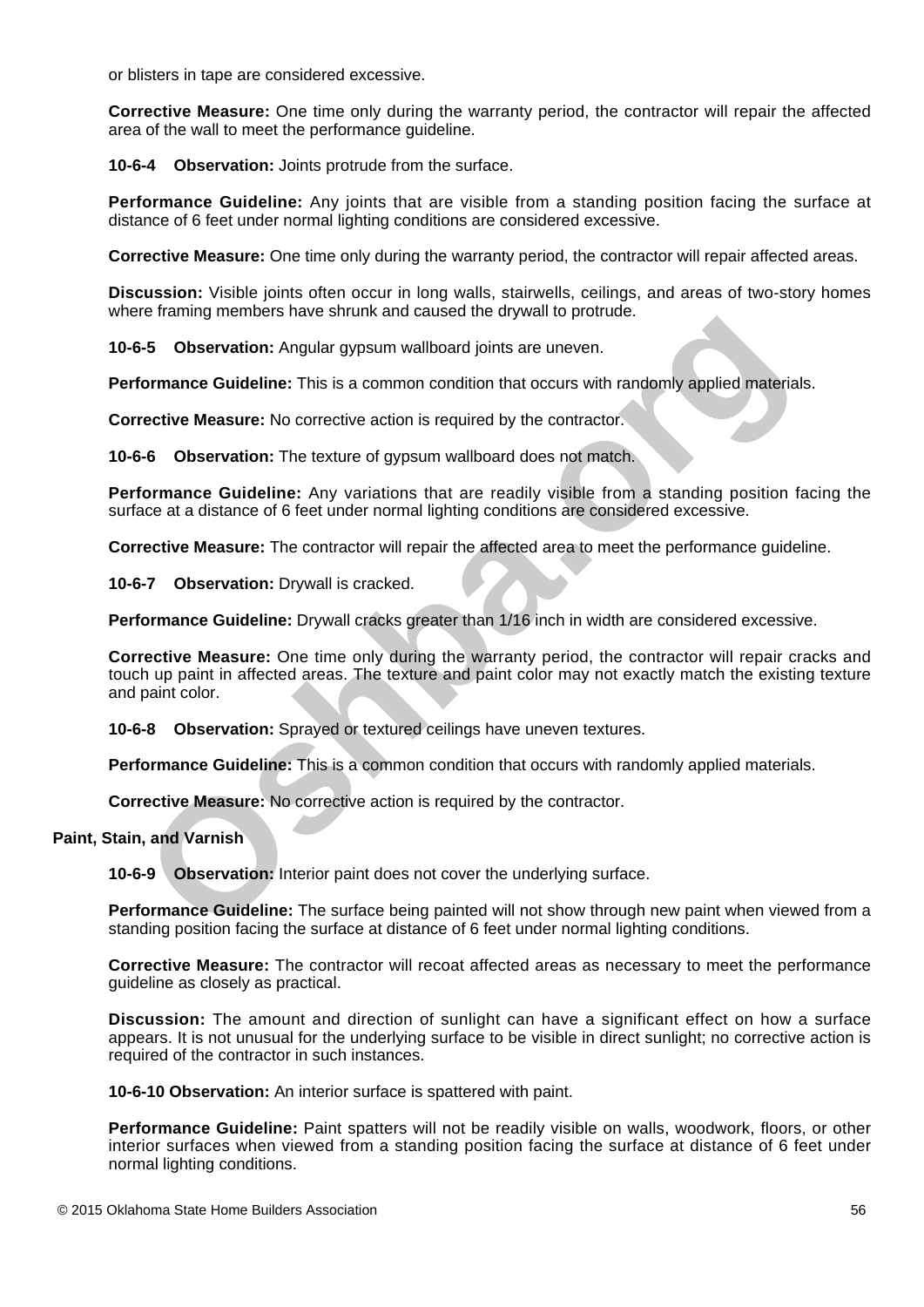**Corrective Measure:** The contractor will remove paint spatters to meet the performance guideline.

**10-6-11 Observation:** Brush and roller marks show on interior painted surface.

**Performance Guideline:** Brush marks will not be readily visible on interior painted surfaces when viewed from a standing position facing the surface at a distance of 6 feet under normal lighting conditions.

**Corrective Measure:** The contractor will refinish as necessary to meet the performance guideline and match affected areas as closely as practical.

**10-6-12 Observation:** Lap marks show on interior painted or stained areas.

**Performance Guideline:** Lap marks will not be readily visible on interior painted or stained areas when viewed from a standing position facing the surface at distance of 6 feet under normal lighting conditions.

**Corrective Measure:** The contractor will refinish as necessary to meet the performance guideline and match affected areas as closely as practical.

**10-6-13 Observation:** Interior painting, staining, or refinishing of repair work does not match.

**Performance Guideline:** A perfect match between original and new paint cannot be expected. Repairs required under the performance guideline will be finished to match the immediate surrounding areas as closely as practical. Extrained Stationary positionary of solution of the contract of the performance of the performance guide the first<br>the first content of the content of the firsting or refinishing of repair work does not match.<br> **Oshbarvati** 

**Corrective Measure:** No corrective action is required by the contractor.

**Discussion:** Where the majority of the wall or ceiling area is affected, the area will be painted from breakline to breakline. The contractor is not required to paint an entire room.

**10-6-14 Observation:** Resin has bled through the paint on interior trim.

**Performance Guideline:** This is a common condition that can be expected to occur with natural materials such as wood.

**Corrective Measure:** No corrective action is required by the contractor.

#### **Wallpaper and Vinyl Wall Coverings**

**10-6-15 Observation:** The wall covering has peeled.

**Performance Guideline:** The wall covering will not peel.

**Corrective Measure:** The contractor will reattach or replace the loose wall covering if the contractor installed the covering and peeling is not due to consumer actions.

**Discussion:** Wallpaper applied in high moisture areas is exempted from this guideline because the problem results from conditions beyond the contractor's control.

**10-6-16 Observation:** Patterns in wall covering are mismatched.

**Performance Guideline:** Patterns in wall coverings will match. Irregularities in the patterns themselves are the manufacturer's responsibility.

**Remodeling Specific Guideline:** This guideline does not apply if material is installed on existing out-of-plumb walls or where trim is not square with corners.

**Corrective Measure:** The contractor will correct the wall covering to meet the performance guideline.

**Discussion:** Some wall coverings have patterns that do not need to be matched.

# **Flooring Carpeting**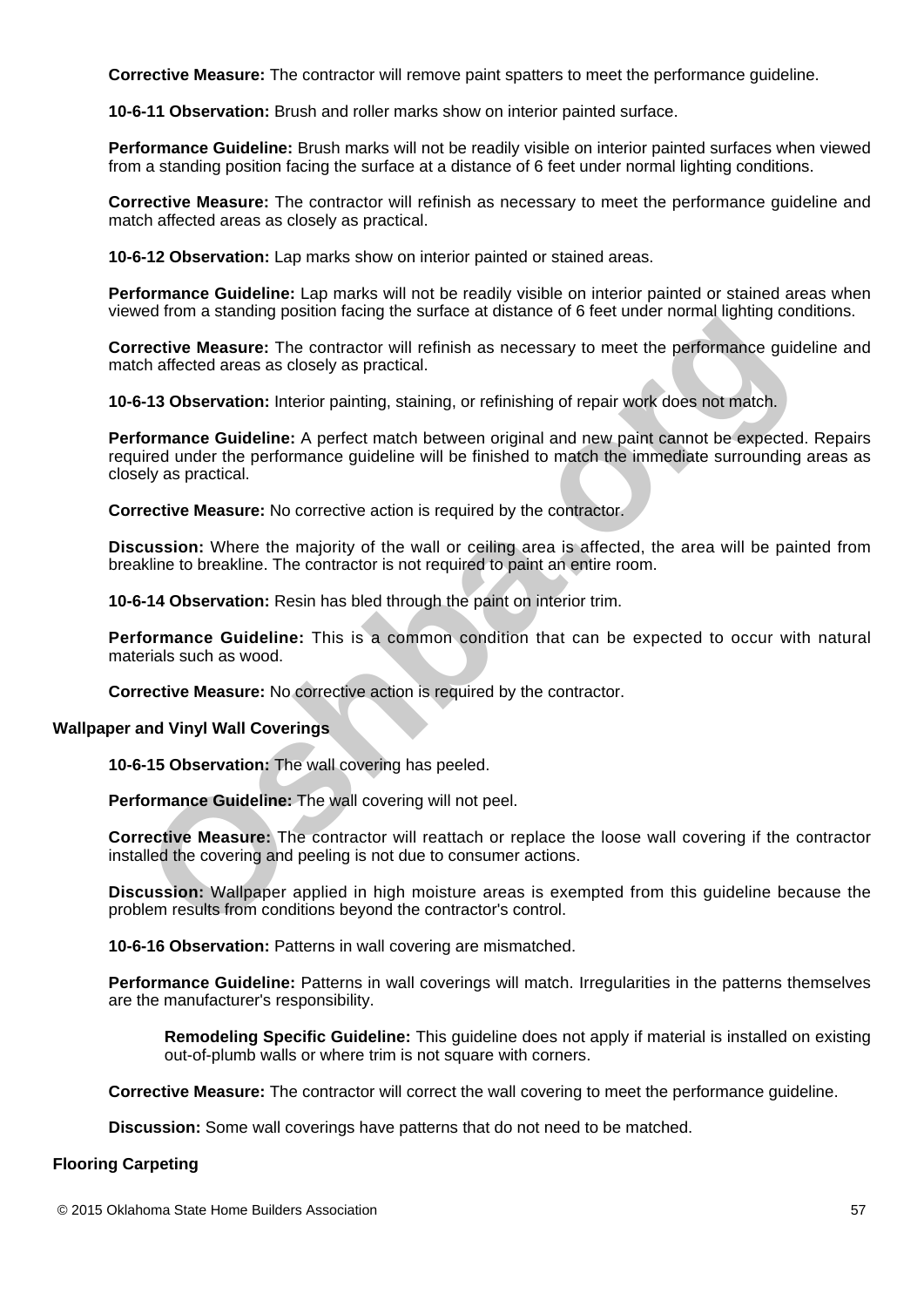**11-1-1 Observation:** Carpet does not meet at the seams.

**Performance Guideline:** Visible gaps at the seams are considered excessive.

**Corrective Measure:** It is not unusual for carpet seams to be visible from a standing position. If the carpet was installed by the contractor, the contractor will correct visible gaps at carpet seams.

**11-1-2 Observation:** Carpet is stretched or loose.

**Performance Guideline:** When stretched and secured properly, wall-to-wall carpeting will not unfasten, loosen, or separate from the points of attachment.

**Corrective Measure:** If the carpeting was installed by the contractor, the contractor will restretch or resecure the carpeting as necessary to meet the performance guideline.

**11-1-3 Observation:** Carpet is faded or discolored.

**Performance Guideline:** Fading or discoloration of carpet is a manufacturer's responsibility.

**Corrective Measure:** The contractor will correct the condition in accordance with the manufacturer's warranty. An exact color match cannot be assured.

**Discussion:** Fading or discoloration may result from the consumer spilling liquids on the carpet, from exposure to sunlight, or from the consumer's failure to properly maintain the carpet.

**11-1-4 Observation:** Carpet appears to be different colors.

**Performance Guideline:** Carpet for a room will be ordered and installed from a single manufacturer's dye lot. Carpet shade variance is the manufacturer's responsibility.

**Corrective Measure:** The contractor will correct the condition in accordance with the manufacturer's warranty. An exact color match cannot be assured.

**Discussion:** When viewed under normal lighting conditions, carpet may have the appearance of color variations. These differences may result from the direction of the carpet nap or from fibers being crushed on the roll. Over time, vacuuming will make the appearance more uniform. **Consumered Consumering as included** or discolared.<br> **Consumering as included a** consideration of capetities a manufacturer's responsibility.<br> **Consumer Guideline:** Fading or discolaration of capet is a manufacturer's resp

**11-1-5 Observation:** Dead spots or voids are observed in padding areas below the carpet surface.

**Performance Guideline:** Carpeted areas will not have dead spots or voids.

**Corrective Measure:** The contractor will repair or replace padding in the affected areas to meet the performance guideline.

**Discussion:** Since carpet padding comprises a number of materials of various densities and feel, there may be an inconsistent feel even with adequate coverage.

# **Vinyl Flooring**

**11-2-1 Observation:** Nail pops are observed on the surface of vinyl flooring.

**Performance Guideline:** Visible nail pops on floor coverings are considered excessive.

**Corrective Measure:** The contractor will repair the nail pops that are visible.

**Discussion:** At the contractor's option, the contractor will repair or replace the floor covering in the affected areas with similar materials and in accordance with manufacturer's recommendations. The contractor is not responsible for discontinued patterns or color variations when replacing the floor covering.

**11-2-2 Observation:** Depressions or ridges are observed in flooring because of subfloor irregularities.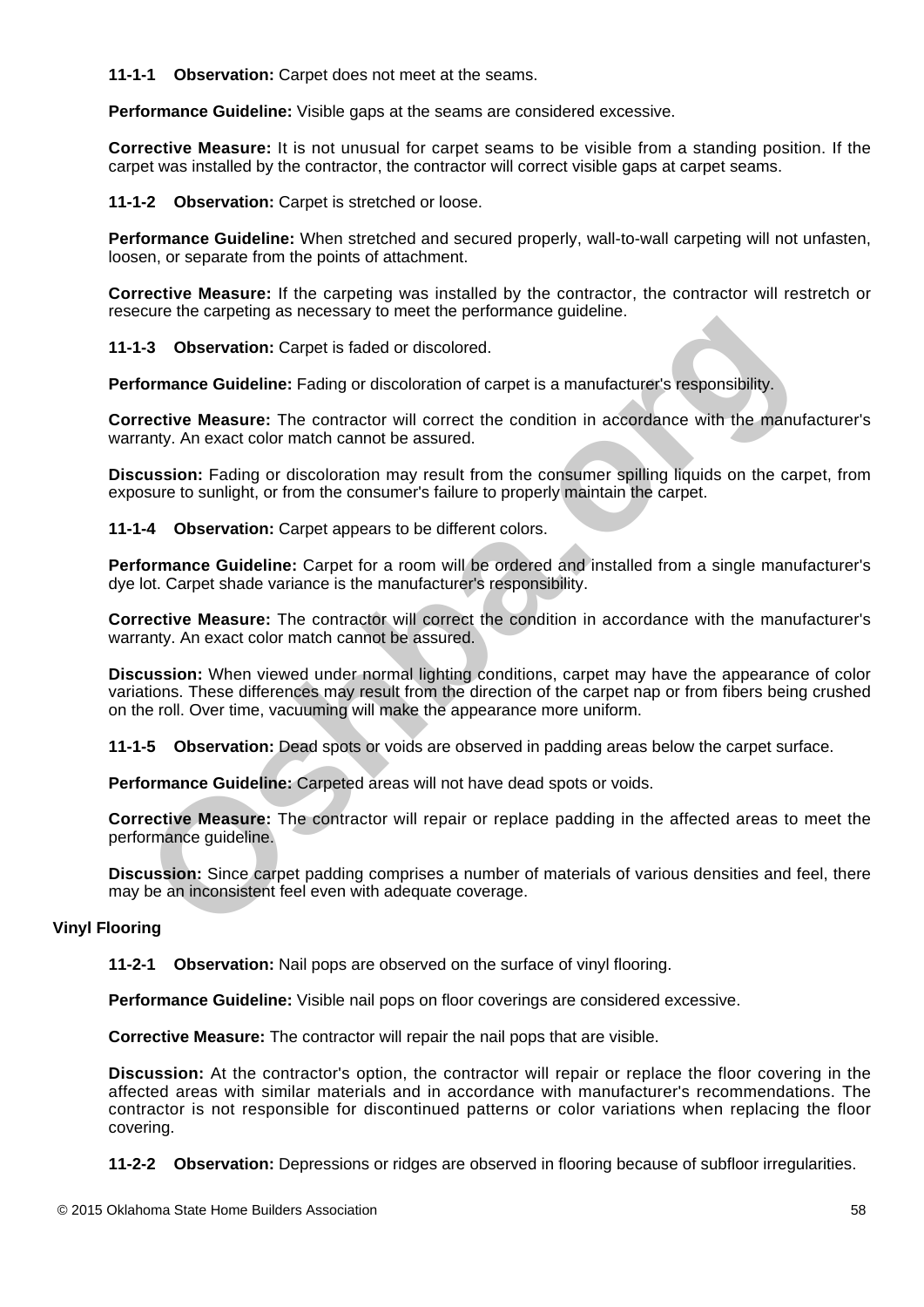**Performance Guideline:** Readily apparent depressions or ridges exceeding 1/8 inch will be repaired. The ridge or depression measurement is taken at the end of a 6-inch straightedge centered over the depression or ridge with 3 inches of the straightedge held tightly to the floor on one side of the affected area. Measure under the straightedge to determine the depth of the depression or height of the ridge.

**Remodeling Specific Guideline:** Existing subflooring may have depressions or ridges that exceed the performance guideline. If new floor covering is installed on existing sub flooring, the contractor and consumer may agree to disregard the performance guideline to match a preexisting structural condition.

**Corrective Measure:** The contractor will take the necessary corrective action to meet the performance guideline. The contractor will not be responsible for discontinued patterns or color variations when replacing the floor covering.

**11-2-3 Observation:** Vinyl flooring has lost adhesion.

**Performance Guideline:** Floor covering will be securely attached to the substrate or underlayment.

**Corrective Measure:** If flooring becomes detached due to improper installation by the contractor, the contractor will repair or replace the affected flooring as necessary. The contractor is not responsible for discontinued patterns or color variations when replacing the floor covering. **2-3 Observation:** Vinyl flooring has lost adhesion.<br> **Commance Guideline:** Floor covering will be securely attached to the substrate or underlaym<br> **rective Measure:** If flooring becomes detached due to improper installati

**Discussion:** The performance guideline does not apply to perimeter-attached vinyl floors.

**11-2-4 Observation:** Seams or shrinkage gaps show at vinyl flooring joints.

**Performance Guideline:** Gaps at joints/seams in vinyl flooring will not exceed 1/32 inch in width. Where dissimilar materials abut, the gaps will not exceed 1/16 inch.

**Corrective Measure:** The contractor will repair or replace the flooring as necessary to meet the performance guideline. The contractor will not be responsible for discontinued patterns or color variations when replacing the floor covering.

**Discussion:** Proper repair can be accomplished by sealing the gap with seam sealer.

**11-2-5 Observation:** Bubbles are observed in vinyl flooring.

**Performance Guideline:** Bubbles resulting from trapped air and that protrude higher than 1/16-inch from the floor are considered excessive.

**Corrective Measure:** The contractor will repair the floor to meet the performance guideline in accordance with manufacturer's recommendations.

**Discussion:** The performance guideline does not apply to perimeter-attached vinyl floors.

**11-2-6 Observation:** The patterns on vinyl flooring are misaligned.

**Performance Guideline:** Patterns at seams between adjoining pieces will be aligned to within 1/8 inch.

**Remodeling Specific Guideline:** Existing subflooring may have irregularities that result in misalignment. If new floor covering is installed on existing subflooring, the contractor and consumer may agree to disregard the performance guideline to match a preexisting structural condition.

**Corrective Measure:** The contractor will correct the flooring to meet the performance guideline.

**11-2-7 Observation:** Yellowing is observed on the surface of vinyl floor covering.

**Performance Guideline:** The contractor will install vinyl flooring in accordance with the manufacturer's instructions.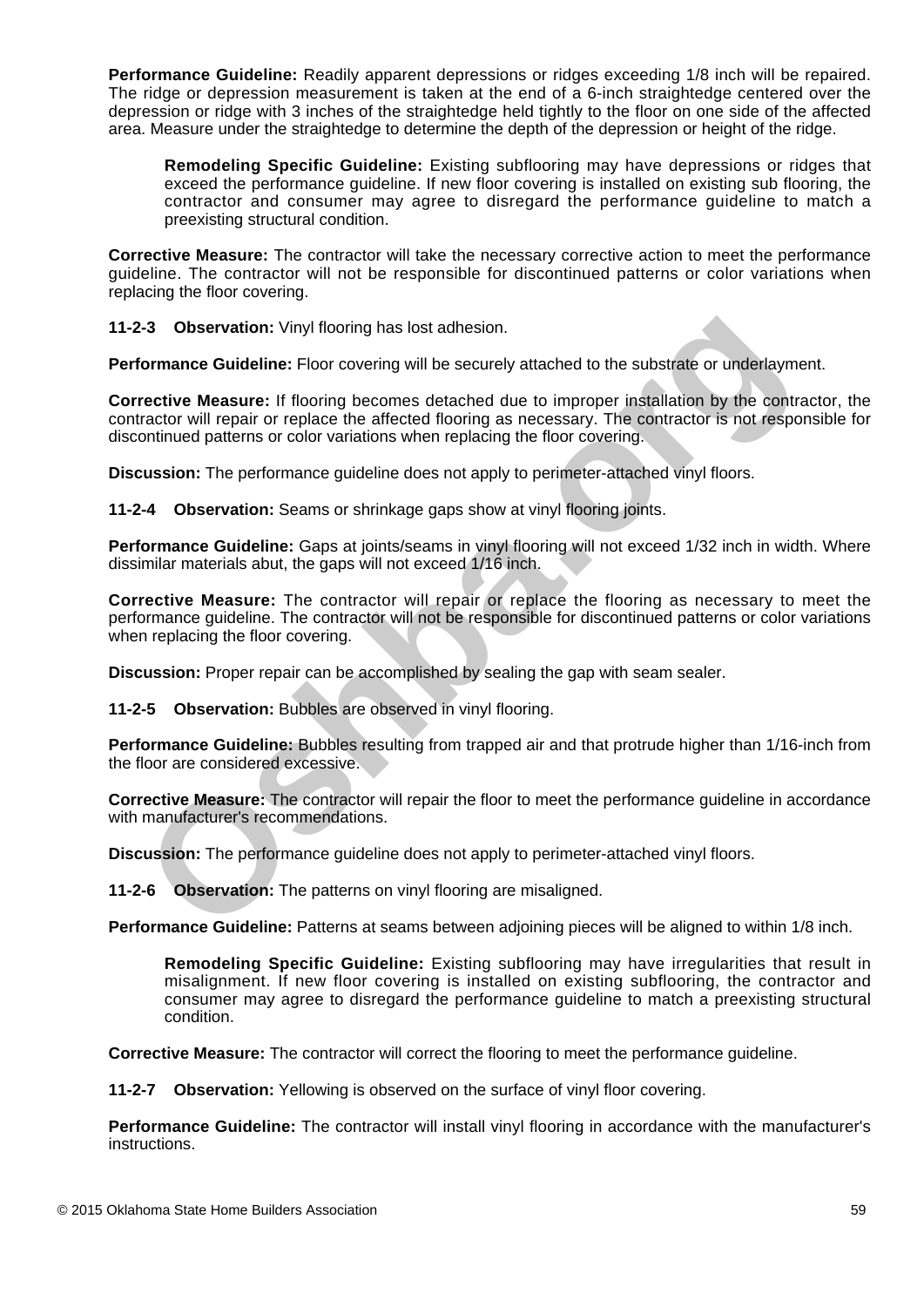**Corrective Measure:** If the yellowing resulted from improper installation by the contractor, the contractor will repair or replace the flooring. Yellowing resulting from a manufacturer's defect or from the consumer's misuse or lack of maintenance is not covered by the contractor.

**Discussion:** Some chemical compounds, such as the tar residue from a recently paved asphalt driveway, may cause a chemical reaction with the flooring material and result in permanent damage to the floor. The consumer is responsible for the proper use and maintenance of the floor. Yellowing caused by the consumer's improper use of or inadequate maintenance of the floor is not the contractor's or the manufacturer's responsibility.

**11-2-8 Observation:** A resilient floor tile is loose.

**Performance Guideline:** Resilient floor tiles will be securely attached to the substrate.

**Corrective Measure:** The contractor will attach loose resilient floor tiles securely to the substrate. The old adhesive will be removed if necessary to resecure the tiles.

**11-2-9 Observation:** The corners or patterns of resilient floor tiles are misaligned.

 **Performance Guideline**: The corners of adjoining resilient floor tiles will be aligned to within 1/8 inch. Misaligned patterns are not covered unless they result from improper orientation of the floor tiles.

**Remodeling Specific Guideline:** Existing substrate may have irregularities that result in misalignment. If new floor covering is installed on existing subflooring, the contractor and consumer may agree to disregard the performance guideline to match a preexisting structural condition.

**Corrective Measure:** The contractor will correct resilient floor tiles with misaligned corners to meet the performance guideline.

# **Hardwood Flooring**

**11-3-1 Observation:** Gaps exist between hardwood floor boards.

**Performance Guideline:** At the time of substantial completion of the project, gaps between hardwood floor boards will not exceed 1/8 inch in width.

**Corrective Measure:** The contractor will repair gaps that do not meet the performance guideline.

**Discussion:** Gaps appearing after installation may be caused by fluctuations in the relative humidity in the house. This is a common seasonal phenomenon in some climates and certain areas of the house that experience significant shifts of humidity. The consumer is responsible for maintaining proper humidity levels in the house. **Processorial Constraint Constraint Constraint Constraint (In the Substrate Selver Will be removed if necessary to resecure the tiles.**<br> **OSHOT ACT CONSTRENT CONSTRENT CONSTRENT CONSTRENT CONSTRENT CONSTRENT CONSTRENT CONS** 

**11-3-2 Observation:** Hardwood floor boards are cupping or crowning.

**Performance Guideline:** Cupping or crowning in hardwood floor boards will not exceed 1/16 inch in height in a 3-inch maximum span measured perpendicular to the long axis of the board. Cupping or crowning appearing after installation may result from fluctuations in the moisture conditions in the house, causing a noticeable curvature in the face of the floor boards. Cupping or crowning caused by exposure to moisture beyond the contractor's control is not the contractor's responsibility.

**Corrective Measure:** The contractor will correct or repair boards to meet the performance guideline if the cupping or crowning was caused by factors within the contractor's control.

**Discussion:** The consumer is responsible for proper maintenance of the floor and for maintaining proper humidity levels and moisture conditions in the house, crawl space, or basement.

**11-3-3 Observation:** Excessive lippage is observed along the joints of prefinished wood flooring products.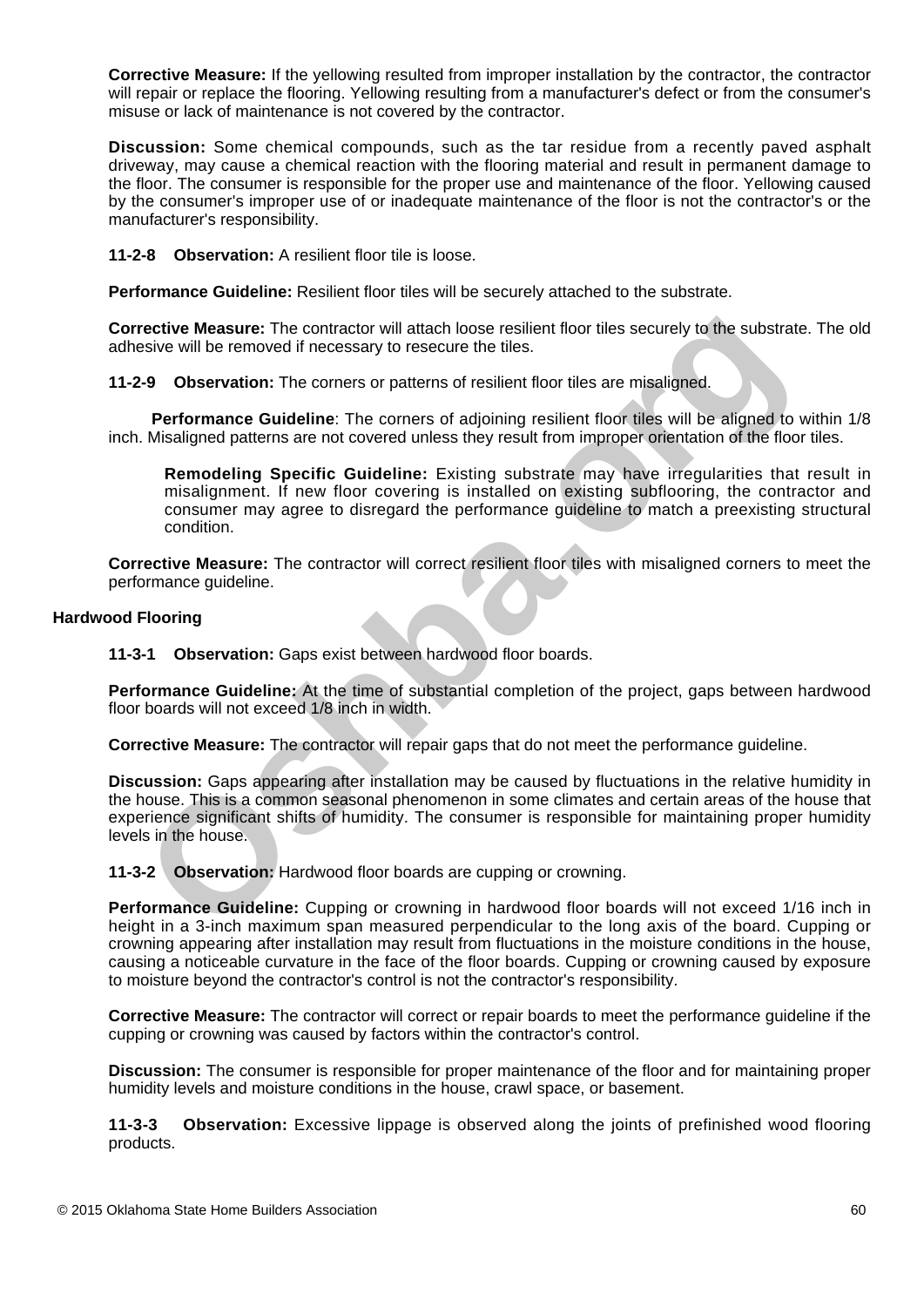**Performance Guideline:** Lippage greater than 1/16 inch is considered excessive.

**Corrective Measure:** The contractor will repair lippage in the affected areas to meet the performance guideline if the lippage was caused by elements within the contractor's control.

**11-3-4 Observation:** A wood floor is out of square.

**Performance Guideline:** The diagonal of a triangle with sides of 12 feet and 16 feet along the edges of the floor will be no more than 1/2 inch more or less than 20 feet.

**Remodeling Specific Guideline:** The consumer and the contractor may agree to build a wood floor out of square in order to match or otherwise compensate for preexisting conditions.

**Corrective Measure:** The contractor will make the necessary modifications in the most practical manner to any floor that does not comply with the performance guideline for squareness. The modification will produce a satisfactory appearance and may be either structural or cosmetic.

**Discussion:** Squareness is primarily an aesthetic consideration. Regularly repeated geometric patterns in floor and ceiling coverings show a gradually increasing or decreasing pattern along an out-of-square wall. The performance guideline tolerance of plus or minus 1/2 inch in the diagonal allows a maximum increasing or decreasing portion of about 3/8 inch in a 12-foot wall of a 12 x 16 foot room. From the transfer to consider the performance of the methods of the methods of the performance and may be either structural or cosmetic.<br>
Divideo a satisfactory appearance and may be either structural or cosmetic.<br>
Divideo

**11-3-5 Observation:** Voids or skips are observed in the floor finish.

**Performance Guideline:** Voids that are readily visible from a standing position under normal lighting conditions are considered excessive.

**Corrective Measure:** The contractor will repair the floor finish in the affected area(s) to meet the performance guideline.

**11-3-6 Observation:** The top coating on hardwood flooring has peeled.

**Performance Guideline:** Field-applied coating will not peel during normal usage. Prefinished coatings are the manufacturer's responsibility.

**Corrective Measure:** The contractor will refinish any field-applied finishes that have peeled.

**Discussion:** The consumer should contact the manufacturer regarding factory-applied finishes that have peeled.

**11-3-7 Observation:** Hardwood flooring has buckled.

**Performance Guideline:** Under normal conditions and usage, hardwood flooring should not buckle.

**Corrective Measure:** The contractor will repair the affected area to meet the performance guideline if buckling was caused by elements within the contractor's control.

**Discussion:** Wood floors are naturally susceptible to high levels of moisture. Buckling results from water or high levels of moisture coming in contact with the floor. Controlling excess water during cleaning or from other sources is the consumer's responsibility.

**11-3-8 Observation:** Hardwood flooring has released from the substrate.

**Performance Guideline:** Under normal conditions and usage, hardwood flooring should not lift from the substrate.

**Corrective Measure:** To meet the performance guideline, the contractor will repair the affected area if the lifting was caused by factors within the contractor's control.

**11-3-9 Observation:** Excessive knots and color variations are observed in hardwood flooring.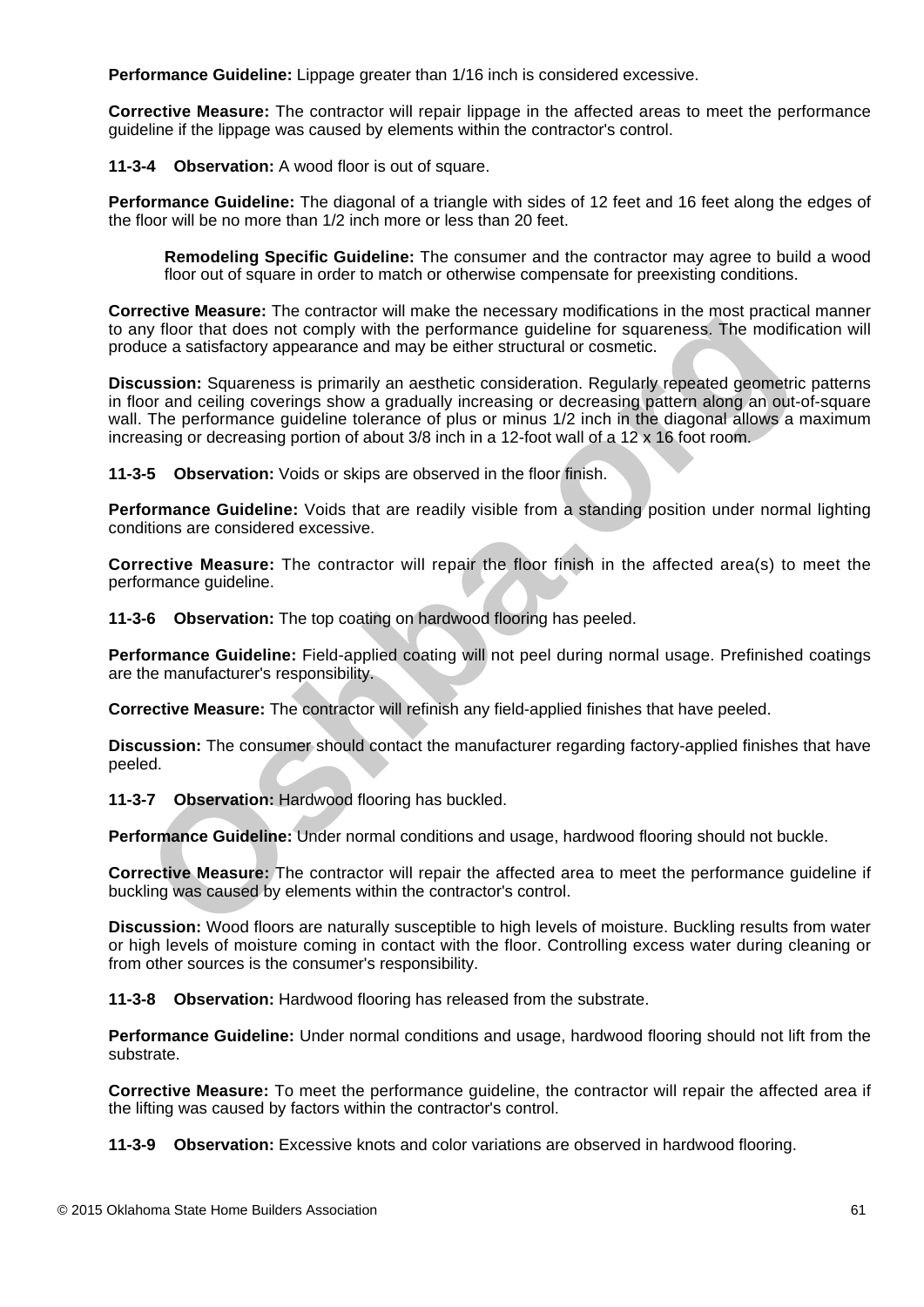**Performance Guideline:** The contractor will install the grade of hardwood specified for the project. All wood should be consistent with the grade or quality specified.

**Corrective Measure:** The contractor will replace any improper grade or quality of wood.

**Discussion:** Hardwood flooring is a natural product and consequently can be expected to exhibit variations in color, grain, and stain acceptance.

**11-3-10 Observation:** Slivers or splinters are observed in hardwood flooring.

**Performance Guideline:** Slivers or splinters will not be visible.

**Corrective Measure:** The contractor will repair flooring in the affected areas to meet the performance guideline.

**Discussion:** Slivers or splinters that occur during installation of unfinished wood flooring can be shaved and the area filled prior to sanding and finishing. In most cases, slivers or light splintering in prefinished floors can be corrected. Excessive slivers or splintering of prefinished flooring after installation is covered under the manufacturer's warranty.

**11-3-11 Observation:** Hardwood flooring has visible scratches and dents.

**Performance Guideline:** At the time of substantial completion of the project, hardwood flooring will not have scratches and dents visible from a standing position.

**Corrective Measure:** The contractor will repair flooring in the affected areas to meet the performance guideline.

**Discussion:** The wide varieties of hardwood flooring available to consumers have varying hardness and wear resistance. The contractor is not responsible for the choice of a softer material that may be more susceptible to damage during or after construction. High-heeled shoes, pets, and heavy foot traffic will create scratches and dents in most hardwood floors. whistion: Slivers or splinters that occur during installation of unfinished wood flooring can busistion: Slivers or splinters and finishing. In most cases, slivers or light splintering in public the area filled prior to sa

**11-3-12 Observation:** Sticker burn is observed on the surface of strip flooring.

**Performance Guideline:** Discoloration from stacking strips on hardwood flooring is considered excessive in certain grades of flooring but is allowable in others.

**Corrective Measure:** The contractor will repair or replace areas with sticker burn if they are not permitted in the grade of wood specified for the project.

# **Tile, Brick, Marble, and Stone Flooring**

**11-4-1 Observation:** Tile, brick, marble, or stone flooring is broken or loosened.

**Performance Guideline:** Tile, brick, marble, or stone flooring will not be broken or loose.

**Corrective Measure:** The contractor will replace broken tiles, bricks, marble, or stone flooring, and resecure loose tiles, bricks, marble, or stone, unless the flooring was damaged by the consumer's actions or negligence. The contractor is not responsible for discontinued patterns or color variations when replacing tile, brick, marble, or stone flooring.

**11-4-2 Observation:** Cracks are observed in the tile grout or at the junctures with other materials, such as a bathtub.

**Performance Guideline:** Cracks in grouting of tile joints commonly result from normal shrinkage conditions. Cracks that result in loose tiles or gaps in excess of 1/16 inch are considered excessive.

**Corrective Measure:** One time only during the warranty period, the contractor will repair grout to meet the performance guideline. The contractor is not responsible for color variations or discontinued colored grout. The consumer is responsible for regrouting these joints after the contractor's one-time repair.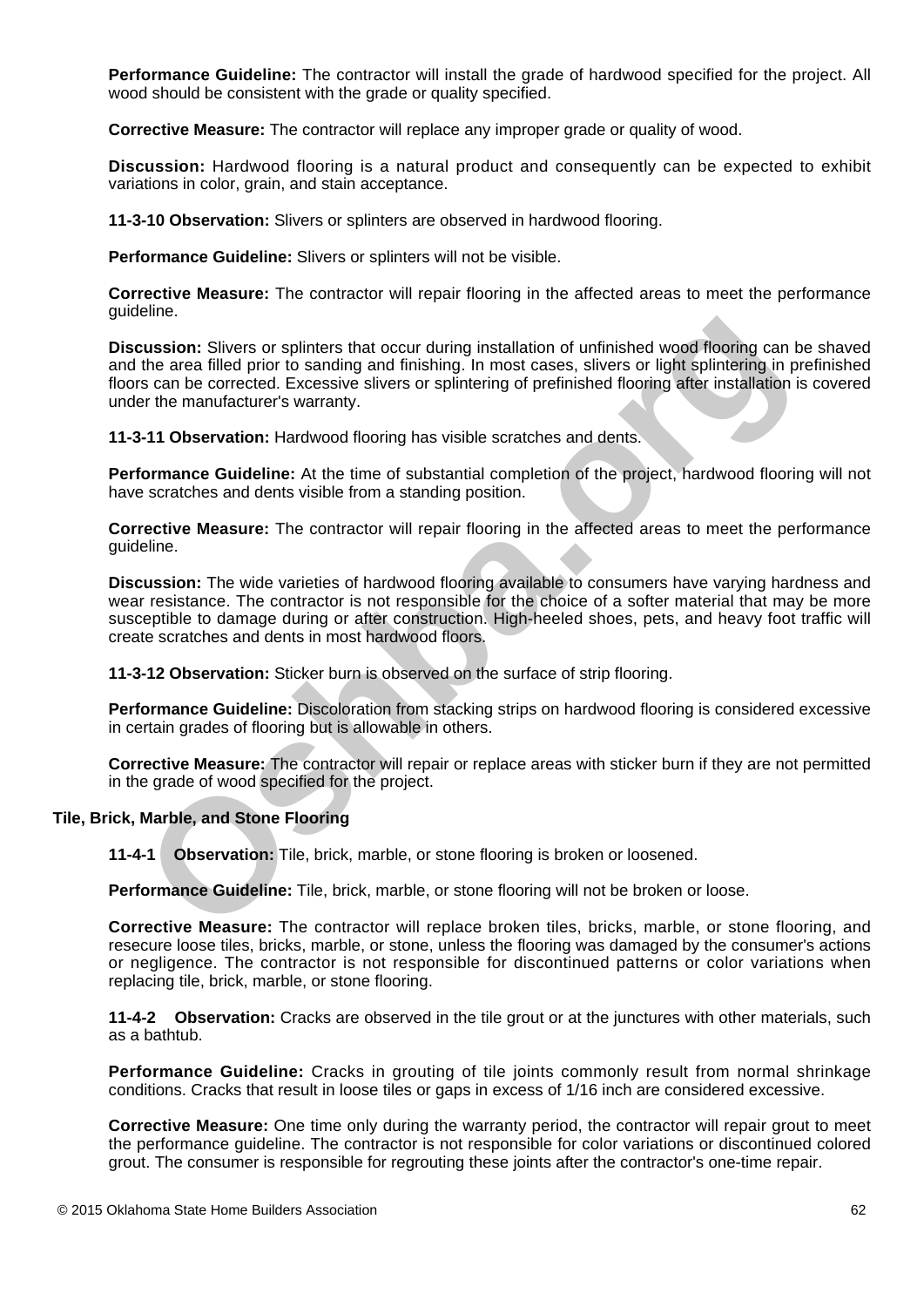**Discussion:** The use of an elastic substance, grout caulk, at junctures between tile and other materials is often more effective than grout and is considered an acceptable method of repair.

**11-4-3 Observation:** There is lippage of adjoining marble or ceramic tile.

**Performance Guideline:** Lippage greater than 1/16 inch is considered excessive, except where the materials are designed with an irregular height such as handmade tile or tile larger than 13 x 13 inches.

**Remodeling Specific Guideline:** Since existing subflooring may be uneven and create lippage that exceeds the performance guideline, the contractor and consumer may agree to disregard the performance guideline to match a preexisting structural condition.

**Corrective Measure:** The contractor will repair lippage in the affected areas to meet the performance guideline.

**11-4-4 Observation:** A grout or mortar joint is not a uniform color.

**Performance Guideline:** After the grout or mortar has cured, any color variation that is readily visible from a standing position facing the surface at a distance of 6 feet under normal lighting conditions is considered excessive. **-4 Observation:** A grout or mortar joint is not a uniform color.<br> **Commance Guideline:** After the grout or mortar has cured, any color variation that is read<br>
a standing position facing the surface at a distance of 6 feet

**Corrective Measure:** One time only during the warranty period, the contractor will repair the joint to meet the performance guideline.

**Discussion:** Grout or mortar cannot be expected to match exactly in repaired areas.

#### **Miscellaneous**

#### **Fireplace and Wood Stove**

**12-1-1 Observation:** A fireplace or chimney does not consistently draw properly.

**Performance Guideline:** A properly designed and constructed fireplace and chimney will function correctly. Homes that have been constructed to meet stringent energy criteria may need to have a nearby window opened slightly to create an effective draft.

**Corrective Measure:** One time only during the warranty period, the contractor will repair the chimney, based on the manufacturer's specifications or the design specifications, to draw correctly.

**Discussion:** High winds can cause temporary negative drafts or downdrafts. Obstructions such as tree branches, steep hillsides, adjoining homes, and interior furnaces also may cause negative drafts.

**12-1-2 Observation:** The masonry chimney is separated from the structure.

**Performance Guideline:** Newly built chimneys will often incur slight amounts of separation. The amount of separation from the main structure will not exceed 1/2 inch in any 10-foot vertical measurement.

**Corrective Measure:** The contractor will repair gaps that do not meet the performance guideline.

**Discussion:** Proper repair can be effected by caulking, unless the cause of the separation is a structural failure of the chimney foundation itself. In that case, caulking is not an acceptable repair.

**12-1-3 Observation:** The firebox paint is cracked or discolored by a fire in the fireplace.

**Performance Guideline:** Cracking and discoloration are common occurrences.

**Corrective Measure:** No corrective action is required by the contractor.

**Discussion:** The consumer should obtain the recommended paint from the manufacturer if he or she chooses to touch up the interior of the firebox for aesthetic reasons.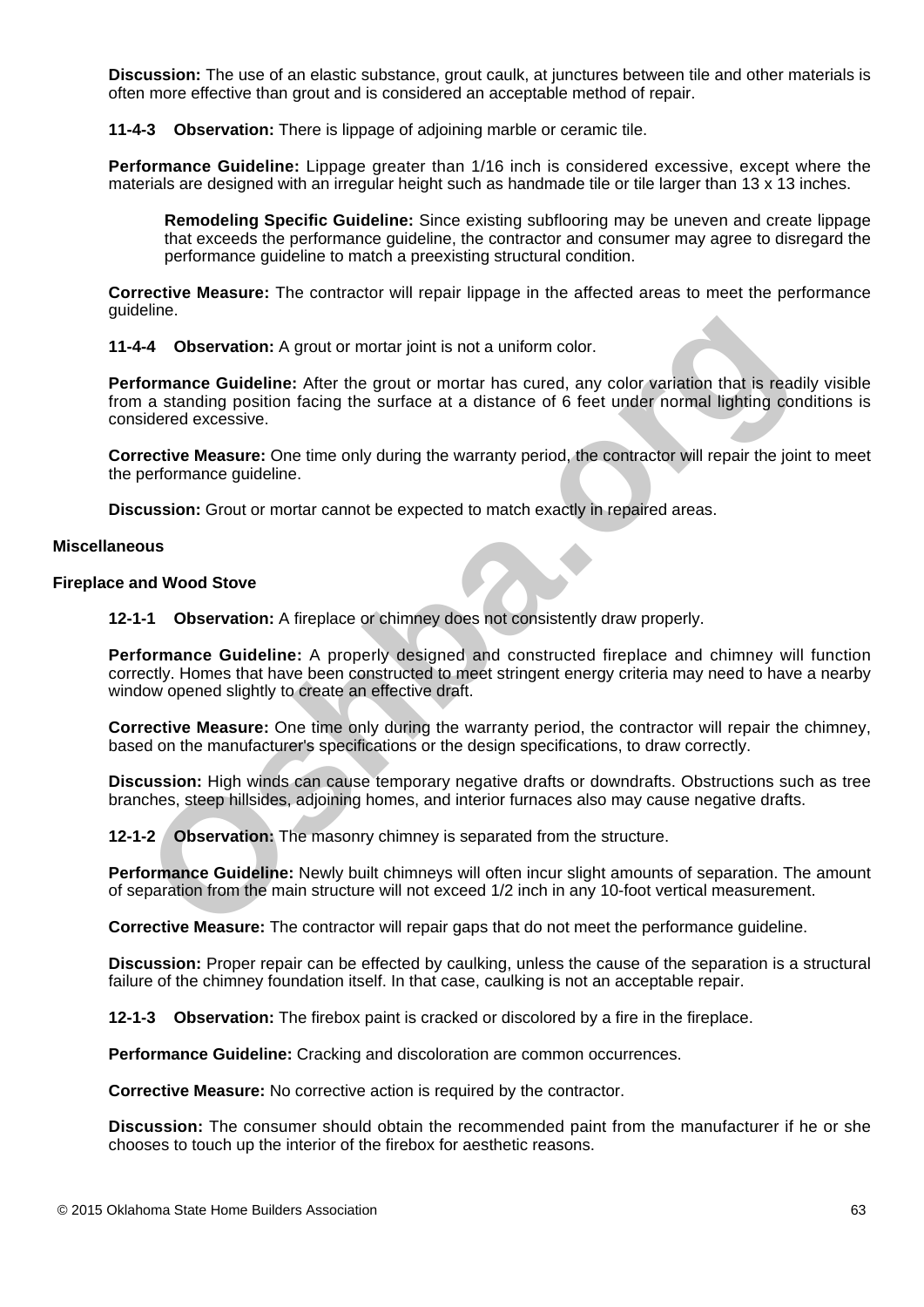**12-1-4 Observation:** A firebrick or mortar joint is cracked.

**Performance Guideline:** Heat and flames from normal fires can cause cracking.

**Corrective Measure:** No corrective action is required by the contractor.

**12-1-5 Observation:** A simulated firebrick panel is cracked.

**Performance Guideline:** This is a common condition.

**Corrective Measure:** No corrective action is required by the contractor.

**12-1-6 Observation:** Rust is observed on the fireplace damper.

**Performance Guideline:** This is a common condition.

**Corrective Measure:** No corrective action is required by the contractor.

# **Concrete Stoops and Steps**

**12-2-1 Observation:** Stoops or steps have settled, heaved, or separated from the house structure.

**Performance Guideline:** Stoops and steps will not settle, heave, or separate in excess of 1 inch from the house structure.

**Corrective Measure:** The contractor will make a reasonable and cost-effective effort to meet the performance guideline.

**12-2-2 Observation:** Water remains on stoops or steps after rain has stopped.

**Performance Guideline:** Water will drain off outdoor stoops and steps. Minor amounts of water can be expected to remain on stoops and steps for up to 24 hours after rain.

**Corrective Measure:** The contractor will take corrective action to ensure proper drainage of stoops and steps. **Commance Guideline:** This is a common condition.<br> **Commance Guideline:** Shoops and steps have settled, heaved, or separated from the house structure.<br> **Observation:** Stoops or steps have settled, heaved, or separated from

# **Garage**

**12-3-1 Observation:** The garage floor slab is cracked.

**Performance Guideline:** Cracks in a concrete garage floor greater than 3/16 inch in width or 3/16 inch in vertical displacement are considered excessive.

**Corrective Measure:** The contractor will repair cracks in the slab using a material designed to fill cracks in concrete.

**Discussion:** The repaired area may not match the existing floor in color and texture.

**12-3-2 Observation:** A garage concrete floor has settled, heaved, or separated.

**Performance Guideline:** The garage floor will not settle, heave, or separate in excess of 1 inch from the structure.

**Corrective Measure:** The contractor will make a reasonable and cost-effective effort to meet the performance guideline.

**Discussion:** The repaired area may not match the existing floor in color and texture.

**12-3-3 Observation:** Garage doors fail to operate properly under normal use.

**Performance Guideline:** Garage doors will operate as designed.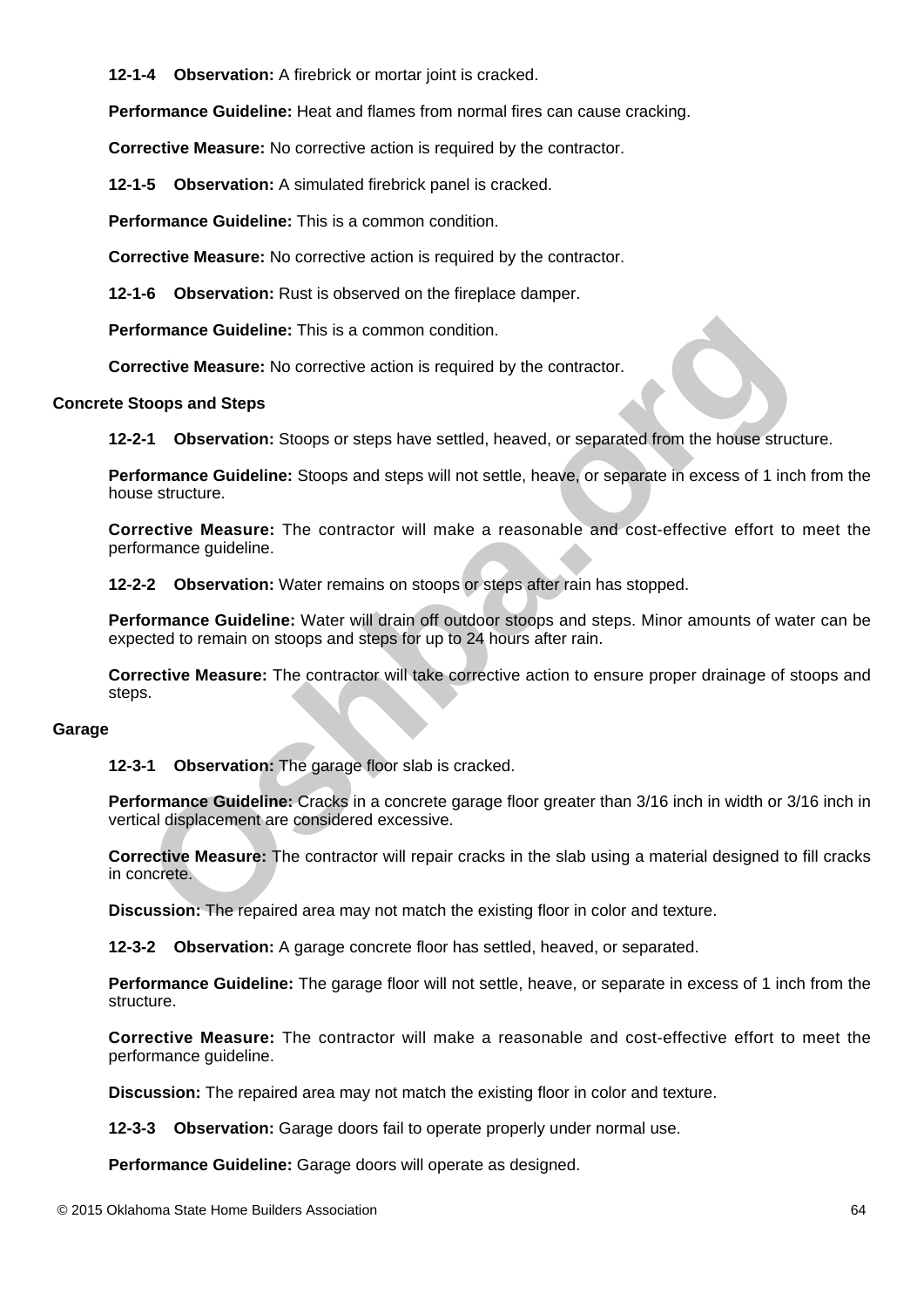**Corrective Measure:** The contractor will correct or adjust garage doors as required, unless the consumer's actions or negligence caused the problem.

**Discussion:** The safety sensors can be easily knocked and misaligned so that the doors will not operate properly. The consumer should avoid storing items near the sensors. Direct sunlight can also cause the sensors to indicate that something is blocking the opening and prevent the doors from shutting.

**12-3-4 Observation:** Garage doors allow the entry of snow or water.

**Performance Guideline:** Garage doors will be installed as recommended by the manufacturer. Some snow or water can be expected to enter under normal conditions.

**Corrective Measure:** The contractor will adjust or correct the garage doors to meet the manufacturer's installation instructions.

#### **Driveways, Sidewalks and Patios**

**12-4-1 Observation:** An asphalt driveway has cracked.

**Performance Guideline:** Longitudinal or transverse cracks greater than 1/16 inch in width or vertical displacement are considered excessive. Sidewalks and Patios<br>
Sidewalks and Patios<br>
1-1 Observation: An asphalt driveway has cracked.<br>
Idementare Guideline: Longitudinal or transverse cracks greater than 1/16 inch in width<br>
Idementare Guideline: Origitudinal or

**Corrective Measure:** The contractor will repair the affected area to meet the performance guideline using a material designed to fill cracks in asphalt.

**12-4-2 Observation:** Standing water is observed on an asphalt pavement surface.

**Performance Guideline:** Standing water greater than 3/8 inch in depth will not remain on the surface 24 hours after a rain.

**Corrective Measure:** The contractor will repair the affected area to meet the performance guideline.

**Discussion:** Patched asphalt surfaces due to repairs may not match existing surface in color or texture.

**12-4-3 Observation:** The aggregate of asphalt pavement is coming loose.

**Performance Guideline:** Asphalt pavement aggregate will not come loose.

**Corrective Measure:** The contractor will repair the affected area to meet the performance guideline, using a material designed to repair asphalt surfaces.

**Discussion:** Patched asphalt surfaces due to repairs may not match existing surface in color or texture.

**12-4-4 Observation:** A concrete driveway, patio or sidewalk is cracked.

**Performance Guideline:** Cracks (outside of control joints) that exceed 1/4 inch in width or 1/4 inch in vertical displacement will be repaired.

**Corrective Measure:** The contractor will repair affected areas to eliminate cracks that exceed the performance guidelines using a material designed to fill cracks in concrete.

**Discussion:** Minor concrete cracking is normal and to be expected. Control joints are placed in the concrete to help control cracks and provide a less visible area for them to occur. Cracking can be caused by elements outside of the contractor's control. The repaired area may not match the existing area in color and texture.

**12-4-5 Observation:** Adjoining exterior concrete flatwork sections deviate in height from one section to another.

**Performance Guideline:** Adjoining concrete sections will not deviate in height by more than 1/2 inch unless the deviation is intentional at specific locations such as at garage door openings.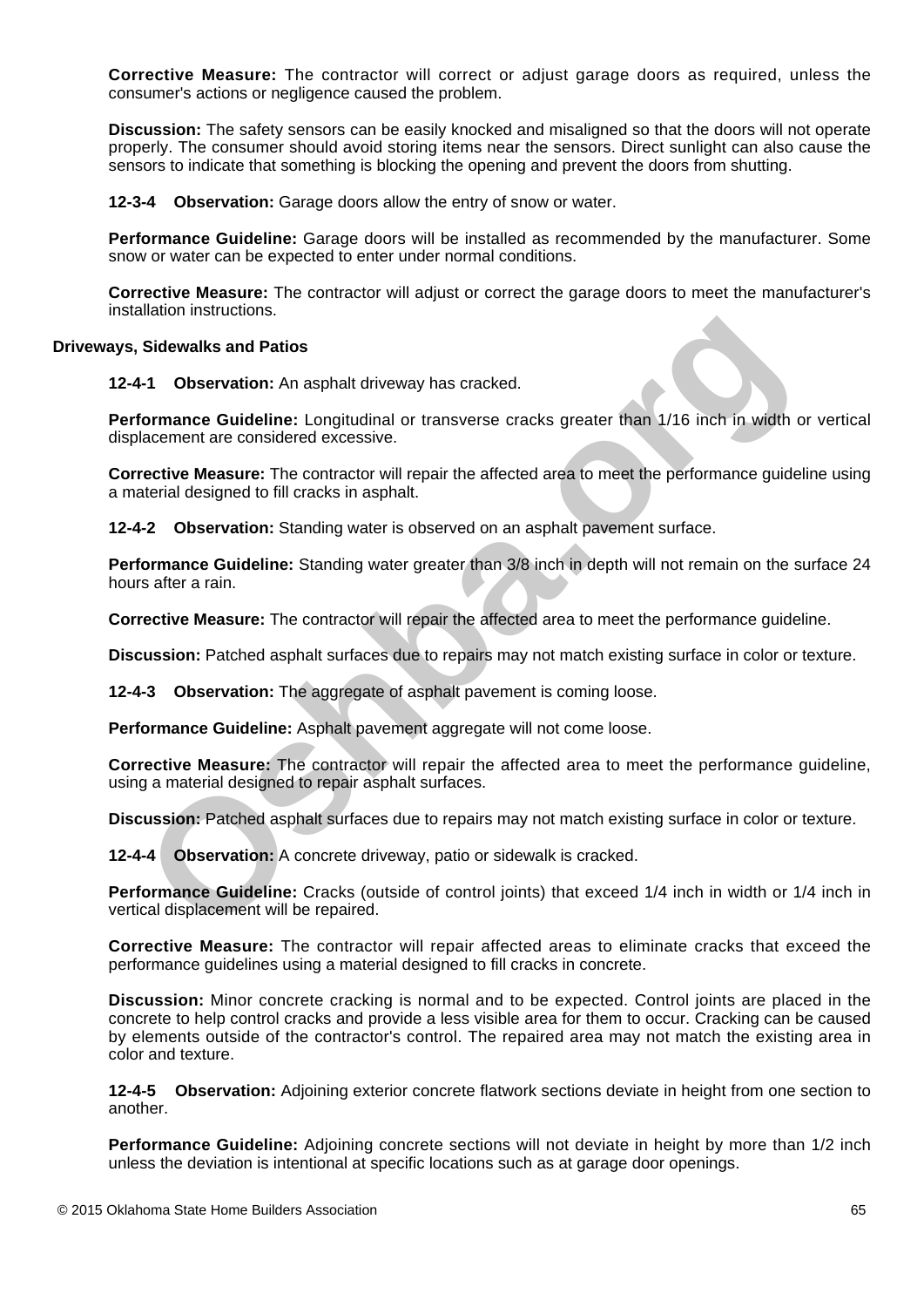**Corrective Measure:** The contractor will repair deviations to meet the performance guideline.

**Discussion:** Some areas of the country experience lift or settlement at the junction of the garage floor and the driveway, which occurs because of seasonal fluctuations in moisture and temperature. Repairs will only be made after the effects of the current seasonal fluctuations have subsided and the true determination of repair can be made. The repaired area may not match the existing area in color and texture.

**12-4-6 Observation:** A sidewalk and other exterior concrete flatwork has settled.

**Performance Guideline:** Adjoining concrete sections will not deviate in height by more than 1/2 inch.

**Corrective Measure:** The contractor will repair deviations to meet the performance guideline.

**Discussion:** Some areas of the country experience lift or settlement at the junction which occurs due to seasonal fluctuations in moisture and temperature. Repairs will only be made after the effects of the current seasonal fluctuations have subsided and a true determination of repair can be made. The repaired area may not match the existing area in color and texture. cussion: Some areas of the country experience lift or settlement at the junction which occonomi fluctuations in molstue and temperature. Repairs will only be made after the effective ment seasonal fluctuations have subside

**12-4-7 Observation:** Water collects or ponds on the sidewalk or patio.

**Performance Guideline:** Standing water that is 3/8 inch deep on a sidewalk 24 hours after the end of a rain is considered excessive.

**Corrective Measure:** The contractor will repair or replace the affected area to meet the performance guideline.

**Discussion:** The repaired area may not match the existing area in color and texture.

#### **Wood and Composite Decks**

**12-5-1 Observation:** A wood deck is springy or shaky.

**Performance Guideline:** All structural members in a wood deck will be sized, and fasteners spaced, according to the prevailing building codes and manufacturer's instructions.

**Corrective Measure:** The contractor will reinforce or modify, as necessary, any wood deck not meeting the performance guideline.

**Discussion:** Deflection may indicate insufficient stiffness in the lumber, or may reflect an aesthetic consideration independent of the strength and safety requirements of the lumber. Structural members are required to meet standards for both stiffness and strength. When a consumer's preference is made known before construction, the contractor and the consumer may agree upon a higher standard.

**12-5-2 Observation:** The spaces between decking boards are not uniform.

**Performance Guideline:** At the time of substantial completion of the project, the spaces on opposite sides of individual deck boards will not differ in average width by more than 3/16 inch unless otherwise agreed upon by the consumer and the contractor.

**Corrective Measure:** The contractor will realign or replace decking boards to meet the performance guideline.

**Discussion:** The spaces will naturally tend to change over time because of shrinkage and expansion of individual boards. The contractor is only responsible for correct spacing at the time of substantial completion of the project.

**12-5-3 Observation:** The railings on wood decking contain slivers in exposed areas.

**Performance Guideline:** Railings on wood decks will not contain slivers longer than 1/8 inch in exposed areas.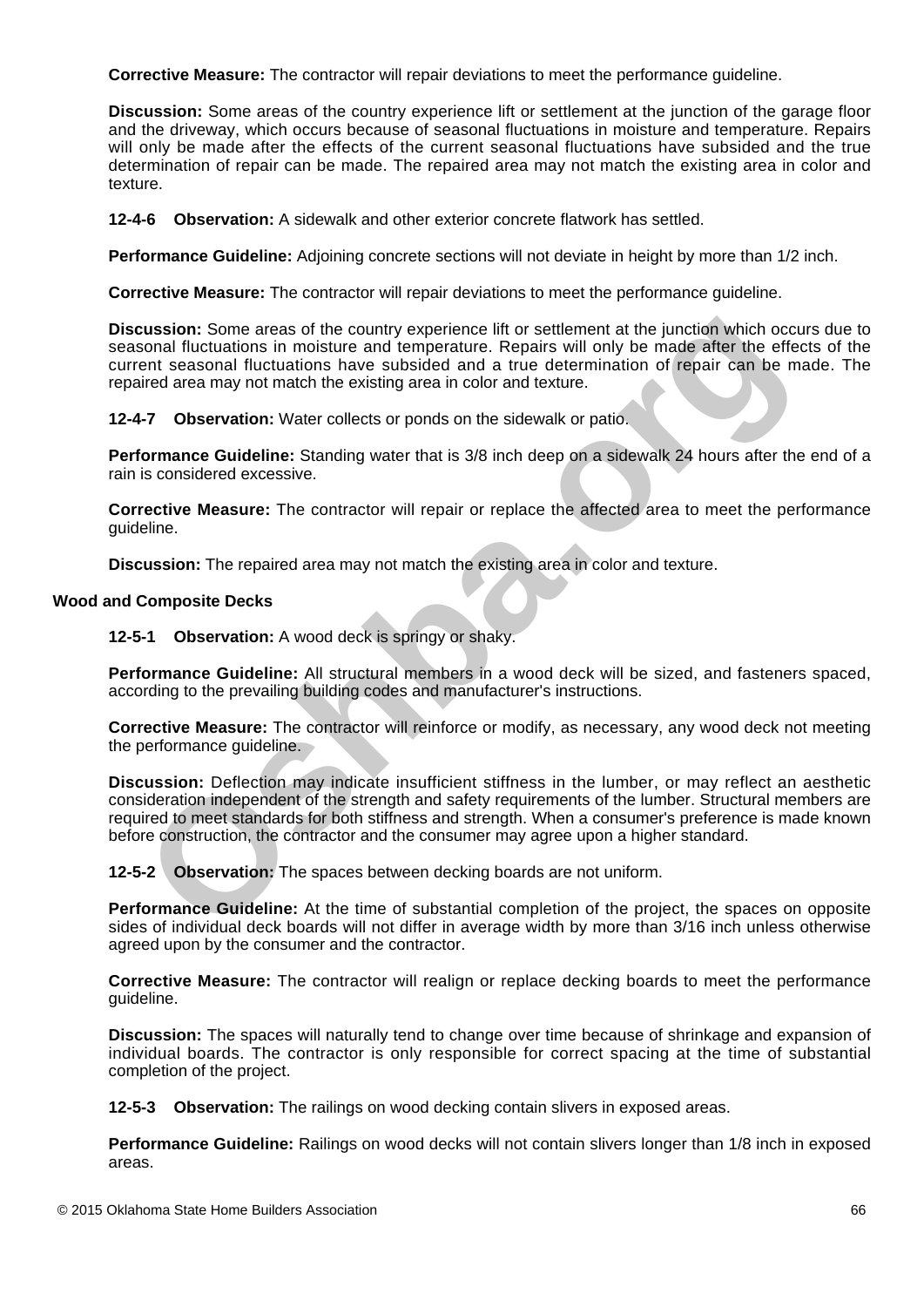**Corrective Measure:** One time only during the warranty period, the contractor will repair railings as necessary to remove slivers prior to substantial completion of the project. Repair of slivers after that time is a consumer maintenance responsibility.

**Discussion:** Slivers can develop when unprotected wood weathers.

**12-5-4 Observation:** A wood deck is out of level.

**Performance Guideline:** No point on the deck surface will be more than 1/2 inch higher or lower than any other deck surface point within 10 feet on a line parallel to the home, or in proportional multiples of the preceding dimensions (unless a slope is incorporated in the design).

**Remodeling Specific Guideline:** The consumer and contractor may agree to intentionally build a wood deck out of level in order to match or compensate for inaccuracies in the existing structure.

**Corrective Measure:** The contractor will repair the deck as necessary to meet the performance guideline.

**Discussion:** A slope of approximately 1/8 inch per foot is desirable in the perpendicular direction to shed water and prevent ice buildup.

**12-5-5 Observation:** Wood decking boards, railings and/or pickets are split, warped, or cupped.

**Performance Guideline:** At the time of substantial completion of the project, splits, warps, and cups in wood decking boards, railings and/or pickets will not exceed the allowances established by the official grading rules issued by the agency responsible for the lumber species specified for the deck boards.

**Corrective Measure:** The contractor will replace decking boards, railings and/or pickets as necessary to meet the performance guideline.

**12-5-6 Observation:** A wood deck has applied stain color variations.

**Performance Guideline:** Stain color variations are not acceptable if they result from improper stain application or failure to mix the stain properly. Stain color variations resulting from other causes-such as weathering or natural variations in the wood used to build the deck-are common and are not covered by this guideline. rective Measure: The contractor will repair the deck as necessary to meet the perfective Measure: The contractor will repair the deck as necessary to meet the perfective Measure: The contractor will repair the performance

**Corrective Measure:** If the contractor stained the deck, the contractor will re-stain the affected area to meet the performance guideline.

**12-5-7 Observation:** A fastener protrudes from a decking board.

**Performance Guideline:** Fasteners will not protrude from the floor of the deck.

**Corrective Measure:** One time only during the warranty period, the contractor will reinstall fasteners that protrude from the floor of the deck so that the heads are flush with the surface.

**Discussion:** Fasteners should be driven or screwed flush when the deck is installed, but they may pop from a wood deck over time as the wood shrinks and expands.

**12-5-8 Observation:** Fasteners on a wood deck are bleeding.

**Performance Guideline:** Stains extending more than 1/2 inch from the fastener and readily visible from a distance of 10 feet are not acceptable.

**Corrective Measure:** The contractor will eliminate fastener stains to meet the performance guideline.

**Discussion:** The repaired area may not match the existing deck area in color and texture. This guideline does not apply if natural weathering or semitransparent stains are specified.

**12-5-9 Observation:** A deck railing lacks rigidity.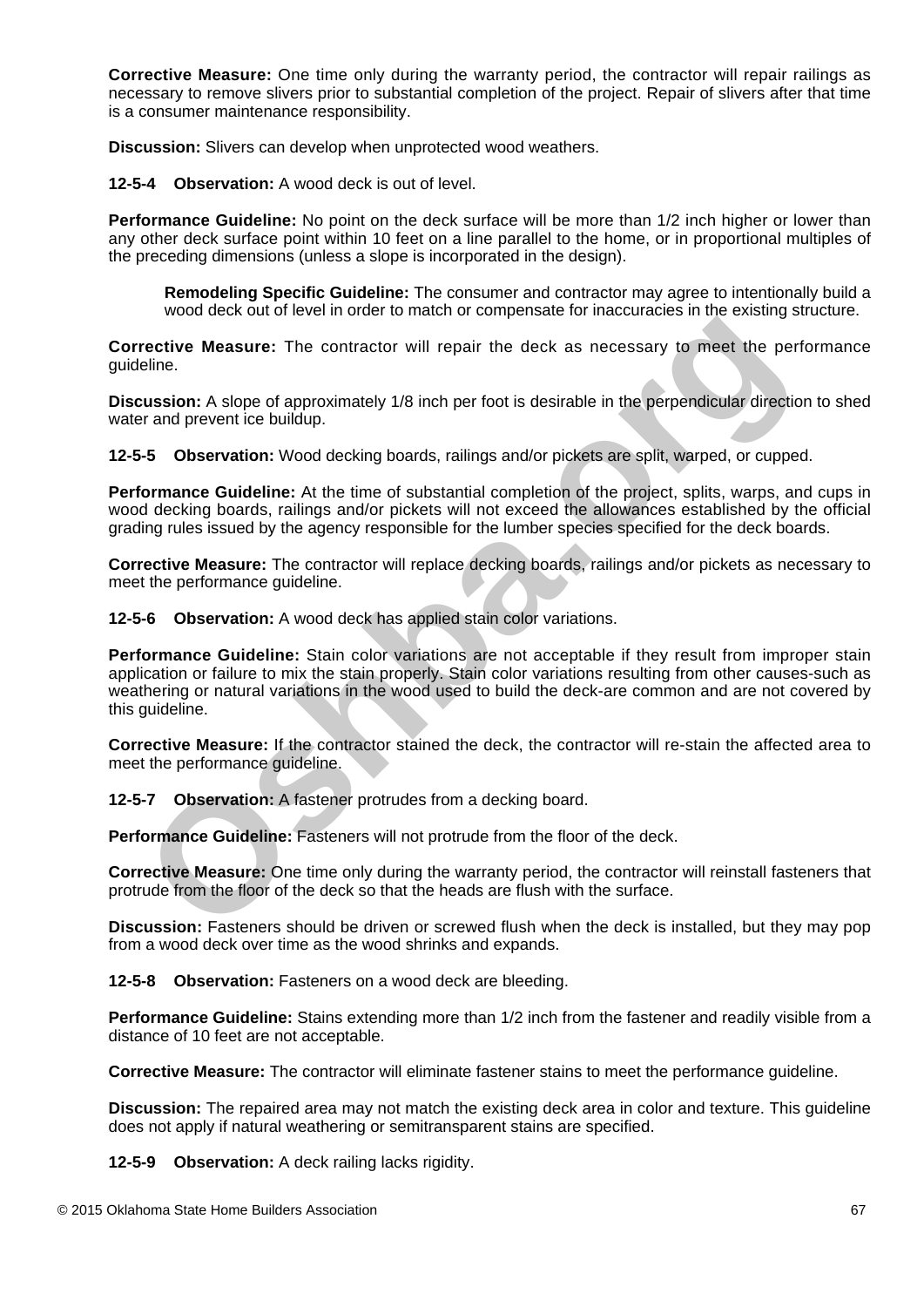**Performance Guideline:** Deck railings will be attached to structural members in accordance with the prevailing building codes.

**Corrective Measure:** The contractor will repair deck railings as necessary to meet the performance guideline.

# **Landscaping**

**Note: Remodeling Specific Guideline:** Moving or protecting plants, trees, shrubs, and any other landscaping items prior to and during construction are the responsibility of the consumer and must be dealt with before construction begins. Other handling of these items must be specified in the contract to designate the responsible party.

**13-1-1 Observation:** Tree stumps are left in a disturbed area of the property.

**Performance Guideline:** The contractor is responsible for removing stumps from trees that were on the property in the disturbed area prior to the substantial completion of the project, unless stumps are located within the septic drain field areas or stumps were present prior to the contractor beginning construction.

**Corrective Measure:** The contractor will remove the stumps from the disturbed area.

**13-1-2 Observation:** Sod, shrubs, plants, or trees that were planted as part of the contract are dead.

**Performance Guideline:** At the time of substantial completion of the project, any shrub, plant, tree, or sod planted by the contractor as part of the contract will be alive.

**Corrective Measure:** Any shrub, plant, tree, or sod planted by the contractor as part of the contract will be replaced to meet the performance guideline.

**Discussion:** After installation, proper lawn and landscape care are the consumer's responsibility. New landscaping requires frequent watering until roots of plantings have become established. Watering is the consumer's responsibility.

**13-1-3 Observation:** Grass seed does not germinate.

**Performance Guideline:** Germination is dependent on certain climatic conditions, which are beyond the contractor's control.

**Corrective Measure:** The contractor is only responsible for seeding per the manufacturer's instructions. No corrective action is required by the contractor.

**Discussion:** After installation, proper lawn and landscape care are the consumer's responsibility. New landscaping requires frequent watering until roots of plantings have become established. Watering is the consumer's responsibility. **Correlate Constraint The Control of the control of the propertyrical Constrained Constraine Constraine Certain disturbed area prior to the substantial completion of the project, unless stumps and in the septic drain field** 

**13-1-4 Observation: Existing** outdoor plants moved during work are dead.

**Performance Guideline:** Plants that must be moved during the work will be moved, transplanted, and maintained by the consumer.

**Corrective Measure:** No corrective action is required by the contractor.

**Discussion:** The contractor will not be responsible for delays in the schedule when plants are moved by the consumer. It is the consumer's responsibility to provide a water source to any plants they wish to survive construction.

**13-1-5 Observation:** Existing trees located on property prior to construction are dead.

**Performance Guideline:** Even with best efforts, trees in the area of construction activity may not survive due to damage to underground root systems or changes in environmental conditions.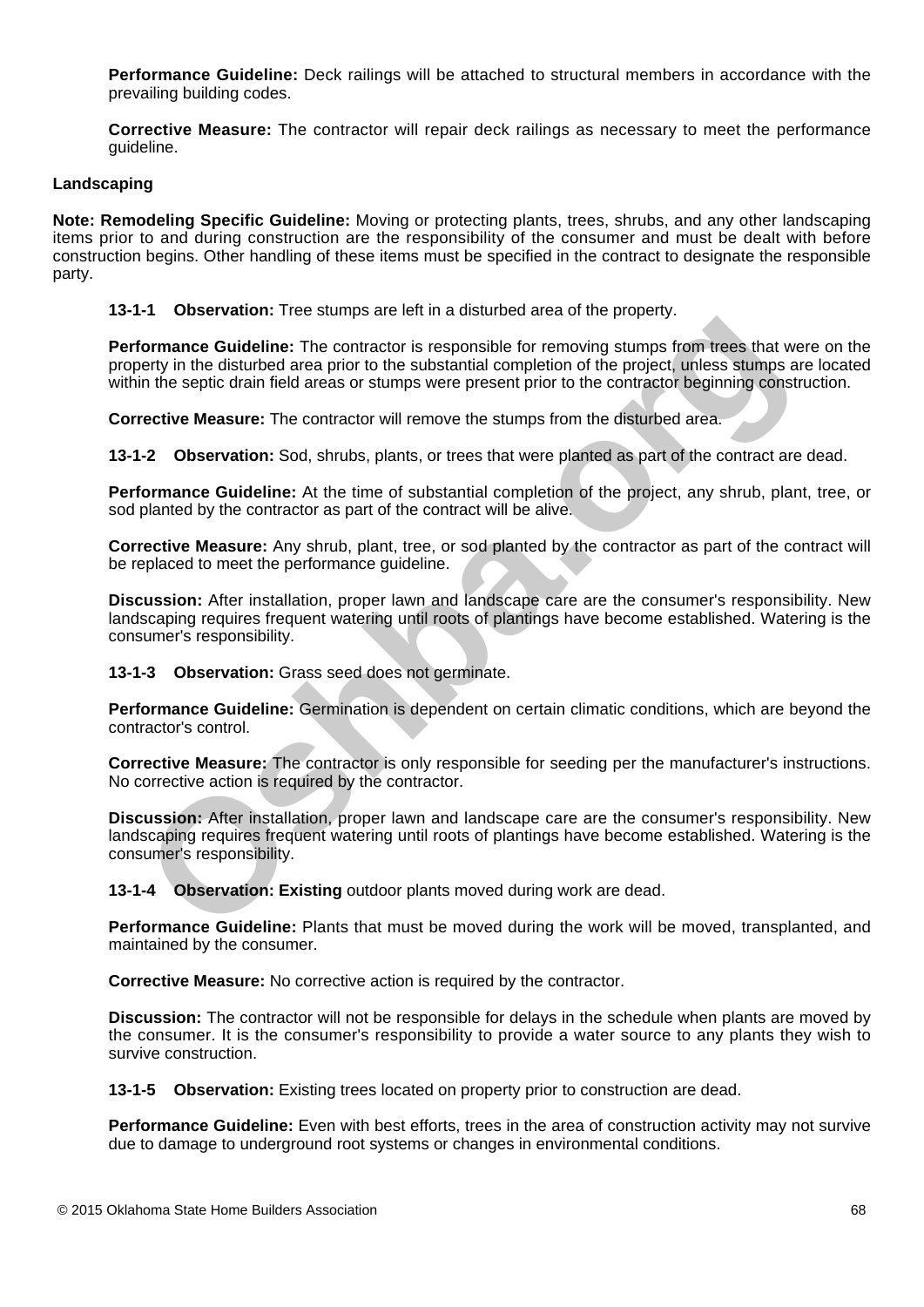**Corrective Measure:** No corrective action is required by the contractor. It is the consumer's responsibility to provide a water source to any tree they wish to survive construction.

**SECTION F. DEFINITIONS** For the purpose of this Warranty, the following terms shall have the meanings set forth herein:

**1. Builder:** The Builder identified on Page 1 of this Warranty.

**2. Cooling, Ventilating, and Heating Systems (HVAC):** This term refers to all components of the cooling, ventilating and heating systems, including, without limitation, furnace, condenser, compressor, heat exchanger, air exchanger, geothermal systems, ductwork, refrigerant lines, steam and water pipes, registers, convectors, thermostats and dampers.

**3. Commencement Date:** The date specified on Line 5 of Page 1 of this Warranty

**4. Electrical Systems:** This term includes all wiring, electrical boxes, and connections, up to the public utility connections.

**5. Emergency Warranty Service:** Emergency Warranty Service is limited to the following:

a. Total loss of heat when the outside temperature is below 45 degrees;

b. Total loss of electricity. (Check with the utility company prior to reporting this circumstance to the Builder.);

c. Plumbing leak that requires the entire water supply to be shut off;

d. Total loss of water. (Check with your water company to be certain the problem is not a general outage in the area.);

e. Gas leak. (Contact your utility company or plumber if leak is at the furnace or water heater supply lines.)

An item only qualifies as Emergency Warranty Service if the problem is caused by the work performed by the Builder and/or Builder's subcontractor.

**6. Fixtures, Appliances and Items of Equipment:** This term includes water heaters, pumps, refrigerators, compactors, garbage disposals, stove and ranges, dishwashers, washers and dryers, bathtubs, sinks, commodes, faucets and valves, lights and fixtures, switches, outlets, circuit breakers, thermostats, furnaces, humidifiers, ventilation fans, air conditioning material, in-house sprinkler systems, generators and similar items. For the Schemation of the Suite of the following the state of the systems.<br> **Oshiff A. Electrical Systems:** This term includes all wining, electrical boxes, and connections,<br> **3. Commencement Date:** The date specified on L

**7. Major Structural Defects:** All of the following conditions must be established to constitute a Major Structural Defect ("MSD"):

a. Actual physical damage to a load bearing component of the Residence; and

b. that causes failure of a specified major structural component ("Major Structural Component")

Major structural components of the Residence deemed to have MSD potential include the following:

a. roof framing members (rafters and trusses);

.